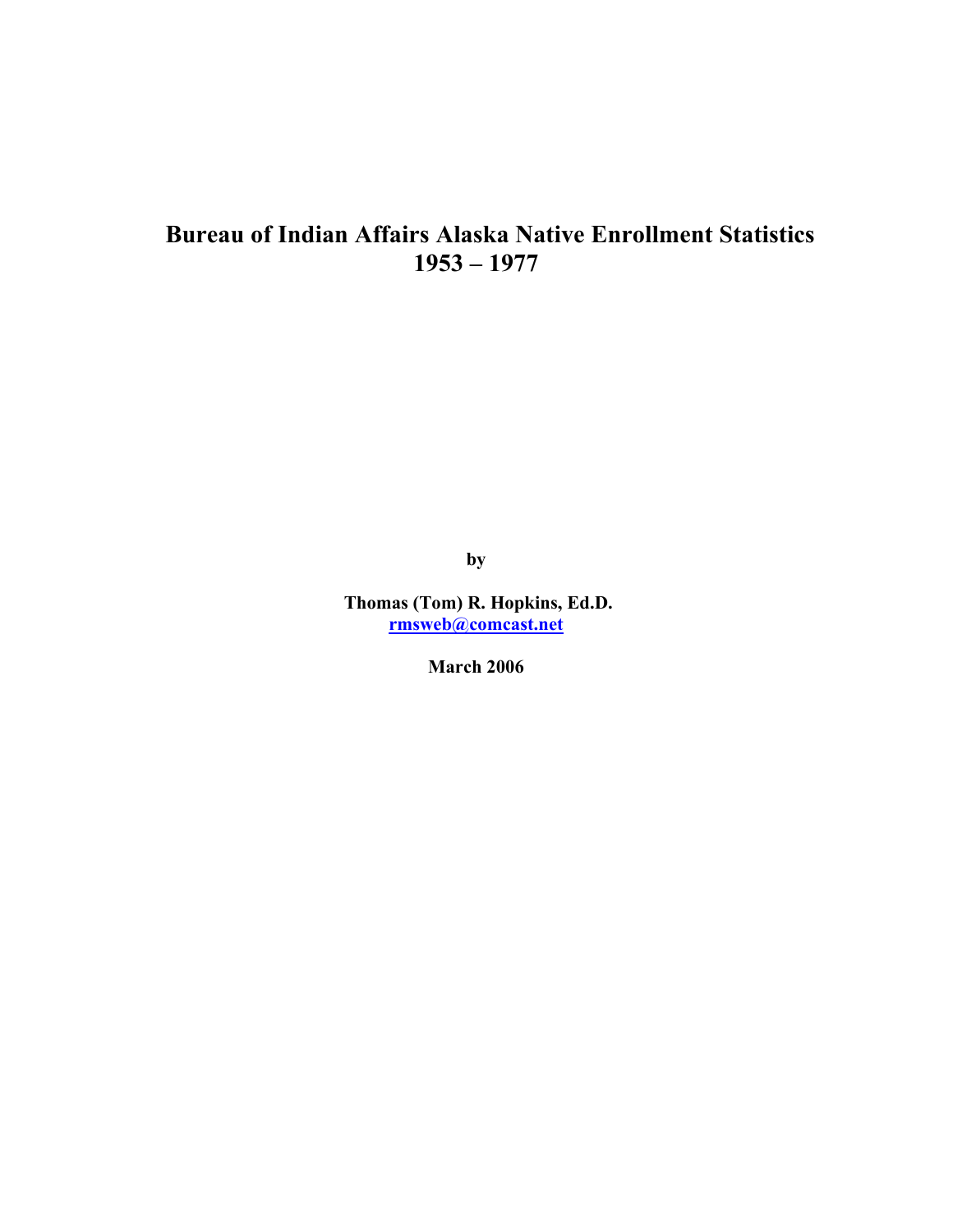# **Bureau of Indian Affairs Alaska Native Enrollment Statistics 1953 – 1977**  by Thomas (Tom) R. Hopkins

 Starting in fiscal year 1953 the BIA published annually, "Statistics Concerning Indian Education."(U.S. Department of Interior) The BIA ceased publication in 1977. My last job with the BIA was division chief for the system in Education Evaluation and Research. This office was abolished by a Deputy Assistant Secretary of Interior in 1979, the year I left BIA. My division had the file copies of all the statistical publications from Fiscal Years 1953 – 1977 . Since they were to be trashed I took them with me. The enrollment statistics reflect a history of BIA Education Policy regarding Alaska Natives. The enrollment report was developed during the summer at the end of the school year, i.e. 1953 Fiscal Year was for the school year 1952-53. The data have a general accuracy that can be useful to researchers and/or community people. It is assumed that some libraries will have complete sets of the Statistics.

 Regarding myself, I worked at three BIA Alaska Native schools: Barrow 1953-54; Shungnak 1954-56 and Mt. Edgecumbe 1958 – 63. I continued my involvement in Native education from 1964 – 79 as a member of the BIA's Washington Office. At the Washington Office level I was able to stay involved through initiating and supporting Bilingual Education, a needs assessment and school evaluations.

It is important that during the years covered in the statistics BIA Education employees, including teachers, were classified civil servants and worked twelve months a year. The Statistics were developed during the summer months when the BIA teachers conducted the, "Annual School Census." Later, when the Congress passed a law (95-561) removing teachers from the Civil Service and making them nine or ten month contract employees, on the pattern of public schools, the Annual Census was lost.

 The introductory pages to the Statistical reports contained excellent descriptions of the BIA's Education Program objectives. For example, The FY 1957 report includes an historical sketch as well as an expression of the Education Program's objective. It said:

For more than three centuries Indian education in the United States was largely under the direction of missionaries. As early as 1568 the Jesuit Fathers organized a school at Havana, Cuba, for Indian children from Florida. This was the first school attended by Indian children who lived within the United States

 The primary objective of Federal schools is to prepare Indians for successful living. In Federal schools children develop basic academic skills, acquire an understanding of the social and economic world, learn improved standards of living, follow practices which assure optimum health, acquire the necessary vocational training to qualify for gainful employment, and obtain sufficient education to enter special schools and institutions of higher learning. (pp. 1-2)

In these days of high stakes testing and accountability, the FY 1957 report expresses reasonableness that has been lost.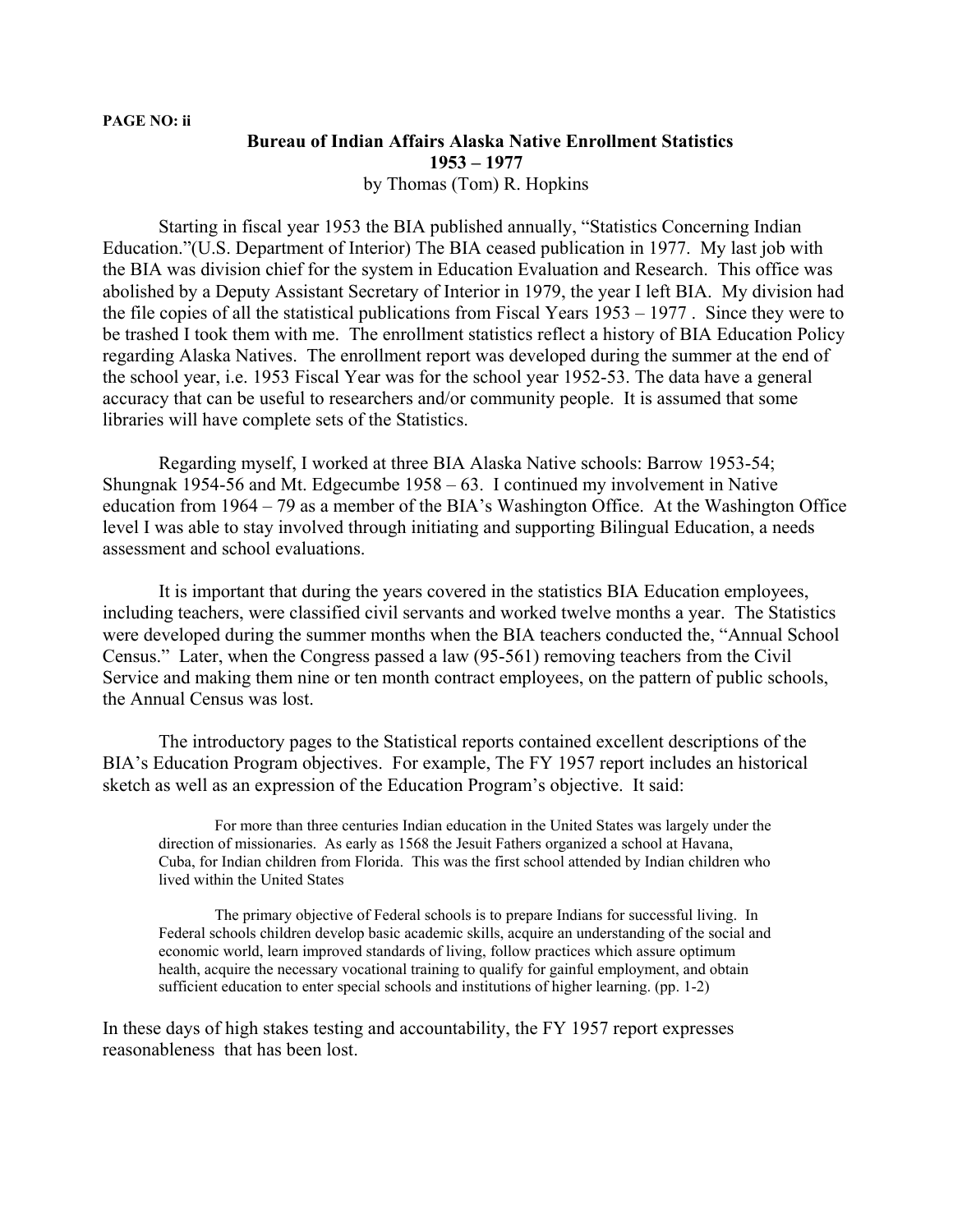### **PAGE NO.: iii**

 Carol Barnhardt's, Historical Status of Elementary Schools in Rural Alaskan Communities, has an excellent record of the transfer of schools from BIA to Territory and ultimately to the State of Alaska.(Barnhardt, 1985) Barnhardt has created and established a solid and comprehensive historical foundation for Alaska Native education even though her work includes all schools be they Territorial, State or Borough. I have provided a "COMMENT" field for each school and included in it information from Barnhart's, "Tables: Community/Date/Operating Agency/Source." (Section II, pp. 7-52) The BIA Alaska Native enrollment statistics provided in this work add a modest increment to Barnhardt's foundation.

 The codes for "Grade Taught " need some explanation. "B" is what the BIA used for "Beginning Students," which normally would have been grade one. Hildegard Thompson, head of BIA Education starting in 1953, used this designation. In 1953 most all Indian and Native children entering BIA schools spoke English as a second language. Thompson thought the first year of school should be used to teach English as a second language and then the children could start first grade. This meant that Native children would enter first grade at age 7 or older. It also meant that the sequence of grades at a  $B - 8$  school was:

- 1. Beginner 6. Fifth grade
- 2. First grade 7. Sixth grade
- 
- 
- 3. Second grade 8. Seventh grade
- 
- 4. Third grade 9. Eighth grade
- 5. Fourth grade
- 

 Principals at BIA bush school had a great deal of authority and latitude. They were required to report grades taught as  $B - 8$  but for many village schools the "B" was a formality. Principals informally and in deference to convention would locally offer grades one through eight. In the 1950's there was minimal oversight by BIA regarding the education program at a school. When a school was strict in following the  $B - 8$  grades for elementary schools, they were offering nine grades of instruction to complete the eighth grade. Barrow, in 1953-54 was a true  $B - 8$  school and was following the BIA grades program. Overageness for grade placement among Indians and Natives attending BIA schools in the times covered by the statistics could be attributed to the official grade structure of the program rather than to problems of the students. To insiders to the BIA Education Program, overageness for grade placement could not be measured by public school programs. Based on my experience teaching in BIA elementary schools during 1953 – 56, it was common practice to "double promote" children who had mastered English. The ages of students in grade six at Barrow in 1953-54 ranged from eleven to eighteen. Several students had been promoted from grade four to grade six.

 Numbers referred to grades. The "S" was defined as "Special –Vocational training, including veterans." Starting about 1970 the BIA was funded for Kindergarten and the "K" started to replace the "B". The "Grades Taught" tell a story about the education program at small village schools. As an example, I will use Shungnak where I taught from 1954 – 1956 and submitted the enrollments to the Juneau Area Office for these years. Table 1 below shows the enrollments from 1953 – 1959 which includes my time at Shungnak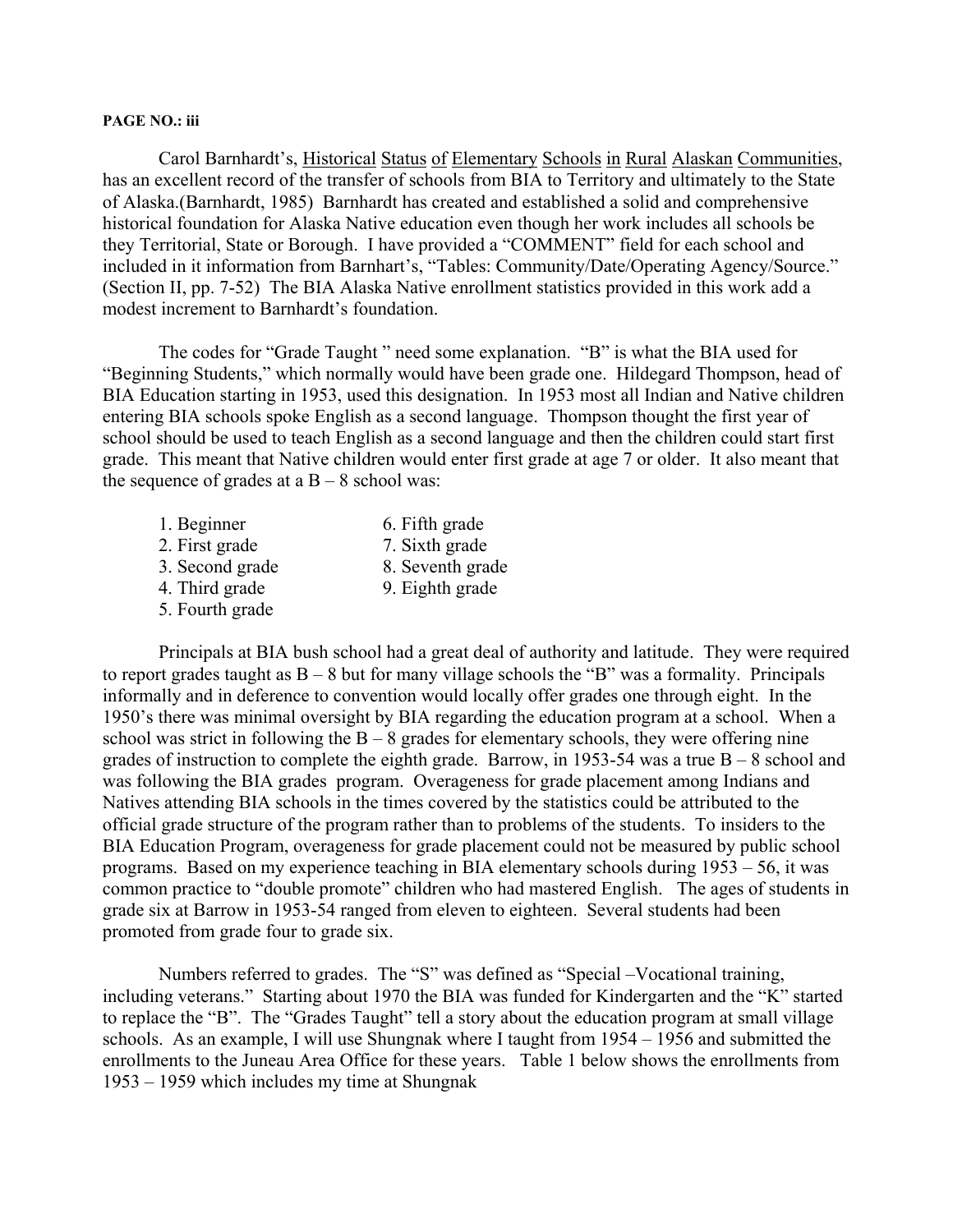#### **PAGE NO.: iv**

| <b>SHUNGNAK</b>                                  |                  | DAY SCHOOL |                  |     |                  |    |                  |    |                  |    |                  |     |                  |     |
|--------------------------------------------------|------------------|------------|------------------|-----|------------------|----|------------------|----|------------------|----|------------------|-----|------------------|-----|
| FISCAL YEAR<br>$ENRL = ENROLLMENT$               | 1953<br>ENRL ADA |            | 1954<br>ENRL ADA |     | 1955<br>ENRL ADA |    | 1956<br>ENRL ADA |    | 1957<br>ENRL ADA |    | 1958<br>ENRL ADA |     | 1959<br>ENRL ADA |     |
| ADA = AVERAGE DAILY ATND<br><b>GRADES TAUGHT</b> | 31.<br>$B-8$     | - 26       | 29<br>$B-8$      | -23 | 28<br>$B-4$      | 23 | 35<br>в-5        | 30 | 35.<br>$B-4$     | 32 | 49<br>в-6        | 39. | 37<br>$B-8$      | -29 |

 $T_{\text{c}}$  1.1. 1 –  $\Omega_{\text{c}}$  and  $\Gamma_{\text{c}}$  is  $1\text{h}$  and  $\Gamma_{\text{c}}$  FV 1053 – FV 1050

We were told informally that Shungnak had an unsatisfactory teacher previous to us. The teacher had never been awarded "Career" status in the Civil Service, which told him he should resign, and he did. We were told he spent most of his time on non-teaching duties, such as writing letters to support the building of a landing strip for the village. Visitors said that he spent a great deal of classroom time showing "B" Westerns and teaching the children Broadway musicals such as, "Oklahoma," the peals of which could be heard regularly as one approached the school building. He had claimed to be teaching  $B - 8$  grades. When school opened in September of 1954, 15 students showed up. Eventually, by the end of October there were 28 enrolled. Since there were no-up-to-date records at the school I had no way of accurately knowing the instructional levels of the children. The ages of the children ranged from  $6 - 13$  which led me to believe that the possible span of grades to be taught would be  $B - 6$ . There were no students older than 13 due to a flu epidemic a few years back which claimed their lives. Since the records were not kept up I asked the children to choose the books they had been using. Because of their limited understanding of English they thought I meant for them to pick out the books they wanted to learn from. Consequently they picked the more colorful books which I soon learned were in many cases, inappropriate. Eventually, I learned that no child was beyond the fourth grade in learning so I reported  $B - 4$  for FY 1955 and  $B - 5$  for FY 1956. I notice that the teacher who followed went back to  $B - 4$ .

The reader might wonder about the meaning of the "Grades Taught" fluctuations. The changes could be attributed to all sorts of situations at a village and could range from graduations, dropouts, illnesses through tuberculosis, family migrations, didn't like the teacher, differences in teacher quality, families staying at fish and hunting camps away from the village, or the BIA taking some action regarding providing insufficient teachers for a school, etc. Many fluctuations would probably involve fringe families while there would remain a core of families who would send their children to school regardless.

Table 2 – Total Enrollments and Average Daily Attendance By Fiscal and School Years **TOTAL ENROLLMENTS AND AVERAGE DAILY ATTENDANCE BY FISCAL AND SCHOOL YEARS** 

 **1953 1954 1955 1956 1957 1958 1959 1960 1961 ENRL ADA ENRL ADA ENRL ADA ENRL ADA ENRL ADA ENRL ADA ENRL ADA ENRL ADA ENRL ADA ========================================================================================= 4974 4362 4718 4121 4718 4108 4759 4277 4668 4257 4933 4326 5044 4619 5329 4806 5625 5020 1962 1963 1964 1965 1966 1967 1968 1969 1970 ENRL ADA ENRL ADA ENRL ADA ENRL ADA ENRL ADA ENRL ADA ENRL ADA ENRL ADA ENRL ADA ========================================================================================= 5719 5153 6117 5528 6544 5907 6777 6074 6926 6221 6760 6330 6569 5935 6860 6262 6816 5976 1971 1972 1973 1974 1975 1976 1977 ENRL ADA ENRL ADA ENRL ADA ENRL ADA ENRL ADA ENRL ADA ENRL ADA ===================================================================== 5919 5195 5855 5124 5894 5185 5866 5140 4991 4311 4877 4621 3336 3082**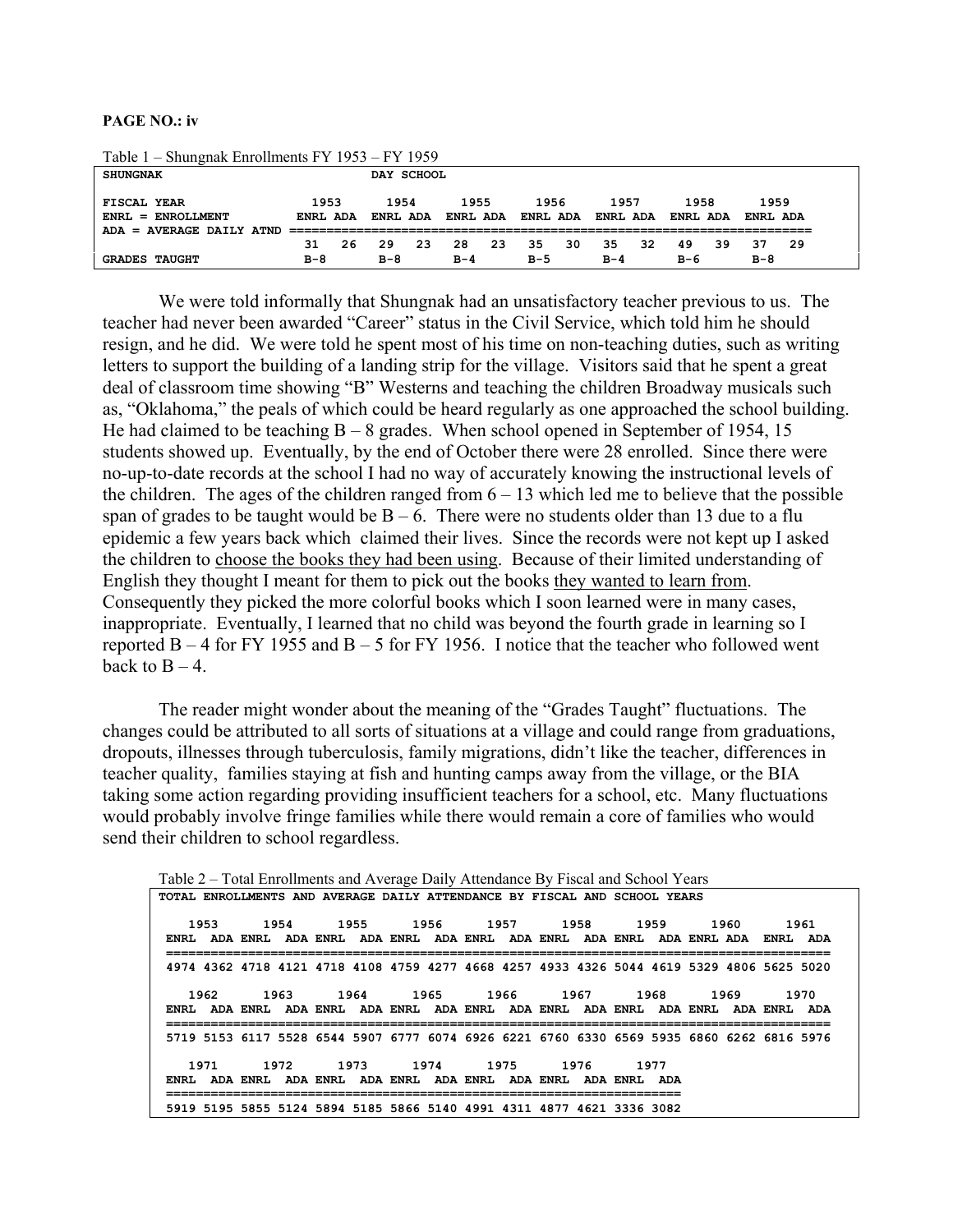#### **PAGE NO.: v**

The graph below illustrates the enrollment numbers from Table 2, above.. The decline of BIA responsibility for Native Education is shown by the declining enrollments from 1970–1977. Carol Barnhardt's elementary schools history provides details for the transfer of schools from BIA to the State. Regarding the graph, the numbers on the "X" axis,  $1 = 1953$  and  $25 = 1977$ .





 Another look at the data gives the same story as Table 2 is a count of the number of schools submitting enrollment data each year. Table 3 shows this data and Figure 2 illustrates the data. The trend is the same as the totals for the enrollment report years.

|             | $1400C$ $3 - 18000C$ Schools Reporting Dy Team |      |                              |      |                 |      |               |  |  |  |  |  |  |
|-------------|------------------------------------------------|------|------------------------------|------|-----------------|------|---------------|--|--|--|--|--|--|
| <b>YEAR</b> | <b>NUMBER</b>                                  |      | YEAR NUMBER YEAR NUMBER YEAR |      |                 |      | <b>NUMBER</b> |  |  |  |  |  |  |
| 1953        | 95                                             | 1960 |                              | 1967 | 72.             | 1974 | 55            |  |  |  |  |  |  |
| 1954        | 85                                             | 1961 | 79                           | 1968 | 73 <sub>1</sub> | 1975 | 54            |  |  |  |  |  |  |
| 1955        | 84                                             | 1962 | 79.                          | 1969 | 75 <sub>1</sub> | 1976 | 51            |  |  |  |  |  |  |
| 1956        | 83                                             | 1963 | 801                          | 1970 | 69.             | 1977 | 45            |  |  |  |  |  |  |
| 1957        | 83                                             | 1964 | 83.                          | 1971 | 551             |      |               |  |  |  |  |  |  |
| 1958        |                                                | 1965 |                              | 1972 | 551             |      |               |  |  |  |  |  |  |
| 1959        | 76                                             | 1966 |                              | 1973 | 55.             |      |               |  |  |  |  |  |  |

Table 3 – Number Schools Reporting By Year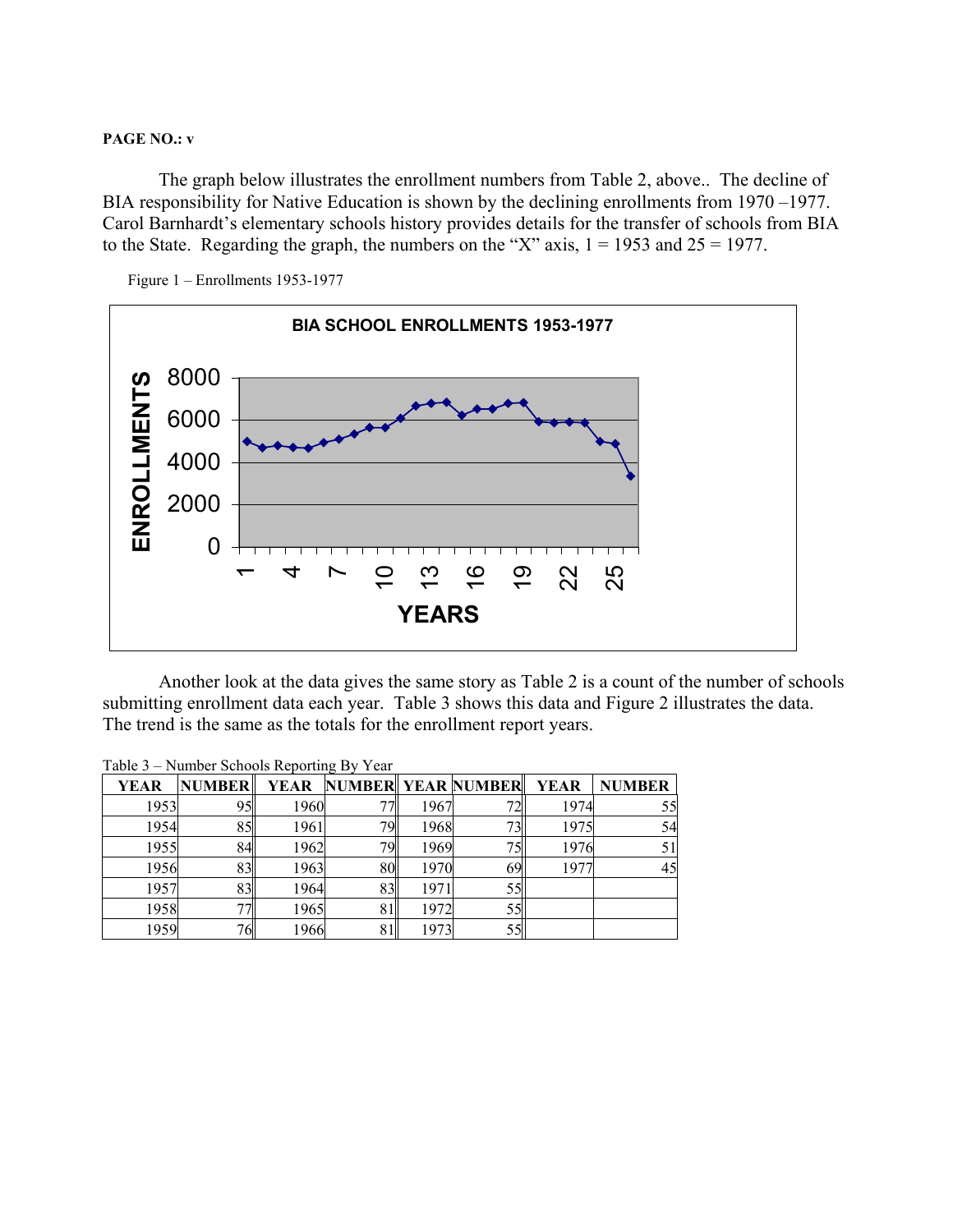#### **PAGE NO.: vi**



Figure 2 – Number of Schools Reporting, 1953 - 1977

All during my professional involvement with Native and subsequently, American Indian education, (1953 to the present) there has been the continuous policy of transferring BIA schools to states and later under the Self-Determination policy and statutes, to tribes. I have witnessed over 50 years of Congressional efforts to get the BIA out of the school operations business. Yet, there are still BIA operated schools. Charles Ray (1973) produced an excellent "Historical Perspective" on the evolving of a single school system for Alaska up to 1973. I have often wondered about the Congressionally established Policy of Indian Self-Determination and the BIA Native school transfers to the state. Was there a role played by Native villages which were incorporated under the Indian Reorganization Act(s) (IRA)? For example, the Village of Shungnak approved an IRA "Corporate Charter" June 18, 1946 by a vote of 62 to 2. It was signed by then Village Council President, George Cleveland. According to the enrollment data and Carol Barnhardt's history, Shungnak School was transferred to the State in 1971, about the time of formalization of the Self Determination policy. These IRA Charters are as legal today as when they were signed. Ironically, the IRA Charter was a key factor when the Federal Government was considering creating a, "Kobuk Native (Indian) Reservation," during 1940-47. The Reservation effort was abandoned when the village officially voted it down. Was there a similar vote by the village in 1971 when the Shungnak School was transferred to the State? To have had a meaningful vote would have tacitly meant the Federal Government would support a separate Federal school system for Natives. Politically, this would have been unacceptable to the Congress and the State of Alaska. Ray Barnhardt (2005) who maintains a running account of "Milestone Events" on Native education reports, "Last BIA schools closed," in 1985.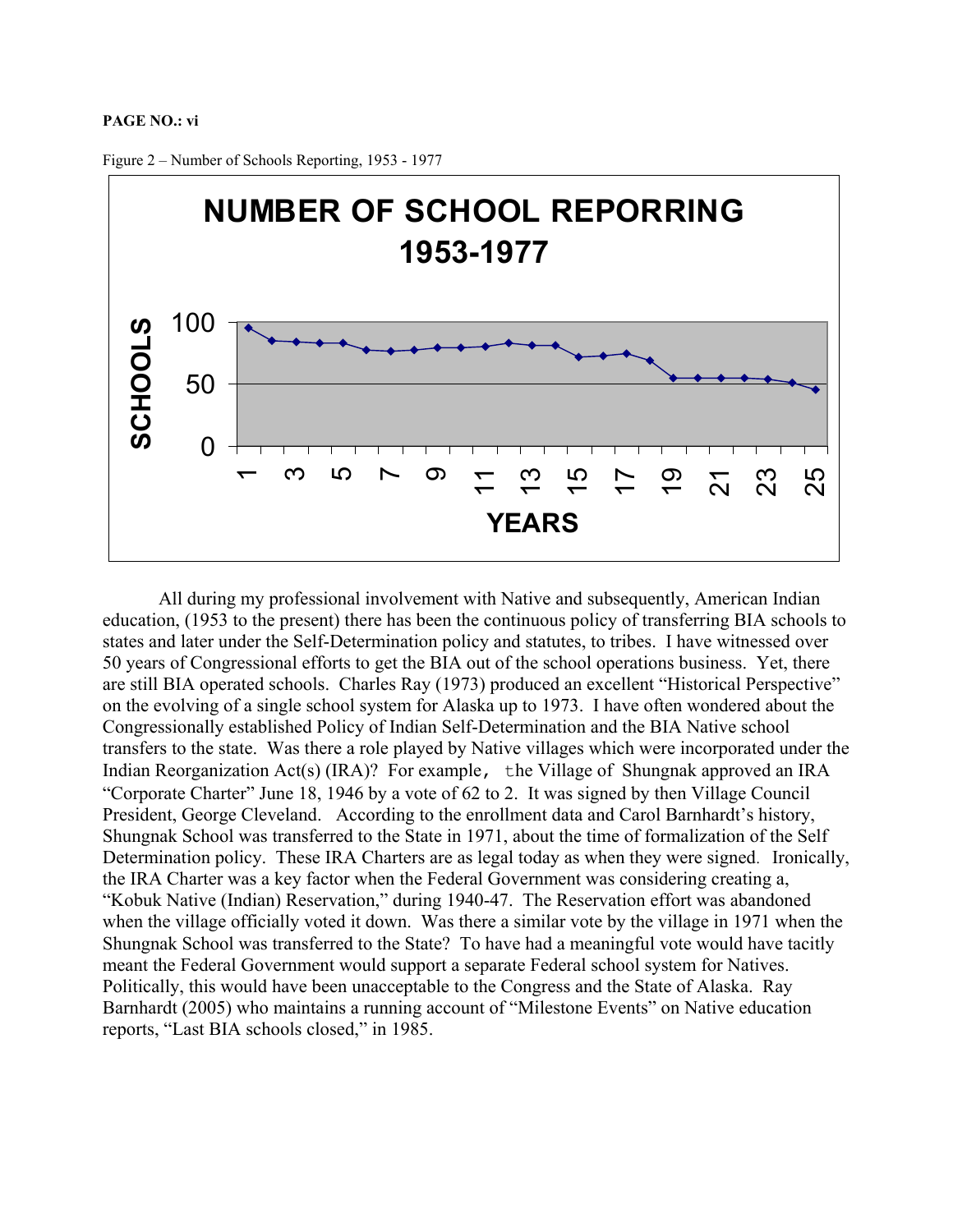#### **PAGE NO.: vii**

There is another interesting story reflected in the Statistics. When I taught at Barrow in 1953-54 I noticed two Eskimo teachers. I was told that they were "Instructional Aids (IA)" and one had graduated only from the Barrow eighth grade. He taught second grade and was a truly

| <b>SCHOOL</b>           | 1953 | 1954 | 1955 | 1956 | 1957 | 1958 | 1959 | 1960 | 1961 | 1962 | 1963 | 1964 | 1965           |
|-------------------------|------|------|------|------|------|------|------|------|------|------|------|------|----------------|
| 1. ALAKANUK             | 42   |      |      |      |      |      |      |      |      |      |      |      |                |
| <b>2.ARCTIC VILLAGE</b> | 9    |      |      |      |      |      |      |      |      |      |      |      |                |
| <b>3. BARTER ISLAND</b> | 22   | 24   | 14   | 16   | 30   | 29   | 30   | 36   | 32   | 28   | 32   | 29   |                |
| 4.EAGLE                 |      | 17   |      |      |      |      |      |      |      |      |      |      |                |
| <b>5.CANYON VILLAGE</b> |      |      |      |      |      |      |      |      |      |      |      | 16   |                |
| <b>6.CHALKYITSIK</b>    |      |      |      |      |      |      |      |      | 18   | 18   | 21   | 26   | 35             |
| 7. CHEVAK               | 53   |      |      |      |      |      |      |      |      |      |      |      |                |
| <b>8. CHIFORNAK</b>     |      | 35   | 39   |      |      |      |      |      |      |      |      |      |                |
| 9. CHOWHOCTOLIK         |      | 26   | 20   | 17   | 17   | 20   | 13   |      |      |      |      |      |                |
| <b>10 ENGLISH BAY</b>   | 22   | 20   | 24   | 22   | 24   | 25   |      |      |      |      |      |      |                |
| 11.KOLIGANEK            |      | 15   | 17   | 17   | 19   | 22   | 19   | 29   | 29   | 26   | 31   | 33   | 34             |
| 12.KWIGUK               | 37   | 37   | 51   | 45   | 50   | 51   |      | 40   |      |      |      |      |                |
| 13.KWINHAGAK            |      |      |      |      |      |      |      |      |      | 41   | 43   |      |                |
| 14. MANAKOTAK           | 36   | 30   | 30   | 31   | 29   | 32   |      |      |      |      |      |      |                |
| <b>15 MEADE RIVER</b>   | 14   | 15   | 18   | 13   |      |      |      |      |      |      |      |      |                |
| <b>16.NASH HARBOR</b>   |      |      |      | 19   | 12   |      |      |      |      |      |      |      |                |
| 17.NEWTOK               | 29   | 25   | 20   | 30   | 23   | 36   | 40   | 44   | 46   | 45   | 52   |      |                |
| <b>18.NEW STUYAHOK</b>  |      |      | 34   | 28   | 30   | 29   | 39   |      |      |      |      |      |                |
| 19.NIGTMUTE             | 48   | 42   | 44   | 48   | 45   |      |      |      |      |      |      |      |                |
| <b>20.RHODA THOMAS</b>  |      |      |      |      |      |      |      |      |      |      |      |      | 16             |
| 21. SCAMMON BAY         | 25   |      |      |      |      |      |      |      |      |      |      |      |                |
| 22. SLEETMUTE           |      |      |      |      |      |      |      |      |      | 20   |      |      |                |
| 23. TOGIAK              | 29   | 26   | 33   | 32   | 37   | 50   |      |      |      |      |      |      |                |
| 24.TUNTUTULIAK          | 35   | 37   | 36   | 38   | 42   | 47   |      |      |      |      |      |      |                |
| <b>TOTALS</b>           | 401  | 349  | 380  | 356  | 358  | 341  | 141  | 149  | 125  | 178  | 179  | 104  | 85             |
| NBR SCHOOLS             | 13   | 13   | 13   | 13   | 12   | 10   | 5    | 4    | 4    | 6    | 5    | 4    | $\overline{4}$ |

Table 4 – Instructional Aid Schools FY 1953 Through FY 1965

outstanding teacher and man. The other aide taught the Beginners. Later in the year, I learned that there was an Instructional Aide at the Meade River school and one at the Barter Island school. It was the practice of the BIA to provide schools for as few as eight or nine children and to staff them with paraprofessional Natives when professional teachers were not available. These schools were usually in very remote locations and the facilities often substandard. Interestingly enough, the BIA provided a separate enrollment category which they named, "Instructional aid schools." IA schools were an important option which the BIA freely used from before 1953 to 1965. Table 4 above provides the total IA school enrollment data which was reported in the BIA annual statistical report. It will be noted that only three schools remained continuously as IA during 1953 – 1964.

 There is a probable procedure regarding IA schools. Based on my experience, 1953-56 and 1958 – 1963, the BIA kept fairly good data on where Native people might possibly need a school. The BIA was always in contact with the Department of Education of the Territory and later with the State and would discuss the need for a school with them. Based on my memory, the local communities in need were contacted but did not always make the decision about establishing a school. The decision to establish a school was always government to government between the Federal Government (BIA) and the Territory or State Department of Education. For instance, take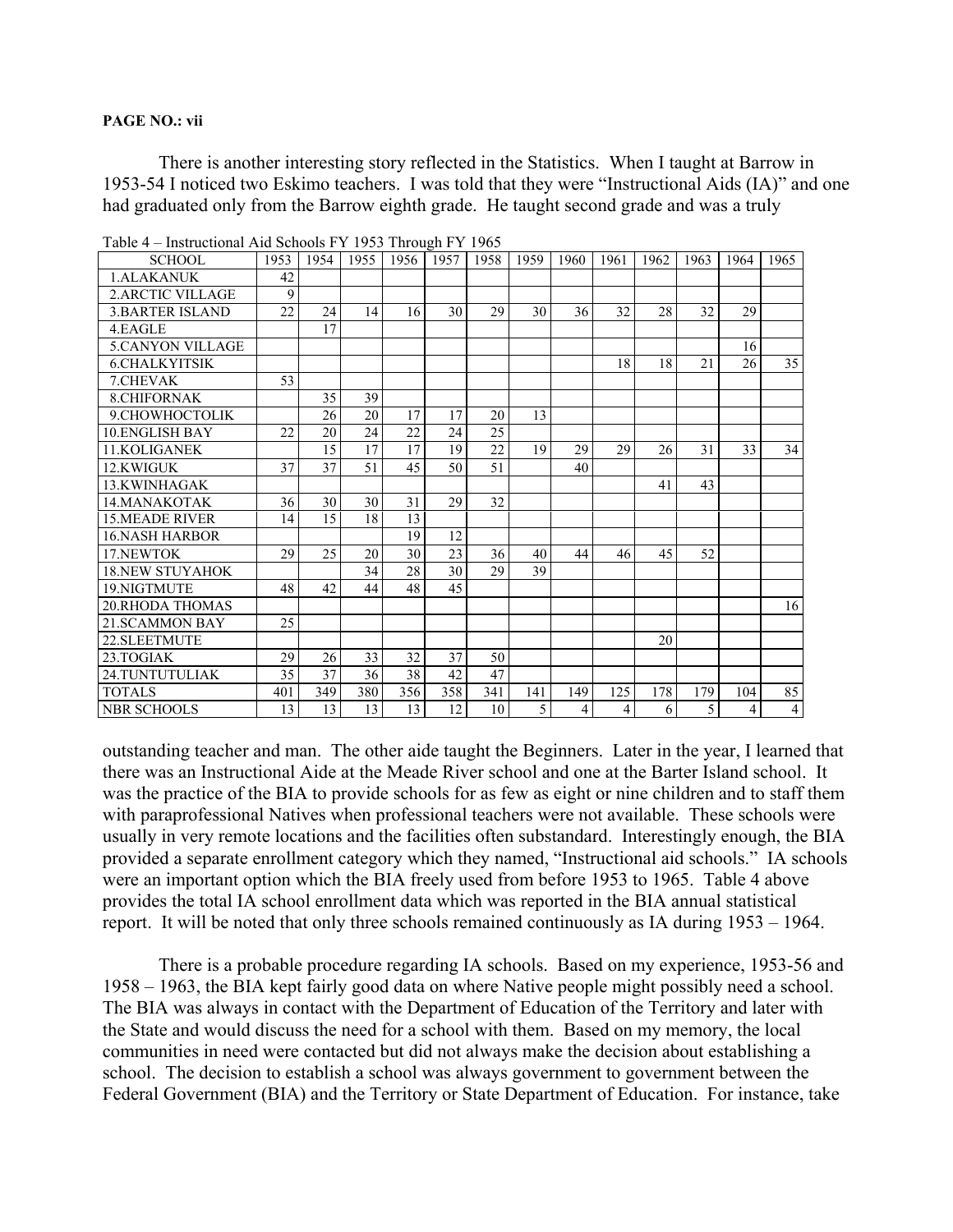#### **PAGE NO.: viii**

the probable naming of the Rhoda Thomas School. Rhoda, a non-Native, was a long time BIA teacher and later Education Specialist last stationed at Fairbanks. She had taught in village schools for many years and was well respected and loved by every one whom I knew who knew her. When there was a collection of a sufficient number of families to justify a school, it got named after Rhoda. Though I don't know the true story behind the naming, I would speculate that the BIA named the school to honor Rhoda's long career and commitment to Native education.. Otherwise, school naming decisions were mostly based on Native input and knowledge of the location.

# **REFERENCES CITED**

### Barnhardt, Carol

 1985, Historical Status of Elementary Schools in Rural Alaskan Communities, 1867-1980. Alaska Native Knowledge Network, Fairbanks, Alaska: University of Alaska Press, 1985, 63 pp.

### Barnhardt, Ray

 2005, "Rural/Native Education Milestone Events In Alaska, 1970 – 2005," University of Alaska: Fairbanks, 7 pp.

## Ray, Charles K.

 1973, "Alaskan Native Education: An Historical Perspective," U.S. Department of Interior, Bureau of Indian Affairs, Alaska Native Needs Assessment, 207 pp.

## U.S. Department of Interior

 1953-1977, "Statistics Concerning Indian Education," Bureau of Indian Affairs, Lawrence, Kansas: The Haskell Press.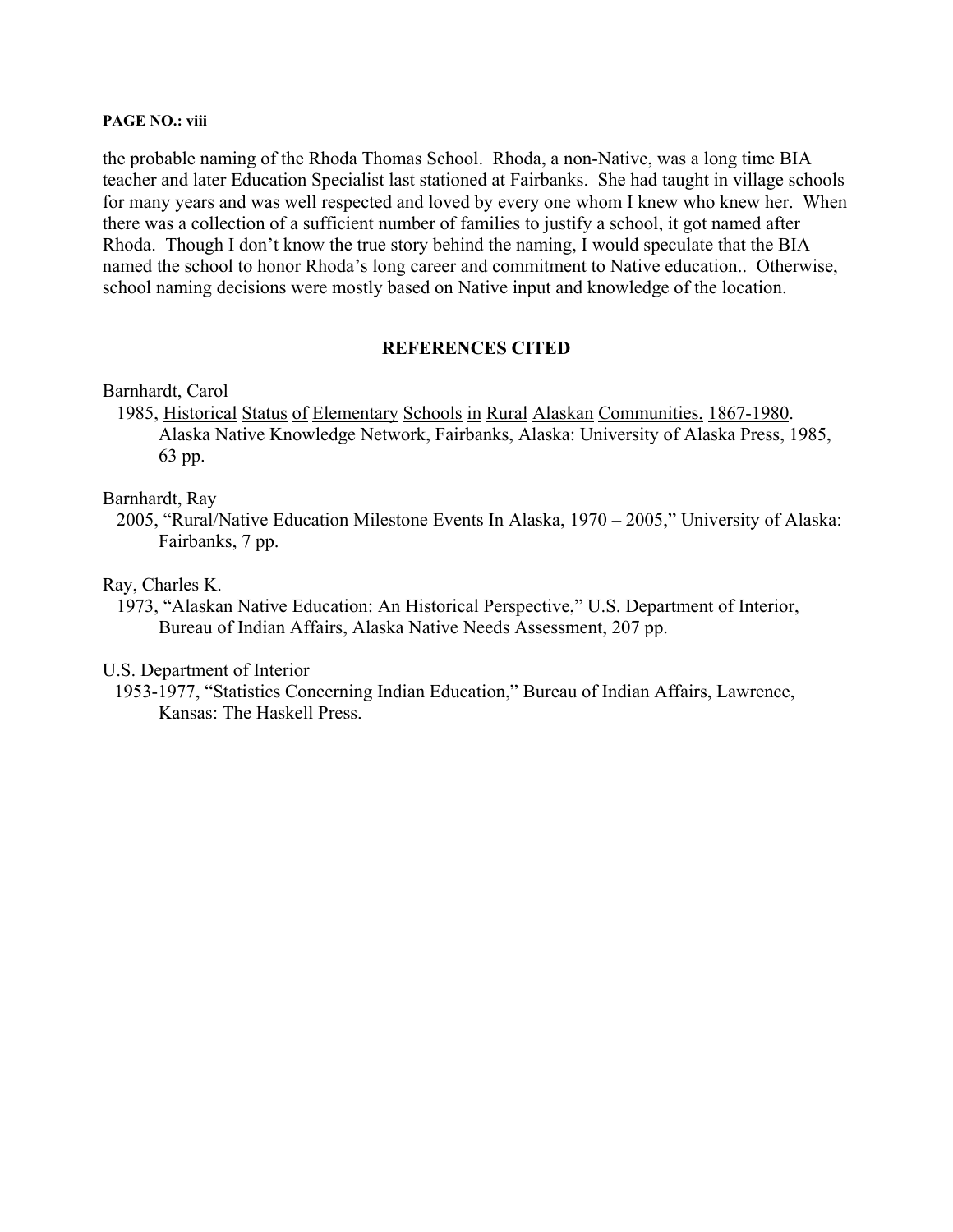#### **PAGE NO: 1 BUREAU OF INDIAN AFFAIRS ENROLLMENT STATISTICS 1953 - 1977**

| <b>EDGECUMBE</b>                                                                                                                                                                              |                                                                                        | <b>BOARDING SCHOOL</b>                                                                             |                              |                                                  |                             |                               |                                                       |
|-----------------------------------------------------------------------------------------------------------------------------------------------------------------------------------------------|----------------------------------------------------------------------------------------|----------------------------------------------------------------------------------------------------|------------------------------|--------------------------------------------------|-----------------------------|-------------------------------|-------------------------------------------------------|
| 1953<br><b>FISCAL YEAR</b><br>ENRL = ENROLLMENT              ENRL ADA   ENRL ADA   ENRL ADA   ENRL ADA   ENRL ADA   ENRL ADA   ENRL ADA<br>ADA = AVERAGE DAILY ATND ========================= |                                                                                        | 1954 1955 1956 1957 1958                                                                           |                              |                                                  |                             |                               | 1959                                                  |
| <b>GRADES TAUGHT</b>                                                                                                                                                                          | 8-12-S                                                                                 | 619 554 710 628 698 638 746 677 739 636 746 664 677 651<br>8-12-S 8-12-S 7-12-S 8-12-S 8-12-S 6-12 |                              |                                                  |                             |                               |                                                       |
| <b>FISCAL YEAR</b><br>ENRL = ENROLLMENT               ENRL ADA   ENRL ADA   ENRL ADA   ENRL ADA   ENRL ADA   ENRL ADA   ENRL ADA                                                              | 1960                                                                                   | 1961 1962 1963                                                                                     |                              |                                                  | 1964 1965                   | ;============================ |                                                       |
| <b>GRADES TAUGHT</b>                                                                                                                                                                          | 4-12                                                                                   | 658 626 672 638 670 648 677 634 672 630 671 632 669 644<br>9-12 8-12 9-12-S 9-12                   |                              |                                                  |                             | $9 - 12$                      | $9 - 12$                                              |
| <b>FISCAL YEAR</b><br>ENRL = ENROLLMENT              ENRL ADA   ENRL ADA   ENRL ADA   ENRL ADA   ENRL ADA   ENRL ADA   ENRL ADA                                                               | 1967 1968 1969 1970 1971 1972 1973                                                     |                                                                                                    |                              |                                                  |                             | =========================     |                                                       |
| <b>GRADES TAUGHT</b>                                                                                                                                                                          | 9-12                                                                                   | 671 632 673 635 622 580 650 572 627 488 495 418 423 368<br>$9 - 12$                                | 9-12 9-12 9-12-S 9-12-S 9-12 |                                                  |                             |                               |                                                       |
| <b>FISCAL YEAR</b>                                                                                                                                                                            |                                                                                        | 1974 1975                                                                                          | 1976 1977                    |                                                  |                             |                               |                                                       |
| <b>GRADES TAUGHT</b>                                                                                                                                                                          | $9 - 12$                                                                               | 541 412 538 368 557 432 377 325<br>$9 - 12$                                                        | $9 - 12$                     | $9 - 12$                                         |                             |                               |                                                       |
| COMMENT: BIA CLOSED MID 1980'S. STATE REOPENED AND OPERATES.                                                                                                                                  |                                                                                        |                                                                                                    |                              |                                                  |                             |                               |                                                       |
|                                                                                                                                                                                               |                                                                                        |                                                                                                    |                              |                                                  |                             |                               |                                                       |
| EDGECUMBE ORTHOPEDIC BOARDING SCHOOL                                                                                                                                                          |                                                                                        |                                                                                                    |                              |                                                  |                             |                               |                                                       |
| <b>FISCAL YEAR</b><br>ENRL = ENROLLMENT ENRL ADA ENRL ADA ENRL ADA ENRL ADA ENRL ADA ENRL ADA ENRL ADA ENRL ADA                                                                               |                                                                                        | 1953 1954 1955 1956 1957 1958                                                                      |                              |                                                  |                             |                               | 1959                                                  |
| <b>GRADES TAUGHT</b>                                                                                                                                                                          | в-12-s                                                                                 | 125 78 0 0 0 0                                                                                     |                              | $\begin{array}{ccc} & & & 0 & \quad \end{array}$ | $0\qquad 0$                 | $0\qquad 0$                   | ==================<br>$\begin{matrix}0&0\end{matrix}$ |
| <b>FISCAL YEAR</b><br><b>ENRL = ENROLLMENT</b>                                                                                                                                                |                                                                                        | 1960 1961 1962 1963 1964 1965                                                                      |                              |                                                  |                             |                               | 1966                                                  |
| ADA = AVERAGE DAILY ATND ==============================<br><b>GRADES TAUGHT</b>                                                                                                               | ENRL ADA ENRL ADA ENRL ADA ENRL ADA ENRL ADA ENRL ADA ENRL ADA ENRL ADA<br>$0\qquad 0$ | $0\qquad 0$                                                                                        | $0\qquad 0$                  | $0\qquad 0$                                      | $0\qquad 0$                 | $0\qquad 0$                   | $0\qquad 0$                                           |
| FISCAL YEAR<br>$ENRL = ENROLLMENT$                                                                                                                                                            | 1967 1968<br>ENRL ADA ENRL ADA ENRL ADA ENRL ADA ENRL ADA ENRL ADA ENRL ADA            |                                                                                                    | 1969 1970 1971               |                                                  |                             | 1972                          | 1973                                                  |
| <b>GRADES TAUGHT</b>                                                                                                                                                                          | $^{\circ}$<br>$\overline{\mathbf{0}}$                                                  | $^{\circ}$<br>0                                                                                    | $0\qquad 0$                  | $\overline{\mathbf{0}}$<br>$\mathbf{0}$          | $\mathbf{0}$<br>$\mathbf 0$ | $\bullet$<br>$\mathbf{0}$     | ==================<br>$0\qquad 0$                     |
| <b>FISCAL YEAR</b><br>ENRL = ENROLLMENT              ENRL ADA ENRL ADA ENRL ADA ENRL ADA                                                                                                      | 1974 1975 1976 1977                                                                    |                                                                                                    |                              |                                                  |                             |                               |                                                       |
| <b>GRADES TAUGHT</b>                                                                                                                                                                          |                                                                                        | $0\qquad 0\qquad 0\qquad 0\qquad 0\qquad 0\qquad 0$                                                |                              |                                                  |                             |                               |                                                       |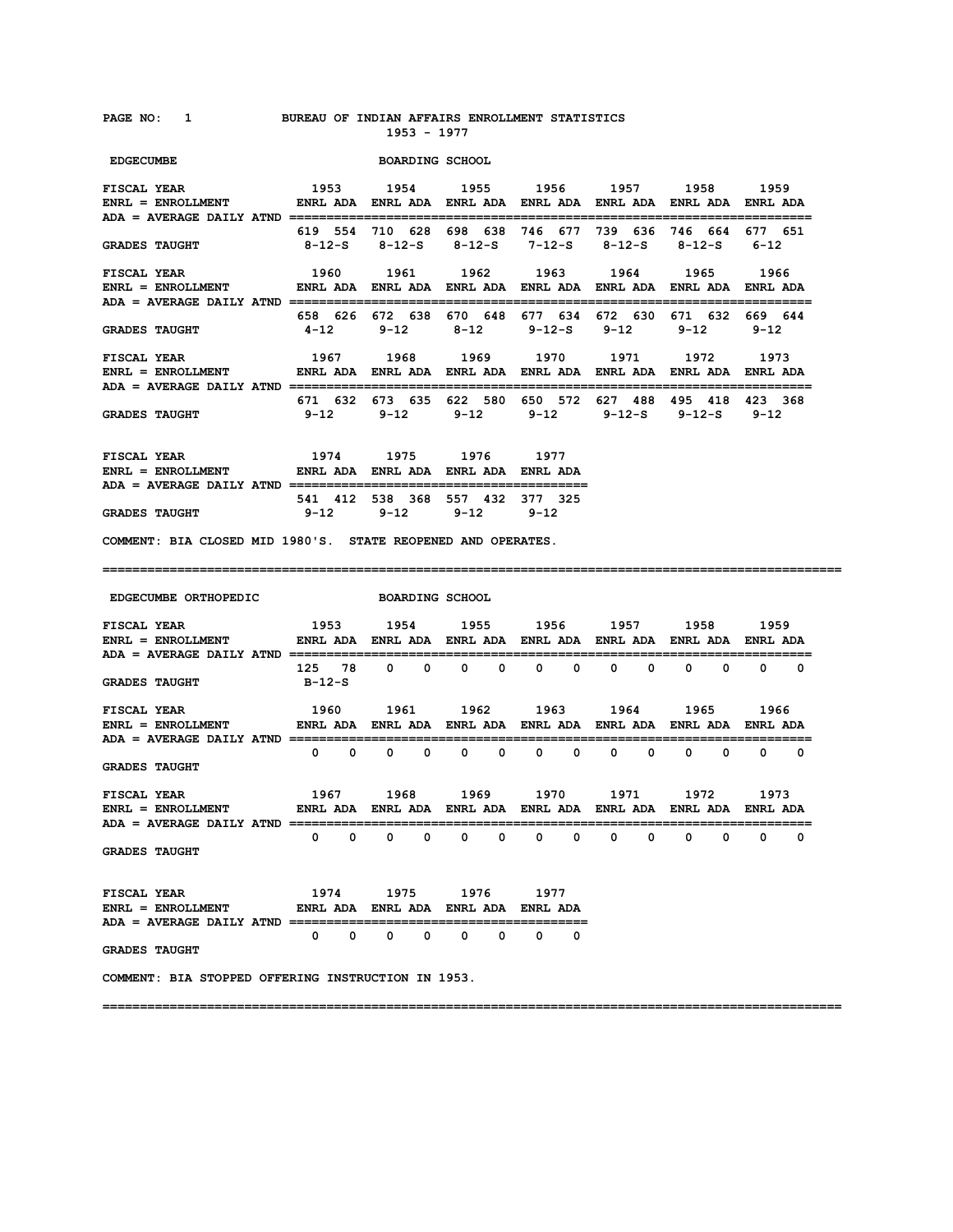| <b>PAGE NO:</b> |  | BUREAU OF INDIAN AFFAIRS ENROLLMENT STATISTICS |  |  |
|-----------------|--|------------------------------------------------|--|--|
|-----------------|--|------------------------------------------------|--|--|

**1953 - 1977<br>WHITE MOUNTAIN GENERAL BOARDING SCHC BOARDING SCHOOL** 

| <b>FISCAL YEAR</b><br>ENRL = ENROLLMENT ENRL ADA ENRL ADA ENRL ADA ENRL ADA ENRL ADA ENRL ADA ENRL ADA ENRL ADA                                                                                                                           | 1953 1954 1955 1956 1957                                |                                                                              |           |                                                                                                          | 1958  | 1959                   |
|-------------------------------------------------------------------------------------------------------------------------------------------------------------------------------------------------------------------------------------------|---------------------------------------------------------|------------------------------------------------------------------------------|-----------|----------------------------------------------------------------------------------------------------------|-------|------------------------|
| <b>GRADES TAUGHT</b>                                                                                                                                                                                                                      | 119 116 30 28 54 44 57 51 50 46 50 41 49 44             |                                                                              |           | $1-9$ $1-8$ $1-8$ $B-8$ $B-8$ $B-8$ $B-8$                                                                |       |                        |
| <b>FISCAL YEAR</b><br>ENRL = ENROLLMENT                 ENRL ADA   ENRL ADA   ENRL ADA   ENRL ADA   ENRL ADA   ENRL ADA   ENRL ADA                                                                                                        | 1960 1961                                               |                                                                              | 1962 1963 | 1964                                                                                                     | 1965  | 1966<br>============== |
| <b>GRADES TAUGHT</b>                                                                                                                                                                                                                      |                                                         | 44 41 45 39 46 41                                                            |           | 55 48 49 45<br>B-8 B-8 B-8 B-8 B-8 B-8 B-8                                                               | 54 49 | 51 47                  |
| <b>FISCAL YEAR</b><br>ENRL = ENROLLMENT                  ENRL ADA   ENRL ADA   ENRL ADA   ENRL ADA   ENRL ADA   ENRL ADA   ENRL ADA                                                                                                       | 1967 1968 1969 1970 1971 1972 1973                      |                                                                              |           |                                                                                                          |       |                        |
| <b>GRADES TAUGHT</b>                                                                                                                                                                                                                      |                                                         | B-8 B-8 B-8 B-8                                                              |           | 51 52 50 46 49 45 43 39 0 0 0 0 0 0 0                                                                    |       |                        |
| <b>FISCAL YEAR</b><br>ENRL = ENROLLMENT             ENRL ADA ENRL ADA ENRL ADA ENRL ADA                                                                                                                                                   |                                                         | 1974 1975 1976                                                               | 1977      |                                                                                                          |       |                        |
| <b>GRADES TAUGHT</b>                                                                                                                                                                                                                      |                                                         | $\begin{array}{ccccccccccccccccc} 0 & 0 & 0 & 0 & 0 & 0 & 0 & 0 \end{array}$ |           |                                                                                                          |       |                        |
| COMMENT: TRANSFERRED TO STATE 1970.                                                                                                                                                                                                       |                                                         |                                                                              |           |                                                                                                          |       |                        |
|                                                                                                                                                                                                                                           |                                                         |                                                                              |           |                                                                                                          |       |                        |
| <b>WRANGELL INSTITUTE</b>                                                                                                                                                                                                                 |                                                         | <b>BOARDING SCHOOL</b>                                                       |           |                                                                                                          |       |                        |
| <b>FISCAL YEAR</b><br>وروبا 1992 - 1993 - 1994 - 1994 - 1994 - 1994 - 1994 - 1994 - 1994 - 1994 - 1994 - 1994 - 1994 - 199<br>ENRL ENRL ADA ENRL ADA ENRL ADA ENRL ADA ENRL ADA ENRL ADA ENRL ADA ENRL ADA ENRL ADA                       |                                                         |                                                                              |           | 1953 1954 1955 1956 1957 1958 1959                                                                       |       |                        |
| <b>GRADES TAUGHT</b>                                                                                                                                                                                                                      |                                                         |                                                                              |           | 202 194 213 202 151 130 215 208 255 252 255 247 255 255<br>$1-7$ $1-8-S$ $1-8$ $B-8-S$ $B-8$ $B-8$ $B-8$ |       |                        |
| FISCAL YEAR<br>ENRL = ENROLLMENT ENRL ADA ENRL ADA ENRL ADA ENRL ADA ENRL ADA ENRL ADA ENRL ADA ENRL ADA ENRL ADA                                                                                                                         |                                                         |                                                                              |           | 1960 1961 1962 1963 1964 1965 1966                                                                       |       |                        |
| <b>GRADES TAUGHT</b>                                                                                                                                                                                                                      | 266 258 262 243 260 239 259 238 252 248 261 248 259 245 |                                                                              |           | B-8 B-8 B-8 B-9 B-9 B-9 B-9                                                                              |       |                        |
| <b>FISCAL YEAR</b><br>ENRL = ENROLLMENT ENRL ADA ENRL ADA ENRL ADA ENRL ADA ENRL ADA ENRL ADA ENRL ADA ENRL ADA                                                                                                                           |                                                         | 1967 1968 1969 1970                                                          |           | 1971                                                                                                     | 1972  | 1973                   |
| <b>GRADES TAUGHT</b>                                                                                                                                                                                                                      | 257 257 232 211 229 217 161 150 181 171 165 153 145 133 |                                                                              |           | B-9 S S S S S S                                                                                          |       |                        |
| ${\tt FISCAL \,\, YEAR} \qquad \qquad 1974 \qquad \qquad 1975 \qquad \qquad 1976 \qquad \qquad 1977$ ${\tt ENRL \,\,BDA} \quad \, {\tt ENRL \,\,ADA} \quad \, {\tt ENRL \,\,ADA} \quad \, {\tt ENRL \,\,ADA} \quad \, {\tt ENRL \,\,ADA}$ | 123 111 103 133 0 0 0 0                                 |                                                                              |           |                                                                                                          |       |                        |
| <b>GRADES TAUGHT</b>                                                                                                                                                                                                                      | <b>S</b>                                                | s                                                                            |           |                                                                                                          |       |                        |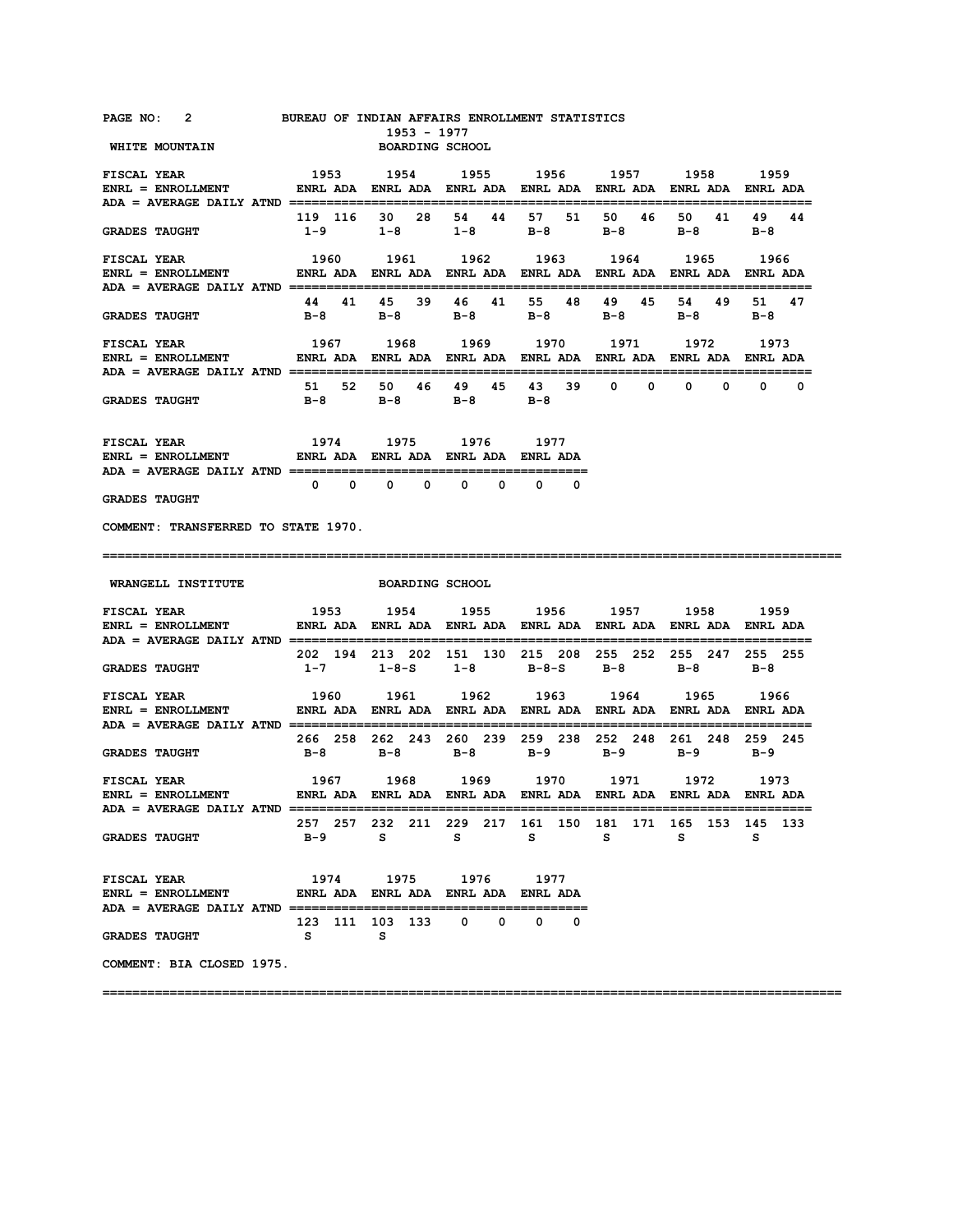| <b>PAGE NO:</b> |  |  |  |  |  | BUREAU OF INDIAN AFFAIRS ENROLLMENT STATISTICS |
|-----------------|--|--|--|--|--|------------------------------------------------|
|-----------------|--|--|--|--|--|------------------------------------------------|

 **1953 - 1977 AKIAK** DAY SCHOOL

| FISCAL YEAR 1953                                                                              |       |       |       |       |       |       | 1954 1955 1956 1957 1958 1959 |       |       |     |         |         |         |     |
|-----------------------------------------------------------------------------------------------|-------|-------|-------|-------|-------|-------|-------------------------------|-------|-------|-----|---------|---------|---------|-----|
| ENRL = ENROLLMENT            ENRL ADA ENRL ADA ENRL ADA ENRL ADA ENRL ADA ENRL ADA ENRL ADA   |       |       |       |       |       |       |                               |       |       |     |         |         |         |     |
|                                                                                               |       |       |       |       |       |       |                               |       |       |     |         |         |         |     |
|                                                                                               |       | 40 33 | 35 30 |       | 32    | 28    | 37 35                         |       | 42    | 37  | 40      | 38.     | 42      | -38 |
| <b>GRADES TAUGHT</b>                                                                          | $B-8$ |       | $B-8$ |       | $B-8$ |       | $B - 8 - S$                   |       | в-8   |     | $B - 8$ |         | $B-8$   |     |
|                                                                                               |       |       |       |       |       |       |                               |       |       |     |         |         |         |     |
| FISCAL YEAR 66 1960 1961 1962 1963 1964 1965 1966                                             |       |       |       |       |       |       |                               |       |       |     |         |         |         |     |
|                                                                                               |       |       |       |       |       |       |                               |       |       |     |         |         |         |     |
| ENRL = ENROLLMENT         ENRL ADA ENRL ADA ENRL ADA ENRL ADA ENRL ADA ENRL ADA ENRL ADA      |       |       |       |       |       |       |                               |       |       |     |         |         |         |     |
|                                                                                               |       |       |       |       |       |       |                               |       |       |     |         |         |         |     |
|                                                                                               |       | 51 41 | 43 32 |       | 42 35 |       |                               | 44 37 | 45    | 38. | 45      | 38      | 38 36   |     |
| GRADES TAUGHT $B-8$ $B-7$ $B-8$ $B-8$                                                         |       |       |       |       |       |       |                               |       | $B-8$ |     | $B-8$   |         | $B - 7$ |     |
|                                                                                               |       |       |       |       |       |       |                               |       |       |     |         |         |         |     |
|                                                                                               |       |       |       |       |       |       |                               |       |       |     |         |         |         |     |
|                                                                                               |       |       |       |       |       |       |                               |       |       |     |         |         |         |     |
|                                                                                               |       |       |       |       |       |       |                               |       |       |     |         |         |         |     |
| ENRL = ENROLLMENT         ENRL ADA ENRL ADA ENRL ADA ENRL ADA ENRL ADA ENRL ADA ENRL ADA      |       |       |       |       |       |       |                               |       |       |     |         |         |         |     |
|                                                                                               |       |       |       |       |       |       |                               |       |       |     |         |         |         |     |
|                                                                                               |       | 43 42 |       | 55 44 |       | 55 47 |                               | 60 51 | 50    | 41  | 54      | 47      | 49      | 40  |
| GRADES TAUGHT $B-7$ $B-8$ $B-8$ $B-8$                                                         |       |       |       |       |       |       |                               |       | $B-6$ |     |         | $1 - 7$ | $1 - 6$ |     |
|                                                                                               |       |       |       |       |       |       |                               |       |       |     |         |         |         |     |
|                                                                                               |       |       |       |       |       |       |                               |       |       |     |         |         |         |     |
| FISCAL YEAR 1974 1975 1976 1977                                                               |       |       |       |       |       |       |                               |       |       |     |         |         |         |     |
| ENRL = ENROLLMENT         ENRL ADA ENRL ADA ENRL ADA ENRL ADA                                 |       |       |       |       |       |       |                               |       |       |     |         |         |         |     |
| $ADA = AVERAGE$ $DAILY$ $ATND$ $\text{---}\text{---}\text{---}\text{---}\text{---}\text{---}$ |       |       |       |       |       |       |                               |       |       |     |         |         |         |     |
|                                                                                               | 45 38 |       | 2     | 40    | 43    | 43    | 37                            | -36   |       |     |         |         |         |     |

**COMMENT: TRANSFERRED TO STATE 1979, 8TH GRADE ONLY 1975.** 

#### **===================================================================================================**

 **AKIAKCHAK DAY SCHOOL FISCAL YEAR 1953 1954 1955 1956 1957 1958 1959 ENRL = ENROLLMENT ENRL ADA ENRL ADA ENRL ADA ENRL ADA ENRL ADA ENRL ADA ENRL ADA ADA = AVERAGE DAILY ATND ====================================================================== 49 43 47 41 45 42 46 41 48 40 55 43 53 47 GRADES TAUGHT B-5 B-5 B-5 B-6 B-6 B-7 B-8 FISCAL YEAR 1960 1961 1962 1963 1964 1965 1966 ENRL = ENROLLMENT ENRL ADA ENRL ADA ENRL ADA ENRL ADA ENRL ADA ENRL ADA ENRL ADA ADA = AVERAGE DAILY ATND ====================================================================== 55 48 54 50 58 46 63 55 68 62 71 67 69 65 GRADES TAUGHT B-8 B-8 B-6 B-5 B-6 B-7 B-6 FISCAL YEAR 1967 1968 1969 1970 1971 1972 1973 ENRL = ENROLLMENT ENRL ADA ENRL ADA ENRL ADA ENRL ADA ENRL ADA ENRL ADA ENRL ADA ADA = AVERAGE DAILY ATND ====================================================================== 69 62 74 70 80 67 88 77 79 72 86 75 85 78 GRADES TAUGHT B-6 B-6 B-6 B-8 B-8 B-8 1-8 FISCAL YEAR 1974 1975 1976 1977 ENRL = ENROLLMENT ENRL ADA ENRL ADA ENRL ADA ENRL ADA ADA = AVERAGE DAILY ATND ========================================** 

**===================================================================================================** 

|                      |  | 92 88 104 78 144 144 135 112 |  |  |  |
|----------------------|--|------------------------------|--|--|--|
| <b>GRADES TAUGHT</b> |  | 1-8 K-8 B-K-8 K-8            |  |  |  |

**COMMENT: CONTINUED BIA OPERATION.**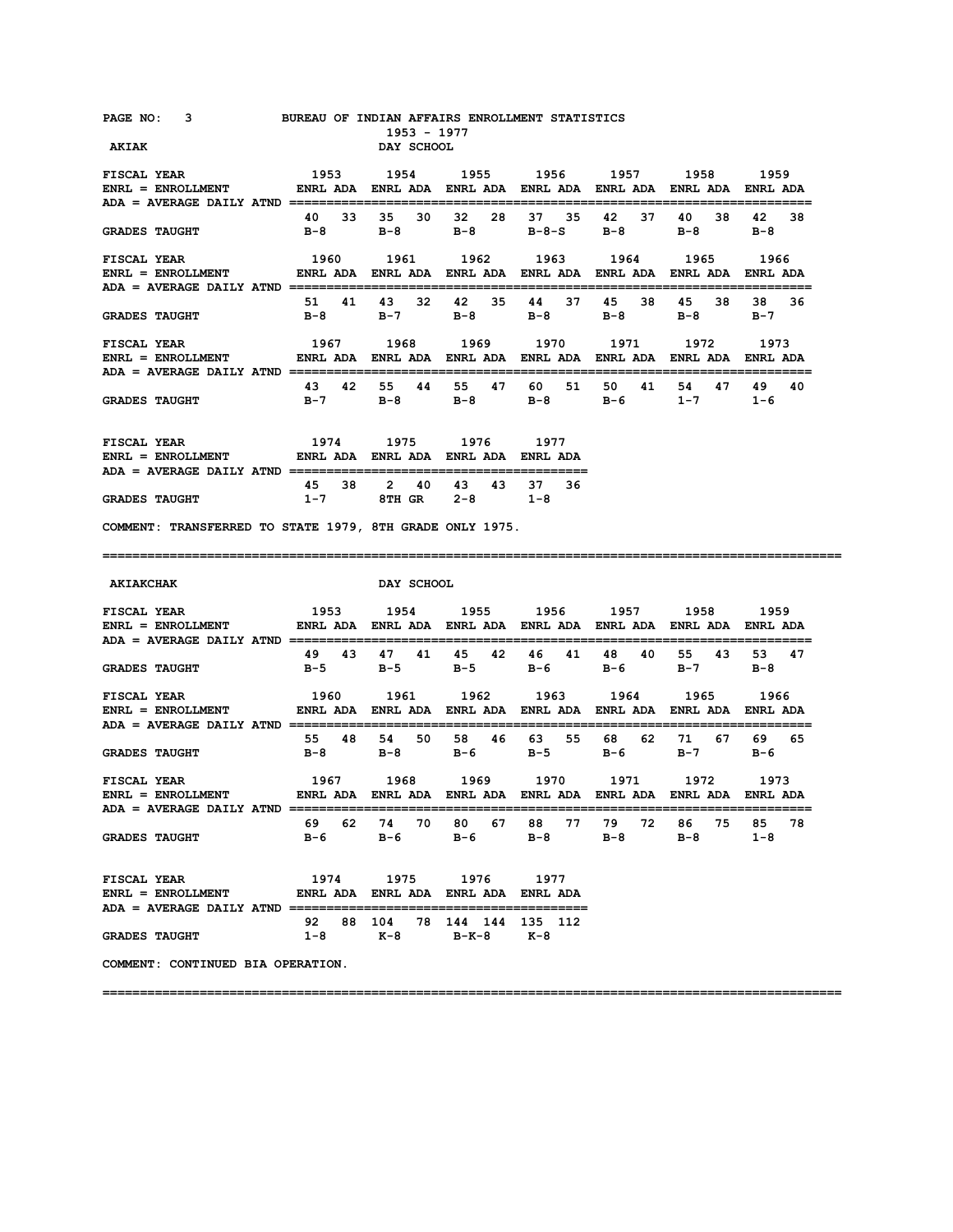| PAGE NO: 4 BUREAU OF INDIAN AFFAIRS ENROLLMENT STATISTICS<br><b>ANGOON</b>                                                                                                                           |                                     | 1953 - 1977<br>DAY SCHOOL   |                                                     |                   |                                           |                                     |                     |
|------------------------------------------------------------------------------------------------------------------------------------------------------------------------------------------------------|-------------------------------------|-----------------------------|-----------------------------------------------------|-------------------|-------------------------------------------|-------------------------------------|---------------------|
| FISCAL YEAR                                                                                                                                                                                          | 1953 1954 1955 1956 1957 1958       |                             |                                                     |                   |                                           |                                     | 1959                |
| <b>GRADES TAUGHT</b>                                                                                                                                                                                 | 105 85 105 86 0 0 0 0<br>$B-8$      | $B-8$                       |                                                     |                   | $0\qquad 0$                               |                                     | $0 \quad 0 \quad 0$ |
| FISCAL YEAR<br>ENRL = ENROLLMENT                  ENRL ADA    ENRL ADA    ENRL ADA    ENRL ADA    ENRL ADA    ENRL ADA                                                                               |                                     | 1960 1961                   |                                                     | 1962 1963 1964    |                                           | 1965                                | 1966                |
| <b>GRADES TAUGHT</b>                                                                                                                                                                                 |                                     |                             | $0\qquad 0\qquad 0\qquad 0\qquad 0\qquad 0\qquad 0$ |                   |                                           | $0\qquad 0\qquad 0\qquad 0\qquad 0$ |                     |
| <b>FISCAL YEAR</b>                                                                                                                                                                                   |                                     | 1967 1968                   |                                                     |                   | 1969 1970 1971 1972                       |                                     | 1973                |
| <b>GRADES TAUGHT</b>                                                                                                                                                                                 |                                     |                             |                                                     |                   |                                           |                                     |                     |
| 1974 1975 1976 1977<br>FISCAL YEAR<br>ENRL = ENROLLMENT       ENRL ADA ENRL ADA ENRL ADA ENRL ADA                                                                                                    |                                     |                             |                                                     |                   |                                           |                                     |                     |
| <b>GRADES TAUGHT</b>                                                                                                                                                                                 |                                     |                             |                                                     |                   |                                           |                                     |                     |
| COMMENT: TRANSFERRED TO TERRITORY 1953                                                                                                                                                               |                                     |                             |                                                     |                   |                                           |                                     |                     |
|                                                                                                                                                                                                      |                                     |                             |                                                     |                   |                                           |                                     |                     |
|                                                                                                                                                                                                      |                                     |                             |                                                     |                   |                                           |                                     |                     |
| <b>ATKA</b>                                                                                                                                                                                          |                                     | <b>DAY SCHOOL</b>           |                                                     |                   |                                           |                                     |                     |
| ENRL = ENROLLMENT               ENRL ADA   ENRL ADA   ENRL ADA   ENRL ADA   ENRL ADA   ENRL ADA   ENRL ADA                                                                                           |                                     |                             |                                                     |                   |                                           |                                     |                     |
| <b>GRADES TAUGHT</b>                                                                                                                                                                                 |                                     |                             | B-8 B-8 B-8 B-7 B-8                                 |                   | 18 18 21 20 24 24 28 27 29 27 29 26 30 29 | $B-8$                               | $B-8$               |
| <b>FISCAL YEAR</b>                                                                                                                                                                                   | 1960 1961                           |                             |                                                     | 1962 1963 1964    |                                           | 1965                                | 1966                |
| <b>GRADES TAUGHT</b>                                                                                                                                                                                 | $B-7$                               | B-7 B-8                     |                                                     | B-8 B-8           | 34 32 36 33 40 39 40 30 41 39             | 35 34<br>B-8                        | 36 30<br>B-7        |
|                                                                                                                                                                                                      |                                     |                             |                                                     |                   | 1967 1968 1969 1970 1971 1972             |                                     | 1973                |
| <b>GRADES TAUGHT</b>                                                                                                                                                                                 | 34<br>32<br>$B - 7$                 | $\mathbf{0}$<br>$\mathbf 0$ | $\mathbf 0$<br>0                                    | 0<br>0            | 0<br>0                                    | 0<br>0                              | $\mathbf{0}$<br>0   |
| FISCAL YEAR TISCAL<br>ENRL = ENROLLMENT            ENRL ADA ENRL ADA ENRL ADA ENRL ADA ENRL ADA ENRL ADA ENRL ADA<br>$ADA = AVERAGE DAILY ATND ==$<br><b>FISCAL YEAR</b><br><b>ENRL = ENROLLMENT</b> | ENRL ADA ENRL ADA ENRL ADA ENRL ADA |                             | 1974 1975 1976 1977                                 |                   |                                           |                                     |                     |
| <b>GRADES TAUGHT</b>                                                                                                                                                                                 |                                     | $0\qquad 0\qquad 0\qquad 0$ | $\mathbf{0}$<br>$\mathbf{o}$                        | $\mathbf{0}$<br>0 |                                           |                                     |                     |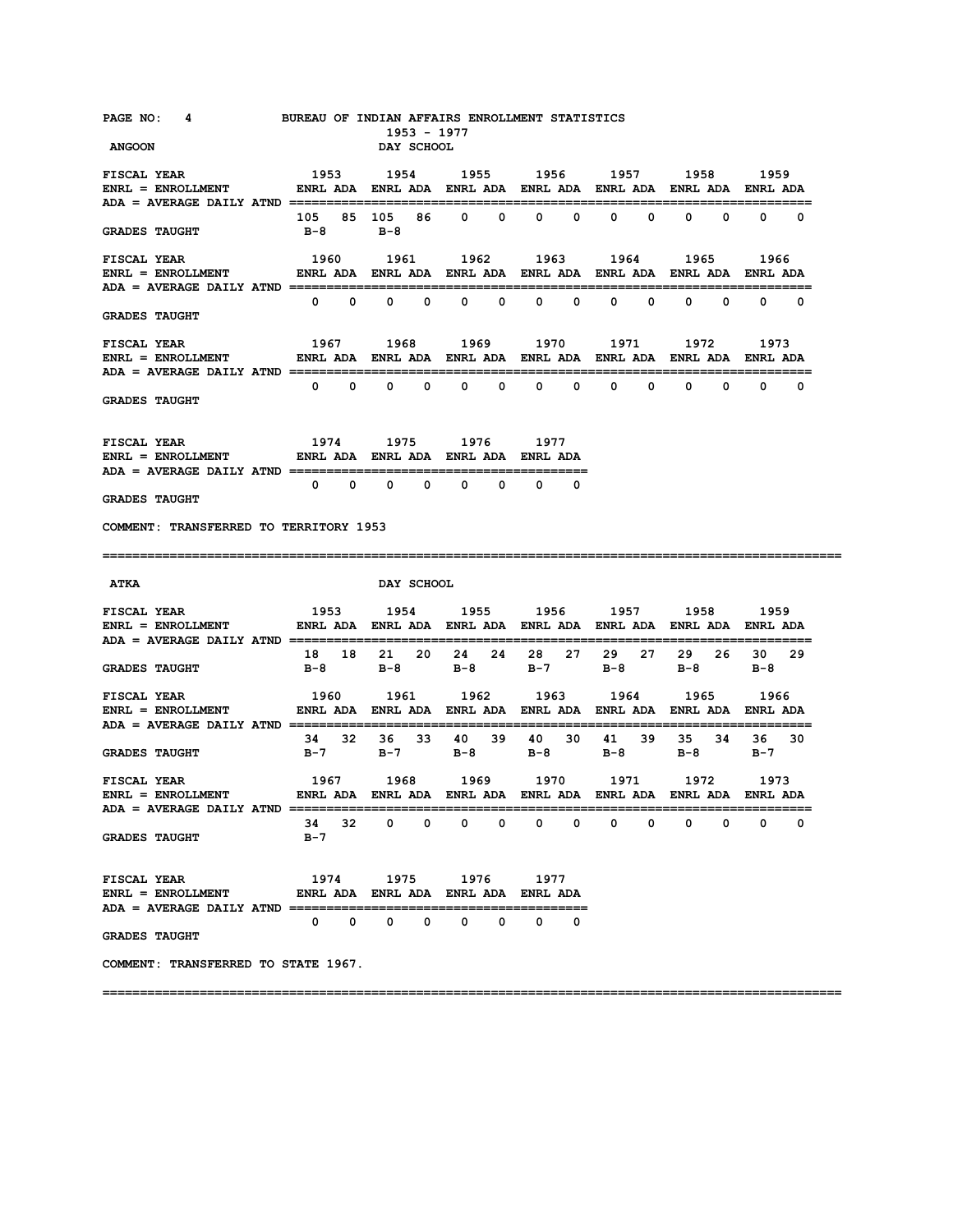| PAGE NO: 5<br><b>BARROW</b>                                                                                                        | BUREAU OF INDIAN AFFAIRS ENROLLMENT STATISTICS                         | 1953 - 1977<br>DAY SCHOOL |             |                     |                                                                                                |                       |                     |
|------------------------------------------------------------------------------------------------------------------------------------|------------------------------------------------------------------------|---------------------------|-------------|---------------------|------------------------------------------------------------------------------------------------|-----------------------|---------------------|
| <b>FISCAL YEAR</b><br>ENRL = ENROLLMENT                 ENRL ADA   ENRL ADA   ENRL ADA   ENRL ADA   ENRL ADA   ENRL ADA   ENRL ADA | 1953                                                                   |                           |             |                     | 1954 1955 1956 1957 1958 1959                                                                  |                       |                     |
| <b>GRADES TAUGHT</b>                                                                                                               |                                                                        |                           |             |                     | 280 249 281 236 298 257 305 267 308 254 329 288 330 315<br>B-8 B-8 1-8 B-8 1-8 B-8 B-7         |                       |                     |
| <b>FISCAL YEAR</b><br>ENRL = ENROLLMENT                 ENRL ADA   ENRL ADA   ENRL ADA   ENRL ADA   ENRL ADA   ENRL ADA   ENRL ADA | 1960 1961 1962 1963 1964 1965 1966                                     |                           |             |                     |                                                                                                |                       |                     |
| <b>GRADES TAUGHT</b>                                                                                                               |                                                                        |                           |             |                     | 356 325 380 342 340 306 458 421 469 427 465 440 526 457<br>B-7 B-7 B-8 B-8 B-11                | $B-10$ $B-8$          |                     |
| <b>FISCAL YEAR</b><br>ENRL = ENROLLMENT               ENRL ADA   ENRL ADA   ENRL ADA   ENRL ADA   ENRL ADA   ENRL ADA   ENRL ADA   |                                                                        |                           |             |                     | 1967 1968 1969 1970 1971 1972 1973                                                             |                       |                     |
| <b>GRADES TAUGHT</b>                                                                                                               |                                                                        |                           |             |                     | 545 531 597 519 583 498 692 588 709 571 740 600 735 605<br>B-8 B-9 B-9-S K-9 K-9-S K-9-S K-9-S |                       |                     |
| <b>FISCAL YEAR</b><br>$ENRL = ENROLLMENT$ ENRL ADA ENRL ADA ENRL ADA ENRL ADA ENRL ADA ENRL ADA                                    |                                                                        | 1974 1975 1976 1977       |             |                     |                                                                                                |                       |                     |
| <b>GRADES TAUGHT</b>                                                                                                               | к-9                                                                    | 587 511 0 605             | $0\qquad 0$ | $\mathbf{0}$<br>0   |                                                                                                |                       |                     |
| COMMENT: TRNASFERRED TO STATE 1975.                                                                                                |                                                                        |                           |             |                     |                                                                                                |                       |                     |
|                                                                                                                                    |                                                                        |                           |             |                     |                                                                                                |                       |                     |
| <b>BEAVER</b>                                                                                                                      |                                                                        | DAY SCHOOL                |             |                     |                                                                                                |                       |                     |
| <b>FISCAL YEAR</b><br>ADA = AVERAGE DAILY ATND ===========================                                                         |                                                                        |                           |             |                     | 1953 1954 1955 1956 1957 1958 1959                                                             |                       |                     |
| <b>GRADES TAUGHT</b>                                                                                                               |                                                                        |                           |             | B-8 B-7 B-8 B-6     | 18 15 17 16 26 25 20 20 25 23<br>$B-7$                                                         | 28 26 22<br>$B-8$ 1-6 | 22                  |
| <b>FISCAL YEAR</b><br><b>ENRL = ENROLLMENT</b>                                                                                     | 1960<br>ENRL ADA ENRL ADA ENRL ADA ENRL ADA ENRL ADA ENRL ADA ENRL ADA | 1961                      |             |                     | 1962 1963 1964 1965 1966                                                                       |                       |                     |
| <b>GRADES TAUGHT</b>                                                                                                               | 24 19<br>$1-7$                                                         |                           |             | $1-8$ $1-8-5$ $B-8$ | 31 27 33 31 39 35 34 31 40 38<br><b>B-8</b>                                                    | $B-8$                 | 30 29<br>B-8        |
| <b>FISCAL YEAR</b><br>$ENRL = ENROLLMENT$                                                                                          |                                                                        |                           |             |                     |                                                                                                |                       |                     |
| <b>GRADES TAUGHT</b>                                                                                                               |                                                                        |                           |             |                     | 35 30 30 28 39 37 35 29 36 32 28 26<br>B-8 B-8 B-4 B-6 B-8-S                                   | $B-8-S$               | 32<br>32<br>$1 - 8$ |
| <b>FISCAL YEAR</b><br>ENRL = ENROLLMENT              ENRL ADA   ENRL ADA   ENRL ADA   ENRL ADA                                     | 1974                                                                   | 1975                      | 1976        | 1977                |                                                                                                |                       |                     |
| <b>GRADES TAUGHT</b>                                                                                                               | $1 - 8$ $3 - 8 - S$                                                    | 35 29 21 32 0 0 0 0       |             |                     |                                                                                                |                       |                     |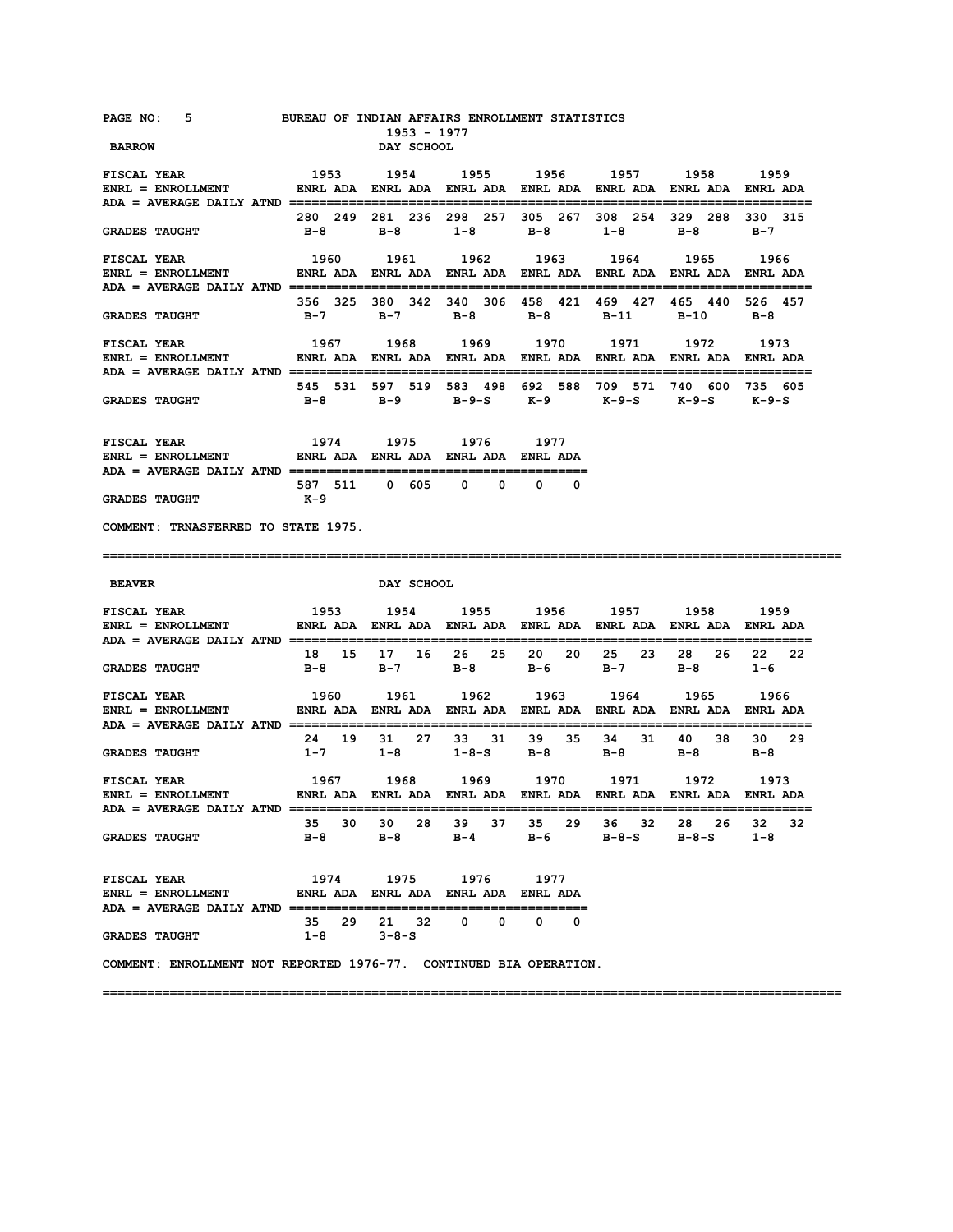| PAGE NO: |  |  | BUREAU OF INDIAN AFFAIRS ENROLLMENT STATISTICS |  |
|----------|--|--|------------------------------------------------|--|
|          |  |  |                                                |  |

**1953 - 1977<br>
DAY SCHOOL BUCKLAND (ELEPHANT POINT)** 

| <b>FISCAL YEAR</b><br>ENRL = ENROLLMENT ENRL ADA ENRL ADA ENRL ADA ENRL ADA ENRL ADA ENRL ADA ENRL ADA ENRL ADA ENRL ADA                                                   |                               |                                                                                  |             |                              | 1953 1954 1955 1956 1957 1958                                                         |                              | 1959        |
|----------------------------------------------------------------------------------------------------------------------------------------------------------------------------|-------------------------------|----------------------------------------------------------------------------------|-------------|------------------------------|---------------------------------------------------------------------------------------|------------------------------|-------------|
| <b>GRADES TAUGHT</b>                                                                                                                                                       |                               |                                                                                  |             |                              | 19  14  20  17  17  14  21  20  17  16  20  17  21  17<br>B-7 B-8 B-8 1-8 1-8 B-8 B-8 |                              |             |
| <b>FISCAL YEAR</b><br>ENRL = ENROLLMENT            ENRL ADA   ENRL ADA   ENRL ADA   ENRL ADA   ENRL ADA   ENRL ADA   ENRL ADA                                              |                               | 1960 1961                                                                        |             | 1962 1963                    | 1964                                                                                  | 1965                         | 1966        |
| <b>GRADES TAUGHT</b>                                                                                                                                                       |                               | 24  20  27  25  24  21                                                           |             | 24 22                        | 26 23<br>B-7 B-8 B-7 B-8 1-6 B-8 B-8                                                  | 27 25                        | 30 28       |
| <b>FISCAL YEAR</b><br>ENRL = ENROLLMENT                 ENRL ADA   ENRL ADA   ENRL ADA   ENRL ADA   ENRL ADA   ENRL ADA   ENRL ADA<br>ADA = AVERAGE DAILY ATND =========== | 1967 1968 1969 1970 1971 1972 |                                                                                  |             |                              |                                                                                       |                              | 1973        |
| <b>GRADES TAUGHT</b>                                                                                                                                                       |                               | B-8 B-8 B-8 B-8                                                                  |             |                              | 28 39 32 30 37 35 30 26 0 0 0 0 0 0 0                                                 |                              |             |
| <b>FISCAL YEAR</b><br>ENRL = ENROLLMENT             ENRL ADA ENRL ADA ENRL ADA ENRL ADA<br>ADA = AVERAGE DAILY ATND ===========================                            | 1974                          | 1975                                                                             | 1976        | 1977<br>==============       |                                                                                       |                              |             |
| <b>GRADES TAUGHT</b>                                                                                                                                                       |                               | $\begin{array}{ccccccccccccccccc} 0 & 0 & 0 & 0 & 0 & 0 & 0 & 0 \end{array}$     |             | $\Omega$                     |                                                                                       |                              |             |
| COMMENT: TRANSFERRED TO STATE 1976.                                                                                                                                        |                               |                                                                                  |             |                              |                                                                                       |                              |             |
|                                                                                                                                                                            |                               |                                                                                  |             |                              |                                                                                       |                              |             |
|                                                                                                                                                                            |                               | DAY SCHOOL                                                                       |             |                              |                                                                                       |                              |             |
| <b>FISCAL YEAR</b><br>ENRL = ENROLLMENT ENRL ADA ENRL ADA ENRL ADA ENRL ADA ENRL ADA ENRL ADA ENRL ADA ENRL ADA ENRL ADA                                                   |                               |                                                                                  |             |                              | 1953 1954 1955 1956 1957 1958 1959                                                    |                              |             |
| <b>GRADES TAUGHT</b>                                                                                                                                                       |                               |                                                                                  |             |                              | 17 16 32 22 46 36 19 20 25 24 27 25 36 32<br>B-7 B-4 B-5 B-4 B-5 B-5 B-7              |                              |             |
| FISCAL YEAR<br>ENRL = ENROLLMENT ENRL ADA ENRL ADA ENRL ADA ENRL ADA ENRL ADA ENRL ADA ENRL ADA ENRL ADA                                                                   |                               | 1960 1961 1962 1963                                                              |             |                              | 1964                                                                                  | 1965                         | 1966        |
| <b>GRADES TAUGHT</b>                                                                                                                                                       | $B-7$ $B-8$                   | 29  26  24  22  0  0                                                             |             | $0\qquad 0$                  |                                                                                       | $0\qquad 0\qquad 0\qquad 0$  | $0\qquad 0$ |
| <b>FISCAL YEAR</b><br>ENRL = ENROLLMENT ENRL ADA ENRL ADA ENRL ADA ENRL ADA ENRL ADA ENRL ADA ENRL ADA ENRL ADA                                                            | 1967 1968                     |                                                                                  |             | 1969 1970                    | 1971                                                                                  | 1972                         | 1973        |
| <b>GRADES TAUGHT</b>                                                                                                                                                       |                               | $0\qquad 0\qquad 0\qquad 0$                                                      | $0\qquad 0$ | $\mathbf{0}$<br>$\mathbf{0}$ | $\mathbf{0}$<br>$\mathbf{0}$                                                          | $\mathbf{0}$<br>$\mathbf{0}$ | $0\qquad 0$ |
| <b>FISCAL YEAR</b><br>ENRL = ENROLLMENT           ENRL ADA ENRL ADA ENRL ADA ENRL ADA                                                                                      | 1974 1975                     |                                                                                  | 1976 1977   |                              |                                                                                       |                              |             |
| <b>CHANELIAK (CHANILIAT)</b><br><b>GRADES TAUGHT</b>                                                                                                                       |                               | $\begin{array}{ccccccccccccccccccccc} 0 & 0 & 0 & 0 & 0 & 0 & 0 & 0 \end{array}$ |             |                              |                                                                                       |                              |             |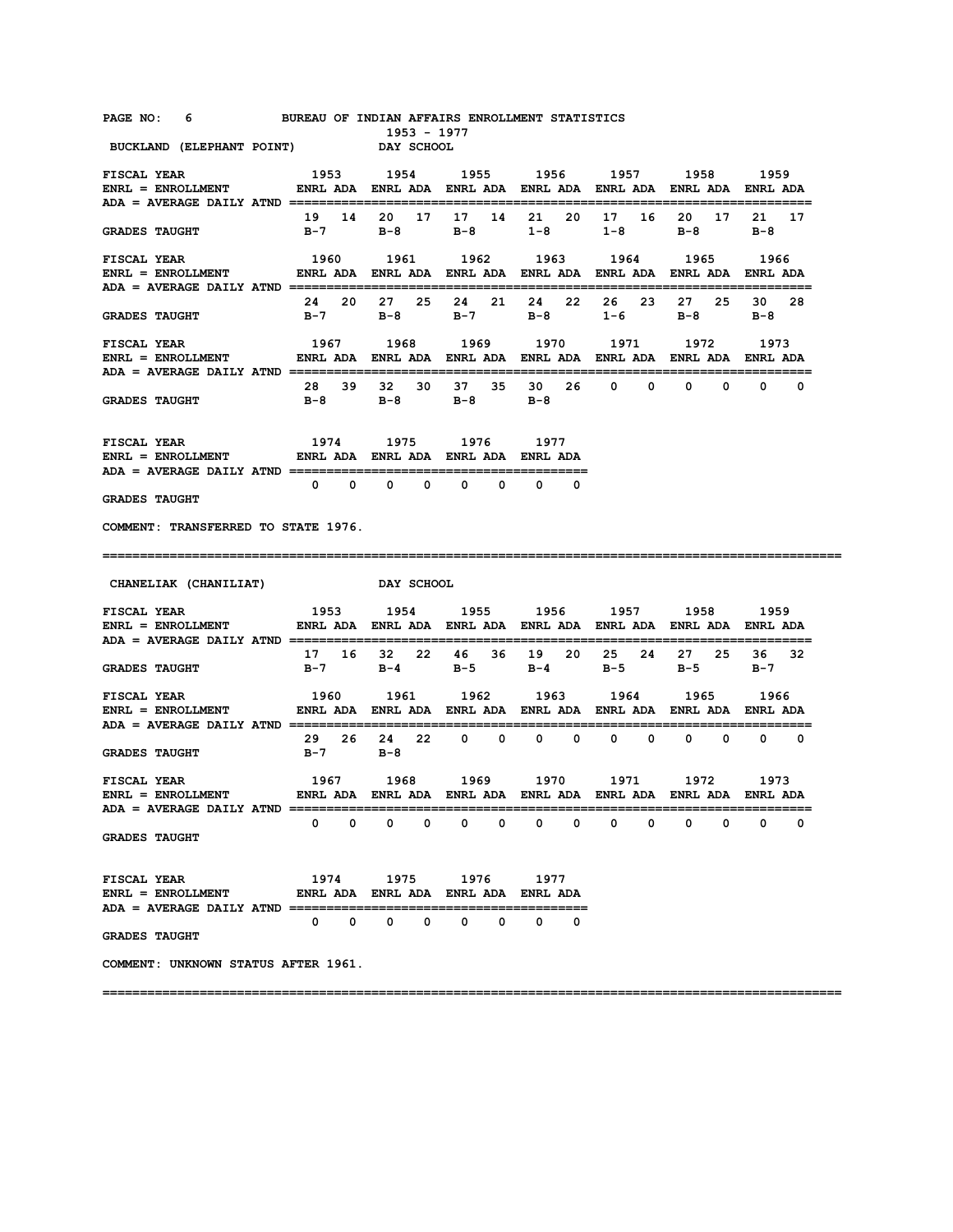| PAGE NO: 7<br><b>CHANEGA</b>                                                                                                   | BUREAU OF INDIAN AFFAIRS ENROLLMENT STATISTICS | 1953 - 1977<br><b>DAY SCHOOL</b>                      |        |             |                     |                                     |        |
|--------------------------------------------------------------------------------------------------------------------------------|------------------------------------------------|-------------------------------------------------------|--------|-------------|---------------------|-------------------------------------|--------|
| <b>FISCAL YEAR</b>                                                                                                             | 1953 1954 1955 1956 1957 1958 1959             |                                                       |        |             |                     |                                     |        |
| <b>GRADES TAUGHT</b>                                                                                                           | в-8                                            | 15 15 0 0 0 0 0 0                                     |        |             |                     | $0\qquad 0\qquad 0\qquad 0\qquad 0$ |        |
| <b>FISCAL YEAR</b>                                                                                                             |                                                | 1960 1961 1962 1963 1964 1965                         |        |             |                     |                                     | 1966   |
| <b>GRADES TAUGHT</b>                                                                                                           |                                                | $0\qquad 0\qquad 0\qquad 0\qquad 0\qquad 0\qquad 0$   |        |             |                     | $0\qquad 0\qquad 0\qquad 0\qquad 0$ |        |
| <b>FISCAL YEAR</b><br>ENRL = ENROLLMENT ENRL ADA ENRL ADA ENRL ADA ENRL ADA ENRL ADA ENRL ADA ENRL ADA ENRL ADA                |                                                | 1967 1968 1969 1970 1971 1972                         |        |             |                     |                                     | 1973   |
| <b>GRADES TAUGHT</b>                                                                                                           |                                                |                                                       |        |             |                     |                                     |        |
| <b>FISCAL YEAR</b><br>ENRL = ENROLLMENT             ENRL ADA ENRL ADA ENRL ADA ENRL ADA                                        | 1974 1975 1976 1977                            |                                                       |        |             |                     |                                     |        |
| <b>GRADES TAUGHT</b>                                                                                                           |                                                |                                                       |        | $0\qquad 0$ |                     |                                     |        |
| COMMENT: TRANSFERRED TO TERRITORY 1953.                                                                                        |                                                |                                                       |        |             |                     |                                     |        |
|                                                                                                                                |                                                |                                                       |        |             |                     |                                     |        |
| <b>CHITINA</b>                                                                                                                 |                                                | <b>DAY SCHOOL</b>                                     |        |             |                     |                                     |        |
| <b>FISCAL YEAR</b><br>ENRL = ENROLLMENT             ENRL ADA   ENRL ADA   ENRL ADA   ENRL ADA   ENRL ADA   ENRL ADA   ENRL ADA | 1953 1954 1955 1956 1957 1958 1959             |                                                       |        |             |                     |                                     |        |
| <b>GRADES TAUGHT</b>                                                                                                           | в-5                                            | 23 21 0 0 0 0 0 0                                     |        |             |                     | $0\qquad 0\qquad 0\qquad 0\qquad 0$ |        |
| <b>FISCAL YEAR</b><br>ENRL = ENROLLMENT            ENRL ADA ENRL ADA ENRL ADA ENRL ADA ENRL ADA ENRL ADA ENRL ADA              |                                                | 1960 1961                                             |        |             | 1962 1963 1964 1965 |                                     | 1966   |
| <b>GRADES TAUGHT</b>                                                                                                           |                                                | $0\qquad 0\qquad 0\qquad 0\qquad 0\qquad 0\qquad 0$   |        |             |                     | $0\qquad 0\qquad 0\qquad 0\qquad 0$ |        |
| <b>FISCAL YEAR</b>                                                                                                             |                                                | 1967 1968 1969 1970 1971 1972                         |        |             |                     |                                     | 1973   |
| ADA = AVERAGE DAILY ATND =<br><b>GRADES TAUGHT</b>                                                                             | 0<br>0                                         | 0<br>0                                                | 0<br>0 | 0<br>0      | 0<br>0              | 0<br>0                              | 0<br>0 |
| FISCAL YEAR<br>$ENRL = ENROLLMENT$<br><b>ADA = AVERAGE DAILY ATND ==========</b>                                               |                                                | 1974 1975 1976<br>ENRL ADA ENRL ADA ENRL ADA ENRL ADA |        | 1977        |                     |                                     |        |
| <b>GRADES TAUGHT</b>                                                                                                           | 0<br>0                                         | 0<br>0                                                | 0<br>0 | 0<br>0      |                     |                                     |        |
| COMMENT: TRANSFERRED TO TERRITORY 1953.                                                                                        |                                                |                                                       |        |             |                     |                                     |        |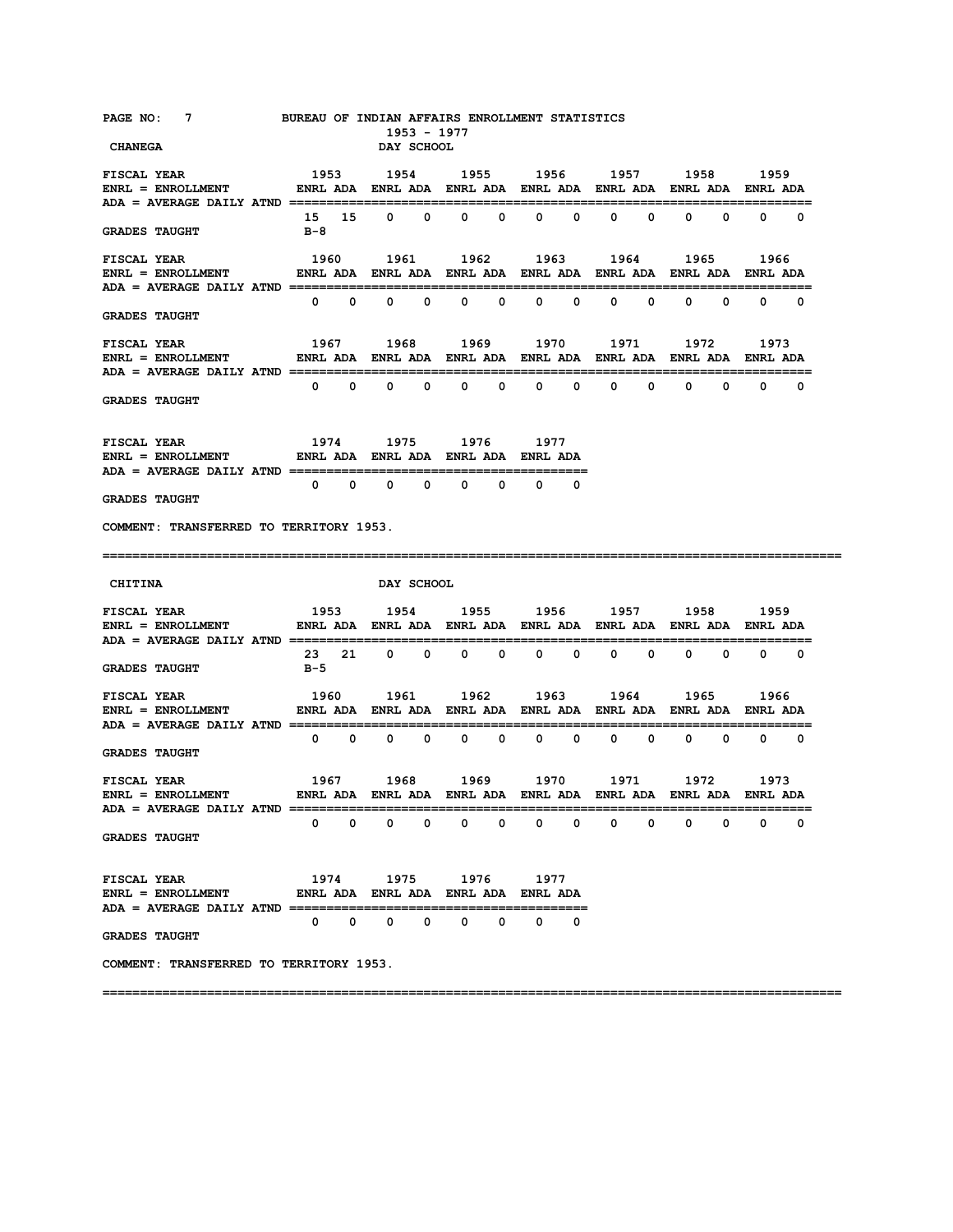| PAGE NO: 8<br>CIRCLE                                                                                                               |              |             |              | 1953 - 1977<br>DAY SCHOOL | BUREAU OF INDIAN AFFAIRS ENROLLMENT STATISTICS                                                                                           |              |              |             |                              |              |              |              |                              |             |
|------------------------------------------------------------------------------------------------------------------------------------|--------------|-------------|--------------|---------------------------|------------------------------------------------------------------------------------------------------------------------------------------|--------------|--------------|-------------|------------------------------|--------------|--------------|--------------|------------------------------|-------------|
| <b>FISCAL YEAR</b><br>ENRL = ENROLLMENT ENRL ADA ENRL ADA ENRL ADA ENRL ADA ENRL ADA ENRL ADA ENRL ADA ENRL ADA ENRL ADA           | 1953         |             |              |                           | 1954 1955 1956 1957 1958 1959                                                                                                            |              |              |             |                              |              |              |              |                              |             |
| <b>GRADES TAUGHT</b>                                                                                                               |              |             |              |                           | 26  24  21  19  23  22  24  22<br>1-6-S 1-8 1-7 1-8                                                                                      |              |              |             | 19<br>$B-7$                  | 18           |              | 22 20        | 10<br>$B-8$ $B-8$            | 9           |
| <b>FISCAL YEAR</b><br>$ENRL = ENROLLMENT$                                                                                          |              |             |              |                           | 1960 1961 1962 1963 1964 1965 1966<br>ENRL ADA ENRL ADA ENRL ADA ENRL ADA ENRL ADA ENRL ADA ENRL ADA                                     |              |              |             |                              |              |              |              |                              |             |
| <b>GRADES TAUGHT</b>                                                                                                               |              | $0\qquad 0$ |              | $0\qquad 0\qquad$         |                                                                                                                                          | $0\qquad 0$  | $\mathbf{0}$ | $\mathbf 0$ | $\mathbf{0}$                 | 0            | $\mathbf{0}$ | $\mathbf{0}$ |                              | $0\qquad 0$ |
| <b>FISCAL YEAR</b><br>ENRL = ENROLLMENT                 ENRL ADA   ENRL ADA   ENRL ADA   ENRL ADA   ENRL ADA   ENRL ADA   ENRL ADA |              |             |              |                           | 1967 1968 1969 1970 1971 1972                                                                                                            |              |              |             |                              |              |              |              | 1973                         |             |
| <b>GRADES TAUGHT</b>                                                                                                               |              | $0\qquad 0$ | $\mathbf{0}$ | $\mathbf{0}$              | $\mathbf{0}$                                                                                                                             | $\mathbf{0}$ | $\mathbf{0}$ |             | $\mathbf{0}$<br>$\mathbf{0}$ | $\mathbf{0}$ | $^{\circ}$   |              | $\mathbf{0}$<br>$\mathbf{0}$ | 0           |
| <b>FISCAL YEAR</b><br>ENRL = ENROLLMENT           ENRL ADA ENRL ADA ENRL ADA ENRL ADA                                              |              |             |              |                           | 1974 1975 1976 1977                                                                                                                      |              |              |             |                              |              |              |              |                              |             |
| <b>GRADES TAUGHT</b>                                                                                                               | $\mathbf{0}$ |             | $\mathbf{0}$ | $0\qquad 0$               | $\mathbf{0}$                                                                                                                             | $\Omega$     | $\Omega$     | $\Omega$    |                              |              |              |              |                              |             |
| COMMENT: TRANSFERRED TO STATE 1959.                                                                                                |              |             |              |                           |                                                                                                                                          |              |              |             |                              |              |              |              |                              |             |
|                                                                                                                                    |              |             |              |                           |                                                                                                                                          |              |              |             |                              |              |              |              |                              |             |
|                                                                                                                                    |              |             |              |                           |                                                                                                                                          |              |              |             |                              |              |              |              |                              |             |
| <b>DEERING</b>                                                                                                                     |              |             |              | DAY SCHOOL                |                                                                                                                                          |              |              |             |                              |              |              |              |                              |             |
| <b>FISCAL YEAR</b>                                                                                                                 |              |             |              |                           | 1953 1954 1955 1956 1957 1958 1959                                                                                                       |              |              |             |                              |              |              |              |                              |             |
| <b>GRADES TAUGHT</b>                                                                                                               |              |             |              |                           | 31 25 32 26 44 28 29 26 27 30<br>B-6 B-7 B-8 1-8 B-8                                                                                     |              |              |             |                              |              |              | 37 31        | 32<br>$B-8$ 1-8              | 27          |
| <b>FISCAL YEAR</b><br>ENRL = ENROLLMENT ENRL ADA ENRL ADA ENRL ADA ENRL ADA ENRL ADA ENRL ADA ENRL ADA ENRL ADA                    |              |             |              |                           | 1960 1961 1962 1963 1964 1965 1966                                                                                                       |              |              |             |                              |              |              |              |                              |             |
| <b>GRADES TAUGHT</b>                                                                                                               |              |             |              |                           | 25  24  31  22  29  19  18  13  15  10<br>B-8 B-8 2-8 1-8                                                                                |              |              |             | $B-7$                        |              |              | 20 13        | 23 20<br>$B-8$ $B-8$         |             |
| FISCAL YEAR<br>$ENRL = ENROLLMENT$                                                                                                 |              |             |              |                           | 1967       1968       1969       1970       1971       1972       1973<br>ENRL ADA ENRL ADA ENRL ADA ENRL ADA ENRL ADA ENRL ADA ENRL ADA |              |              |             |                              |              |              |              |                              |             |
| ADA = AVERAGE DAILY ATND ===============<br><b>GRADES TAUGHT</b>                                                                   |              |             |              |                           | 19  26  26  24  35  29  34  30  0  0  0  0  0<br>B-8 B-8 B-8 B-8                                                                         |              |              |             |                              |              |              |              |                              | 0           |
| <b>FISCAL YEAR</b><br>ENRL = ENROLLMENT              ENRL ADA ENRL ADA ENRL ADA ENRL ADA                                           |              |             |              |                           | 1974 1975 1976 1977                                                                                                                      |              |              |             |                              |              |              |              |                              |             |
| <b>GRADES TAUGHT</b>                                                                                                               |              |             |              |                           | $\begin{array}{ccccccccccccccccc} 0 & 0 & 0 & 0 & 0 & 0 & 0 & 0 \end{array}$                                                             |              |              |             |                              |              |              |              |                              |             |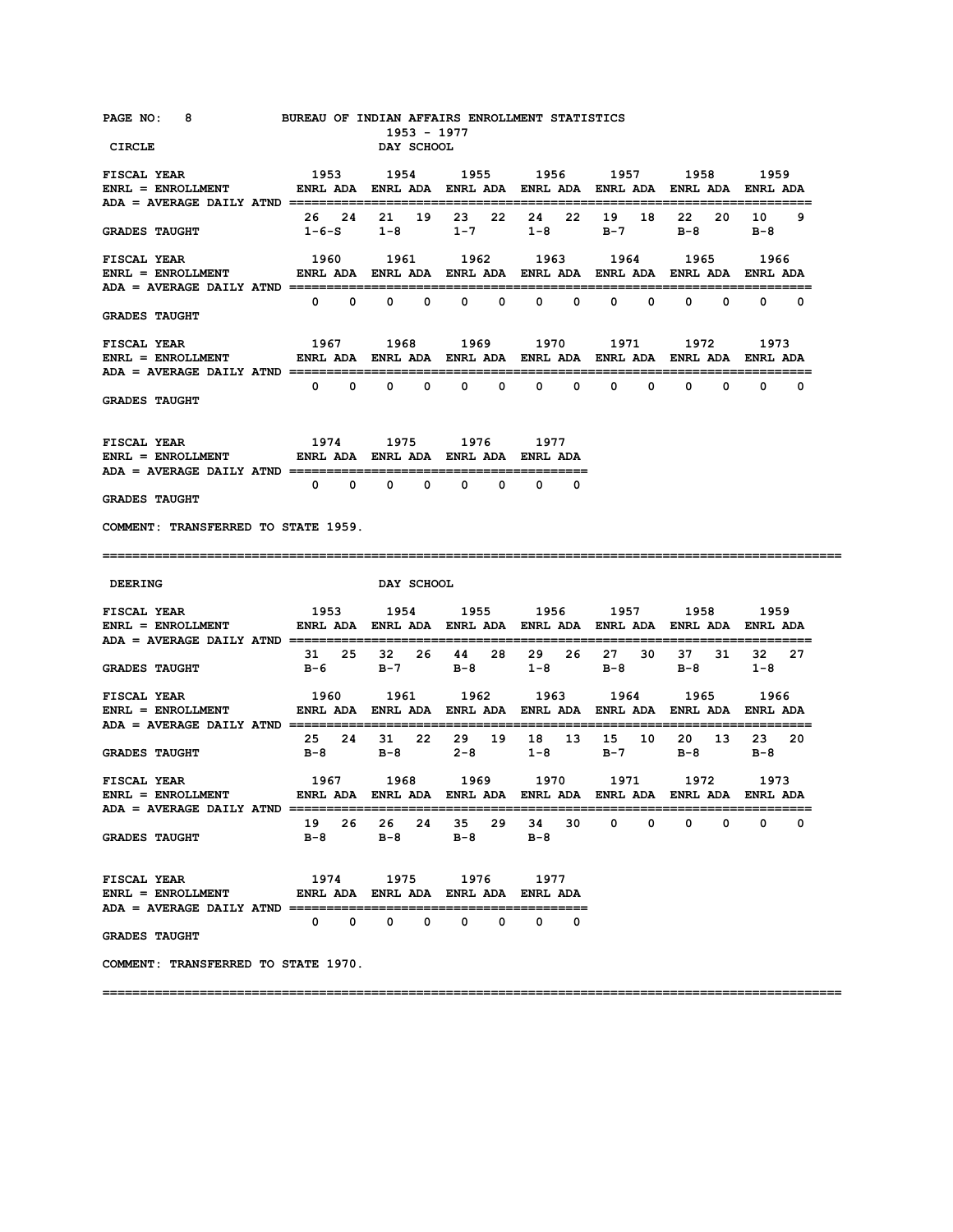| PAGE NO: 9                                                                                                                  | BUREAU OF INDIAN AFFAIRS ENROLLMENT STATISTICS | 1953 - 1977                                                                           |  |  |      |
|-----------------------------------------------------------------------------------------------------------------------------|------------------------------------------------|---------------------------------------------------------------------------------------|--|--|------|
| <b>DIOMEDE</b>                                                                                                              |                                                | <b>DAY SCHOOL</b>                                                                     |  |  |      |
| <b>FISCAL YEAR</b>                                                                                                          |                                                | 1953 1954 1955 1956 1957 1958 1959                                                    |  |  |      |
| <b>GRADES TAUGHT</b>                                                                                                        |                                                | 30  27  31  30  32  26  26  23  26  25  34  23  32  31<br>B-6 B-7 B-8 1-8 B-8 B-8 B-6 |  |  |      |
| <b>FISCAL YEAR</b>                                                                                                          |                                                | 1960 1961 1962 1963 1964 1965                                                         |  |  | 1966 |
| <b>GRADES TAUGHT</b>                                                                                                        |                                                | 21 17 25 21 20 15 23 21 26 25 22 18 23 20<br>B-8 B-7 B-8 B-7 B-8 B-8 B-8              |  |  |      |
| <b>FISCAL YEAR</b><br>ENRL = ENROLLMENT                ENRL ADA    ENRL ADA    ENRL ADA    ENRL ADA    ENRL ADA    ENRL ADA |                                                | 1967 1968 1969 1970 1971 1972                                                         |  |  | 1973 |
| <b>GRADES TAUGHT</b>                                                                                                        |                                                | 24  21  26  23  18  17  15  15  28  27  34  29  36  28<br>B-8 B-8 B-8 B-8 B-8 B-8 1-8 |  |  |      |
| <b>FISCAL YEAR</b><br>$ENRL = ENROLLMENT$ ENRL ADA ENRL ADA ENRL ADA ENRL ADA ENRL ADA ENRL ADA                             |                                                | 1974 1975 1976 1977                                                                   |  |  |      |
|                                                                                                                             |                                                | 39 31 42 28 43 43 38 37<br>$1-8$ $1-8$ $1-8$ $1-8$                                    |  |  |      |
| <b>GRADES TAUGHT</b>                                                                                                        |                                                |                                                                                       |  |  |      |
| COMMENT: CONTINUED BIA OPERATION.                                                                                           |                                                |                                                                                       |  |  |      |
| EEK                                                                                                                         |                                                | DAY SCHOOL                                                                            |  |  |      |
| <b>FISCAL YEAR</b>                                                                                                          |                                                | 1953 1954 1955 1956 1957 1958 1959                                                    |  |  |      |
| <b>GRADES TAUGHT</b>                                                                                                        |                                                | 46 40 55 49 57 47 49 44 44 41 46 40 53 48<br>B-8-S B-8-S B-8 B-8 B-8 B-8 B-8          |  |  |      |
| <b>FISCAL YEAR</b>                                                                                                          |                                                | 1960 1961 1962 1963 1964 1965 1966                                                    |  |  |      |
| <b>GRADES TAUGHT</b>                                                                                                        |                                                | 53 49 54 49 59 55 62 59 60 55 62 52 58 55<br>B-8 B-8 B-8 B-8 B-7 B-8 B-8              |  |  |      |
| <b>FISCAL YEAR</b><br>ENRL = ENROLLMENT            ENRL ADA ENRL ADA ENRL ADA ENRL ADA ENRL ADA ENRL ADA ENRL ADA           |                                                | 1967 1968 1969 1970 1971 1972                                                         |  |  | 1973 |
| GRADES TAUGHT $B-8$ $B-8-S$ $B-8-S$ $B-8-S$ $B-8-S$ $B-8-S$ $K-8-S$                                                         |                                                | 60 60 55 49 55 50 60 55 56 53 51 50 55 52                                             |  |  |      |

|                      |  |         | 53 51 52 52 54 54 47 |     |       | 41 |
|----------------------|--|---------|----------------------|-----|-------|----|
| <b>GRADES TAUGHT</b> |  | 1 – 8 S | $1 - 8$              | 1-9 | - 1-8 |    |

**COMMENT: CONTINUED BIA OPERATION.**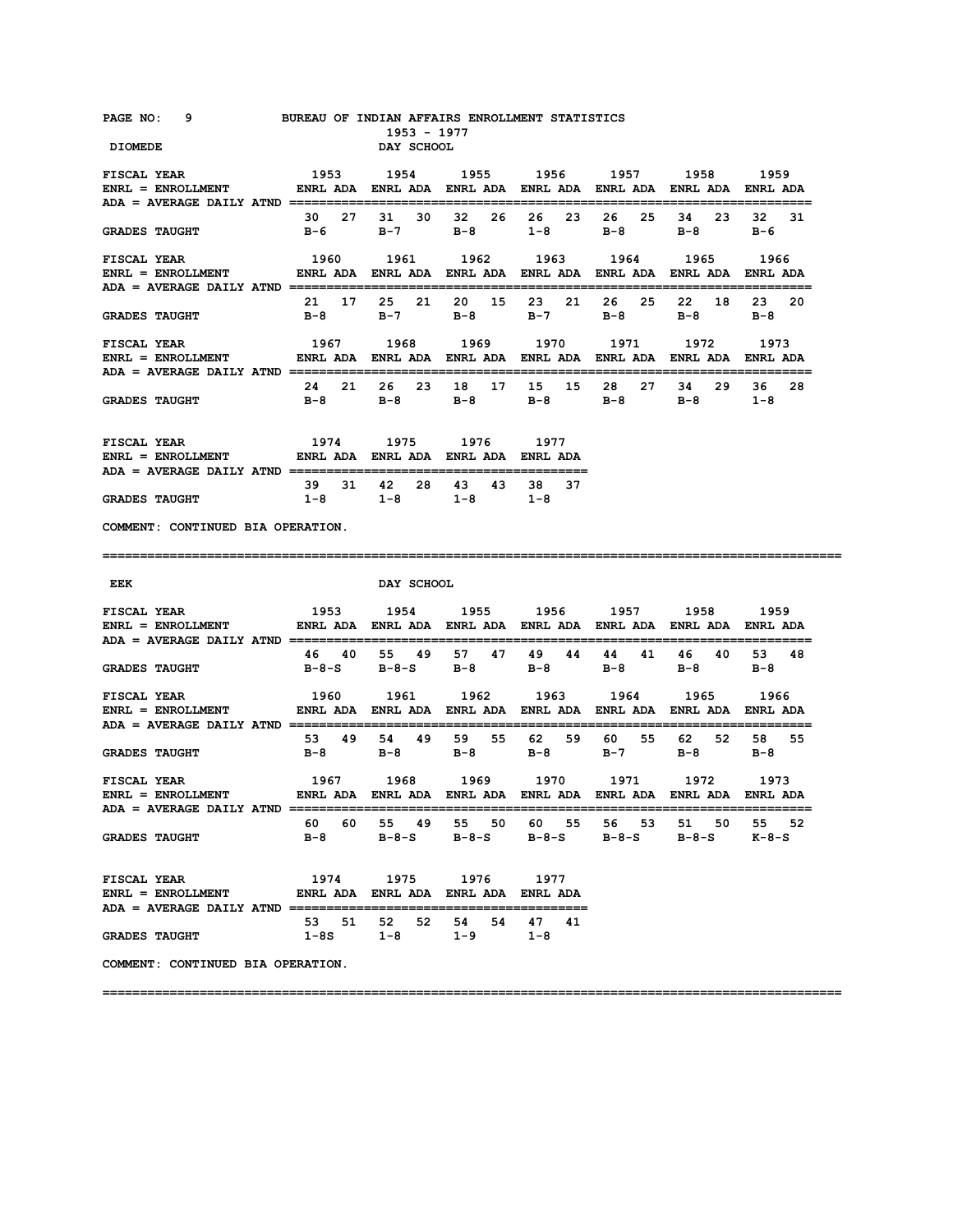| PAGE NO: 10 BUREAU OF INDIAN AFFAIRS ENROLLMENT STATISTICS<br><b>EGEGIK</b>                                                                                                                                                                                                                                                                                                                                                                                                                                                                     |                               | 1953 - 1977<br>DAY SCHOOL                        |            |                                                      |        |                                     |             |
|-------------------------------------------------------------------------------------------------------------------------------------------------------------------------------------------------------------------------------------------------------------------------------------------------------------------------------------------------------------------------------------------------------------------------------------------------------------------------------------------------------------------------------------------------|-------------------------------|--------------------------------------------------|------------|------------------------------------------------------|--------|-------------------------------------|-------------|
|                                                                                                                                                                                                                                                                                                                                                                                                                                                                                                                                                 |                               |                                                  |            |                                                      |        |                                     |             |
| <b>FISCAL YEAR</b>                                                                                                                                                                                                                                                                                                                                                                                                                                                                                                                              | 1953 1954 1955 1956 1957 1958 |                                                  |            |                                                      |        |                                     | 1959        |
| <b>GRADES TAUGHT</b>                                                                                                                                                                                                                                                                                                                                                                                                                                                                                                                            | $1 - 8$                       |                                                  |            | 16 15 0 0 0 0 0 0                                    |        | $0\qquad 0\qquad 0\qquad 0$         | $0\qquad 0$ |
| <b>FISCAL YEAR</b>                                                                                                                                                                                                                                                                                                                                                                                                                                                                                                                              |                               |                                                  |            | 1960 1961 1962 1963 1964 1965                        |        |                                     | 1966        |
| <b>GRADES TAUGHT</b>                                                                                                                                                                                                                                                                                                                                                                                                                                                                                                                            |                               |                                                  |            |                                                      |        |                                     |             |
| <b>FISCAL YEAR</b>                                                                                                                                                                                                                                                                                                                                                                                                                                                                                                                              |                               | 1967 1968                                        |            | 1969 1970 1971 1972                                  |        |                                     | 1973        |
| <b>GRADES TAUGHT</b>                                                                                                                                                                                                                                                                                                                                                                                                                                                                                                                            |                               |                                                  |            |                                                      |        |                                     |             |
| 1974 1975 1976 1977<br><b>FISCAL YEAR</b><br>$\verb ENRL  = ENROLLMENT  \qquad \qquad \verb ENRL  ADA   \quad \verb ENRL  ADA   \quad \verb ENRL  ADA   \quad \verb ENRL  ADA   \quad \verb ENRL  ADA   \quad \verb NNRL  ADA   \quad \verb NNRL  ADA   \quad \verb NNRL  ADA   \quad \verb NNRL  ADA   \quad \verb NNRL  ADA   \quad \verb NNRL  ADA   \quad \verb NNRL  ADA   \quad \verb NNRL  ADA   \quad \verb NNRL  ADA   \quad \verb NNRL  ADA   \quad \verb NNRL  ADA   \quad \verb NNRL  ADA   \quad \verb NNRL  ADA   \quad \verb NN$ |                               |                                                  |            |                                                      |        |                                     |             |
| <b>GRADES TAUGHT</b>                                                                                                                                                                                                                                                                                                                                                                                                                                                                                                                            |                               |                                                  |            | $0\qquad 0$                                          |        |                                     |             |
| COMMENT: TRANSFERRED TO TERRITORY 1953.                                                                                                                                                                                                                                                                                                                                                                                                                                                                                                         |                               |                                                  |            |                                                      |        |                                     |             |
|                                                                                                                                                                                                                                                                                                                                                                                                                                                                                                                                                 |                               |                                                  |            |                                                      |        |                                     |             |
|                                                                                                                                                                                                                                                                                                                                                                                                                                                                                                                                                 |                               |                                                  |            |                                                      |        |                                     |             |
| <b>EKWOK</b>                                                                                                                                                                                                                                                                                                                                                                                                                                                                                                                                    |                               | <b>DAY SCHOOL</b>                                |            |                                                      |        |                                     |             |
| ENRL = ENROLLMENT            ENRL ADA ENRL ADA ENRL ADA ENRL ADA ENRL ADA ENRL ADA ENRL ADA                                                                                                                                                                                                                                                                                                                                                                                                                                                     |                               |                                                  |            |                                                      |        |                                     |             |
| <b>GRADES TAUGHT</b>                                                                                                                                                                                                                                                                                                                                                                                                                                                                                                                            | 1-6                           |                                                  |            | 28 28 0 0 0 0 0 0 0 0 0 0 0 0 0                      |        |                                     |             |
| <b>FISCAL YEAR</b><br>ENRL = ENROLLMENT              ENRL ADA   ENRL ADA   ENRL ADA   ENRL ADA   ENRL ADA   ENRL ADA   ENRL ADA                                                                                                                                                                                                                                                                                                                                                                                                                 | 1960 1961                     |                                                  |            | 1962 1963 1964                                       |        | 1965                                | 1966        |
| <b>GRADES TAUGHT</b>                                                                                                                                                                                                                                                                                                                                                                                                                                                                                                                            |                               |                                                  |            | $0\quad 0\quad 0\quad 0\quad 0\quad 0\quad 0\quad 0$ |        | $0\qquad 0\qquad 0\qquad 0\qquad 0$ |             |
| FISCAL YEAR                                                                                                                                                                                                                                                                                                                                                                                                                                                                                                                                     |                               |                                                  |            | 1967 1968 1969 1970 1971 1972 1973                   |        |                                     |             |
| ENRL = ENROLLMENT            ENRL ADA ENRL ADA ENRL ADA ENRL ADA ENRL ADA ENRL ADA ENRL ADA<br>$ADA = AVERAGE DAILY ATND =$                                                                                                                                                                                                                                                                                                                                                                                                                     |                               |                                                  |            |                                                      |        |                                     |             |
| <b>GRADES TAUGHT</b>                                                                                                                                                                                                                                                                                                                                                                                                                                                                                                                            | 0<br>0                        | 0<br>0                                           | 0<br>0     | 0<br>0                                               | 0<br>0 | 0<br>0                              | 0<br>0      |
| <b>FISCAL YEAR</b><br><b>ENRL = ENROLLMENT</b><br><b>ADA = AVERAGE DAILY ATND ==========</b>                                                                                                                                                                                                                                                                                                                                                                                                                                                    |                               | 1974 1975<br>ENRL ADA ENRL ADA ENRL ADA ENRL ADA | 1976 — 197 | 1977                                                 |        |                                     |             |
| <b>GRADES TAUGHT</b>                                                                                                                                                                                                                                                                                                                                                                                                                                                                                                                            | $\mathbf{0}$<br>$\mathbf{0}$  | $^{\circ}$<br>0                                  | 0<br>0     | 0<br>0                                               |        |                                     |             |
| COMMENT: TRANSFERRED TO TERRITORY 1953.                                                                                                                                                                                                                                                                                                                                                                                                                                                                                                         |                               |                                                  |            |                                                      |        |                                     |             |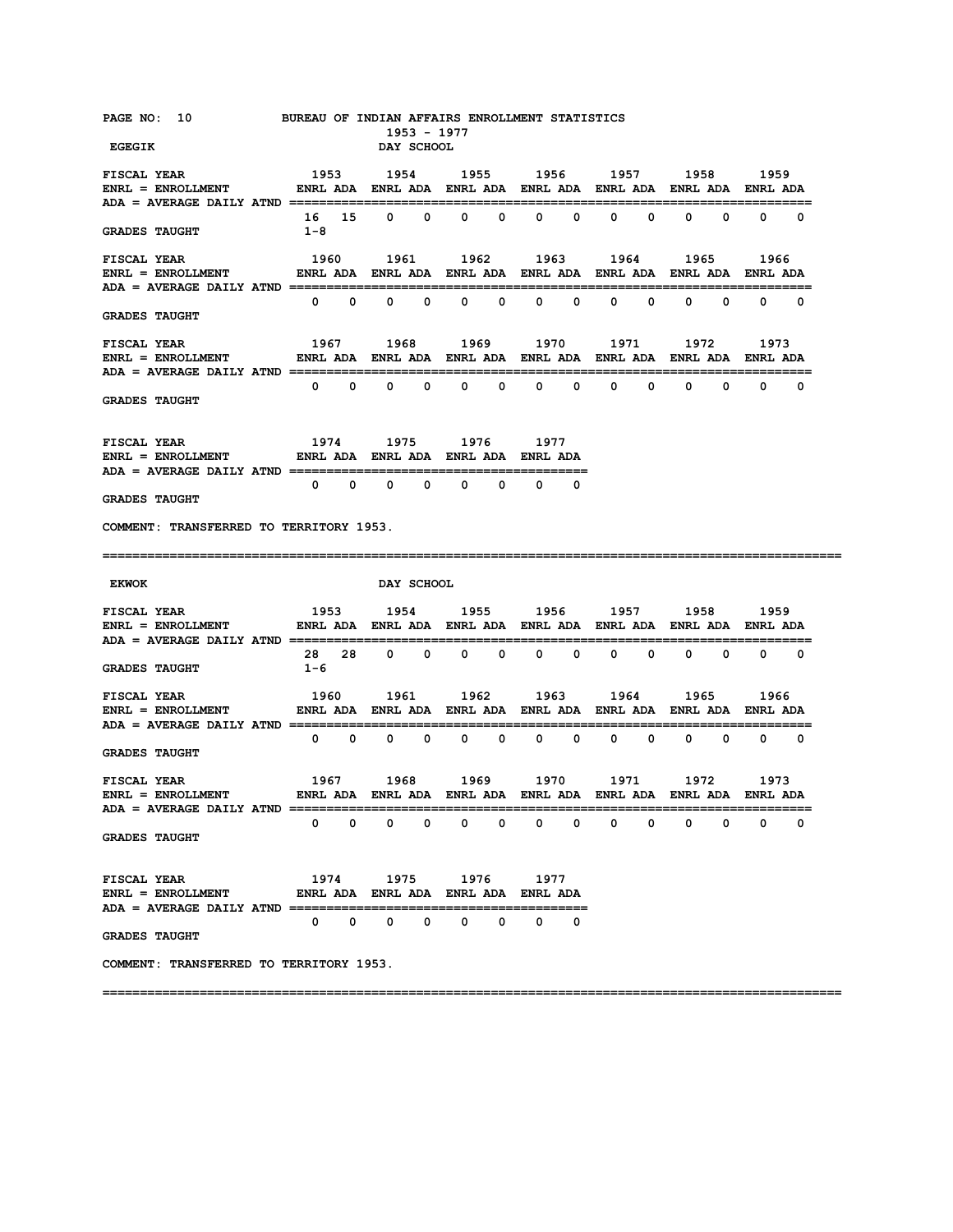| PAGE NO: 11 BUREAU OF INDIAN AFFAIRS ENROLLMENT STATISTICS                                                                         |              |              |                   | 1953 - 1977  |                                                                       |                |   |    |    |      |              |              |             |
|------------------------------------------------------------------------------------------------------------------------------------|--------------|--------------|-------------------|--------------|-----------------------------------------------------------------------|----------------|---|----|----|------|--------------|--------------|-------------|
| ELIM                                                                                                                               |              |              | <b>DAY SCHOOL</b> |              |                                                                       |                |   |    |    |      |              |              |             |
| <b>FISCAL YEAR</b><br>ENRL = ENROLLMENT            ENRL ADA ENRL ADA ENRL ADA ENRL ADA ENRL ADA ENRL ADA ENRL ADA                  |              |              |                   |              | 1953 1954 1955 1956 1957 1958                                         |                |   |    |    |      |              | 1959         |             |
| <b>GRADES TAUGHT</b>                                                                                                               |              |              | 39 35 43 39       |              | $1-8$ $1-8$ $1-8$ $1-8$ $1-8$ $1-8$                                   | 31 27 34 33    |   | 32 | 32 | 32   | 32<br>$B-8$  | 35<br>B-8    | 33          |
| <b>FISCAL YEAR</b><br>ENRL = ENROLLMENT             ENRL ADA   ENRL ADA   ENRL ADA   ENRL ADA   ENRL ADA   ENRL ADA   ENRL ADA     |              |              | 1960 1961         |              |                                                                       | 1962 1963 1964 |   |    |    | 1965 |              | 1966         |             |
| <b>GRADES TAUGHT</b>                                                                                                               |              |              |                   |              | 39 36 37 32 41 37 49 46 52 46 57 52<br>B-8 B-7 B-8 B-8 B-7 B-8 B-8    |                |   |    |    |      |              | 46 41        |             |
| <b>FISCAL YEAR</b>                                                                                                                 |              |              | 1967 1968         |              | 1969 1970 1971 1972                                                   |                |   |    |    |      |              | 1973         |             |
| <b>GRADES TAUGHT</b>                                                                                                               |              |              |                   |              | 52 38 44 41 43 41 48 46 47 46<br>B-8 1-8 1-8 1-8 1-8 1-8 1-8          |                |   |    |    |      | 48 44        | 47           | 44          |
| <b>FISCAL YEAR</b><br>ENRL = ENROLLMENT       ENRL ADA ENRL ADA ENRL ADA ENRL ADA                                                  |              |              |                   |              | 1974 1975 1976 1977                                                   |                |   |    |    |      |              |              |             |
| <b>GRADES TAUGHT</b>                                                                                                               |              |              |                   |              | 44 41 43 44 40 38 34 34<br>$1-8$ $1-8$ $1-8$ $2-8$                    |                |   |    |    |      |              |              |             |
| COMMENT: CONTINUED BIA OPERATION.                                                                                                  |              |              |                   |              |                                                                       |                |   |    |    |      |              |              |             |
|                                                                                                                                    |              |              |                   |              |                                                                       |                |   |    |    |      |              |              |             |
|                                                                                                                                    |              |              |                   |              |                                                                       |                |   |    |    |      |              |              |             |
| <b>FORT YUKON</b>                                                                                                                  |              |              | <b>DAY SCHOOL</b> |              |                                                                       |                |   |    |    |      |              |              |             |
| <b>FISCAL YEAR</b><br>ENRL = ENROLLMENT            ENRL ADA   ENRL ADA   ENRL ADA   ENRL ADA   ENRL ADA   ENRL ADA   ENRL ADA      |              |              |                   |              | 1953 1954 1955 1956 1957 1958 1959                                    |                |   |    |    |      |              |              |             |
| <b>GRADES TAUGHT</b>                                                                                                               |              |              |                   |              | 125 98 143 119 140 124 106 106 83 85 0 0 0 0 0<br>B-8 B-8 B-8 B-6 B-6 |                |   |    |    |      |              |              |             |
| <b>FISCAL YEAR</b><br>ENRL = ENROLLMENT                 ENRL ADA   ENRL ADA   ENRL ADA   ENRL ADA   ENRL ADA   ENRL ADA   ENRL ADA |              |              |                   |              | 1960 1961 1962 1963 1964 1965                                         |                |   |    |    |      |              | 1966         |             |
| <b>GRADES TAUGHT</b>                                                                                                               |              |              |                   |              |                                                                       |                |   |    |    |      |              |              | $0\qquad 0$ |
| ENRL = ENROLLMENT       ENRL ADA ENRL ADA ENRL ADA ENRL ADA ENRL ADA ENRL ADA ENRL ADA                                             |              |              |                   |              |                                                                       |                |   |    |    |      |              |              |             |
| <b>GRADES TAUGHT</b>                                                                                                               | $\mathbf{0}$ | $\mathbf{0}$ | $\mathbf{0}$      | $\mathbf{0}$ | $\mathbf{0}$<br>$\mathbf{o}$                                          | 0              | 0 | 0  | 0  | 0    | $\mathbf{o}$ | $\mathbf{0}$ | 0           |
| <b>FISCAL YEAR</b><br><b>ENRL = ENROLLMENT</b>                                                                                     |              |              |                   |              | 1974 1975 1976 1977<br>ENRL ADA ENRL ADA ENRL ADA ENRL ADA            |                |   |    |    |      |              |              |             |
| $ADA = AVERAGE$ $DALY$ $ATND$ $\text{---} \text{---} \text{---} \text{---}$<br><b>GRADES TAUGHT</b>                                |              |              |                   |              | $0\qquad 0\qquad 0\qquad 0\qquad 0$                                   | $\mathbf{0}$   | 0 |    |    |      |              |              |             |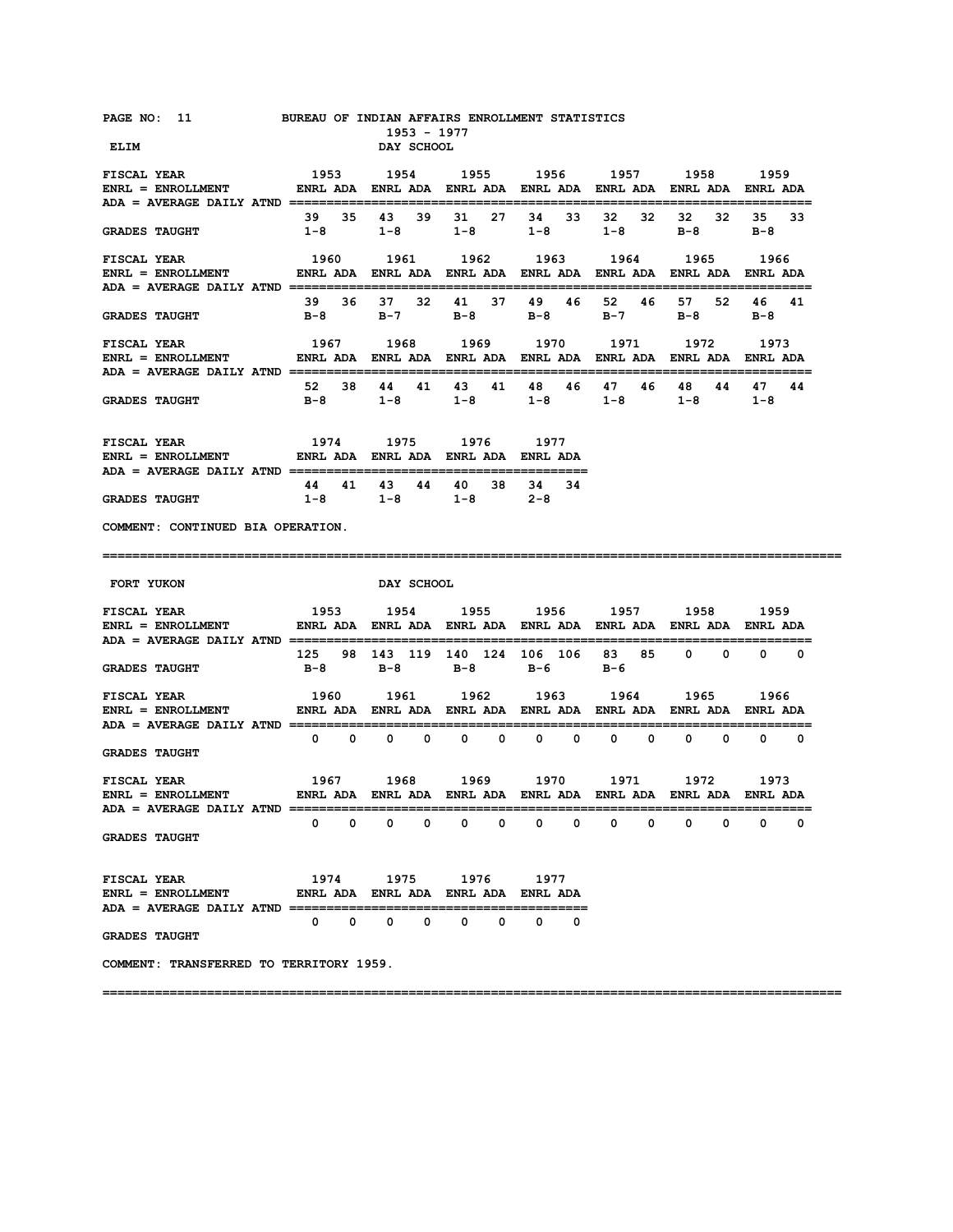| PAGE NO: 12 BUREAU OF INDIAN AFFAIRS ENROLLMENT STATISTICS<br><b>GALENA</b>                                                    |                                                            | 1953 - 1977<br>DAY SCHOOL          |                |                 |                                                                             |                     |                       |
|--------------------------------------------------------------------------------------------------------------------------------|------------------------------------------------------------|------------------------------------|----------------|-----------------|-----------------------------------------------------------------------------|---------------------|-----------------------|
| <b>FISCAL YEAR</b><br>ENRL = ENROLLMENT                  ENRL ADA    ENRL ADA    ENRL ADA    ENRL ADA    ENRL ADA    ENRL ADA  | 1953 1954 1955 1956 1957 1958                              |                                    |                |                 |                                                                             |                     | 1959                  |
| <b>GRADES TAUGHT</b>                                                                                                           |                                                            | 18  16  17  15  27  26  34  29  42 |                |                 | 39<br>$1-7-S$ $1-7$ $1-8$ $1-8$ $1-8$                                       | 42 30<br><b>B-8</b> | 27 24<br>$B-7$        |
| <b>FISCAL YEAR</b><br>ENRL = ENROLLMENT           ENRL ADA ENRL ADA ENRL ADA ENRL ADA ENRL ADA ENRL ADA ENRL ADA               | 1960                                                       | 1961                               |                | 1962 1963 1964  |                                                                             | 1965                | 1966                  |
| <b>GRADES TAUGHT</b>                                                                                                           |                                                            |                                    |                |                 | 26 23 44 39 46 41 51 42 64 60 64 63 78 71<br>B-7 B-8 B-8 B-10 B-10 B-10 B-8 |                     |                       |
| <b>FISCAL YEAR</b>                                                                                                             |                                                            | 1967 1968                          |                |                 | 1969 1970 1971 1972                                                         |                     | 1973                  |
| <b>GRADES TAUGHT</b>                                                                                                           |                                                            | B-8 B-8 B-8                        |                |                 |                                                                             |                     |                       |
| 1974 1975 1976 1977<br><b>FISCAL YEAR</b><br>ENRL = ENROLLMENT         ENRL ADA ENRL ADA ENRL ADA ENRL ADA                     |                                                            |                                    |                |                 |                                                                             |                     |                       |
| <b>GRADES TAUGHT</b>                                                                                                           |                                                            |                                    |                | $0\qquad 0$     |                                                                             |                     |                       |
| COMMENT: TRANSFERRED TO STATE 1962.                                                                                            |                                                            |                                    |                |                 |                                                                             |                     |                       |
|                                                                                                                                |                                                            |                                    |                |                 |                                                                             |                     |                       |
| GAMBELL                                                                                                                        |                                                            | <b>DAY SCHOOL</b>                  |                |                 |                                                                             |                     |                       |
| <b>FISCAL YEAR</b><br>ENRL = ENROLLMENT             ENRL ADA   ENRL ADA   ENRL ADA   ENRL ADA   ENRL ADA   ENRL ADA   ENRL ADA | 1953 1954 1955 1956 1957 1958 1959                         |                                    |                |                 |                                                                             |                     |                       |
| <b>GRADES TAUGHT</b>                                                                                                           | 68  61  63  53  67  53  74  62  75  66  93  81             |                                    |                |                 | B-8 B-8 B-8 B-8 1-8 B-8 B-8                                                 |                     | 94 84                 |
| <b>FISCAL YEAR</b><br>ENRL = ENROLLMENT         ENRL ADA ENRL ADA ENRL ADA ENRL ADA ENRL ADA ENRL ADA ENRL ADA                 | 1960 1961 1962 1963 1964                                   |                                    |                |                 |                                                                             | 1965                | 1966                  |
| <b>GRADES TAUGHT</b>                                                                                                           | B-8                                                        | $B-8$                              | $B-8$          | $B-8$           | 96 91 113 98 106 90 111 96 110 99 108 98 112 96<br>$B-8$                    | B-8                 | — в – 8               |
| <b>FISCAL YEAR</b><br>ENRL = ENROLLMENT       ENRL ADA ENRL ADA ENRL ADA ENRL ADA ENRL ADA ENRL ADA ENRL ADA                   | 1967 1968 1969 1970 1971 1972 1973                         |                                    |                |                 |                                                                             |                     |                       |
| ADA = AVERAGE DAILY ATND ================================<br><b>GRADES TAUGHT</b>                                              |                                                            | 110 106 102 92 99 85<br>B-8 B-8    | $B-8$          | 96 83<br>$B-8$  | 91<br>81 -<br>$B-8$                                                         | 90 85<br>$B-8$      | 96 —<br>82<br>$1 - 8$ |
| <b>FISCAL YEAR</b><br>$ENRL = ENROLLMENT$<br><b>ADA = AVERAGE DAILY ATND ================</b>                                  | 1974 1975 1976 1977<br>ENRL ADA ENRL ADA ENRL ADA ENRL ADA |                                    |                |                 |                                                                             |                     |                       |
| <b>GRADES TAUGHT</b>                                                                                                           | 102 80<br>$1-8$                                            | 99 82<br>$1-8$                     | 99 96<br>$1-8$ | 90<br>76<br>к-8 |                                                                             |                     |                       |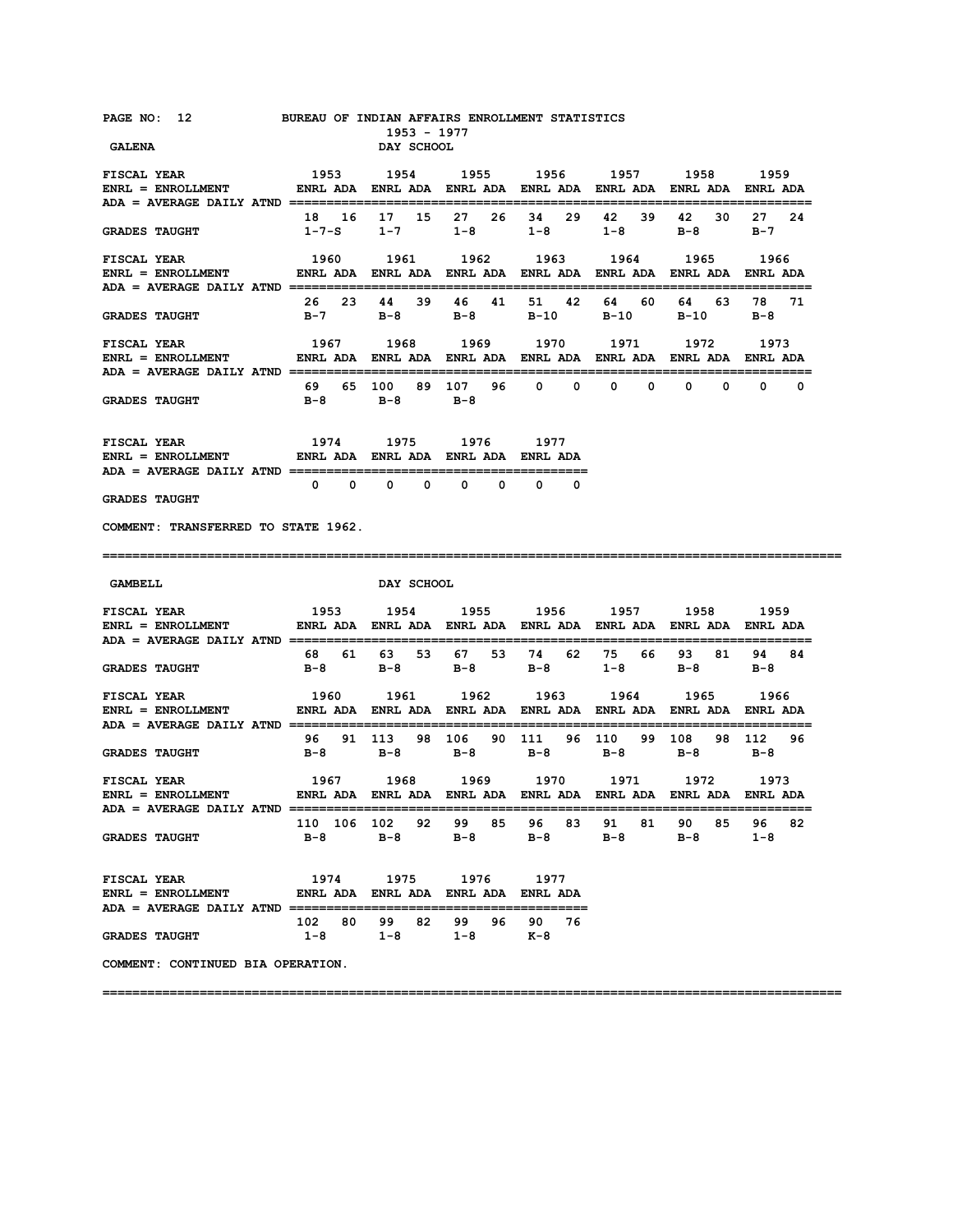| PAGE NO: 13 BUREAU OF INDIAN AFFAIRS ENROLLMENT STATISTICS<br><b>GOLOVIN</b>                                                                                                                                                                                                                                                                  |                                                                                                      | 1953 - 1977<br>DAY SCHOOL                          |      |                       |                                                                                       |                              |                                          |
|-----------------------------------------------------------------------------------------------------------------------------------------------------------------------------------------------------------------------------------------------------------------------------------------------------------------------------------------------|------------------------------------------------------------------------------------------------------|----------------------------------------------------|------|-----------------------|---------------------------------------------------------------------------------------|------------------------------|------------------------------------------|
| <b>FISCAL YEAR</b><br>ENRL = ENROLLMENT              ENRL ADA   ENRL ADA   ENRL ADA   ENRL ADA   ENRL ADA   ENRL ADA   ENRL ADA                                                                                                                                                                                                               | 1953                                                                                                 |                                                    |      |                       | 1954 1955 1956 1957 1958 1959                                                         |                              |                                          |
| <b>GRADES TAUGHT</b>                                                                                                                                                                                                                                                                                                                          | $1 - 6$                                                                                              | 11 8 0 0 0 0                                       |      | $0\qquad 0$           | $\mathbf{0}$                                                                          | $\mathbf{0}$<br>$\mathbf{0}$ | $\mathbf{0}$<br>$\mathbf{0}$<br>$\Omega$ |
| FISCAL YEAR TISCAL THE STATE OF THE STATE OF THE STATE OF THE STATE OF THE STATE OF THE STATE OF THE STATE OF THE STATE OF THE STATE OF THE STATE OF THE STATE OF THE STATE OF THE STATE OF THE STATE OF THE STATE OF THE STAT<br>ENRL = ENROLLMENT                ENRL ADA   ENRL ADA   ENRL ADA   ENRL ADA   ENRL ADA   ENRL ADA   ENRL ADA | 1960 1961 1962 1963 1964 1965 1966                                                                   |                                                    |      |                       |                                                                                       |                              |                                          |
| <b>GRADES TAUGHT</b>                                                                                                                                                                                                                                                                                                                          |                                                                                                      |                                                    |      | 0 0 23 22 26 22 24 19 | 30<br>31<br>B-8 B-8 B-8 B-8                                                           | 29 26<br>$B-7$               | 31<br>-29<br>$1 - 8$                     |
| <b>FISCAL YEAR</b><br>ENRL = ENROLLMENT         ENRL ADA ENRL ADA ENRL ADA ENRL ADA ENRL ADA ENRL ADA ENRL ADA                                                                                                                                                                                                                                | 1967 1968 1969 1970 1971 1972 1973                                                                   |                                                    |      |                       |                                                                                       |                              |                                          |
| <b>GRADES TAUGHT</b>                                                                                                                                                                                                                                                                                                                          |                                                                                                      |                                                    |      |                       | 30 30 27 25 31 27 39 31 35 32 31 30 29<br>$1-8$ $B-6$ $B-8$ $B-8$ $B-8$ $B-8$ $1-8$   |                              | 27                                       |
| ${\tt FISCAL \,\, YEAR} \qquad \qquad 1974 \qquad \qquad 1975 \qquad \qquad 1976 \qquad \qquad 1977$ ${\tt ENRL} \, = \, {\tt ENROLLMENT} \qquad \qquad {\tt ENRL} \, {\tt ADA} \, \, {\tt ENRL} \, {\tt ADA} \, \, {\tt ENRL} \, {\tt ADA} \, \, {\tt ENRL} \, {\tt ADA}$                                                                    |                                                                                                      |                                                    |      |                       |                                                                                       |                              |                                          |
| <b>GRADES TAUGHT</b>                                                                                                                                                                                                                                                                                                                          |                                                                                                      | 26 25 27 27 27<br>$1-8$ $1-8$ $1-8$ $K-8$          |      | 27 25 25              |                                                                                       |                              |                                          |
| COMMENT: CONTINUED BIA OPERATION.                                                                                                                                                                                                                                                                                                             |                                                                                                      |                                                    |      |                       |                                                                                       |                              |                                          |
|                                                                                                                                                                                                                                                                                                                                               |                                                                                                      |                                                    |      |                       |                                                                                       |                              |                                          |
| <b>GOODNEWS BAY</b>                                                                                                                                                                                                                                                                                                                           |                                                                                                      | <b>DAY SCHOOL</b>                                  |      |                       |                                                                                       |                              |                                          |
|                                                                                                                                                                                                                                                                                                                                               | 1953 1954 1955 1956 1957 1958 1959                                                                   |                                                    |      |                       |                                                                                       |                              |                                          |
| <b>GRADES TAUGHT</b>                                                                                                                                                                                                                                                                                                                          |                                                                                                      |                                                    |      |                       | 30  26  31  23  28  23  25  25  30  25  34  23  36  30<br>B-3 1-4 1-5 1-7 B-8 1-8 B-8 |                              |                                          |
| <b>FISCAL YEAR</b><br>$ENRL = ENROLLMENT$                                                                                                                                                                                                                                                                                                     | 1960 1961 1962 1963 1964 1965 1966<br>ENRL ADA ENRL ADA ENRL ADA ENRL ADA ENRL ADA ENRL ADA ENRL ADA |                                                    |      |                       |                                                                                       |                              |                                          |
| <b>GRADES TAUGHT</b>                                                                                                                                                                                                                                                                                                                          |                                                                                                      |                                                    |      |                       | 39 30 45 34 42 38 45 38 42 38<br>B-8 B-8 B-8 B-8 B-8 B-8 B-8                          |                              | 40 36 44 40                              |
| FISCAL YEAR<br>$ENRL = ENROLLMENT$                                                                                                                                                                                                                                                                                                            |                                                                                                      |                                                    |      |                       |                                                                                       |                              |                                          |
| <b>GRADES TAUGHT</b>                                                                                                                                                                                                                                                                                                                          |                                                                                                      |                                                    |      |                       | 45 45 55 50 61 54 63 56 61 57 73 63<br>B-8 B-8 B-8 B-8 B-8                            | $B-8$                        | 69<br>66<br>$1 - 8$                      |
| <b>FISCAL YEAR</b><br>ENRL = ENROLLMENT               ENRL ADA   ENRL ADA   ENRL ADA   ENRL ADA                                                                                                                                                                                                                                               | 1974                                                                                                 | 1975                                               | 1976 | 1977                  |                                                                                       |                              |                                          |
| <b>GRADES TAUGHT</b>                                                                                                                                                                                                                                                                                                                          |                                                                                                      | 75 70 67 66 73 72<br>$1-8$ $1-8$ $1-8$ $1-8$ $1-8$ |      | 75 70                 |                                                                                       |                              |                                          |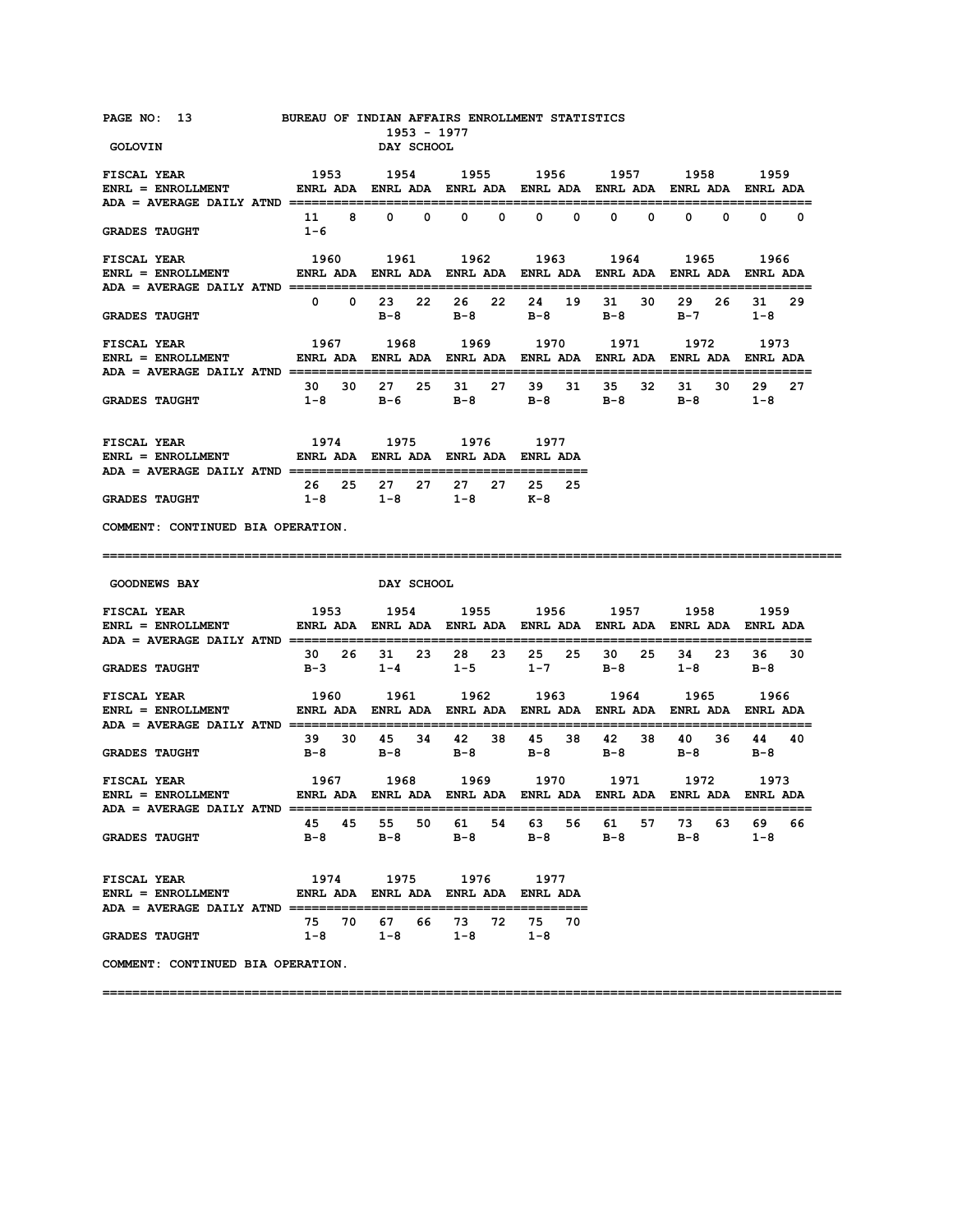| PAGE NO: 14<br><b>HOLIKACHUK</b>                                                                                                                                                                                                                                                                                                                                                                                                                 | BUREAU OF INDIAN AFFAIRS ENROLLMENT STATISTICS                                           | 1953 - 1977<br><b>DAY SCHOOL</b> |                            |                                                                                                      |                              |                              |                     |
|--------------------------------------------------------------------------------------------------------------------------------------------------------------------------------------------------------------------------------------------------------------------------------------------------------------------------------------------------------------------------------------------------------------------------------------------------|------------------------------------------------------------------------------------------|----------------------------------|----------------------------|------------------------------------------------------------------------------------------------------|------------------------------|------------------------------|---------------------|
| <b>FISCAL YEAR</b><br>פכי העבר בעם הכפע בעם הכפע בעם השפע בעם האבי העבר בעם השפע בעם השפע בעם השפע בעם השפע בי השפע השפע בי השפע השפ<br>ENRL ENROLLMENT ENRL ADA ENRL ADA ENRL ADA ENRL ADA ENRL ADA ENRL ADA ENRL ADA                                                                                                                                                                                                                           | 1953                                                                                     |                                  |                            | 1954 1955 1956 1957 1958 1959                                                                        |                              |                              |                     |
| <b>GRADES TAUGHT</b>                                                                                                                                                                                                                                                                                                                                                                                                                             |                                                                                          |                                  |                            | 19 18 16 16 24 24 26 25 30 25 32 31<br>1–7 B–7 B–7 B–6 B–8 B–8                                       |                              |                              | 33<br>31<br>$1 - 8$ |
| <b>FISCAL YEAR</b><br>ENRL = ENROLLMENT             ENRL ADA  ENRL ADA  ENRL ADA  ENRL ADA  ENRL ADA  ENRL ADA  ENRL ADA                                                                                                                                                                                                                                                                                                                         | 1960 1961 1962 1963 1964 1965 1966                                                       |                                  |                            |                                                                                                      |                              |                              |                     |
| <b>GRADES TAUGHT</b>                                                                                                                                                                                                                                                                                                                                                                                                                             | $1-8$                                                                                    | 31 30 36 33 30                   | B-8 B-6                    | в-5                                                                                                  | $\mathbf{0}$<br>$^{\circ}$   | $\mathbf{0}$<br>0            | $0\qquad 0$         |
| <b>FISCAL YEAR</b><br>ENRL = ENROLLMENT               ENRL ADA   ENRL ADA   ENRL ADA   ENRL ADA   ENRL ADA   ENRL ADA   ENRL ADA                                                                                                                                                                                                                                                                                                                 |                                                                                          |                                  |                            | 1967 1968 1969 1970                                                                                  | 1971 —                       | 1972                         | 1973                |
| <b>GRADES TAUGHT</b>                                                                                                                                                                                                                                                                                                                                                                                                                             |                                                                                          | $0\qquad 0\qquad 0\qquad 0$      | $\mathbf{0}$               | $\mathbf{0}$<br>$\mathbf{0}$<br>$\Omega$                                                             | $\mathbf{0}$<br>$\mathbf{0}$ | $\mathbf{0}$<br>$\mathbf{0}$ | $\mathbf{0}$<br>0   |
| <b>FISCAL YEAR</b><br>ENRL = ENROLLMENT         ENRL ADA ENRL ADA ENRL ADA ENRL ADA                                                                                                                                                                                                                                                                                                                                                              |                                                                                          | 1974 1975 1976 1977              |                            |                                                                                                      |                              |                              |                     |
| <b>GRADES TAUGHT</b>                                                                                                                                                                                                                                                                                                                                                                                                                             |                                                                                          | $0\qquad 0\qquad 0\qquad 0$      | $\mathbf{0}$<br>$^{\circ}$ | $\mathbf{0}$<br>$\mathbf 0$                                                                          |                              |                              |                     |
| COMMENT: PEOPLE MOVED TO GRAYLING 1963.                                                                                                                                                                                                                                                                                                                                                                                                          |                                                                                          |                                  |                            |                                                                                                      |                              |                              |                     |
|                                                                                                                                                                                                                                                                                                                                                                                                                                                  |                                                                                          |                                  |                            |                                                                                                      |                              |                              |                     |
| <b>HOOPER BAY</b>                                                                                                                                                                                                                                                                                                                                                                                                                                |                                                                                          | DAY SCHOOL                       |                            |                                                                                                      |                              |                              |                     |
| <b>FISCAL YEAR</b><br>$ENRL = ENROLLMENT$                                                                                                                                                                                                                                                                                                                                                                                                        |                                                                                          |                                  |                            | 1953 1954 1955 1956 1957 1958 1959<br>ENRL ADA ENRL ADA ENRL ADA ENRL ADA ENRL ADA ENRL ADA ENRL ADA |                              |                              |                     |
| <b>GRADES TAUGHT</b>                                                                                                                                                                                                                                                                                                                                                                                                                             |                                                                                          |                                  |                            | 100 87 108 96 111 93 107 96 114 108 137 127 135 129<br>B-8 B-8 B-8 B-8 B-8 B-8 B-8                   |                              |                              |                     |
| FISCAL YEAR<br>ENRL = ENROLLMENT                                                                                                                                                                                                                                                                                                                                                                                                                 |                                                                                          |                                  |                            | 1960 1961 1962 1963 1964 1965 1966<br>ENRL ADA ENRL ADA ENRL ADA ENRL ADA ENRL ADA ENRL ADA ENRL ADA |                              |                              |                     |
| <b>GRADES TAUGHT</b>                                                                                                                                                                                                                                                                                                                                                                                                                             | 142 132 145 142 141 127 154 146 196 176 195 178 191 178                                  |                                  |                            | B-8 B-8 B-8 B-8 B-11 B-10 B-9                                                                        |                              |                              |                     |
| ${\tt FISCAL YEAR} \qquad \qquad \begin{minipage}{0.93cm} \begin{minipage}{0.93cm} \begin{minipage}{0.93cm} \begin{minipage}{0.93cm} \begin{minipage}{0.93cm} \begin{minipage}{0.93cm} \begin{minipage}{0.93cm} \begin{minipage}{0.93cm} \begin{minipage}{0.93cm} \begin{minipage}{0.93cm} \begin{minipage}{0.93cm} \begin{minipage}{0.93cm} \begin{minipage}{0.93cm} \begin{minipage}{0.93cm} \begin{minipage}{0.93cm} \begin{minipage}{0.93cm$ |                                                                                          |                                  |                            |                                                                                                      |                              |                              |                     |
| <b>GRADES TAUGHT</b>                                                                                                                                                                                                                                                                                                                                                                                                                             | 194 190 206 190 213 203 218 195 236 214 215 194 211 196<br>B-9 S S B-9-S K-9-S K-9 K-9-S |                                  |                            |                                                                                                      |                              |                              |                     |
| <b>FISCAL YEAR</b><br>$ENRL = ENROLLMENT$ ENRL ADA ENRL ADA ENRL ADA ENRL ADA ENRL ADA                                                                                                                                                                                                                                                                                                                                                           |                                                                                          | 1974 1975 1976 1977              |                            |                                                                                                      |                              |                              |                     |
| <b>GRADES TAUGHT</b>                                                                                                                                                                                                                                                                                                                                                                                                                             | 209 182 200 196 206 201 0 0                                                              | K-9 K-8 K-9                      |                            |                                                                                                      |                              |                              |                     |
| COMMENT: TRANSFERRED TO STATE REAA 1976.                                                                                                                                                                                                                                                                                                                                                                                                         |                                                                                          |                                  |                            |                                                                                                      |                              |                              |                     |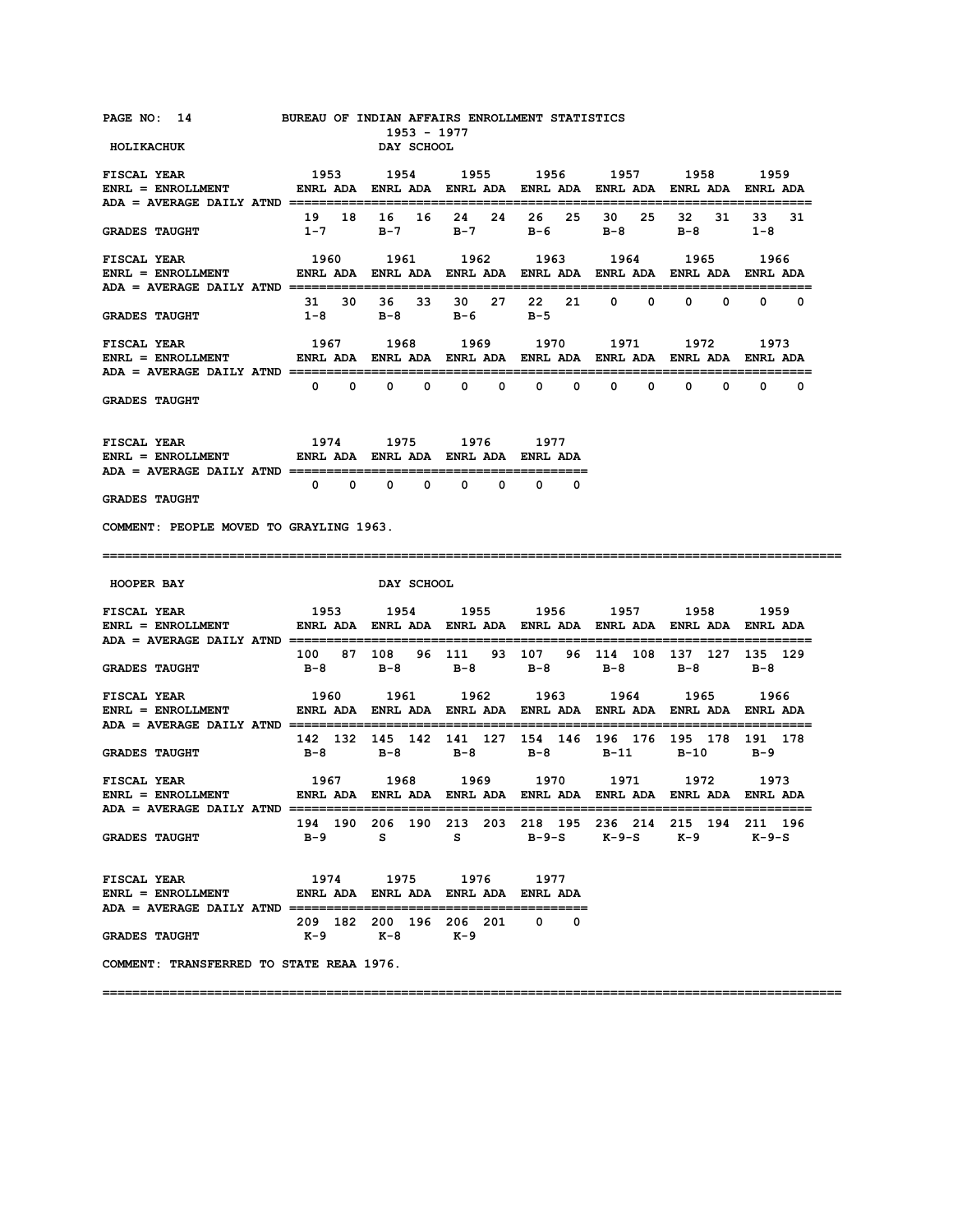| PAGE NO: 15 BUREAU OF INDIAN AFFAIRS ENROLLMENT STATISTICS<br><b>HYDABURG</b>                                                |                                                                                      | 1953 - 1977<br>DAY SCHOOL |                     |                      |                   |                                                                               |                 |
|------------------------------------------------------------------------------------------------------------------------------|--------------------------------------------------------------------------------------|---------------------------|---------------------|----------------------|-------------------|-------------------------------------------------------------------------------|-----------------|
|                                                                                                                              |                                                                                      |                           |                     |                      |                   |                                                                               |                 |
| <b>FISCAL YEAR</b>                                                                                                           | 1953 1954 1955 1956 1957 1958                                                        |                           |                     |                      |                   |                                                                               | 1959            |
|                                                                                                                              |                                                                                      |                           |                     |                      |                   |                                                                               |                 |
| <b>GRADES TAUGHT</b>                                                                                                         | $1 - 8$                                                                              |                           |                     |                      |                   |                                                                               |                 |
| <b>FISCAL YEAR</b>                                                                                                           |                                                                                      |                           |                     |                      |                   | 1960 1961 1962 1963 1964 1965                                                 | 1966            |
| <b>GRADES TAUGHT</b>                                                                                                         |                                                                                      |                           |                     |                      |                   |                                                                               |                 |
|                                                                                                                              |                                                                                      |                           |                     |                      |                   |                                                                               |                 |
| <b>FISCAL YEAR</b>                                                                                                           |                                                                                      | 1967 1968                 |                     |                      |                   | 1969 1970 1971 1972                                                           | 1973            |
|                                                                                                                              |                                                                                      |                           |                     |                      |                   |                                                                               |                 |
| <b>GRADES TAUGHT</b>                                                                                                         |                                                                                      |                           |                     |                      |                   |                                                                               |                 |
| FISCAL YEAR 1974 1975 1976 1977                                                                                              |                                                                                      |                           |                     |                      |                   |                                                                               |                 |
| ENRL = ENROLLMENT         ENRL ADA ENRL ADA ENRL ADA ENRL ADA                                                                |                                                                                      |                           |                     |                      |                   |                                                                               |                 |
| <b>GRADES TAUGHT</b>                                                                                                         | $\begin{array}{ccccccccccccccccccccc} 0 & 0 & 0 & 0 & 0 & 0 & 0 & 0 & 0 \end{array}$ |                           |                     |                      |                   |                                                                               |                 |
| COMMENT: TRANSFERRED TO CITY DISTRICT 1953.                                                                                  |                                                                                      |                           |                     |                      |                   |                                                                               |                 |
|                                                                                                                              |                                                                                      |                           |                     |                      |                   |                                                                               |                 |
| :======================                                                                                                      |                                                                                      |                           |                     |                      |                   |                                                                               |                 |
| KALSKAG                                                                                                                      |                                                                                      | <b>DAY SCHOOL</b>         |                     |                      |                   |                                                                               |                 |
|                                                                                                                              |                                                                                      |                           |                     |                      |                   |                                                                               |                 |
| ENRL = ENROLLMENT             ENRL ADA   ENRL ADA   ENRL ADA   ENRL ADA   ENRL ADA   ENRL ADA   ENRL ADA                     |                                                                                      |                           |                     |                      |                   |                                                                               |                 |
| <b>GRADES TAUGHT</b>                                                                                                         |                                                                                      |                           |                     |                      |                   | 32  28  39  39  44  30  30  29  38  30  49  43<br>B-6 B-8 B-6 B-6 B-7 B-6 B-7 | 50 47           |
| <b>FISCAL YEAR</b>                                                                                                           | 1960 1961 1962 1963 1964                                                             |                           |                     |                      |                   | 1965                                                                          | 1966            |
| ENRL = ENROLLMENT            ENRL ADA ENRL ADA ENRL ADA ENRL ADA ENRL ADA ENRL ADA ENRL ADA                                  |                                                                                      |                           |                     |                      |                   |                                                                               |                 |
| <b>GRADES TAUGHT</b>                                                                                                         | 61 46 60 48 49 45 42 37 40 33<br>B-8                                                 | $B-8$ $B-8$               |                     | B-6 B-7              |                   | B-8 B-8                                                                       | 56 52 50 46     |
|                                                                                                                              |                                                                                      |                           |                     |                      |                   |                                                                               |                 |
| ENRL = ENROLLMENT            ENRL ADA ENRL ADA ENRL ADA ENRL ADA ENRL ADA ENRL ADA ENRL ADA<br>$ADA = AVERAGE DAILY ATND ==$ |                                                                                      |                           |                     |                      |                   |                                                                               |                 |
| <b>GRADES TAUGHT</b>                                                                                                         | 49 47<br>B-8                                                                         | 65<br>51<br>$B-8$         | $B-8$               | 62 57 59 53<br>$B-8$ | 42<br>40<br>$B-8$ | 36 —<br>36 —<br>$B-7$                                                         | 42<br>40<br>к-8 |
| <b>FISCAL YEAR</b><br><b>ENRL = ENROLLMENT</b>                                                                               | 1974<br>ENRL ADA ENRL ADA ENRL ADA ENRL ADA                                          | 1975 1976                 |                     | 1977                 |                   |                                                                               |                 |
| <b>GRADES TAUGHT</b>                                                                                                         | 41 37<br>$1-8$                                                                       | 38<br>40<br>1-8           | 35<br>32<br>$1 - 8$ | $\mathbf{0}$<br>0    |                   |                                                                               |                 |
| COMMENT: TRANSFERRED TO STATE REAA 1976.                                                                                     |                                                                                      |                           |                     |                      |                   |                                                                               |                 |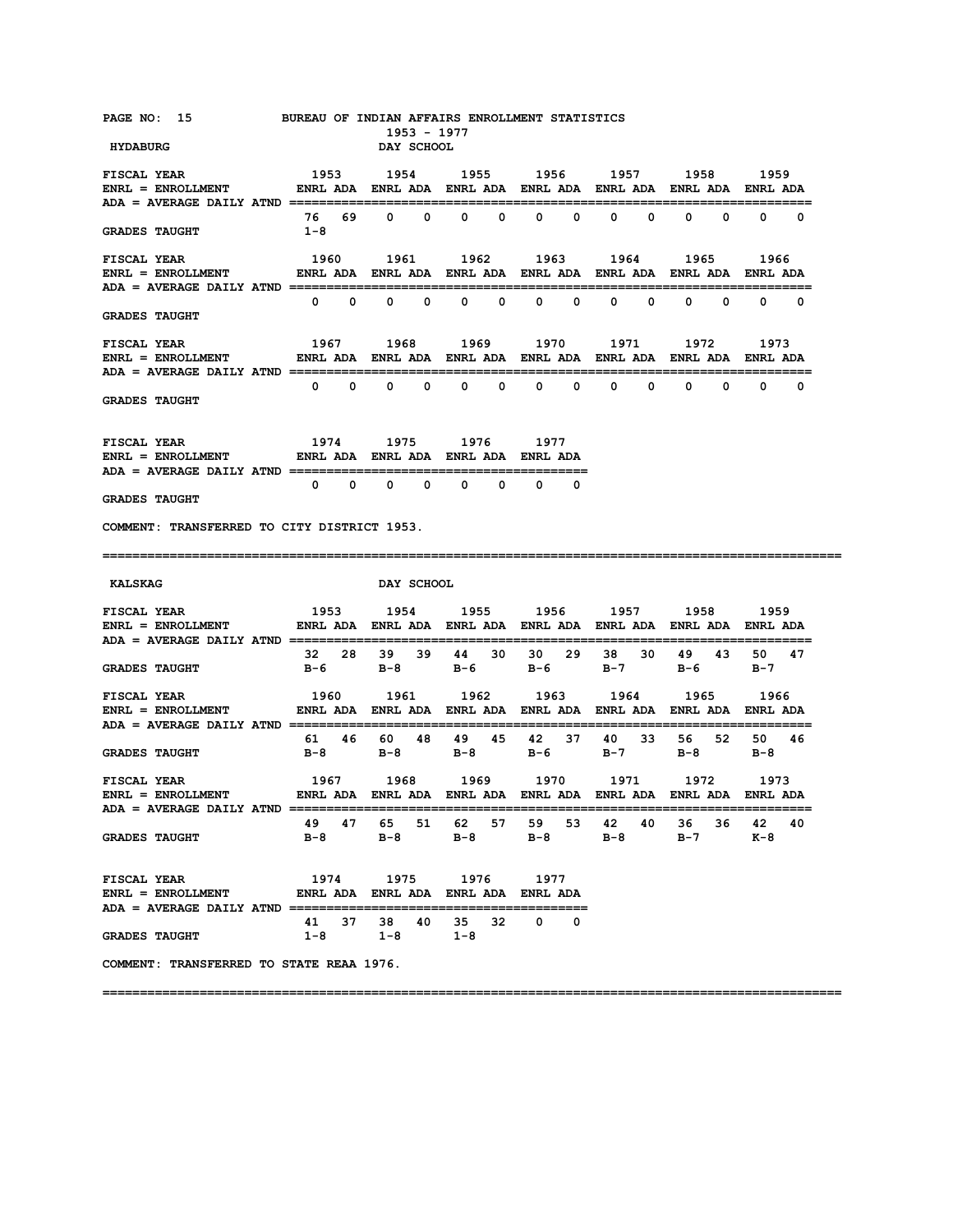| PAGE NO: 16 BUREAU OF INDIAN AFFAIRS ENROLLMENT STATISTICS<br><b>KALTAG</b>                                                                       |                                                                                  | 1953 - 1977<br>DAY SCHOOL  |                |                 |                                                                        |                  |                       |
|---------------------------------------------------------------------------------------------------------------------------------------------------|----------------------------------------------------------------------------------|----------------------------|----------------|-----------------|------------------------------------------------------------------------|------------------|-----------------------|
| <b>FISCAL YEAR</b>                                                                                                                                | 1953 1954 1955 1956 1957 1958                                                    |                            |                |                 |                                                                        |                  | 1959                  |
| ENRL = ENROLLMENT            ENRL ADA ENRL ADA ENRL ADA ENRL ADA ENRL ADA ENRL ADA ENRL ADA                                                       |                                                                                  |                            |                |                 |                                                                        |                  |                       |
| <b>GRADES TAUGHT</b>                                                                                                                              |                                                                                  |                            |                |                 | 20 15 22 19 28 26 27 26 27 26<br>B-5 B-6 1-7 B-8 B-5                   | 29 28<br>B-5 B-6 | 32<br>30              |
| <b>FISCAL YEAR</b><br>ENRL = ENROLLMENT             ENRL ADA   ENRL ADA   ENRL ADA   ENRL ADA   ENRL ADA   ENRL ADA   ENRL ADA                    |                                                                                  | 1960 1961                  |                | 1962 1963 1964  |                                                                        | 1965             | 1966                  |
| <b>GRADES TAUGHT</b>                                                                                                                              |                                                                                  |                            |                |                 | 43 37 45 40 53 49 53 49 58 55 63 61 70 68<br>B-8 B-6 B-7 B-7-S B-7 B-8 |                  | $B-8$                 |
| <b>FISCAL YEAR</b><br>ENRL = ENROLLMENT              ENRL ADA   ENRL ADA   ENRL ADA   ENRL ADA   ENRL ADA   ENRL ADA   ENRL ADA                   |                                                                                  | 1967 1968                  |                |                 | 1969 1970 1971 1972                                                    |                  | 1973                  |
| <b>GRADES TAUGHT</b>                                                                                                                              |                                                                                  | B-8 B-8 B-8                |                |                 | 64 56 67 64 63 59 0 0 0 0 0 0 0 0 0                                    |                  |                       |
| FISCAL YEAR 1974 1975 1976 1977<br>ENRL = ENROLLMENT       ENRL ADA ENRL ADA ENRL ADA ENRL ADA                                                    |                                                                                  |                            |                |                 |                                                                        |                  |                       |
| <b>GRADES TAUGHT</b>                                                                                                                              | $\begin{array}{ccccccccccccccccccccc} 0 & 0 & 0 & 0 & 0 & 0 & 0 & 0 \end{array}$ |                            |                |                 |                                                                        |                  |                       |
| COMMENT: TRANSFERRED TO STATE 1969.                                                                                                               |                                                                                  |                            |                |                 |                                                                        |                  |                       |
|                                                                                                                                                   |                                                                                  |                            |                |                 |                                                                        |                  |                       |
| KASIGLUK (AKOLMIUT)                                                                                                                               | DAY SCHOOL                                                                       |                            |                |                 |                                                                        |                  |                       |
|                                                                                                                                                   |                                                                                  |                            |                |                 |                                                                        |                  |                       |
| ENRL = ENROLLMENT            ENRL ADA   ENRL ADA   ENRL ADA   ENRL ADA   ENRL ADA   ENRL ADA   ENRL ADA                                           |                                                                                  |                            |                |                 |                                                                        |                  |                       |
| <b>GRADES TAUGHT</b>                                                                                                                              | 39 33 39 34 43 36 48 44 38 41 56 53 71 65                                        |                            |                |                 | $B-4$ $B-4$ $B-6$ $B-5$ $B-7$ $B-7$                                    |                  |                       |
| <b>FISCAL YEAR</b><br>ENRL = ENROLLMENT                  ENRL ADA    ENRL ADA    ENRL ADA    ENRL ADA    ENRL ADA    ENRL ADA    ENRL ADA         | 1960 1961 1962 1963 1964 1965                                                    |                            |                |                 |                                                                        |                  | 1966                  |
| <b>GRADES TAUGHT</b>                                                                                                                              | B-8                                                                              | B-8 B-9                    |                | B-7 B-9         | 72 62 72 63 77 66 72 62 82 69                                          | B-7 B-8-S        | 83 67 85 72           |
| 1967 1968 1969 1970 1971 1972<br><b>FISCAL YEAR</b><br>ENRL = ENROLLMENT           ENRL ADA ENRL ADA ENRL ADA ENRL ADA ENRL ADA ENRL ADA ENRL ADA |                                                                                  |                            |                |                 |                                                                        |                  | 1973                  |
| ADA = AVERAGE DAILY ATND =================================<br><b>GRADES TAUGHT</b>                                                                | $B-8$                                                                            | 85 76 81 75 72 69<br>$B-8$ | $B-8$          | 82 69<br>$B-8$  | 82 76<br>$B-8$                                                         | 93 86<br>$B-8$   | 86 -<br>80<br>$1 - 8$ |
| <b>FISCAL YEAR</b><br>$ENRL = ENROLLMENT$<br>ADA = AVERAGE DAILY ATND =================                                                           | ENRL ADA ENRL ADA ENRL ADA ENRL ADA                                              | 1974 1975 1976 1977        |                |                 |                                                                        |                  |                       |
| <b>GRADES TAUGHT</b>                                                                                                                              | 85 76<br>$1 - 8$                                                                 | 76<br>80<br>$1-8$          | 77 75<br>$1-7$ | 87<br>80<br>к-8 |                                                                        |                  |                       |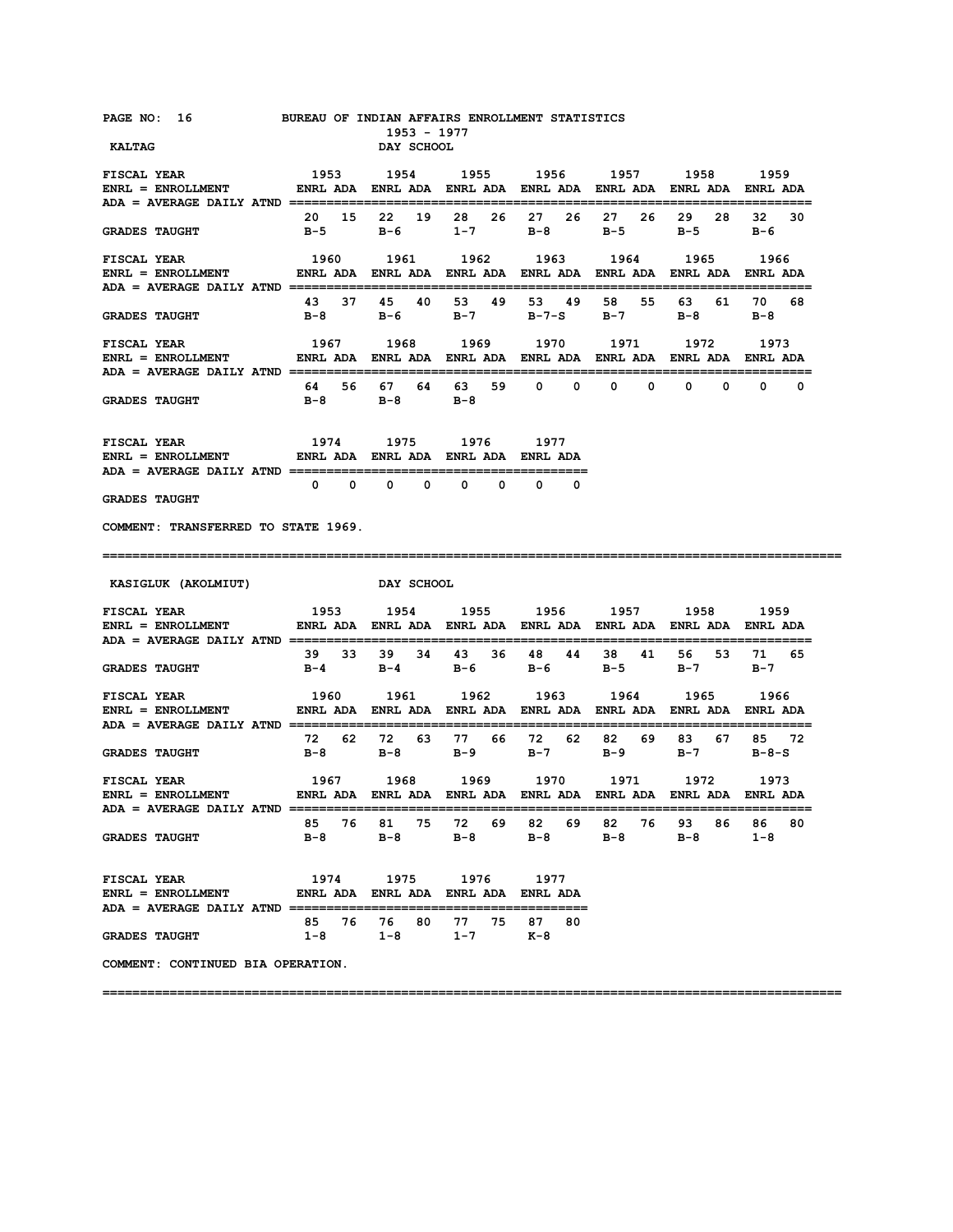| PAGE NO: 17                                                                                                                     | <b>BUREAU OF INDIAN AFFAIRS ENROLLMENT STATISTICS</b>                  | 1953 - 1977                                 |                                                                                                                                                                                                                                 |                             |                          |                               |                              |
|---------------------------------------------------------------------------------------------------------------------------------|------------------------------------------------------------------------|---------------------------------------------|---------------------------------------------------------------------------------------------------------------------------------------------------------------------------------------------------------------------------------|-----------------------------|--------------------------|-------------------------------|------------------------------|
| <b>KIANA</b>                                                                                                                    |                                                                        | DAY SCHOOL                                  |                                                                                                                                                                                                                                 |                             |                          |                               |                              |
| <b>FISCAL YEAR</b><br>ENRL = ENROLLMENT         ENRL ADA ENRL ADA ENRL ADA ENRL ADA ENRL ADA ENRL ADA ENRL ADA                  | 1953 1954 1955 1956 1957 1958 1959                                     |                                             |                                                                                                                                                                                                                                 |                             |                          |                               |                              |
| <b>GRADES TAUGHT</b>                                                                                                            | 42 37<br>B-5                                                           | 44<br>51<br>$B-7$                           | 56 46<br>B-8                                                                                                                                                                                                                    | 54 48<br>$B-7$              | 51<br>51<br>в-8          | 57<br>48<br>в-8               | 54<br>49<br>в-8              |
| <b>FISCAL YEAR</b><br>ENRL = ENROLLMENT            ENRL ADA   ENRL ADA   ENRL ADA   ENRL ADA   ENRL ADA   ENRL ADA   ENRL ADA   | 1960                                                                   | 1961                                        | 1962                                                                                                                                                                                                                            |                             | 1963 1964                | 1965                          | 1966                         |
| <b>GRADES TAUGHT</b>                                                                                                            | 59 52 53<br>1-8                                                        | B-8 B-8 B-8                                 | 52 59 48                                                                                                                                                                                                                        | 68 —<br>60                  | 82<br>64<br>$B-8$        | 72 —<br>67<br>$B-8$           | 97 80<br>в-8                 |
| <b>FISCAL YEAR</b><br>ENRL = ENROLLMENT             ENRL ADA   ENRL ADA   ENRL ADA   ENRL ADA   ENRL ADA   ENRL ADA   ENRL ADA  |                                                                        | 1967 1968                                   |                                                                                                                                                                                                                                 | 1969 1970                   | 1971                     | 1972                          | 1973                         |
| <b>GRADES TAUGHT</b>                                                                                                            | в-8                                                                    | 97 89 91 83 96 88<br>B-8                    | B-8                                                                                                                                                                                                                             | 98<br>85<br>в-8             | 93<br>78 -<br>в-8        | 79 76<br>в-в                  | 82<br>76<br>$1 - 8$          |
|                                                                                                                                 |                                                                        |                                             |                                                                                                                                                                                                                                 |                             |                          |                               |                              |
| FISCAL YEAR<br><b>ENRL = ENROLLMENT</b>                                                                                         | 1974<br>ENRL ADA ENRL ADA ENRL ADA ENRL ADA                            | 1975                                        | 1976                                                                                                                                                                                                                            | 1977                        |                          |                               |                              |
| <b>GRADES TAUGHT</b>                                                                                                            | 99 82 91<br>$1-9$ $K-8$                                                |                                             | 76 89<br>81 —<br>к-8                                                                                                                                                                                                            | $\mathbf{0}$<br>0           |                          |                               |                              |
| COMMENT: TRANSFERRED TO STATE REAA 1976.                                                                                        |                                                                        |                                             |                                                                                                                                                                                                                                 |                             |                          |                               |                              |
|                                                                                                                                 |                                                                        |                                             |                                                                                                                                                                                                                                 |                             |                          |                               |                              |
| =================================                                                                                               |                                                                        |                                             |                                                                                                                                                                                                                                 |                             |                          |                               |                              |
| KING ISLAND<br><b>FISCAL YEAR</b>                                                                                               |                                                                        | DAY SCHOOL<br>1954 1955 1956 1957 1958 1959 |                                                                                                                                                                                                                                 |                             |                          |                               |                              |
| <b>ENRL = ENROLLMENT</b>                                                                                                        | 1953<br>ENRL ADA ENRL ADA ENRL ADA ENRL ADA ENRL ADA ENRL ADA ENRL ADA |                                             |                                                                                                                                                                                                                                 |                             |                          | ============================= |                              |
| <b>GRADES TAUGHT</b>                                                                                                            | 42<br>$B-7$                                                            | 37 42<br>40<br>в-8                          | 44 41<br>$B-8$ $B-8$                                                                                                                                                                                                            | 44<br>37                    | 14<br>22<br>в-8          | 33 29<br>$B-8$                | 38 36<br>$B-8$               |
| <b>FISCAL YEAR</b><br>ENRL = ENROLLMENT             ENRL ADA   ENRL ADA   ENRL ADA   ENRL ADA   ENRL ADA   ENRL ADA   ENRL ADA  | 1960                                                                   | 1961 1962 1963 1964 1965 1966               |                                                                                                                                                                                                                                 |                             |                          |                               |                              |
| <b>GRADES TAUGHT</b>                                                                                                            | $\begin{matrix} 0 & 0 \end{matrix}$                                    | $0\qquad 0$                                 | $0\qquad 0$                                                                                                                                                                                                                     | $\mathbf{0}$<br>$\mathbf 0$ | $^{\circ}$<br>$^{\circ}$ | 0<br>0                        | $\mathbf{0}$<br>$\mathbf{o}$ |
| <b>FISCAL YEAR</b><br>ENRL = ENROLLMENT              ENRL ADA   ENRL ADA   ENRL ADA   ENRL ADA   ENRL ADA   ENRL ADA   ENRL ADA | 1967 1968                                                              |                                             | 1969 — 1969 — 1970 — 1970 — 1980 — 1980 — 1980 — 1980 — 1980 — 1980 — 1980 — 1980 — 1980 — 1980 — 1980 — 1980 — 1980 — 1980 — 1980 — 1980 — 1980 — 1980 — 1980 — 1980 — 1980 — 1980 — 1980 — 1980 — 1980 — 1980 — 1980 — 1980 — |                             | 1970 1971                | 1972                          | 1973                         |
|                                                                                                                                 | $\mathbf{0}$                                                           | $\mathbf{0}$                                | $0\qquad 0\qquad 0$<br>$\mathbf 0$                                                                                                                                                                                              | $\mathbf 0$<br>$\mathbf 0$  | $\mathbf 0$<br>0         | 0<br>$\mathbf 0$              | $\mathbf{0}$<br>0            |
| <b>GRADES TAUGHT</b>                                                                                                            |                                                                        |                                             |                                                                                                                                                                                                                                 |                             |                          |                               |                              |
| <b>FISCAL YEAR</b><br>$ENRL = ENROLLMENT$                                                                                       | ENRL ADA ENRL ADA ENRL ADA ENRL ADA                                    | 1974 1975 1976 1977                         |                                                                                                                                                                                                                                 |                             |                          |                               |                              |
| ADA = AVERAGE DAILY ATND ================<br><b>GRADES TAUGHT</b>                                                               |                                                                        | $0\qquad 0\qquad 0\qquad 0$                 | $\mathbf{0}$<br>0                                                                                                                                                                                                               | $\mathbf{0}$<br>$\Omega$    |                          |                               |                              |
| COMMENT: PEOPLE MOVED TO NOME. CLOSED 1959.                                                                                     |                                                                        |                                             |                                                                                                                                                                                                                                 |                             |                          |                               |                              |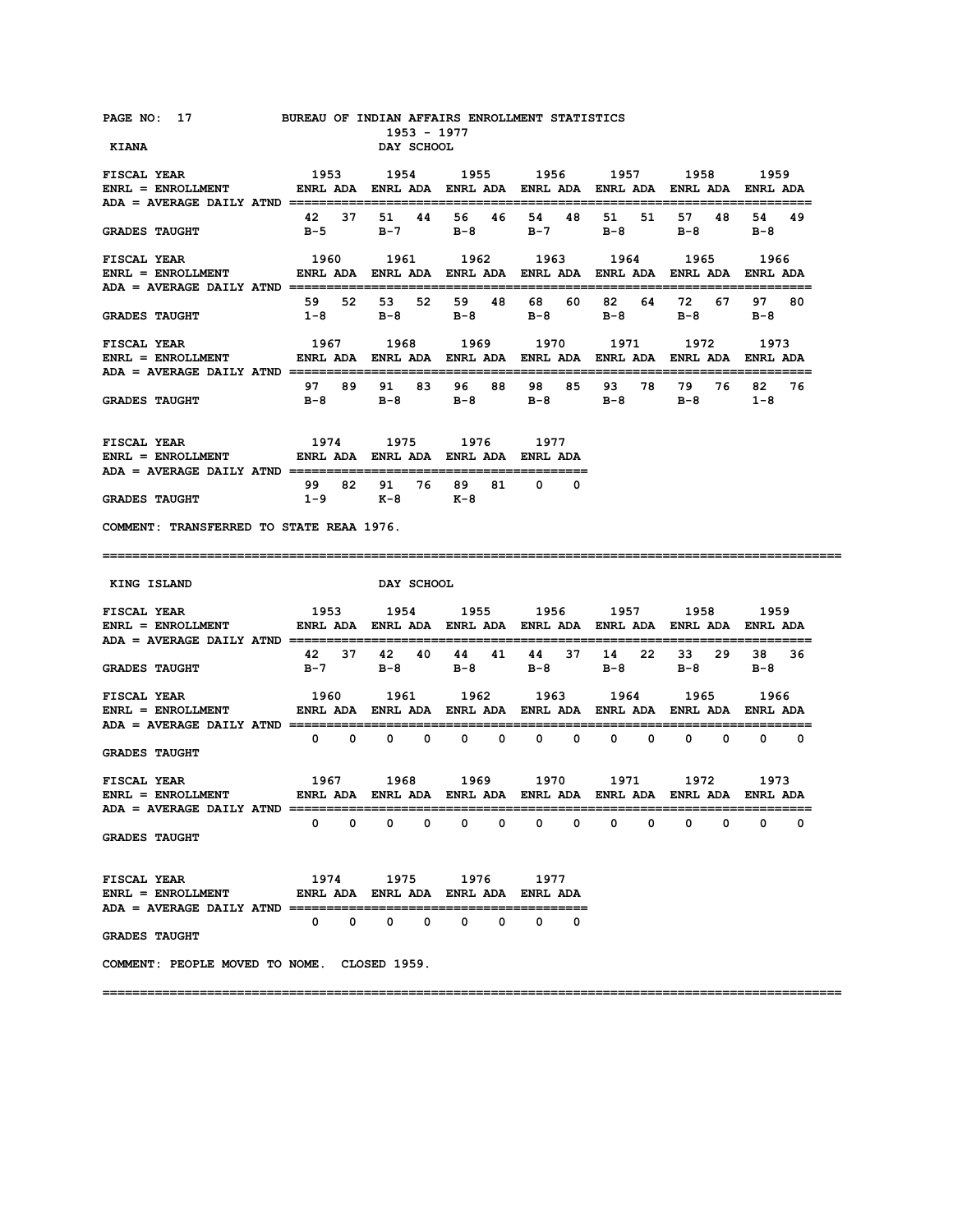| PAGE NO: 18                                                                                                                                          | BUREAU OF INDIAN AFFAIRS ENROLLMENT STATISTICS | 1953 - 1977                                 |                |                |                                                                                    |                      |                  |
|------------------------------------------------------------------------------------------------------------------------------------------------------|------------------------------------------------|---------------------------------------------|----------------|----------------|------------------------------------------------------------------------------------|----------------------|------------------|
| <b>KIPNUK</b>                                                                                                                                        |                                                | DAY SCHOOL                                  |                |                |                                                                                    |                      |                  |
| <b>FISCAL YEAR</b><br>ENRL = ENROLLMENT            ENRL ADA ENRL ADA ENRL ADA ENRL ADA ENRL ADA ENRL ADA ENRL ADA                                    | 1953 1954 1955 1956 1957 1958                  |                                             |                |                |                                                                                    |                      | 1959             |
| <b>GRADES TAUGHT</b>                                                                                                                                 | B-6                                            |                                             |                |                | 60 48 35 34 55 41 55 43 42 41<br>B-3 B-7 B-7-S B-7                                 | 54 45<br>B-8         | 55 48<br>— в – 8 |
| <b>FISCAL YEAR</b><br>ENRL = ENROLLMENT             ENRL ADA   ENRL ADA   ENRL ADA   ENRL ADA   ENRL ADA   ENRL ADA   ENRL ADA                       | 1960                                           | 1961                                        | 1962           | 1963 1964      |                                                                                    | 1965                 | 1966             |
| <b>GRADES TAUGHT</b>                                                                                                                                 |                                                |                                             |                |                | 61 55 58 57 61 57 67 64 72 69<br>B-8 B-8 B-8 B-8 B-8                               | 85 75<br>$B-7$ $B-8$ | 92 84            |
| <b>FISCAL YEAR</b><br>ENRL = ENROLLMENT           ENRL ADA ENRL ADA ENRL ADA ENRL ADA ENRL ADA ENRL ADA ENRL ADA                                     |                                                | 1967 1968                                   |                |                | 1969 1970 1971                                                                     | 1972                 | 1973             |
| <b>GRADES TAUGHT</b>                                                                                                                                 |                                                |                                             |                |                | 83 82 90 87 99 97 108 101 111 104 116 109 121 110<br>B-8 B-8 B-8 B-8 B-8 B-8-S K-8 |                      |                  |
| 1974 1975 1976 1977<br><b>FISCAL YEAR</b><br>ENRL = ENROLLMENT             ENRL ADA ENRL ADA ENRL ADA ENRL ADA                                       |                                                |                                             |                |                |                                                                                    |                      |                  |
| <b>GRADES TAUGHT</b>                                                                                                                                 | 121 107 113 110 116 116 103 101                | K-8 K-8 K-9 K-8                             |                |                |                                                                                    |                      |                  |
| COMMENT: CONTINUED BIA OPERATION.                                                                                                                    |                                                |                                             |                |                |                                                                                    |                      |                  |
|                                                                                                                                                      |                                                |                                             |                |                |                                                                                    |                      |                  |
| KIVALINA                                                                                                                                             |                                                | <b>DAY SCHOOL</b>                           |                |                |                                                                                    |                      |                  |
| 1953 1954 1955 1956 1957 1958 1959<br><b>FISCAL YEAR</b><br>ENRL = ENROLLMENT         ENRL ADA ENRL ADA ENRL ADA ENRL ADA ENRL ADA ENRL ADA ENRL ADA |                                                |                                             |                |                |                                                                                    |                      |                  |
| <b>GRADES TAUGHT</b>                                                                                                                                 |                                                |                                             |                |                | 33 29 35 28 33 31 29 26 28 28<br>B-6 B-7 1-8 1-8 B-8 B-8 B-8                       |                      | 30 28 31 27      |
| <b>FISCAL YEAR</b><br>ENRL = ENROLLMENT         ENRL ADA ENRL ADA ENRL ADA ENRL ADA ENRL ADA ENRL ADA ENRL ADA                                       | 1960 1961 1962 1963 1964 1965                  |                                             |                |                |                                                                                    |                      | 1966             |
| <b>GRADES TAUGHT</b>                                                                                                                                 |                                                | B-8 B-8 B-8 B-7 B-8                         |                |                | 32 29 30 29 34 32 33 30 31 28                                                      | 34 30<br>$B-8$       | 39 36<br>— в – 8 |
| 1967 1968 1969 1970 1971 1972<br><b>FISCAL YEAR</b><br>ENRL = ENROLLMENT         ENRL ADA ENRL ADA ENRL ADA ENRL ADA ENRL ADA ENRL ADA ENRL ADA      |                                                |                                             |                |                |                                                                                    |                      | 1973             |
| $ADA = AVERAGE DAILY ATND == == == ==$<br><b>GRADES TAUGHT</b>                                                                                       | 35 29<br>$B-8$                                 | 50 42<br>$B-8$                              | 56 53<br>$B-8$ | 59 44<br>$B-8$ | 0<br>0                                                                             | 0<br>0               | 0<br>0           |
| FISCAL YEAR<br><b>ENRL = ENROLLMENT</b><br>ADA = AVERAGE DAILY ATND ==========================                                                       | ENRL ADA ENRL ADA ENRL ADA ENRL ADA            | 1974 1975 1976 1977                         |                |                |                                                                                    |                      |                  |
| <b>GRADES TAUGHT</b>                                                                                                                                 |                                                | $0\qquad 0\qquad 0\qquad 0\qquad 0\qquad 0$ |                | $\mathbf{o}$   |                                                                                    |                      |                  |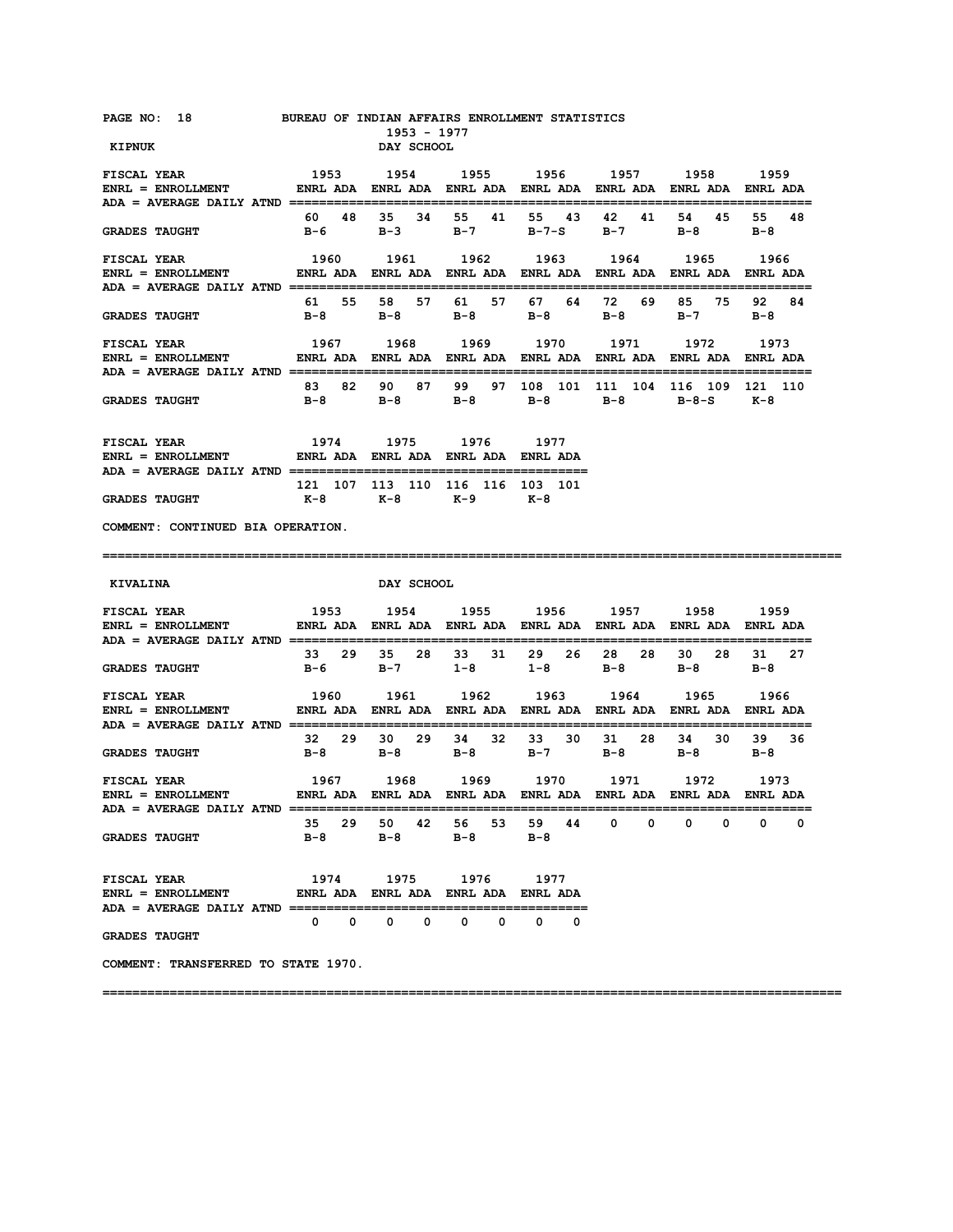| PAGE NO: 19<br><b>KLUKWAN</b>                                                                                                                                                                                                                                                                                                                                                                                                                       | BUREAU OF INDIAN AFFAIRS ENROLLMENT STATISTICS                     | 1953 - 1977<br>DAY SCHOOL                          |            |                              |                                                                                                   |           |          |
|-----------------------------------------------------------------------------------------------------------------------------------------------------------------------------------------------------------------------------------------------------------------------------------------------------------------------------------------------------------------------------------------------------------------------------------------------------|--------------------------------------------------------------------|----------------------------------------------------|------------|------------------------------|---------------------------------------------------------------------------------------------------|-----------|----------|
| <b>FISCAL YEAR</b><br>ENRL = ENROLLMENT         ENRL ADA ENRL ADA ENRL ADA ENRL ADA ENRL ADA ENRL ADA ENRL ADA                                                                                                                                                                                                                                                                                                                                      |                                                                    |                                                    |            |                              | 1953 1954 1955 1956 1957 1958 1959                                                                |           |          |
| <b>GRADES TAUGHT</b>                                                                                                                                                                                                                                                                                                                                                                                                                                |                                                                    |                                                    |            |                              | 28 21 29 25 29 25 25 22 25 23<br>B-8 B-8 1-5 1-6 B-6 1-8 B-6                                      | 25 21     | 25<br>22 |
| <b>FISCAL YEAR</b>                                                                                                                                                                                                                                                                                                                                                                                                                                  |                                                                    |                                                    |            |                              | 1960 1961 1962 1963 1964                                                                          | 1965      | 1966     |
| <b>GRADES TAUGHT</b>                                                                                                                                                                                                                                                                                                                                                                                                                                |                                                                    |                                                    |            |                              | 35 32 32 31 30 24 35 31 22 20 29 22<br>B-8 B-8 B-8 B-9-S B-8 1-8 B-8                              |           | 28<br>23 |
| <b>FISCAL YEAR</b>                                                                                                                                                                                                                                                                                                                                                                                                                                  |                                                                    |                                                    |            |                              | 1967 1968 1969 1970 1971 1972 1973                                                                |           |          |
| <b>GRADES TAUGHT</b>                                                                                                                                                                                                                                                                                                                                                                                                                                |                                                                    |                                                    |            |                              | 26  24  21  20  19  18  20  20  21  20  18  17  18  18<br>B-8 B-8-S B-8-S K-8-S K-8-S K-8 1-7     |           |          |
| FISCAL YEAR<br>ENRL = ENROLLMENT             ENRL ADA ENRL ADA ENRL ADA ENRL ADA                                                                                                                                                                                                                                                                                                                                                                    | 1974 1975 1976 1977                                                |                                                    |            |                              |                                                                                                   |           |          |
| <b>GRADES TAUGHT</b>                                                                                                                                                                                                                                                                                                                                                                                                                                |                                                                    | 22  16  9  18  11  10  13  12<br>$1-8$ $1-6$ $1-7$ |            | $1-8$                        |                                                                                                   |           |          |
| COMMENT: CONTINUED BIA OPERATION.                                                                                                                                                                                                                                                                                                                                                                                                                   |                                                                    |                                                    |            |                              |                                                                                                   |           |          |
|                                                                                                                                                                                                                                                                                                                                                                                                                                                     |                                                                    |                                                    |            |                              |                                                                                                   |           |          |
|                                                                                                                                                                                                                                                                                                                                                                                                                                                     |                                                                    |                                                    |            |                              |                                                                                                   |           |          |
| KOTZEBUE                                                                                                                                                                                                                                                                                                                                                                                                                                            |                                                                    | <b>DAY SCHOOL</b>                                  |            |                              |                                                                                                   |           |          |
| <b>FISCAL YEAR</b><br>$\verb ENRL  = ENROLLMENT   \hspace{1.5cm} \verb ENDA    \hspace{1.5cm} ENRL ADA   \hspace{1.5cm} ENRL ADA   \hspace{1.5cm} ENRL ADA   \hspace{1.5cm} ENRL ADA   \hspace{1.5cm} ENRL ADA   \hspace{1.5cm} ENRL ADA   \hspace{1.5cm} ENRL ADA   \hspace{1.5cm} ENRL ADA   \hspace{1.5cm} ENRL ADA   \hspace{1.5cm} ENRL ADA   \hspace{1.5cm} ENRL ADA   \hspace{1.5cm} ENRL ADA   \hspace{1.5cm} ENRL ADA   \hspace{1.5cm} EN$ | 1953 1954 1955 1956 1957 1958                                      |                                                    |            |                              |                                                                                                   |           | 1959     |
| <b>GRADES TAUGHT</b>                                                                                                                                                                                                                                                                                                                                                                                                                                |                                                                    | B-8 1-8 1-8 1-8 1-8                                |            |                              | 163 145 177 159 215 170 214 172 204 184 246 196 257 228                                           | $1 - 8$   | $1-8$    |
| <b>FISCAL YEAR</b><br>ENRL = ENROLLMENT            ENRL ADA ENRL ADA ENRL ADA ENRL ADA ENRL ADA ENRL ADA ENRL ADA                                                                                                                                                                                                                                                                                                                                   |                                                                    |                                                    |            |                              | 1960 1961 1962 1963 1964 1965                                                                     |           | 1966     |
| <b>GRADES TAUGHT</b>                                                                                                                                                                                                                                                                                                                                                                                                                                | 280 246 308 259 309 305 327 315 447 364 523 398 449 397<br>$1 - 8$ | $1-8$ $1-8$                                        |            | $1-8$ B-12                   |                                                                                                   | 1-12 1-11 |          |
| <b>FISCAL YEAR</b>                                                                                                                                                                                                                                                                                                                                                                                                                                  |                                                                    |                                                    |            |                              | 1967 1968 1969 1970 1971 1972                                                                     |           | 1973     |
| ENRL = ENROLLMENT            ENRL ADA   ENRL ADA   ENRL ADA   ENRL ADA   ENRL ADA   ENRL ADA   ENRL ADA<br>$ADA = AVERAGE DAILY ATND =$<br><b>GRADES TAUGHT</b>                                                                                                                                                                                                                                                                                     |                                                                    |                                                    |            |                              | 473 368 520 461 579 490 664 545 747 611 793 601 710 565<br>1-11 B-10-S K-10 K-11-S K-12 K-12 K-12 |           |          |
| FISCAL YEAR<br>ENRL = ENROLLMENT             ENRL ADA ENRL ADA ENRL ADA ENRL ADA                                                                                                                                                                                                                                                                                                                                                                    |                                                                    | 1974 1975                                          | 1976 — 197 | 1977                         |                                                                                                   |           |          |
| <b>GRADES TAUGHT</b>                                                                                                                                                                                                                                                                                                                                                                                                                                |                                                                    | 749 603 677 565 687 669<br>K-12 K-12-S B-K-12      |            | $\mathbf{0}$<br>$\mathbf{o}$ |                                                                                                   |           |          |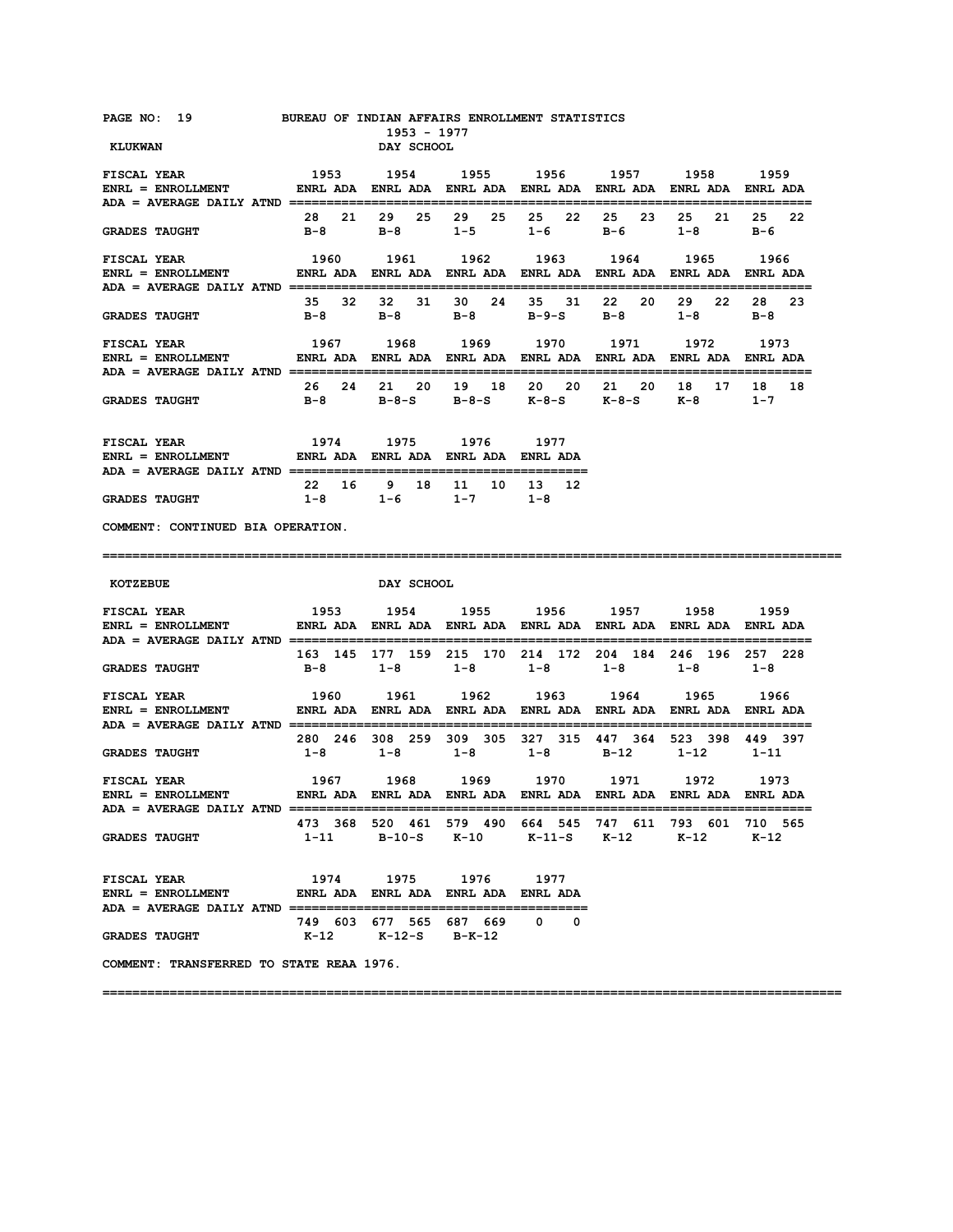| PAGE NO: 20<br>KOYUK                                                                                                           |                                     | BUREAU OF INDIAN AFFAIRS ENROLLMENT STATISTICS<br>1953 - 1977<br>DAY SCHOOL         |                |                   |                     |                 |                     |
|--------------------------------------------------------------------------------------------------------------------------------|-------------------------------------|-------------------------------------------------------------------------------------|----------------|-------------------|---------------------|-----------------|---------------------|
| <b>FISCAL YEAR</b>                                                                                                             | 1953 1954 1955 1956 1957 1958       |                                                                                     |                |                   |                     |                 | 1959                |
| <b>GRADES TAUGHT</b>                                                                                                           |                                     | 35 34 29 28 30 29 33 31 34 32<br>B-8 1-8 1-8 1-8 1-8                                |                |                   |                     | $1 - 8$ $1 - 8$ | 34 32 39 37         |
| <b>FISCAL YEAR</b><br>ENRL = ENROLLMENT         ENRL ADA ENRL ADA ENRL ADA ENRL ADA ENRL ADA ENRL ADA ENRL ADA ENRL ADA        |                                     | 1960 1961                                                                           |                | 1962 1963 1964    |                     | 1965            | 1966                |
| <b>GRADES TAUGHT</b>                                                                                                           |                                     | 30  29  34  28  42  38  33  29  38  34<br>$1-7$ $1-6$ $B-8$ $1-8$ $B-8$ $B-8$ $B-8$ |                |                   |                     | 40 38           | 61 —<br>-52         |
| <b>FISCAL YEAR</b><br>------- -<br>ENRL = ENROLLMENT           ENRL ADA   ENRL ADA   ENRL ADA   ENRL ADA   ENRL ADA   ENRL ADA |                                     | 1967 1968 1969 1970 1971 1972                                                       |                |                   |                     |                 | 1973                |
| <b>GRADES TAUGHT</b>                                                                                                           |                                     | 46 45 44 41 44 41 39 35 0 0 0 0 0 0 0<br>B-8 B-8 B-8 B-8                            |                |                   |                     |                 |                     |
| FISCAL YEAR<br>$ENRL = ENROLLMENT$ ENRL ADA ENRL ADA ENRL ADA ENRL ADA ENRL ADA                                                | 1974 1975 1976 1977                 |                                                                                     |                |                   |                     |                 |                     |
| <b>GRADES TAUGHT</b>                                                                                                           |                                     | $\begin{matrix}0&0&0&0&0&0\end{matrix}$                                             |                | $0\qquad 0$       |                     |                 |                     |
| COMMENT: TRANSFERRED TO STATE 1970.                                                                                            |                                     |                                                                                     |                |                   |                     |                 |                     |
|                                                                                                                                |                                     |                                                                                     |                |                   |                     |                 |                     |
|                                                                                                                                |                                     |                                                                                     |                |                   |                     |                 |                     |
| <b>KWINGILLINGOK</b>                                                                                                           |                                     | <b>DAY SCHOOL</b>                                                                   |                |                   |                     |                 |                     |
| <b>FISCAL YEAR</b><br>ENRL = ENROLLMENT            ENRL ADA ENRL ADA ENRL ADA ENRL ADA ENRL ADA ENRL ADA ENRL ADA              | 1953 1954 1955 1956 1957 1958 1959  |                                                                                     |                |                   |                     |                 |                     |
| <b>GRADES TAUGHT</b>                                                                                                           |                                     | 76 67 69 65 68 62 75 70 0 0 0 0 88 76<br>$1-6$ B-8                                  | $1 - 8$        | $1 - 8$           |                     |                 | в-8                 |
| <b>FISCAL YEAR</b><br>ENRL = ENROLLMENT             ENRL ADA   ENRL ADA   ENRL ADA   ENRL ADA   ENRL ADA   ENRL ADA   ENRL ADA |                                     | 1960 1961                                                                           |                | 1962 1963 1964    |                     | 1965            | 1966                |
| <b>GRADES TAUGHT</b>                                                                                                           | B-7                                 | 97 81 105 83 98 90 97 91 114 106 125 112 127 109<br><b>B-8</b>                      | B-9            | $B-8$             | B-8                 | в-8             | — в-8               |
| <b>FISCAL YEAR</b><br>ENRL = ENROLLMENT           ENRL ADA ENRL ADA ENRL ADA ENRL ADA ENRL ADA ENRL ADA ENRL ADA               |                                     | 1967 1968 1969 1970 1971 1972 1973                                                  |                |                   |                     |                 |                     |
| $ADA = AVERAGE DAILY ATND =$<br><b>GRADES TAUGHT</b>                                                                           | 122 122<br>в-8                      | 93<br>69 —<br>$B-8$                                                                 | 57 49<br>B-8   | 49<br>43<br>$B-8$ | 60 —<br>53<br>$B-8$ | 58<br>49<br>в-8 | 55<br>49<br>$1 - 8$ |
| <b>FISCAL YEAR</b><br>$ENRL = ENROLLMENT$                                                                                      | ENRL ADA ENRL ADA ENRL ADA ENRL ADA | 1974 1975                                                                           | 1976 1977      | =========         |                     |                 |                     |
| <b>GRADES TAUGHT</b>                                                                                                           | 64 56<br>$1-8$                      | 57 49<br>$1-8$                                                                      | 63 63<br>$1-8$ | 57 57<br>$2 - 8$  |                     |                 |                     |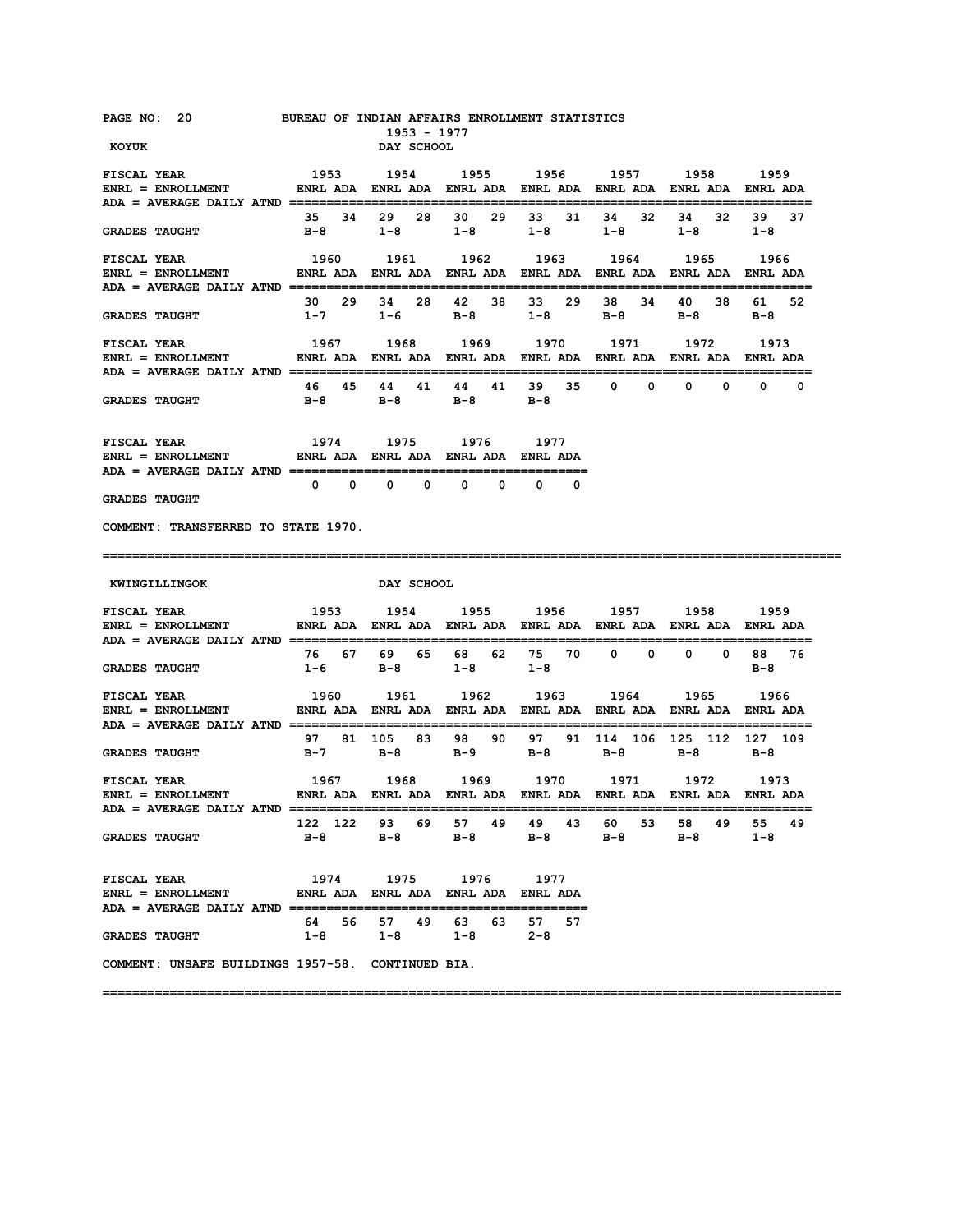#### **PAGE NO: 21 BUREAU OF INDIAN AFFAIRS ENROLLMENT STATISTICS 1953 - 1977**

 **KWINHAGAK** 

| <b>FISCAL YEAR</b><br>ENRL = ENROLLMENT       ENRL ADA ENRL ADA ENRL ADA ENRL ADA ENRL ADA ENRL ADA ENRL ADA<br>ADA = AVERAGE DAILY ATND =========================               |                                                                        | 1953 1954 1955 1956           |                             |                               | 1957                     | 1958                         | 1959<br>==============       |
|----------------------------------------------------------------------------------------------------------------------------------------------------------------------------------|------------------------------------------------------------------------|-------------------------------|-----------------------------|-------------------------------|--------------------------|------------------------------|------------------------------|
| <b>GRADES TAUGHT</b>                                                                                                                                                             | 47<br>53<br>в-6                                                        | 51 46<br>в-6                  | 64<br>53<br>в-6             | 58<br>55<br>в-7               | 55<br>55<br>в-8          | 53<br>63<br>в-7              | 68 —<br>58<br>в-8            |
| <b>FISCAL YEAR</b><br>$ENRL = ENROLLMENT$<br>ADA = AVERAGE DAILY ATND ======                                                                                                     | 1960<br>ENRL ADA ENRL ADA ENRL ADA ENRL ADA ENRL ADA ENRL ADA ENRL ADA | 1961                          | 1962                        | 1963                          | 1964                     | 1965                         | 1966                         |
| <b>GRADES TAUGHT</b>                                                                                                                                                             | 61 55<br>B-8                                                           | 62 57<br>в-8                  | 41 32<br>в-6                | 43 41<br>B-4                  | 80 76<br>в-8             | 96 88<br>в-8                 | 94.<br>90<br>$B-8$           |
| <b>FISCAL YEAR</b><br>$ENRL = ENROLLMENT$<br>ADA = AVERAGE DAILY ATND ================                                                                                           | ENRL ADA ENRL ADA ENRL ADA ENRL ADA ENRL ADA ENRL ADA ENRL ADA         | 1967 1968 1969 1970           |                             |                               | 1971                     | 1972                         | 1973                         |
| <b>GRADES TAUGHT</b>                                                                                                                                                             | 90<br>87<br>B-8                                                        | 67 65<br>$B-7$                | 65 —<br>$B-6$               | 62 100 90<br>в-8-s            | 87 -<br>80 -<br>B-8      | $B - 8 - S$ 1-8-S            | 96 84 111 95                 |
| <b>FISCAL YEAR</b><br>$ENRL = ENROLLMENT$<br>ADA = AVERAGE DAILY ATND =====================                                                                                      | ENRL ADA ENRL ADA ENRL ADA ENRL ADA                                    | 1974 1975                     | 1976                        | 1977                          |                          |                              |                              |
| <b>GRADES TAUGHT</b>                                                                                                                                                             | 103 91<br>$1 - 8$                                                      | $\overline{\mathbf{0}}$<br>95 | $^{\circ}$<br>$\Omega$      | n.<br><sup>0</sup>            |                          |                              |                              |
| COMMENT: STATUS AFTER 1974 UNKOWN.                                                                                                                                               |                                                                        |                               |                             |                               |                          |                              |                              |
|                                                                                                                                                                                  |                                                                        |                               |                             |                               |                          |                              | ======================       |
|                                                                                                                                                                                  |                                                                        |                               |                             |                               |                          |                              |                              |
| <b>LEVELOCK</b>                                                                                                                                                                  |                                                                        | DAY SCHOOL                    |                             |                               |                          |                              |                              |
| <b>FISCAL YEAR</b><br>------ -----<br>ENRL = ENROLLMENT                  ENRL ADA    ENRL ADA    ENRL ADA    ENRL ADA    ENRL ADA    ENRL ADA                                    |                                                                        |                               |                             |                               | 1953 1954 1955 1956 1957 | 1958                         | 1959                         |
| <b>GRADES TAUGHT</b>                                                                                                                                                             | 28 28<br>B-8                                                           | $0\qquad 0$                   | $\mathbf{0}$<br>0           | 0<br>0                        | 0<br>0                   | 0<br>0                       | $\mathbf{0}$<br>0            |
| <b>FISCAL YEAR</b><br>ENRL = ENROLLMENT              ENRL ADA   ENRL ADA   ENRL ADA   ENRL ADA   ENRL ADA   ENRL ADA   ENRL ADA                                                  | 1960                                                                   | 1961                          | 1962                        | 1963                          | 1964                     | 1965                         | 1966                         |
| <b>GRADES TAUGHT</b>                                                                                                                                                             | $0\qquad 0$                                                            | $\mathbf{0}$<br>$\mathbf 0$   | $\mathbf{0}$<br>$\mathbf 0$ | $\mathbf{0}$<br>0             | 0<br>0                   | $\Omega$<br>0                | $\Omega$<br>0                |
| <b>FISCAL YEAR</b><br>ENRL = ENROLLMENT                  ENRL ADA    ENRL ADA    ENRL ADA    ENRL ADA    ENRL ADA    ENRL ADA<br>ADA = AVERAGE DAILY ATND ====================== | 1967                                                                   | 1968                          | 1969                        | 1970                          | 1971                     | 1972                         | 1973<br>==================   |
| <b>GRADES TAUGHT</b>                                                                                                                                                             | $\mathbf{0}$<br>$\mathbf 0$                                            | $\mathbf 0$<br>0              | $^{\circ}$<br>$\mathbf 0$   | $\mathbf{0}$<br>$\mathbf{0}$  | $\mathbf{0}$<br>0        | $\mathbf{0}$<br>$\mathbf{0}$ | $\mathbf{0}$<br>$\mathbf{0}$ |
| <b>FISCAL YEAR</b><br>ENRL = ENROLLMENT              ENRL ADA ENRL ADA ENRL ADA ENRL ADA                                                                                         | 1974                                                                   | 1975                          | 1976                        | 1977                          |                          |                              |                              |
| ADA = AVERAGE DAILY ATND ============================<br><b>GRADES TAUGHT</b>                                                                                                    | $0\qquad 0$                                                            | $\bullet$ 0<br>$^{\circ}$     | $\mathbf{0}$<br>$^{\circ}$  | ========<br>$\mathbf{0}$<br>0 |                          |                              |                              |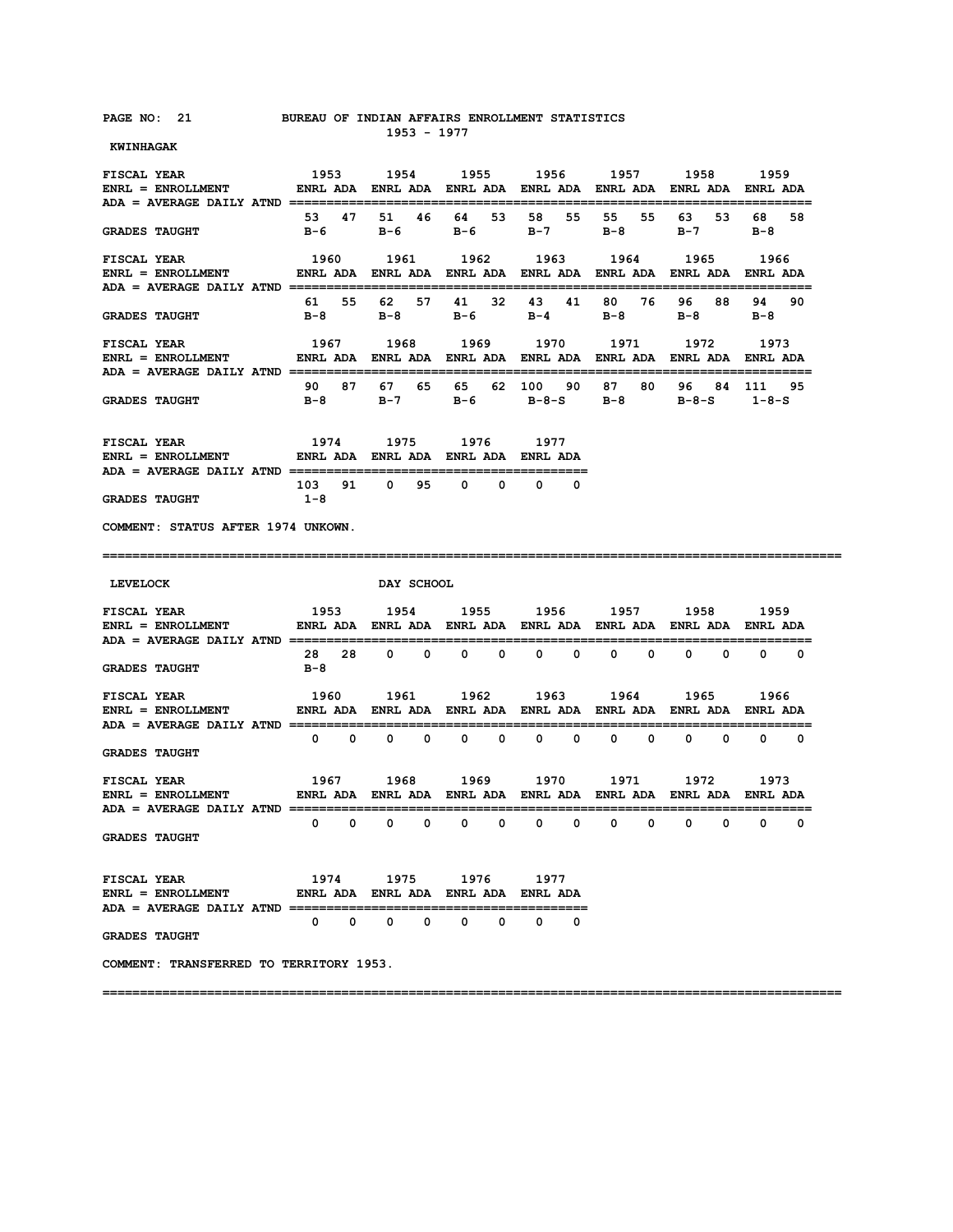| PAGE NO: 22<br><b>LOST RIVER</b>                                                                                                                               |           |                   | DAY SCHOOL        | 1953 - 1977 | BUREAU OF INDIAN AFFAIRS ENROLLMENT STATISTICS                    |               |                   |                     |                      |                                     |                  |                      |             |
|----------------------------------------------------------------------------------------------------------------------------------------------------------------|-----------|-------------------|-------------------|-------------|-------------------------------------------------------------------|---------------|-------------------|---------------------|----------------------|-------------------------------------|------------------|----------------------|-------------|
| <b>FISCAL YEAR</b><br>ENRL = ENROLLMENT                  ENRL ADA    ENRL ADA    ENRL ADA    ENRL ADA    ENRL ADA    ENRL ADA                                  |           |                   |                   |             | 1953 1954 1955 1956 1957 1958 1959                                |               |                   |                     |                      |                                     |                  |                      |             |
| <b>GRADES TAUGHT</b>                                                                                                                                           |           |                   |                   |             | 31  24  57  31  31  20  0  0<br>B-8-S B-8 B-8                     |               |                   |                     | $0\qquad 0\qquad$    | $\mathbf{0}$                        |                  | $\mathbf{0}$         | $0\qquad 0$ |
| <b>FISCAL YEAR</b>                                                                                                                                             |           |                   |                   |             | 1960 1961 1962 1963 1964 1965                                     |               |                   |                     |                      |                                     |                  | 1966                 |             |
| <b>GRADES TAUGHT</b>                                                                                                                                           |           |                   |                   |             | $0\quad 0\quad 0\quad 0\quad 0\quad 0\quad 0\quad 0$              |               |                   |                     |                      | $0\qquad 0\qquad 0\qquad 0\qquad 0$ |                  |                      |             |
| <b>FISCAL YEAR</b><br>ENRL = ENROLLMENT ENRL ADA ENRL ADA ENRL ADA ENRL ADA ENRL ADA ENRL ADA ENRL ADA ENRL ADA                                                |           |                   |                   |             | 1967 1968 1969 1970 1971 1972                                     |               |                   |                     |                      |                                     |                  | 1973                 |             |
| <b>GRADES TAUGHT</b>                                                                                                                                           |           |                   |                   |             |                                                                   |               |                   |                     |                      |                                     | $\mathbf{0}$     |                      | $0\qquad 0$ |
| FISCAL YEAR<br>ENRL = ENROLLMENT            ENRL ADA ENRL ADA ENRL ADA ENRL ADA                                                                                | 1974 1975 |                   |                   |             | 1976 1977                                                         |               |                   |                     |                      |                                     |                  |                      |             |
| <b>GRADES TAUGHT</b>                                                                                                                                           |           |                   |                   |             | $0\qquad 0$                                                       |               | $\Omega$ $\Omega$ |                     |                      |                                     |                  |                      |             |
| COMMENT: STATUS AFTER 1955 UNKNOWN.                                                                                                                            |           |                   |                   |             |                                                                   |               |                   |                     |                      |                                     |                  |                      |             |
|                                                                                                                                                                |           |                   |                   |             |                                                                   |               |                   |                     |                      |                                     |                  |                      |             |
| <b>MEKORYUK</b>                                                                                                                                                |           |                   | <b>DAY SCHOOL</b> |             |                                                                   |               |                   |                     |                      |                                     |                  |                      |             |
| <b>FISCAL YEAR</b><br>ENRL = ENROLLMENT                  ENRL ADA    ENRL ADA    ENRL ADA    ENRL ADA    ENRL ADA    ENRL ADA    ENRL ADA                      | 1953      |                   |                   |             | 1954 1955 1956 1957 1958                                          |               |                   |                     |                      |                                     |                  | 1959                 |             |
| <b>GRADES TAUGHT</b>                                                                                                                                           | $B-8$     |                   |                   |             | 62 48 50 45 50 48<br>B-8 B-8                                      |               |                   | 50 47 56<br>B-8 B-8 | 54                   | в-8                                 |                  | 68 64 72 66<br>B-8   |             |
| <b>FISCAL YEAR</b><br>ENRL = ENROLLMENT            ENRL ADA ENRL ADA ENRL ADA ENRL ADA ENRL ADA ENRL ADA ENRL ADA                                              |           |                   | 1960 1961         |             | 1962 1963                                                         |               |                   | 1964                |                      | 1965                                |                  | 1966                 |             |
| <b>GRADES TAUGHT</b>                                                                                                                                           | $B-8$     |                   | B-8               |             | 65    61    72    70    75    68    73    71    79    76<br>$B-8$ |               |                   | B-8 B-8             |                      | в-8                                 | 82 79            | 87 81<br>B-8         |             |
| <b>FISCAL YEAR</b><br>ENRL = ENROLLMENT            ENRL ADA   ENRL ADA   ENRL ADA   ENRL ADA   ENRL ADA   ENRL ADA   ENRL ADA<br>$ADA = AVERAGE DAILY ATND ==$ |           |                   |                   |             | 1967 1968 1969 1970 1971                                          |               |                   |                     |                      | 1972                                |                  | 1973                 |             |
| <b>GRADES TAUGHT</b>                                                                                                                                           | $B-8$     | 83 79             | $B-8$             | 98 94       | 87 81<br>B-8                                                      |               | 98 88<br>$B-8$    |                     | 91 81<br>$B - 8 - S$ |                                     | 91 82<br>$B-8-S$ | 90 87<br>$1 - 8 - S$ |             |
| <b>FISCAL YEAR</b><br>ENRL = ENROLLMENT             ENRL ADA ENRL ADA ENRL ADA ENRL ADA<br>ADA = AVERAGE DAILY ATND ====================                       |           |                   | 1974 1975         |             | 1976 — 197                                                        | 1977          |                   |                     |                      |                                     |                  |                      |             |
| <b>GRADES TAUGHT</b>                                                                                                                                           |           | 82 80<br>$1 - 8S$ | 58                | 87<br>$1-8$ | 50 49<br>$1 - 8$                                                  | 49<br>$1 - 8$ | 41                |                     |                      |                                     |                  |                      |             |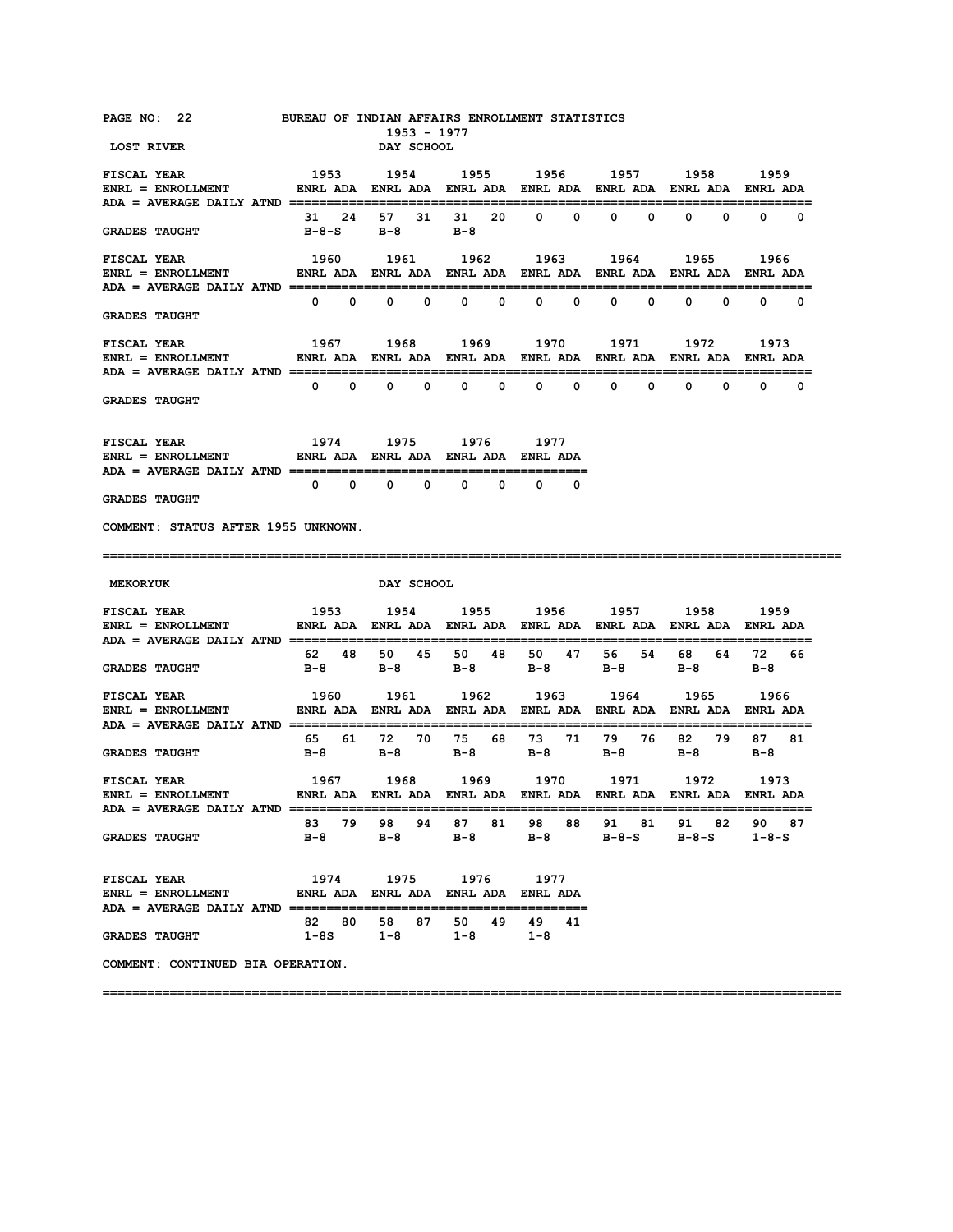| PAGE NO: 23<br><b>MINTO</b>                                                                                                    | BUREAU OF INDIAN AFFAIRS ENROLLMENT STATISTICS                                                                                                 | 1953 - 1977<br>DAY SCHOOL                          |                              |                   |                                                                                                      |                                            |                   |
|--------------------------------------------------------------------------------------------------------------------------------|------------------------------------------------------------------------------------------------------------------------------------------------|----------------------------------------------------|------------------------------|-------------------|------------------------------------------------------------------------------------------------------|--------------------------------------------|-------------------|
| <b>FISCAL YEAR</b><br>ENRL = ENROLLMENT             ENRL ADA   ENRL ADA   ENRL ADA   ENRL ADA   ENRL ADA   ENRL ADA   ENRL ADA | 1953                                                                                                                                           |                                                    |                              |                   | 1954 1955 1956 1957 1958 1959                                                                        |                                            |                   |
| <b>GRADES TAUGHT</b>                                                                                                           |                                                                                                                                                | 29  26  37  28  37  34                             |                              | 35<br>33          | 22<br>25<br>в-5 в-6 в-6 в-7 в-6                                                                      | 32<br>33<br>$B-5$                          | 34<br>-33<br>в-6  |
| <b>FISCAL YEAR</b><br><b>ENRL = ENROLLMENT</b>                                                                                 | 1960 1961 1962 1963 1964 1965 1966<br>ENRL ADA ENRL ADA ENRL ADA ENRL ADA ENRL ADA ENRL ADA ENRL ADA                                           |                                                    |                              |                   |                                                                                                      |                                            |                   |
| <b>GRADES TAUGHT</b>                                                                                                           | $B-5$                                                                                                                                          | 31 30 57 54 51 48                                  | B-8 B-8                      | 52<br>50<br>$B-8$ | 53<br>48<br>$B-8$                                                                                    | 48<br>47<br>$B-8$                          | 46<br>45<br>в-8   |
| <b>FISCAL YEAR</b><br><b>ENRL = ENROLLMENT</b>                                                                                 | ENRL ADA ENRL ADA ENRL ADA ENRL ADA ENRL ADA ENRL ADA ENRL ADA                                                                                 |                                                    |                              |                   | 1967 1968 1969 1970 1971 1972 1973                                                                   |                                            |                   |
| <b>GRADES TAUGHT</b>                                                                                                           | 35<br>в-8                                                                                                                                      | 32 0 0                                             | $0\qquad 0$                  | $\mathbf{0}$      | $\mathbf{0}$<br>$\mathbf{0}$                                                                         | $\mathbf{0}$<br>$^{\circ}$<br>$\mathbf{0}$ | $\mathbf{0}$<br>0 |
| <b>FISCAL YEAR</b><br>ENRL = ENROLLMENT         ENRL ADA ENRL ADA ENRL ADA ENRL ADA                                            |                                                                                                                                                | 1974 1975 1976 1977                                |                              |                   |                                                                                                      |                                            |                   |
| <b>GRADES TAUGHT</b>                                                                                                           |                                                                                                                                                | $0\qquad 0\qquad 0\qquad 0$                        | $\mathbf{0}$<br>$\mathbf{0}$ | $^{\circ}$<br>0   |                                                                                                      |                                            |                   |
| COMMENT: TRANSFERRED TO STATE 1967.                                                                                            |                                                                                                                                                |                                                    |                              |                   |                                                                                                      |                                            |                   |
|                                                                                                                                |                                                                                                                                                |                                                    |                              |                   |                                                                                                      |                                            |                   |
| MOUNTAIN VILLAGE                                                                                                               |                                                                                                                                                | <b>DAY SCHOOL</b>                                  |                              |                   |                                                                                                      |                                            |                   |
| <b>FISCAL YEAR</b><br>$ENRL = ENROLLMENT$                                                                                      | ENRL ADA ENRL ADA ENRL ADA ENRL ADA ENRL ADA ENRL ADA ENRL ADA                                                                                 |                                                    |                              |                   | 1953 1954 1955 1956 1957 1958                                                                        |                                            | 1959              |
| <b>GRADES TAUGHT</b>                                                                                                           | $B-7$                                                                                                                                          | 50 48 59 56 70 63 66                               | $1-8$ B-8 B-8                |                   | 62 69<br>$B-8$                                                                                       | 62 79 65 79<br>$B-6$ $B-8$                 | 69                |
| FISCAL YEAR<br>$ENRL = ENROLLMENT$                                                                                             |                                                                                                                                                |                                                    |                              |                   | 1960 1961 1962 1963 1964 1965 1966<br>ENRL ADA ENRL ADA ENRL ADA ENRL ADA ENRL ADA ENRL ADA ENRL ADA |                                            |                   |
| <b>GRADES TAUGHT</b>                                                                                                           |                                                                                                                                                | 81 71 68 57 82 71 95 75 82<br>B-8 B-8 B-8 B-8      |                              |                   | 68 —<br>$B-8$                                                                                        | $B-8$ $B-8$                                | 95 85 100 85      |
| FISCAL YEAR<br>ENRL = ENROLLMENT<br>$ADA = AVERAGE DAILY ATND =$                                                               | 1967        1968        1969        1970        1971        1972        1973<br>ENRL ADA ENRL ADA ENRL ADA ENRL ADA ENRL ADA ENRL ADA ENRL ADA |                                                    |                              |                   |                                                                                                      |                                            |                   |
| <b>GRADES TAUGHT</b>                                                                                                           |                                                                                                                                                |                                                    |                              |                   | 92  90  104  99  114  107  123  108  125  115  153  134  157  151<br>B-8 B-8 B-8 B-8 B-8 K-8 K-8     |                                            |                   |
| <b>FISCAL YEAR</b><br>ENRL = ENROLLMENT            ENRL ADA ENRL ADA ENRL ADA ENRL ADA                                         |                                                                                                                                                | 1974 1975 1976                                     |                              | 1977              |                                                                                                      |                                            |                   |
| <b>GRADES TAUGHT</b>                                                                                                           |                                                                                                                                                | 172 166 164 151 165 165 133 132<br>K-8 K-8 K-8 K-6 |                              |                   |                                                                                                      |                                            |                   |
| COMMENT: TRANSFERRED STATE REAA 1980.                                                                                          |                                                                                                                                                |                                                    |                              |                   |                                                                                                      |                                            |                   |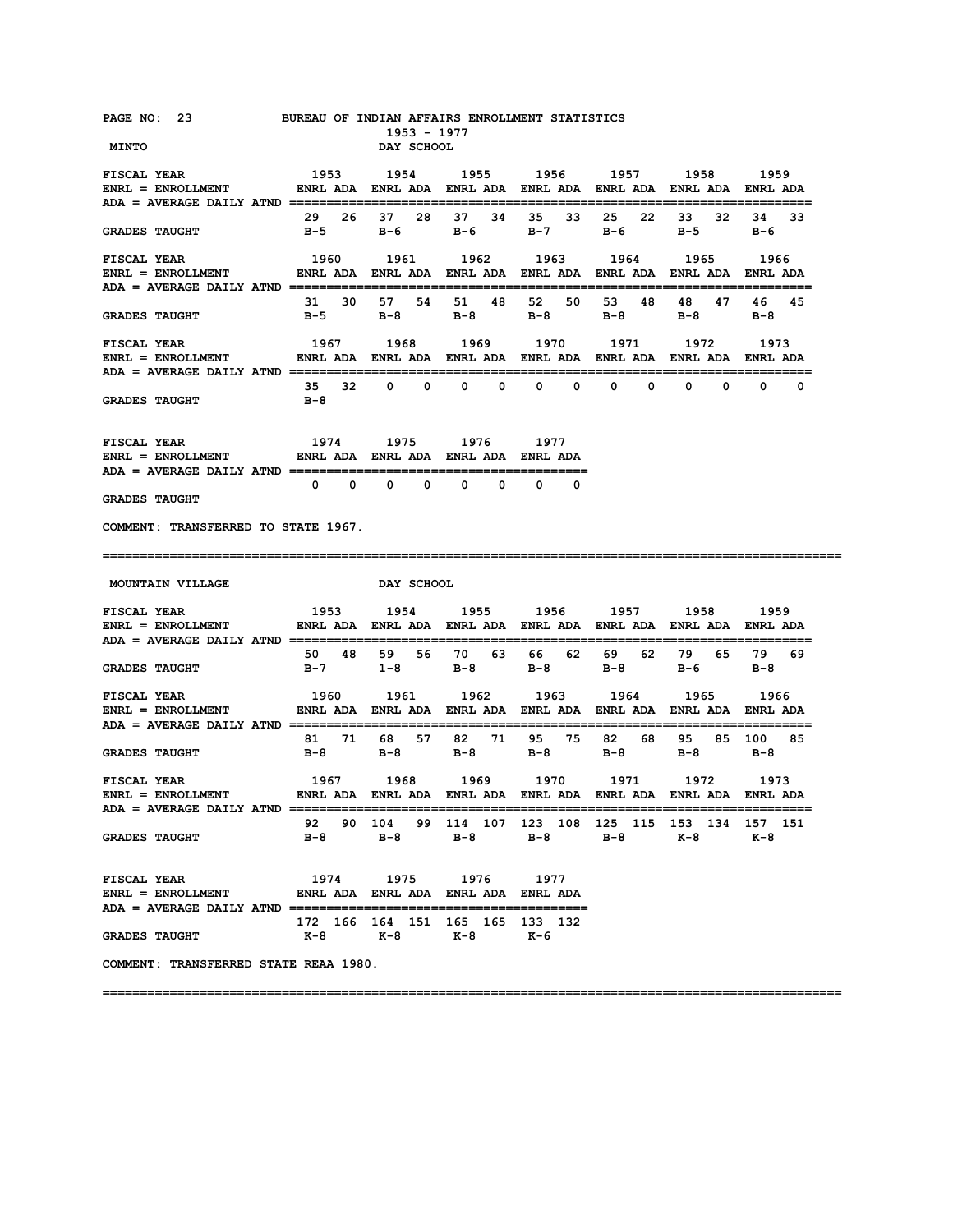| PAGE NO: 24<br><b>NAPASKIAK</b>                                                                                                                                                                                                                                                                                                                                                                                                       |      |       |                     | 1953 - 1977<br>DAY SCHOOL | BUREAU OF INDIAN AFFAIRS ENROLLMENT STATISTICS                                                                   |              |             |               |             |              |                |                                |             |
|---------------------------------------------------------------------------------------------------------------------------------------------------------------------------------------------------------------------------------------------------------------------------------------------------------------------------------------------------------------------------------------------------------------------------------------|------|-------|---------------------|---------------------------|------------------------------------------------------------------------------------------------------------------|--------------|-------------|---------------|-------------|--------------|----------------|--------------------------------|-------------|
| <b>FISCAL YEAR</b><br>ENRL = ENROLLMENT           ENRL ADA   ENRL ADA   ENRL ADA   ENRL ADA   ENRL ADA   ENRL ADA   ENRL ADA                                                                                                                                                                                                                                                                                                          | 1953 |       |                     |                           | 1954 1955 1956 1957 1958 1959                                                                                    |              |             |               |             |              |                |                                |             |
| <b>GRADES TAUGHT</b>                                                                                                                                                                                                                                                                                                                                                                                                                  |      |       | 39 35 38            |                           | 30 34 32<br>B-4 B-5 B-6 B-6 B-7                                                                                  |              |             | 35 32 40      | 35          | 49           | 37<br>$B-8$    | 49 41<br>$B-7$                 |             |
| FISCAL YEAR<br>ENRL = ENROLLMENT         ENRL ADA ENRL ADA ENRL ADA ENRL ADA ENRL ADA ENRL ADA ENRL ADA                                                                                                                                                                                                                                                                                                                               |      |       |                     |                           | 1960 1961 1962 1963 1964 1965 1966                                                                               |              |             |               |             |              |                |                                |             |
| <b>GRADES TAUGHT</b>                                                                                                                                                                                                                                                                                                                                                                                                                  |      | 46 38 |                     |                           | 46 37 52 41 60<br>B-8 B-8 B-8 B-8                                                                                |              | 48          | 66 —<br>$B-8$ | 53          |              | 69 51<br>$B-8$ | 54<br>B-8                      | 48          |
| <b>FISCAL YEAR</b><br>ENRL = ENROLLMENT         ENRL ADA ENRL ADA ENRL ADA ENRL ADA ENRL ADA ENRL ADA ENRL ADA                                                                                                                                                                                                                                                                                                                        |      |       |                     |                           | 1967 1968 1969 1970 1971 1972 1973                                                                               |              |             |               |             |              |                | ------------------------------ |             |
| <b>GRADES TAUGHT</b>                                                                                                                                                                                                                                                                                                                                                                                                                  |      |       |                     |                           | 63 56 52 51 47 46 58<br>B-8 B-8 B-7 B-8 B-8                                                                      |              |             | 54 61         | 57          |              | 59 56          | 69 —<br>$B-8$ 1-8              | 62          |
| ${\tt FISCAL} ~~ {\tt YEAR} ~~ 1974 ~~ 1975 ~~ 1976 ~~ 1977 \\ {\tt ENRL} = {\tt ENROLLMENT} ~~ {\tt ENRL} ~~ {\tt ADA} ~~ {\tt ENRL} ~~ {\tt ADA} ~~ {\tt ENRL} ~~ {\tt ADA} ~~ {\tt ENRL} ~~ {\tt ADA} ~~ {\tt ENRL} ~~ {\tt ADA}$                                                                                                                                                                                                  |      |       |                     |                           |                                                                                                                  |              |             |               |             |              |                |                                |             |
| <b>GRADES TAUGHT</b>                                                                                                                                                                                                                                                                                                                                                                                                                  |      |       |                     |                           | 70 67 68 62 70 69 69<br>$1-8$ $1-8$ $1-8$ $K-8$                                                                  |              | 66          |               |             |              |                |                                |             |
| COMMENT: CONTINUED BIA OPERATION.                                                                                                                                                                                                                                                                                                                                                                                                     |      |       |                     |                           |                                                                                                                  |              |             |               |             |              |                |                                |             |
|                                                                                                                                                                                                                                                                                                                                                                                                                                       |      |       |                     |                           |                                                                                                                  |              |             |               |             |              |                |                                |             |
|                                                                                                                                                                                                                                                                                                                                                                                                                                       |      |       |                     |                           |                                                                                                                  |              |             |               |             |              |                |                                |             |
| <b>NEWHALEN</b>                                                                                                                                                                                                                                                                                                                                                                                                                       |      |       |                     | DAY SCHOOL                |                                                                                                                  |              |             |               |             |              |                |                                |             |
|                                                                                                                                                                                                                                                                                                                                                                                                                                       |      |       |                     |                           |                                                                                                                  |              |             |               |             |              |                |                                |             |
| <b>GRADES TAUGHT</b>                                                                                                                                                                                                                                                                                                                                                                                                                  | в-6  |       |                     |                           | 15 9 0 0 0 0                                                                                                     |              | $0\qquad 0$ |               | $0\qquad 0$ |              | $0\qquad 0$    |                                | $0\qquad 0$ |
| $\begin{array}{ccccccccc} \texttt{FISCAL} & \texttt{YEAR} & & & & 1960 & & 1961 & & 1962 & & 1963 & & 1964 & & 1965 & & 1966 \\ \texttt{ENRL} & = & \texttt{ENROLLMENT} & & & \texttt{ENRL} & \texttt{ADA} & \texttt{ENRL} & \texttt{ADA} & \texttt{ENRL} & \texttt{ADA} & \texttt{BNRL} & \texttt{ADA} & \texttt{ENRL} & \texttt{ADA} & \texttt{ENRL} & \texttt{ADA} & \texttt{ENRL} & \texttt{ADA} & \texttt{BRA} & \texttt{BRA} &$ |      |       |                     |                           |                                                                                                                  |              |             |               |             |              |                |                                |             |
| <b>GRADES TAUGHT</b>                                                                                                                                                                                                                                                                                                                                                                                                                  |      |       |                     |                           |                                                                                                                  |              |             |               |             |              |                |                                |             |
| <b>FISCAL YEAR</b><br>$ENRL = ENROLLMENT$                                                                                                                                                                                                                                                                                                                                                                                             |      |       |                     |                           | 1967 - 1968 - 1969 - 1970 - 1971 - 1972 - 1973<br>ENRL ADA ENRL ADA ENRL ADA ENRL ADA ENRL ADA ENRL ADA ENRL ADA |              |             |               |             |              |                |                                |             |
| $ADA = AVERAGE DALLY ATND$ ================<br><b>GRADES TAUGHT</b>                                                                                                                                                                                                                                                                                                                                                                   | 0    |       | $0\qquad 0\qquad 0$ |                           | $0\qquad 0$                                                                                                      | $\mathbf{0}$ | $\mathbf 0$ |               | $0\qquad 0$ | $\mathbf{0}$ |                | $\mathbf{0}$<br>$\mathbf{0}$   | 0           |
| <b>FISCAL YEAR</b><br>ENRL = ENROLLMENT              ENRL ADA ENRL ADA ENRL ADA ENRL ADA                                                                                                                                                                                                                                                                                                                                              |      |       | 1974 1975           |                           | 1976 — 197                                                                                                       | 1977         |             |               |             |              |                |                                |             |
| <b>GRADES TAUGHT</b>                                                                                                                                                                                                                                                                                                                                                                                                                  |      |       |                     |                           | $0\qquad 0\qquad 0\qquad 0\qquad 0\qquad 0$                                                                      | $\mathbf{0}$ | $\Omega$    |               |             |              |                |                                |             |
| COMMENT: TRANSFERRED TO TERRITORY 1953                                                                                                                                                                                                                                                                                                                                                                                                |      |       |                     |                           |                                                                                                                  |              |             |               |             |              |                |                                |             |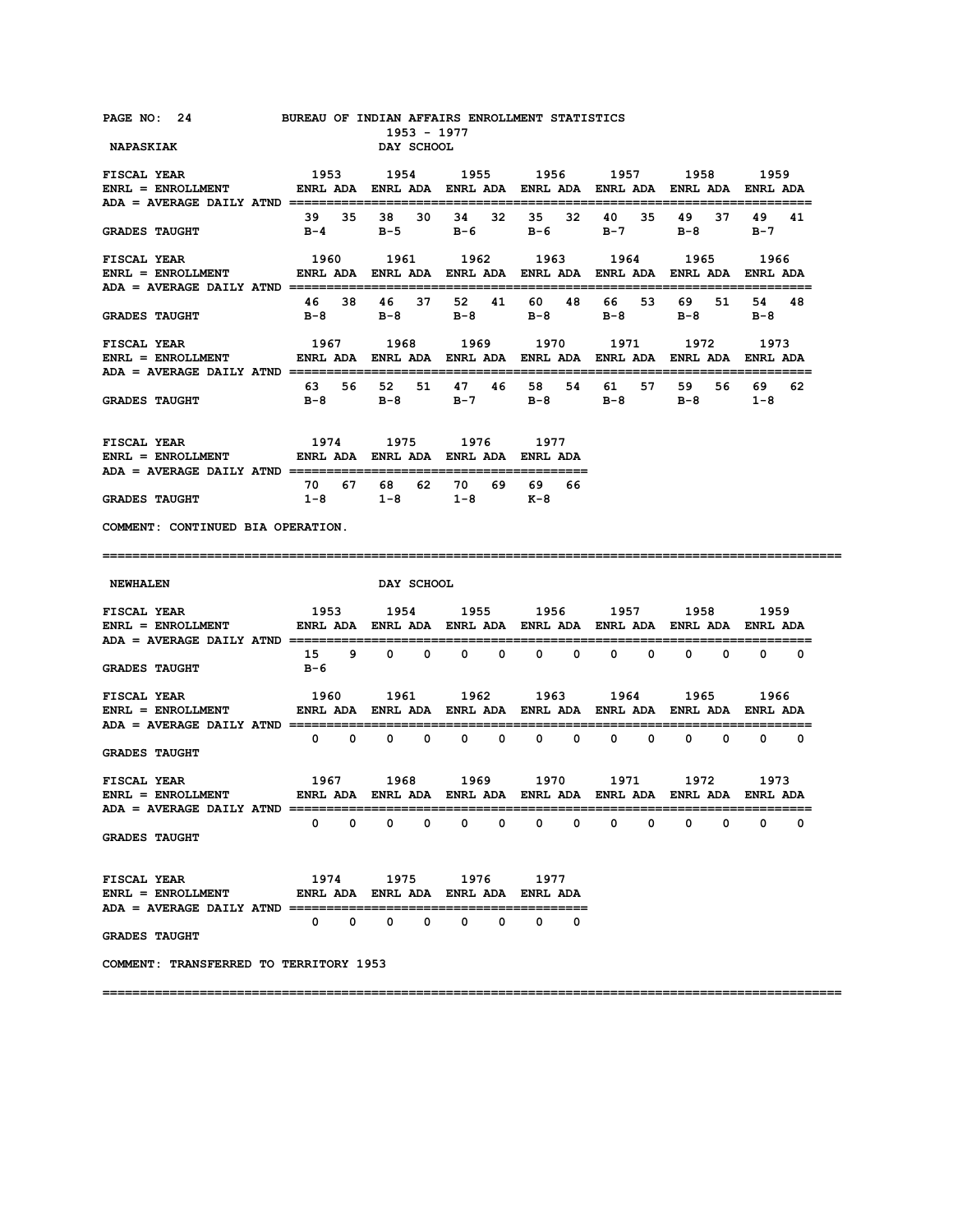| PAGE NO: 25 BUREAU OF INDIAN AFFAIRS ENROLLMENT STATISTICS<br><b>NOATAK</b>                                                                                                                                                                                                |             |                   |                 | 1953 - 1977<br>DAY SCHOOL |                                                                                                      |             |              |                                                                                                                                                                                                                                 |                                           |             |              |                   |               |                |
|----------------------------------------------------------------------------------------------------------------------------------------------------------------------------------------------------------------------------------------------------------------------------|-------------|-------------------|-----------------|---------------------------|------------------------------------------------------------------------------------------------------|-------------|--------------|---------------------------------------------------------------------------------------------------------------------------------------------------------------------------------------------------------------------------------|-------------------------------------------|-------------|--------------|-------------------|---------------|----------------|
| <b>FISCAL YEAR</b><br>ENRL = ENROLLMENT               ENRL ADA   ENRL ADA   ENRL ADA   ENRL ADA   ENRL ADA   ENRL ADA   ENRL ADA                                                                                                                                           | 1953        |                   |                 |                           | 1954 1955 1956 1957 1958 1959                                                                        |             |              |                                                                                                                                                                                                                                 |                                           |             |              |                   |               |                |
| <b>GRADES TAUGHT</b>                                                                                                                                                                                                                                                       |             | 72 62             | 67 -<br>B-8 B-8 |                           | 57 54 49<br>$B-8$ $B-8$ $B-8$                                                                        |             | 61 —         | 53                                                                                                                                                                                                                              | 51                                        | 47          | 62 —         | 56 —<br>$B-8$     | 67 —<br>$B-8$ | 59             |
| <b>FISCAL YEAR</b><br>ENRL = ENROLLMENT                ENRL ADA   ENRL ADA   ENRL ADA   ENRL ADA   ENRL ADA   ENRL ADA   ENRL ADA                                                                                                                                          |             |                   |                 |                           | 1960 1961 1962 1963 1964 1965 1966                                                                   |             |              |                                                                                                                                                                                                                                 |                                           |             |              |                   |               |                |
| <b>GRADES TAUGHT</b>                                                                                                                                                                                                                                                       | $B-8$       |                   | 72 67 73        |                           | 64 77 69<br>B-8 B-8                                                                                  |             | 83 78<br>в-8 |                                                                                                                                                                                                                                 | 82<br>$B-8$                               | 74          | 68 —         | 55<br>$B-8$       | 66 —<br>в-8   | 55             |
| <b>FISCAL YEAR</b><br>$ENRL = ENROLLMENT$<br>ADA = AVERAGE DAILY ATND ===========================                                                                                                                                                                          |             |                   |                 |                           | 1967 1968 1969 1970 1971 1972 1973<br>ENRL ADA ENRL ADA ENRL ADA ENRL ADA ENRL ADA ENRL ADA ENRL ADA |             |              |                                                                                                                                                                                                                                 |                                           |             |              |                   |               |                |
| <b>GRADES TAUGHT</b>                                                                                                                                                                                                                                                       | - 72<br>B-8 |                   | 67 79           |                           | 69 86<br>$B-8$ $B-8$ $K-8$                                                                           |             | 82 100       | 82 —                                                                                                                                                                                                                            |                                           | $0\qquad 0$ | $\mathbf{0}$ |                   | $0\qquad 0$   | 0              |
| ${\tt FISCAL \,\, YEAR} \qquad \qquad 1974 \qquad \qquad 1975 \qquad \qquad 1976 \qquad \qquad 1977$ ${\tt ENRL} \, = \, {\tt ENROLLMENT} \qquad \qquad {\tt ENRL} \, {\tt ADA} \, \, {\tt ENRL} \, {\tt ADA} \, \, {\tt ENRL} \, {\tt ADA} \, \, {\tt ENRL} \, {\tt ADA}$ |             |                   |                 |                           |                                                                                                      |             |              |                                                                                                                                                                                                                                 |                                           |             |              |                   |               |                |
| <b>GRADES TAUGHT</b>                                                                                                                                                                                                                                                       |             | $0\qquad 0\qquad$ |                 | $0\qquad 0$               | $\mathbf{0}$                                                                                         | 0           | $\mathbf{0}$ | $\Omega$                                                                                                                                                                                                                        |                                           |             |              |                   |               |                |
| COMMENT: TRANSFERRED TO STATE 1970                                                                                                                                                                                                                                         |             |                   |                 |                           |                                                                                                      |             |              |                                                                                                                                                                                                                                 |                                           |             |              |                   |               |                |
|                                                                                                                                                                                                                                                                            |             |                   |                 |                           |                                                                                                      |             |              |                                                                                                                                                                                                                                 |                                           |             |              |                   |               |                |
| <b>NONDALTON</b>                                                                                                                                                                                                                                                           |             |                   |                 | DAY SCHOOL                |                                                                                                      |             |              |                                                                                                                                                                                                                                 |                                           |             |              |                   |               |                |
| <b>FISCAL YEAR</b><br>$ENRL = ENROLLMENT$                                                                                                                                                                                                                                  |             |                   |                 |                           | 1953 1954 1955 1956 1957 1958 1959<br>ENRL ADA ENRL ADA ENRL ADA ENRL ADA ENRL ADA ENRL ADA ENRL ADA |             |              |                                                                                                                                                                                                                                 |                                           |             |              |                   |               |                |
| <b>GRADES TAUGHT</b>                                                                                                                                                                                                                                                       | B-7-S       |                   | 30 28 0 0       |                           | $0\qquad 0$                                                                                          |             | $\mathbf{0}$ | 0                                                                                                                                                                                                                               | -------------------------<br>$\mathbf{0}$ | 0           | $\mathbf{0}$ | 0                 | ----------    | $0\qquad 0$    |
| <b>FISCAL YEAR</b><br>$ENRL = ENROLLMENT$<br>ADA = AVERAGE DAILY ATND ================                                                                                                                                                                                     | 1960        |                   | 1961            |                           | 1962 - 19<br>ENRL ADA ENRL ADA ENRL ADA ENRL ADA ENRL ADA ENRL ADA ENRL ADA                          |             |              | 1963 — 1963 — 1964 — 1965 — 1970 — 1984 — 1985 — 1985 — 1986 — 1986 — 1986 — 1986 — 1986 — 1986 — 1986 — 1986 — 1986 — 1986 — 1986 — 1986 — 1986 — 1986 — 1986 — 1986 — 1986 — 1986 — 1986 — 1986 — 1986 — 1986 — 1986 — 1986 — |                                           |             | 1964 1965    |                   | 1966          |                |
| <b>GRADES TAUGHT</b>                                                                                                                                                                                                                                                       |             |                   |                 |                           | $0\qquad 0\qquad 0\qquad 0\qquad 0\qquad 0$                                                          |             |              | $0\qquad 0$                                                                                                                                                                                                                     |                                           | $0\qquad 0$ |              | $0\qquad 0\qquad$ |               | $0\qquad 0$    |
| <b>FISCAL YEAR</b><br>$ENRL = ENROLLMENT$                                                                                                                                                                                                                                  |             |                   |                 |                           | 1967 1968 1969<br>ENRL ADA ENRL ADA ENRL ADA ENRL ADA ENRL ADA ENRL ADA ENRL ADA                     |             |              |                                                                                                                                                                                                                                 | 1970 1971 1972                            |             |              |                   | 1973          |                |
| ADA = AVERAGE DAILY ATND =================<br><b>GRADES TAUGHT</b>                                                                                                                                                                                                         | 0           | $\mathbf{0}$      | $\mathbf{0}$    | $\overline{\mathbf{0}}$   | $\mathbf{0}$                                                                                         | $\mathbf 0$ | $^{\circ}$   | $\mathbf 0$                                                                                                                                                                                                                     | ;===================<br>0                 | 0           | 0            | $^{\circ}$        | 0             | =========<br>0 |
| <b>FISCAL YEAR</b><br>ENRL = ENROLLMENT              ENRL ADA   ENRL ADA   ENRL ADA   ENRL ADA                                                                                                                                                                             |             |                   |                 |                           | 1974 1975 1976 1977                                                                                  |             |              |                                                                                                                                                                                                                                 |                                           |             |              |                   |               |                |
| <b>GRADES TAUGHT</b>                                                                                                                                                                                                                                                       |             |                   |                 |                           | $\begin{matrix} 0 & 0 & 0 & 0 & 0 & 0 \end{matrix}$                                                  |             | $\mathbf{0}$ | $\Omega$                                                                                                                                                                                                                        |                                           |             |              |                   |               |                |
| COMMENT: TRANSFERRED TO TERRITORY 1953                                                                                                                                                                                                                                     |             |                   |                 |                           |                                                                                                      |             |              |                                                                                                                                                                                                                                 |                                           |             |              |                   |               |                |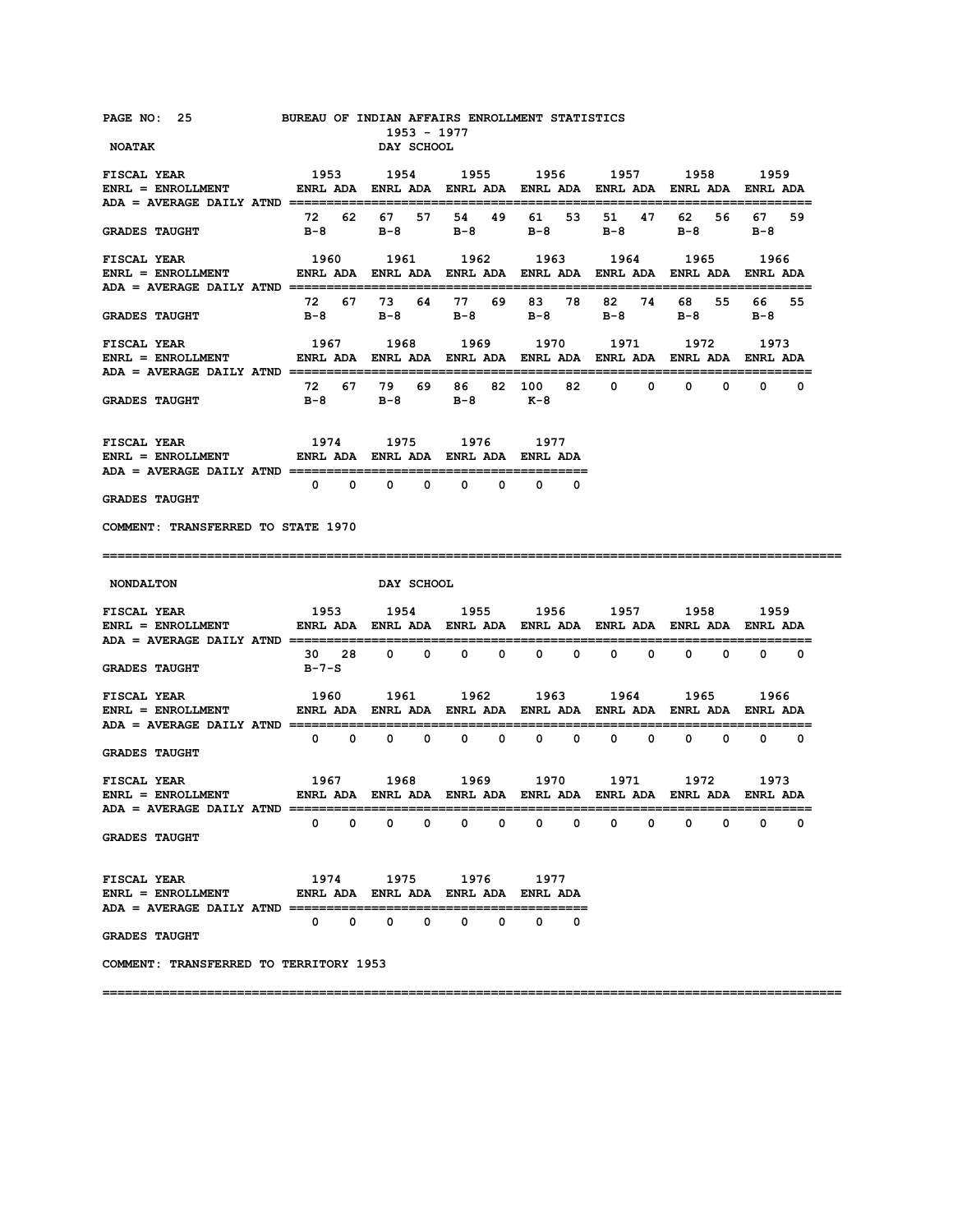| PAGE NO: 26 BUREAU OF INDIAN AFFAIRS ENROLLMENT STATISTICS<br><b>NOORVIK</b>                                                                                                                                                                                                                                                                                                                        |                                                                                                      | 1953 - 1977<br>DAY SCHOOL                           |           |   |                                                                                    |             |                        |
|-----------------------------------------------------------------------------------------------------------------------------------------------------------------------------------------------------------------------------------------------------------------------------------------------------------------------------------------------------------------------------------------------------|------------------------------------------------------------------------------------------------------|-----------------------------------------------------|-----------|---|------------------------------------------------------------------------------------|-------------|------------------------|
| <b>FISCAL YEAR</b><br>ENRL = ENROLLMENT ENRL ADA ENRL ADA ENRL ADA ENRL ADA ENRL ADA ENRL ADA ENRL ADA ENRL ADA                                                                                                                                                                                                                                                                                     | 1953                                                                                                 |                                                     |           |   | 1954 1955 1956 1957 1958 1959                                                      |             |                        |
| GRADES TAUGHT $B-B-S$ $B-B-S$ $B-B$ $B-B$ $B-B$ $B-B$ $B-B$                                                                                                                                                                                                                                                                                                                                         |                                                                                                      |                                                     |           |   | 62 54 65 58 69 64 70 62 76 72                                                      | 77 75       | 99 86                  |
| <b>FISCAL YEAR</b><br>$ENRL = ENROLLMENT$                                                                                                                                                                                                                                                                                                                                                           | 1960 1961 1962 1963 1964 1965 1966<br>ENRL ADA ENRL ADA ENRL ADA ENRL ADA ENRL ADA ENRL ADA ENRL ADA |                                                     |           |   |                                                                                    |             |                        |
| <b>GRADES TAUGHT</b>                                                                                                                                                                                                                                                                                                                                                                                |                                                                                                      |                                                     |           |   | 98 82 99 93 121 104 136 110 137 126 156 134 156 136<br>B-8 B-8 B-8 B-8 B-8 B-8 B-8 |             |                        |
| <b>FISCAL YEAR</b><br>ENRL = ENROLLMENT               ENRL ADA   ENRL ADA   ENRL ADA   ENRL ADA   ENRL ADA   ENRL ADA   ENRL ADA                                                                                                                                                                                                                                                                    |                                                                                                      |                                                     |           |   | 1967 1968 1969 1970 1971 1972 1973                                                 |             |                        |
| <b>GRADES TAUGHT</b>                                                                                                                                                                                                                                                                                                                                                                                |                                                                                                      | B-8 B-8 B-8 B-8                                     |           |   | 150 138 138 125 139 129 153 129 0 0 0                                              |             | $0\qquad 0\qquad$<br>0 |
| <b>FISCAL YEAR</b><br>ENRL = ENROLLMENT           ENRL ADA ENRL ADA ENRL ADA ENRL ADA                                                                                                                                                                                                                                                                                                               |                                                                                                      | 1974 1975 1976 1977                                 |           |   |                                                                                    |             |                        |
| <b>GRADES TAUGHT</b>                                                                                                                                                                                                                                                                                                                                                                                |                                                                                                      | $0\qquad 0\qquad 0\qquad 0\qquad 0\qquad 0\qquad 0$ |           |   |                                                                                    |             |                        |
| COMMENT: TRANSFERRED TO STATE REAA 1970                                                                                                                                                                                                                                                                                                                                                             |                                                                                                      |                                                     |           |   |                                                                                    |             |                        |
|                                                                                                                                                                                                                                                                                                                                                                                                     |                                                                                                      |                                                     |           |   |                                                                                    |             |                        |
|                                                                                                                                                                                                                                                                                                                                                                                                     |                                                                                                      |                                                     |           |   |                                                                                    |             |                        |
| <b>NORTHWAY</b>                                                                                                                                                                                                                                                                                                                                                                                     |                                                                                                      | DAY SCHOOL                                          |           |   |                                                                                    |             |                        |
| <b>FISCAL YEAR</b><br>ENRL = ENROLLMENT                  ENRL ADA    ENRL ADA    ENRL ADA    ENRL ADA    ENRL ADA    ENRL ADA                                                                                                                                                                                                                                                                       |                                                                                                      |                                                     |           |   | 1953 1954 1955 1956 1957 1958                                                      |             | 1959                   |
| <b>GRADES TAUGHT</b>                                                                                                                                                                                                                                                                                                                                                                                |                                                                                                      |                                                     |           |   | 26 21 28 21 30 24 25 20 23 21 28 20 29<br>B-3 B-4 B-6 B-5 1-6                      | $B-6$ $B-5$ | -27                    |
| FISCAL YEAR                                                                                                                                                                                                                                                                                                                                                                                         |                                                                                                      |                                                     |           |   | 1960 1961 1962 1963 1964 1965 1966                                                 |             |                        |
| <b>GRADES TAUGHT</b>                                                                                                                                                                                                                                                                                                                                                                                |                                                                                                      |                                                     |           |   | 28 28 28 26 32 30 29 27 33 30 32 31 35 32<br>B-5 B-4 B-5 B-6 B-7                   | $B-6$ $B-6$ |                        |
| ${\tt FISCAL}~~{\tt YEAR}~~{\tt 1967}~~{\tt 1968}~~{\tt 1969}~~{\tt 1970}~~{\tt 1971}~~{\tt 1972}~~{\tt 1973}~~{\tt ENRL}~~{\tt NNLL}~~{\tt ANRL}~~{\tt ANRL}~~{\tt NDA}~~{\tt ENRL}~~{\tt NNLA}~~{\tt ENRL}~~{\tt NDA}~~{\tt ENRL}~~{\tt NDA}~~{\tt ENRL}~~{\tt NDA}~~{\tt ENRL}~~{\tt NDA}~~{\tt ENRL}~~{\tt NDA}~~{\tt NMA}~~{\tt NMA}~~{\tt NMA}~~{\tt NMA}~~{\tt NMA}~~{\tt NMA}~~{\tt NMA}~~$ |                                                                                                      |                                                     |           |   |                                                                                    |             |                        |
| $ADA = AVERAGE DAILY ATND == == ==$<br><b>GRADES TAUGHT</b>                                                                                                                                                                                                                                                                                                                                         | в-6                                                                                                  |                                                     |           |   | 45 43 0 0 0 0 0 0 0 0                                                              |             | 0                      |
| <b>FISCAL YEAR</b><br>ENRL = ENROLLMENT              ENRL ADA ENRL ADA ENRL ADA ENRL ADA                                                                                                                                                                                                                                                                                                            |                                                                                                      | 1974 1975                                           | 1976 1977 |   |                                                                                    |             |                        |
| <b>GRADES TAUGHT</b>                                                                                                                                                                                                                                                                                                                                                                                |                                                                                                      | $0\qquad 0\qquad 0\qquad 0\qquad 0\qquad 0$         |           | 0 |                                                                                    |             |                        |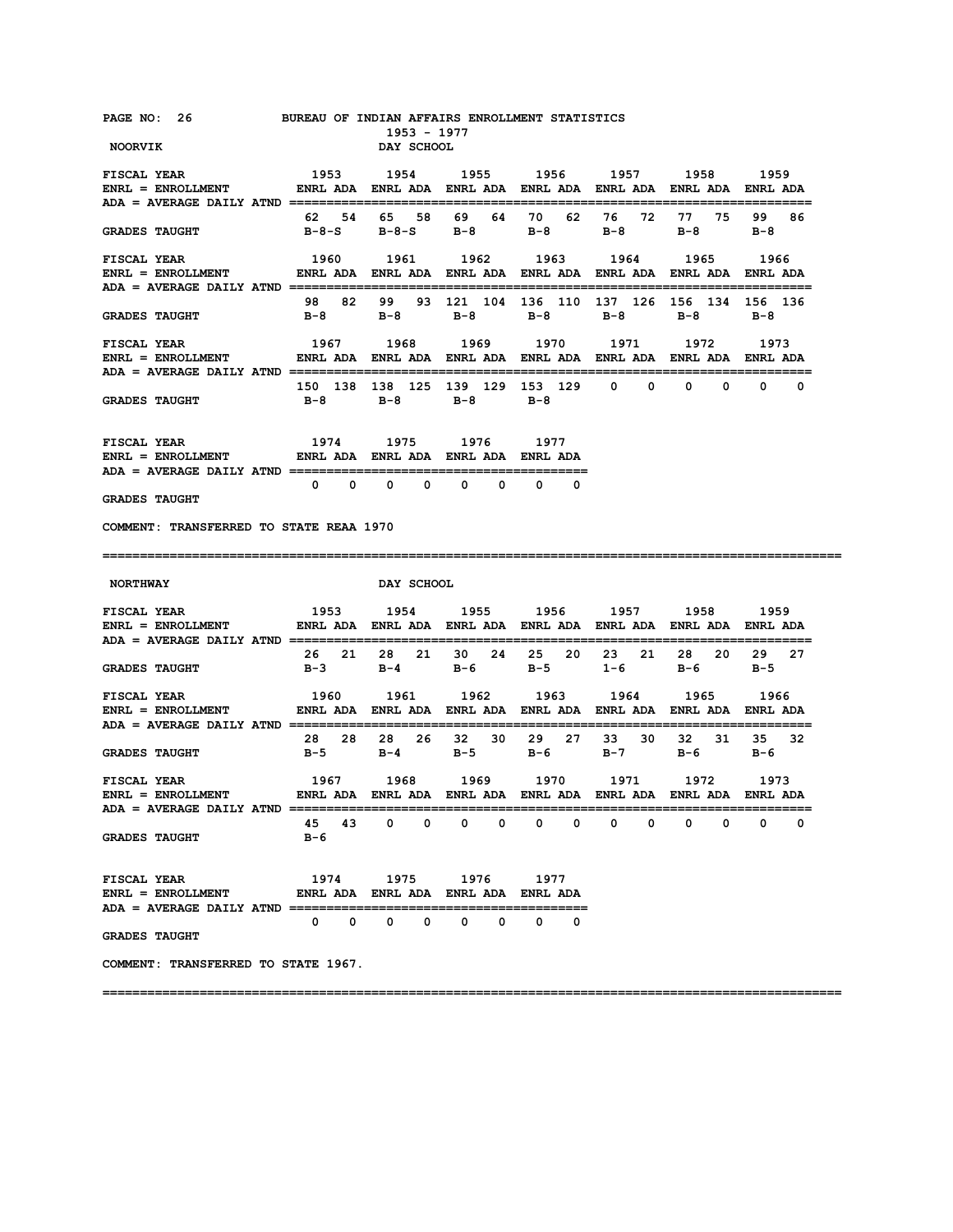| PAGE NO: |  |  | BUREAU OF INDIAN AFFAIRS ENROLLMENT STATISTICS |  |
|----------|--|--|------------------------------------------------|--|
|          |  |  |                                                |  |

 $N$ UNAPITCHUK (AKOLMIUT)

**1953 - 1977<br>
<b>1953 - 1977**<br> **DAY SCHOOL** 

| <b>FISCAL YEAR</b>                                                                                                                                                                                                                                                                                                                                                              |                                                                |                   |                                                                              |           | 1953 1954 1955 1956 1957 1958                                                                      |      | 1959                            |
|---------------------------------------------------------------------------------------------------------------------------------------------------------------------------------------------------------------------------------------------------------------------------------------------------------------------------------------------------------------------------------|----------------------------------------------------------------|-------------------|------------------------------------------------------------------------------|-----------|----------------------------------------------------------------------------------------------------|------|---------------------------------|
| <b>GRADES TAUGHT</b>                                                                                                                                                                                                                                                                                                                                                            |                                                                |                   |                                                                              |           | 66 59 63 52 57 40 73 65 69 60 93 78 102 90<br>B-6 B-5 B-5 B-6 B-8 B-8 B-8                          |      |                                 |
| <b>FISCAL YEAR</b><br>ENRL = ENROLLMENT ENRL ADA ENRL ADA ENRL ADA ENRL ADA ENRL ADA ENRL ADA ENRL ADA ENRL ADA                                                                                                                                                                                                                                                                 |                                                                | 1960 1961         |                                                                              | 1962 1963 | 1964                                                                                               | 1965 | 1966                            |
| <b>GRADES TAUGHT</b>                                                                                                                                                                                                                                                                                                                                                            |                                                                |                   |                                                                              |           | 103  90  108  87  105  96  113  109  135  118  145  125  136  122<br>B-8 B-8 B-8 B-8 B-9 B-11 B-10 |      |                                 |
| <b>FISCAL YEAR</b><br>ENRL = ENROLLMENT           ENRL ADA ENRL ADA ENRL ADA ENRL ADA ENRL ADA ENRL ADA ENRL ADA                                                                                                                                                                                                                                                                |                                                                |                   | 1967 1968 1969 1970                                                          |           | 1971                                                                                               | 1972 | 1973                            |
| <b>GRADES TAUGHT</b>                                                                                                                                                                                                                                                                                                                                                            | 139 139 131 123 125 117 101 88 108 98 105 97 110 97            |                   |                                                                              |           | B-10 B-8 B-8 B-8 B-9 B-9 1-9                                                                       |      |                                 |
| <b>FISCAL YEAR</b><br>ENRL = ENROLLMENT ENRL ADA ENRL ADA ENRL ADA ENRL ADA                                                                                                                                                                                                                                                                                                     |                                                                | 1974 1975         | 1976 1977                                                                    |           |                                                                                                    |      |                                 |
| <b>GRADES TAUGHT</b>                                                                                                                                                                                                                                                                                                                                                            |                                                                |                   | 102 95 93 97 93 86 90 88<br>$1-9$ $1-9$ $1-9$ $1-9$                          |           |                                                                                                    |      |                                 |
| COMMENT: CONTINUED BIA OPERATION.<br>===========================                                                                                                                                                                                                                                                                                                                |                                                                |                   |                                                                              |           |                                                                                                    |      |                                 |
| PILOT POINT                                                                                                                                                                                                                                                                                                                                                                     |                                                                | <b>DAY SCHOOL</b> |                                                                              |           |                                                                                                    |      |                                 |
|                                                                                                                                                                                                                                                                                                                                                                                 |                                                                |                   |                                                                              |           |                                                                                                    |      |                                 |
| 1953 1954 1955 1956 1957 1958 1959                                                                                                                                                                                                                                                                                                                                              | ENRL ADA ENRL ADA ENRL ADA ENRL ADA ENRL ADA ENRL ADA ENRL ADA |                   |                                                                              |           |                                                                                                    |      |                                 |
|                                                                                                                                                                                                                                                                                                                                                                                 | B-7-S                                                          |                   |                                                                              |           | 28 23 0 0 0 0 0 0 0 0 0 0 0                                                                        |      | $\begin{matrix}0&0\end{matrix}$ |
|                                                                                                                                                                                                                                                                                                                                                                                 |                                                                |                   |                                                                              |           | 1960 1961 1962 1963 1964 1965                                                                      |      |                                 |
|                                                                                                                                                                                                                                                                                                                                                                                 |                                                                |                   | $0\qquad 0\qquad 0\qquad 0\qquad 0\qquad 0\qquad 0$                          |           | $0\qquad 0$                                                                                        |      | $0\qquad 0\qquad 0\qquad 0$     |
|                                                                                                                                                                                                                                                                                                                                                                                 |                                                                |                   |                                                                              |           | 1967 1968 1969 1970 1971 1972 1973                                                                 |      |                                 |
|                                                                                                                                                                                                                                                                                                                                                                                 |                                                                |                   |                                                                              |           |                                                                                                    |      | =====                           |
| <b>FISCAL YEAR</b><br>$ENRL = ENROLLMENT$<br><b>GRADES TAUGHT</b><br><b>GRADES TAUGHT</b><br><b>FISCAL YEAR</b><br><b>GRADES TAUGHT</b><br>${\tt FISCAL} ~~ {\tt VERR} ~~ 1974 ~~ 1975 ~~ 1976 ~~ 1977 \\ {\tt ENRL} = {\tt ENROLLMENT} ~~ {\tt ENRL} ~~ {\tt ADA} ~~ {\tt ENRL} ~~ {\tt ADA} ~~ {\tt ENRL} ~~ {\tt ADA} ~~ {\tt ENRL} ~~ {\tt ADA} ~~ {\tt ENRL} ~~ {\tt ADA}$ |                                                                |                   |                                                                              |           |                                                                                                    |      |                                 |
| <b>GRADES TAUGHT</b>                                                                                                                                                                                                                                                                                                                                                            |                                                                |                   | $\begin{array}{ccccccccccccccccc} 0 & 0 & 0 & 0 & 0 & 0 & 0 & 0 \end{array}$ |           |                                                                                                    |      |                                 |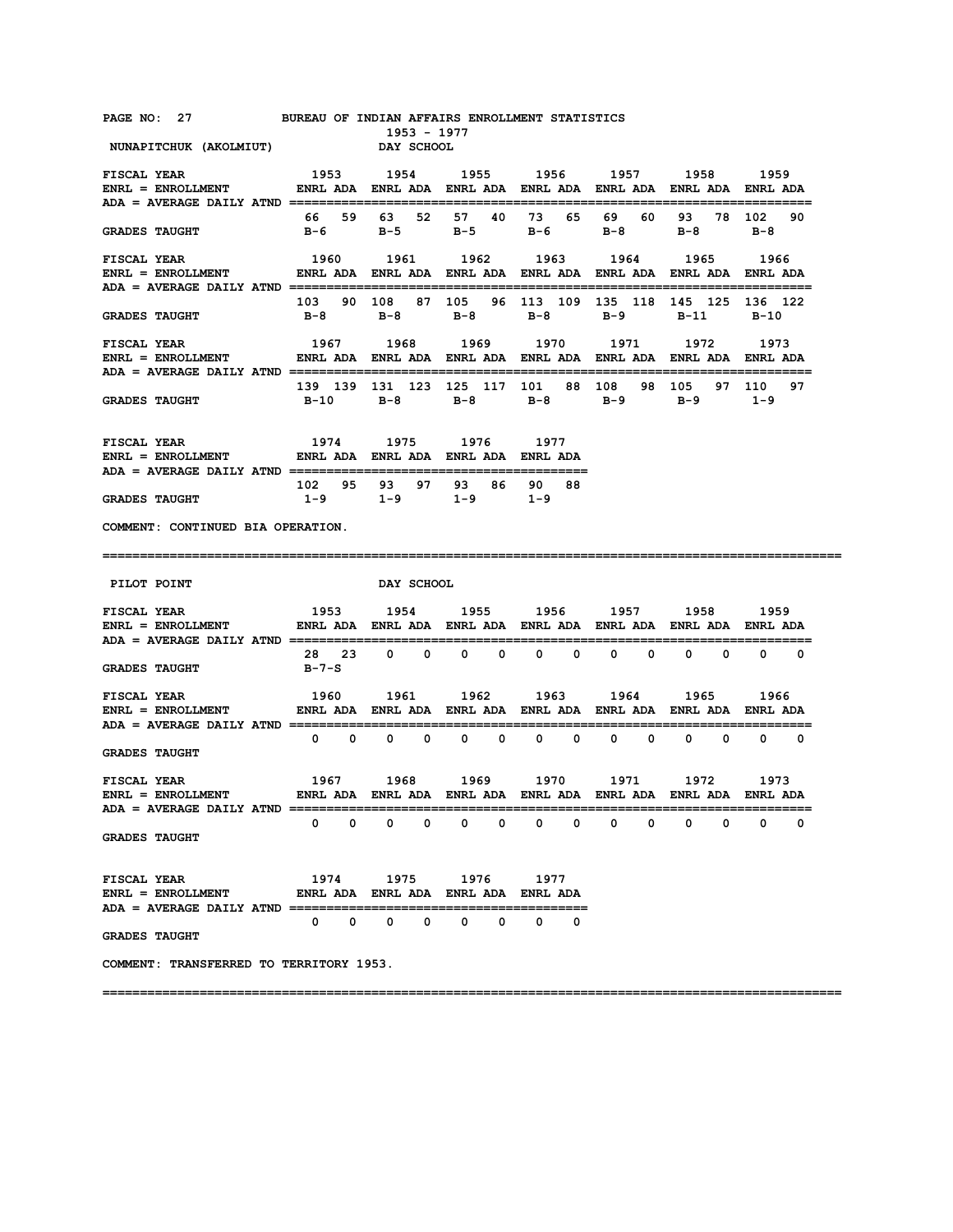| PAGE NO: 28<br><b>PILOT STATION</b>                                                                                                      |       | DAY SCHOOL                  | 1953 - 1977 | BUREAU OF INDIAN AFFAIRS ENROLLMENT STATISTICS      |                   |                                                                       |                   |                   |
|------------------------------------------------------------------------------------------------------------------------------------------|-------|-----------------------------|-------------|-----------------------------------------------------|-------------------|-----------------------------------------------------------------------|-------------------|-------------------|
| <b>FISCAL YEAR</b>                                                                                                                       |       |                             |             |                                                     |                   | 1953 1954 1955 1956 1957 1958 1959                                    |                   |                   |
| <b>GRADES TAUGHT</b>                                                                                                                     |       |                             |             |                                                     |                   | 20 16 25 20 26 20 26 20 21 20<br>B-4 B-3 B-4 B-5 B-4 B-6 B-6          |                   | 31 25 43 36       |
| <b>FISCAL YEAR</b><br>ENRL = ENROLLMENT ENRL ADA ENRL ADA ENRL ADA ENRL ADA ENRL ADA ENRL ADA ENRL ADA ENRL ADA                          |       |                             |             |                                                     |                   | 1960 1961 1962 1963 1964 1965                                         |                   | 1966              |
| <b>GRADES TAUGHT</b>                                                                                                                     |       |                             |             |                                                     |                   | 51 44 40 33 56 46 73 59 74 64 77 69 92<br>B-7 B-7 B-6 B-7 B-7 B-8 B-8 |                   | 86                |
| <b>FISCAL YEAR</b>                                                                                                                       |       |                             |             |                                                     |                   | 1967 1968 1969 1970 1971 1972                                         |                   | 1973              |
| GRADES TAUGHT $B-8$ $B-8$ $B-8$ $B-8$ $B-8$ $B-8$ $B-8$ $B-8$ $1-8-S$                                                                    |       |                             |             |                                                     |                   | 81 81 84 74 83 81 81 79 86 75 79 71 84 74                             |                   |                   |
| <b>FISCAL YEAR</b><br>ENRL = ENROLLMENT             ENRL ADA ENRL ADA ENRL ADA ENRL ADA                                                  |       |                             |             | 1974 1975 1976 1977                                 |                   |                                                                       |                   |                   |
| <b>GRADES TAUGHT</b>                                                                                                                     |       |                             |             | 83 75 84 74 91 88 81 77<br>$1-8S$ $1-8$ $K-8$ $K-8$ |                   |                                                                       |                   |                   |
| COMMENT: CONTINUED BIA OPERATION.                                                                                                        |       |                             |             |                                                     |                   |                                                                       |                   |                   |
|                                                                                                                                          |       |                             |             |                                                     |                   |                                                                       |                   |                   |
|                                                                                                                                          |       |                             |             |                                                     |                   |                                                                       |                   |                   |
| POINT HOPE                                                                                                                               |       | <b>DAY SCHOOL</b>           |             |                                                     |                   |                                                                       |                   |                   |
| <b>FISCAL YEAR</b><br>ENRL = ENROLLMENT                 ENRL ADA    ENRL ADA    ENRL ADA    ENRL ADA    ENRL ADA    ENRL ADA    ENRL ADA |       |                             |             |                                                     |                   | 1953 1954 1955 1956 1957 1958 1959                                    |                   |                   |
| <b>GRADES TAUGHT</b>                                                                                                                     |       |                             |             |                                                     |                   | 77 74 73 64 72 67 66 61 73 63 79 73<br>B-8 B-7 B-8 B-8 B-8 B-8        |                   | 81 73<br>$B-8$    |
| <b>FISCAL YEAR</b>                                                                                                                       |       |                             |             |                                                     |                   | 1960 1961 1962 1963 1964 1965                                         |                   | 1966              |
| <b>GRADES TAUGHT</b>                                                                                                                     | $B-8$ |                             |             | B-8 B-8 B-8 B-8                                     |                   | 82 79 92 81 91 77 88 76 92 87 103 88 104 84                           | B-8               | в — 8             |
| FISCAL YEAR<br>ENRL = ENROLLMENT            ENRL ADA   ENRL ADA   ENRL ADA   ENRL ADA   ENRL ADA   ENRL ADA   ENRL ADA                   |       |                             |             |                                                     |                   | 1967 1968 1969 1970 1971 1972                                         |                   | 1973              |
| $ADA = AVERAGE DAILY ATND =$<br><b>GRADES TAUGHT</b>                                                                                     | $B-8$ | $B-8$                       |             | 100 91 111 96 109 95 115 97<br>B-8                  | B-8               | 0<br>0                                                                | 0<br>$\mathbf{0}$ | $\mathbf{0}$<br>0 |
| <b>FISCAL YEAR</b><br>ENRL = ENROLLMENT         ENRL ADA ENRL ADA ENRL ADA ENRL ADA<br>ADA = AVERAGE DAILY ATND ====================     |       |                             |             | 1974 1975 1976 1977                                 |                   |                                                                       |                   |                   |
| <b>GRADES TAUGHT</b>                                                                                                                     |       | $0\qquad 0\qquad 0\qquad 0$ |             | $\mathbf{0}$<br>0                                   | $\mathbf{0}$<br>0 |                                                                       |                   |                   |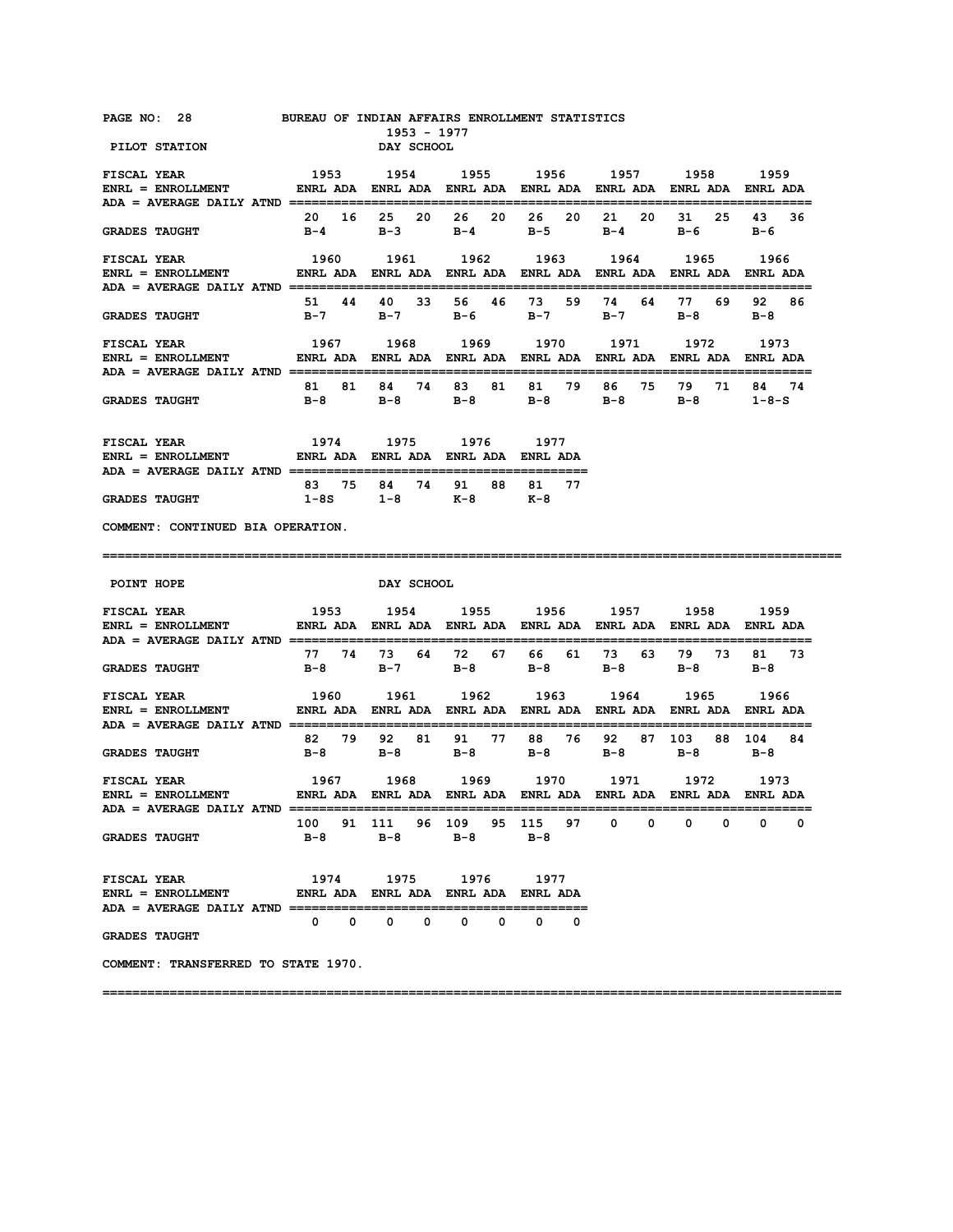PAGE NO: 29 BUREAU OF INDIAN AFFAIRS ENROLLMENT STATISTICS<br>1953 - 1977

 **1953 - 1977 POINT LAY (CULLY SCHOOL) DAY SCHOOL** 

| FISCAL YEAR<br>$ENRL = ENROLLMENT$<br>$ADA = AVERAGE DAILY ATND$ | 1953<br><b>ENRL ADA</b>                                       |    | 1954<br><b>ENRL ADA</b> |    | 1955          |          | 1956<br>ENRL ADA ENRL ADA ENRL ADA ENRL ADA |          | 1957         |                 | 1958     |   | 1959<br><b>ENRL ADA</b> |              |
|------------------------------------------------------------------|---------------------------------------------------------------|----|-------------------------|----|---------------|----------|---------------------------------------------|----------|--------------|-----------------|----------|---|-------------------------|--------------|
| <b>GRADES TAUGHT</b>                                             | 22<br>$1 - 7$                                                 | 19 | 25<br>$1 - 7$           | 19 | 28<br>$B - 8$ | 23       | 21<br>$B-8$                                 | 17       | 9<br>$B - 7$ | 12 <sup>2</sup> | $\Omega$ | 0 | 0                       | <sup>0</sup> |
| FISCAL YEAR<br>$ENRL = ENROLLMENT$<br>$ADA = AVERAGE DAILY ATND$ | 1960<br>ENRL ADA ENRL ADA ENRL ADA ENRL ADA ENRL ADA ENRL ADA |    | 1961                    |    | 1962          |          | 1963                                        |          | 1964         |                 | 1965     |   | 1966<br><b>ENRL ADA</b> |              |
| <b>GRADES TAUGHT</b>                                             | 0                                                             | 0  | 0                       | 0  | 0             | $\Omega$ | $\Omega$                                    | $\Omega$ | $\Omega$     | <sup>0</sup>    | 0        | 0 | <sup>0</sup>            | <sup>0</sup> |
| FISCAL YEAR<br>$ENRL = ENROLLMENT$<br>ADA = AVERAGE DAILY ATND   | 1967<br>ENRL ADA ENRL ADA ENRL ADA ENRL ADA ENRL ADA ENRL ADA |    | 1968                    |    | 1969          |          | 1970                                        |          | 1971         |                 | 1972     |   | 1973<br><b>FNRI ADA</b> |              |
| GRADES TAUGHT                                                    | 0                                                             | 0  | 0                       | 0  | 0             | $\Omega$ | $\Omega$                                    | $\Omega$ | $\Omega$     | 0               | 0        | 0 | $\Omega$                | <sup>0</sup> |
| FISCAL YEAR                                                      | 1974                                                          |    | 1975                    |    | 1976          |          | 1977                                        |          |              |                 |          |   |                         |              |

| ------------        |                                             |  |
|---------------------|---------------------------------------------|--|
| $ENRL = ENROLLMENT$ | ENRL ADA ENRL ADA ENRL ADA ENRL ADA         |  |
|                     |                                             |  |
|                     | $\begin{matrix} 0 & 0 & 0 & 0 \end{matrix}$ |  |

**GRADES TAUGHT** 

**COMMENT: NOT OPERATING 1958-73, STATE OPENED 1973-1980. THE 1957 ADA OF 12 WAS EXPLAINED BY BIA THUSLY, "ADA IS HIGHER THAN ENROLLMENT DUE TO TRANSFERS TO OTHER SCHOOLS. ORIGINAL ENROLLMENT IS REDUCED TO AVOID COUNTING TWICE; ADA IS RETAINED SINCE IT DOES NOT APPEAR ELSEWHERE."** 

**===================================================================================================** 

| <b>RAMPART</b>                                                                                                                                       |              |                   |                                         | DAY SCHOOL   |                             |          |          |          |             |              |                |              |          |                          |
|------------------------------------------------------------------------------------------------------------------------------------------------------|--------------|-------------------|-----------------------------------------|--------------|-----------------------------|----------|----------|----------|-------------|--------------|----------------|--------------|----------|--------------------------|
| ENRL = ENROLLMENT           ENRL ADA  ENRL ADA  ENRL ADA  ENRL ADA  ENRL ADA  ENRL ADA  ENRL ADA                                                     |              |                   |                                         |              |                             |          |          |          |             |              |                |              |          |                          |
| <b>GRADES TAUGHT</b>                                                                                                                                 | $B-8$        | 17 14             | 8<br>$1 - 8$                            | 8            | $\Omega$                    | $\Omega$ | $\Omega$ | $\Omega$ | 0           | <sup>n</sup> | <sup>n</sup>   | <sup>n</sup> | $\Omega$ | $\overline{\phantom{0}}$ |
| FISCAL YEAR 6 1960 1961 1962 1963 1964 1965 1966<br>ENRL = ENROLLMENT           ENRL ADA  ENRL ADA  ENRL ADA  ENRL ADA  ENRL ADA  ENRL ADA  ENRL ADA |              |                   |                                         |              |                             |          |          |          |             |              |                |              |          |                          |
| <b>GRADES TAUGHT</b>                                                                                                                                 |              | $\Omega$ $\Omega$ | $\Omega$                                | $\Omega$     | $^{\circ}$                  | $\Omega$ | 0        | 0        | $\mathbf 0$ | $\Omega$     | $\Omega$       | <sup>0</sup> | $\Omega$ | $\Omega$                 |
| ENRL = ENROLLMENT         ENRL ADA ENRL ADA ENRL ADA ENRL ADA ENRL ADA ENRL ADA ENRL ADA<br>ADA = AVERAGE DAILY ATND ============================    |              |                   |                                         |              |                             |          |          |          |             |              | 1971 1972 1973 |              |          |                          |
| <b>GRADES TAUGHT</b>                                                                                                                                 |              |                   | $\begin{matrix} 0 & 0 & 0 \end{matrix}$ |              | $0\qquad 0\qquad 0\qquad 0$ |          |          |          | $\Omega$    | $\Omega$     | $\Omega$       | $\Omega$     | $\Omega$ | . വ                      |
| FISCAL YEAR 1974 1975 1976 1977<br>ENRL = ENROLLMENT         ENRL ADA ENRL ADA ENRL ADA ENRL ADA                                                     |              |                   |                                         |              |                             |          |          |          |             |              |                |              |          |                          |
| <b>GRADES TAUGHT</b>                                                                                                                                 | $\mathbf{0}$ | $\Omega$          | $\mathbf{0}$                            | $\mathbf{0}$ | $\Omega$                    | $\Omega$ | $\Omega$ | $\Omega$ |             |              |                |              |          |                          |

**===================================================================================================** 

**COMMENT: TRANSFERRD TO TERRITORY 1957.**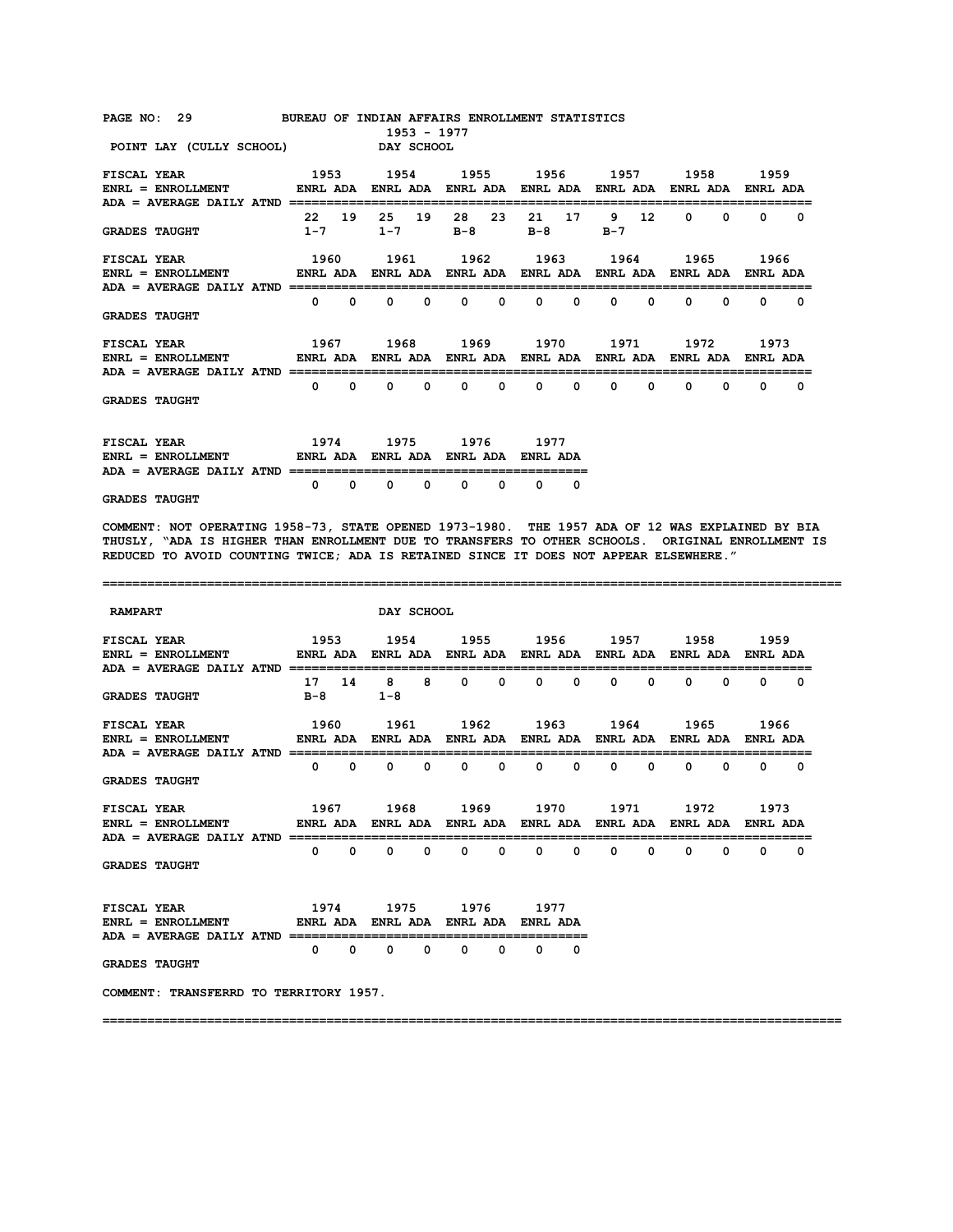| PAGE NO: 30 BUREAU OF INDIAN AFFAIRS ENROLLMENT STATISTICS<br><b>ST. MICHAEL</b>                                                  |                                                                                                                                          | 1953 - 1977<br>DAY SCHOOL                          |                   |                      |                                                                 |                 |
|-----------------------------------------------------------------------------------------------------------------------------------|------------------------------------------------------------------------------------------------------------------------------------------|----------------------------------------------------|-------------------|----------------------|-----------------------------------------------------------------|-----------------|
|                                                                                                                                   |                                                                                                                                          |                                                    |                   |                      |                                                                 |                 |
|                                                                                                                                   |                                                                                                                                          |                                                    |                   |                      |                                                                 |                 |
| <b>GRADES TAUGHT</b>                                                                                                              |                                                                                                                                          | 44 33 51 46 60 52 60 55 50 44                      |                   |                      | 56 49<br>B-6 B-6 B-7 B-8 B-8 B-8 B-8                            | 57 51           |
| <b>FISCAL YEAR</b><br>ENRL = ENROLLMENT                ENRL ADA   ENRL ADA   ENRL ADA   ENRL ADA   ENRL ADA   ENRL ADA   ENRL ADA | 1960 1961 1962 1963 1964 1965 1966                                                                                                       |                                                    |                   |                      |                                                                 |                 |
| <b>GRADES TAUGHT</b>                                                                                                              |                                                                                                                                          | 54 49 45 44 56 55 58<br>B-6 B-7 B-8 B-8            |                   | 57 64<br>61<br>$B-8$ | 57 52<br>$B-8$                                                  | 51<br>48<br>в-8 |
| <b>FISCAL YEAR</b><br>ENRL = ENROLLMENT         ENRL ADA ENRL ADA ENRL ADA ENRL ADA ENRL ADA ENRL ADA ENRL ADA                    | 1967 1968 1969 1970 1971 1972 1973                                                                                                       |                                                    |                   |                      |                                                                 |                 |
| <b>GRADES TAUGHT</b>                                                                                                              | 57 54 66                                                                                                                                 |                                                    | 55 60 58 68 59 61 |                      | 59<br>58 62<br>B-8 B-8 B-8-S B-8-S B-8 B-8 1-8                  | 58<br>54        |
| FISCAL YEAR                                                                                                                       |                                                                                                                                          | 1974 1975 1976 1977                                |                   |                      |                                                                 |                 |
| <b>GRADES TAUGHT</b>                                                                                                              |                                                                                                                                          | 52 49 45 54 45 44 46 46<br>K-8 1-8 B-1-8 K-9       |                   |                      |                                                                 |                 |
| COMMENT: CONTINUED BIA OPERATION.                                                                                                 |                                                                                                                                          |                                                    |                   |                      |                                                                 |                 |
|                                                                                                                                   |                                                                                                                                          |                                                    |                   |                      |                                                                 |                 |
|                                                                                                                                   |                                                                                                                                          |                                                    |                   |                      |                                                                 |                 |
| <b>SAVOONGA</b>                                                                                                                   |                                                                                                                                          | <b>DAY SCHOOL</b>                                  |                   |                      |                                                                 |                 |
| <b>FISCAL YEAR</b>                                                                                                                | 1953 1954 1955 1956 1957 1958 1959                                                                                                       |                                                    |                   |                      |                                                                 |                 |
| <b>GRADES TAUGHT</b>                                                                                                              |                                                                                                                                          | B-7 B-7 B-8 B-8 B-8                                |                   |                      | 81 79 77 71 87 69 75 67 72 67 76 72 76<br>$B-8$ $B-8$           | 64              |
| <b>FISCAL YEAR</b><br>ENRL = ENROLLMENT ENRL ADA ENRL ADA ENRL ADA ENRL ADA ENRL ADA ENRL ADA ENRL ADA ENRL ADA                   |                                                                                                                                          |                                                    |                   |                      | 1960 1961 1962 1963 1964 1965 1966                              |                 |
| <b>GRADES TAUGHT</b>                                                                                                              |                                                                                                                                          | 75  63  73  64  80  67  78  62  93  85             |                   |                      | B-8 B-8 B-8 B-8 B-8 B-8 B-8                                     | 96 83 103 95    |
| FISCAL YEAR<br>ENRL = ENROLLMENT                                                                                                  | 1967       1968       1969       1970       1971       1972       1973<br>ENRL ADA ENRL ADA ENRL ADA ENRL ADA ENRL ADA ENRL ADA ENRL ADA |                                                    |                   |                      |                                                                 |                 |
| ADA = AVERAGE DAILY ATND ==================<br><b>GRADES TAUGHT</b>                                                               | B-8 B-8 B-8 B-8 B-8 B-8 K-11-S                                                                                                           |                                                    |                   |                      | 97  95  114  103  98  98  114  102  102  99  110  102  123  116 |                 |
| <b>FISCAL YEAR</b><br>$ENRL = ENROLLMENT$ ENRL ADA ENRL ADA ENRL ADA ENRL ADA ENRL ADA                                            |                                                                                                                                          | 1974 1975 1976 1977                                |                   |                      |                                                                 |                 |
| <b>GRADES TAUGHT</b>                                                                                                              |                                                                                                                                          | 116 103 125 116 124 122 113 107<br>1-9 K-9 K-9 K-8 |                   |                      |                                                                 |                 |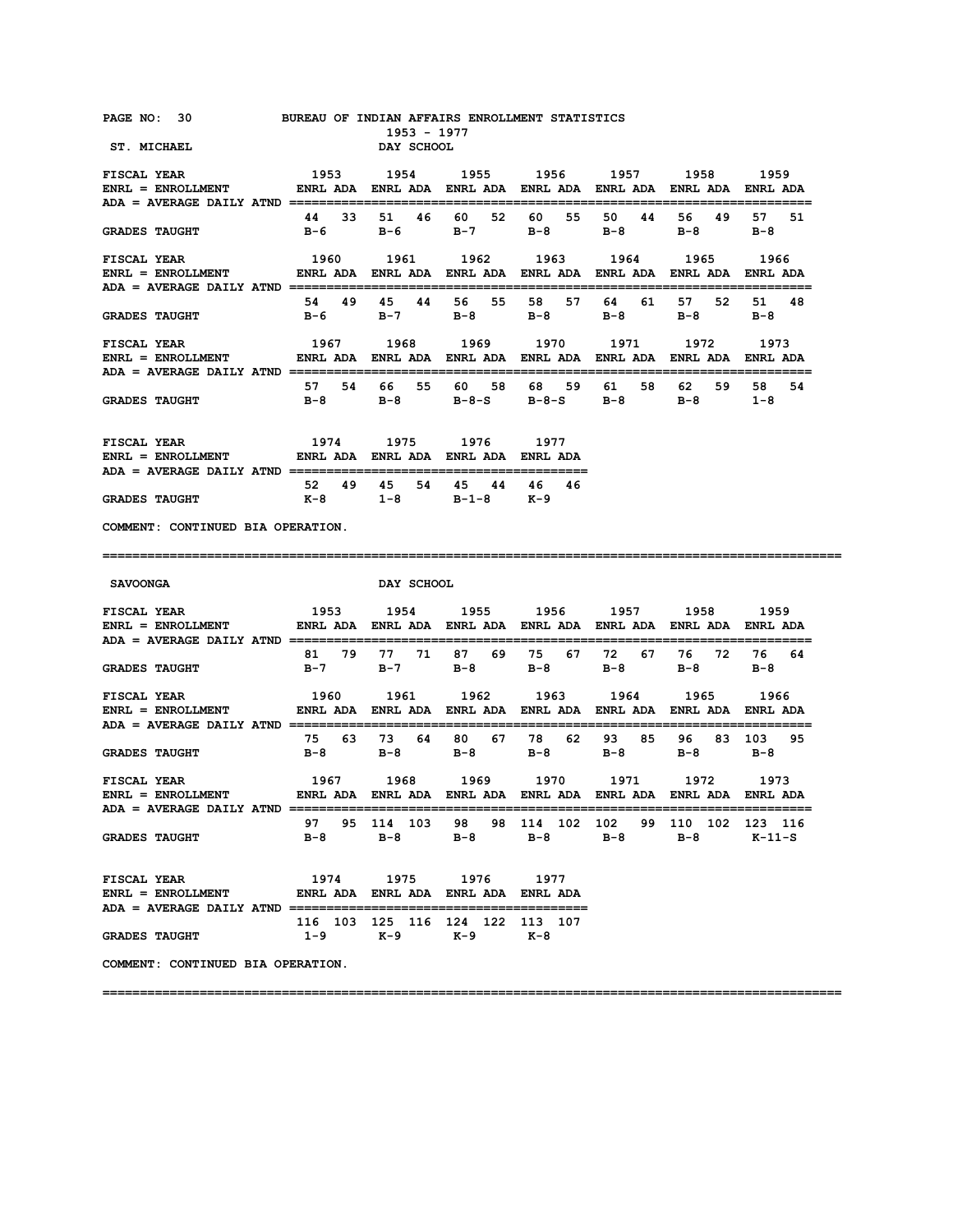| PAGE NO: 31 BUREAU OF INDIAN AFFAIRS ENROLLMENT STATISTICS                                                                                                                                                                          |                                                                                                      | 1953 - 1977       |                                                                                  |                     |                                                        |                                              |                     |
|-------------------------------------------------------------------------------------------------------------------------------------------------------------------------------------------------------------------------------------|------------------------------------------------------------------------------------------------------|-------------------|----------------------------------------------------------------------------------|---------------------|--------------------------------------------------------|----------------------------------------------|---------------------|
| <b>SELAWIK</b>                                                                                                                                                                                                                      |                                                                                                      | DAY SCHOOL        |                                                                                  |                     |                                                        |                                              |                     |
| 1953 1954 1955 1956 1957 1958 1959<br><b>FISCAL YEAR</b><br>ENRL = ENROLLMENT            ENRL ADA ENRL ADA ENRL ADA ENRL ADA ENRL ADA ENRL ADA ENRL ADA                                                                             |                                                                                                      |                   |                                                                                  |                     |                                                        |                                              |                     |
| <b>GRADES TAUGHT</b>                                                                                                                                                                                                                |                                                                                                      | 64 54 60 44 62 48 | B-6 B-6 B-7 B-8 B-8                                                              | 59 44               | 62 —<br>53                                             | 73 —<br>57<br>в-8                            | 78<br>67<br>$B-7$   |
| <b>FISCAL YEAR</b><br>ENRL = ENROLLMENT            ENRL ADA ENRL ADA ENRL ADA ENRL ADA ENRL ADA ENRL ADA ENRL ADA                                                                                                                   |                                                                                                      |                   | 1960 1961 1962 1963 1964                                                         |                     |                                                        | 1965<br>------------------------------       | 1966                |
| <b>GRADES TAUGHT</b>                                                                                                                                                                                                                |                                                                                                      |                   |                                                                                  |                     | B-8 B-8 B-8 B-7 B-8 B-8                                | 84 71 83 63 94 75 98 79 107 91 118 96 126 99 | B-8                 |
| <b>FISCAL YEAR</b><br>ENRL = ENROLLMENT           ENRL ADA ENRL ADA ENRL ADA ENRL ADA ENRL ADA ENRL ADA ENRL ADA                                                                                                                    |                                                                                                      | 1967 1968         |                                                                                  |                     | 1969 1970 1971                                         | 1972                                         | 1973                |
| <b>GRADES TAUGHT</b>                                                                                                                                                                                                                | 117 110 138 113 124 116 129 112 0 0 0 0 0 0 0<br>$B-8$                                               |                   | $B-8$ 1-8 1-8                                                                    |                     |                                                        |                                              |                     |
| ${\tt FISCAL} ~~ {\tt YER} ~~ 1974 ~~ 1975 ~~ 1976 ~~ 1977 \\ {\tt ENRL} = {\tt ENROLLMENT} ~~ {\tt ENRL} ~~ {\tt ADA} ~~ {\tt ENRL} ~~ {\tt ADA} ~~ {\tt ENRL} ~~ {\tt ADA} ~~ {\tt ENRL} ~~ {\tt ADA} ~~ {\tt ENRL} ~~ {\tt ADA}$ |                                                                                                      |                   |                                                                                  |                     |                                                        |                                              |                     |
| <b>GRADES TAUGHT</b>                                                                                                                                                                                                                |                                                                                                      |                   | $\begin{array}{ccccccccccccccccccccc} 0 & 0 & 0 & 0 & 0 & 0 & 0 & 0 \end{array}$ |                     |                                                        |                                              |                     |
| COMMENT: TRANSFERRED TO STATE 1973.                                                                                                                                                                                                 |                                                                                                      |                   |                                                                                  |                     |                                                        |                                              |                     |
|                                                                                                                                                                                                                                     |                                                                                                      |                   |                                                                                  |                     |                                                        |                                              |                     |
| <b>SHAGELUK</b>                                                                                                                                                                                                                     |                                                                                                      | <b>DAY SCHOOL</b> |                                                                                  |                     |                                                        |                                              |                     |
| <b>FISCAL YEAR</b><br>$ENRL = ENROLLMENT$                                                                                                                                                                                           | 1953 1954 1955 1956 1957 1958 1959<br>ENRL ADA ENRL ADA ENRL ADA ENRL ADA ENRL ADA ENRL ADA ENRL ADA |                   |                                                                                  |                     |                                                        |                                              |                     |
| <b>GRADES TAUGHT</b>                                                                                                                                                                                                                |                                                                                                      |                   |                                                                                  |                     | 30 30 27 25 28 26 33 28 30 30<br>B-6-S B-6 B-8 B-8 B-8 | 38 36<br>B-8 B-7                             | 38 37               |
| <b>FISCAL YEAR</b><br>ENRL = ENROLLMENT             ENRL ADA  ENRL ADA  ENRL ADA  ENRL ADA  ENRL ADA  ENRL ADA  ENRL ADA                                                                                                            | 1960 1961 1962 1963 1964 1965 1966                                                                   |                   |                                                                                  |                     |                                                        |                                              |                     |
| <b>GRADES TAUGHT</b>                                                                                                                                                                                                                |                                                                                                      |                   | 42 39 40 36 43 41                                                                |                     | 47 42 49 45<br>B-8 B-8 1-8 1-7 B-8                     | 47 43<br>$B-7$                               | 52 45<br>в-8        |
| <b>FISCAL YEAR</b><br>ENRL = ENROLLMENT         ENRL ADA ENRL ADA ENRL ADA ENRL ADA ENRL ADA ENRL ADA ENRL ADA                                                                                                                      | 1967 1968 1969 1970 1971 1972                                                                        |                   |                                                                                  |                     |                                                        |                                              | 1973                |
| <b>GRADES TAUGHT</b>                                                                                                                                                                                                                | $B-8$                                                                                                | $B-8$             | 49 45 48 45 46 43 43 40<br>$B-8$                                                 | $B-8$               | 38<br>34<br>$B-8$                                      | 39 36<br>$B-8$                               | 42<br>44<br>$1 - 8$ |
| <b>FISCAL YEAR</b><br>ENRL = ENROLLMENT ENRL ADA ENRL ADA ENRL ADA ENRL ADA                                                                                                                                                         |                                                                                                      |                   | 1974 1975 1976 1977                                                              |                     |                                                        |                                              |                     |
| <b>GRADES TAUGHT</b>                                                                                                                                                                                                                | 38 36<br>$1-8$                                                                                       | 38 42<br>$1-8$    | 37 35<br>$1 - 8$                                                                 | 36<br>36<br>$1 - 8$ |                                                        |                                              |                     |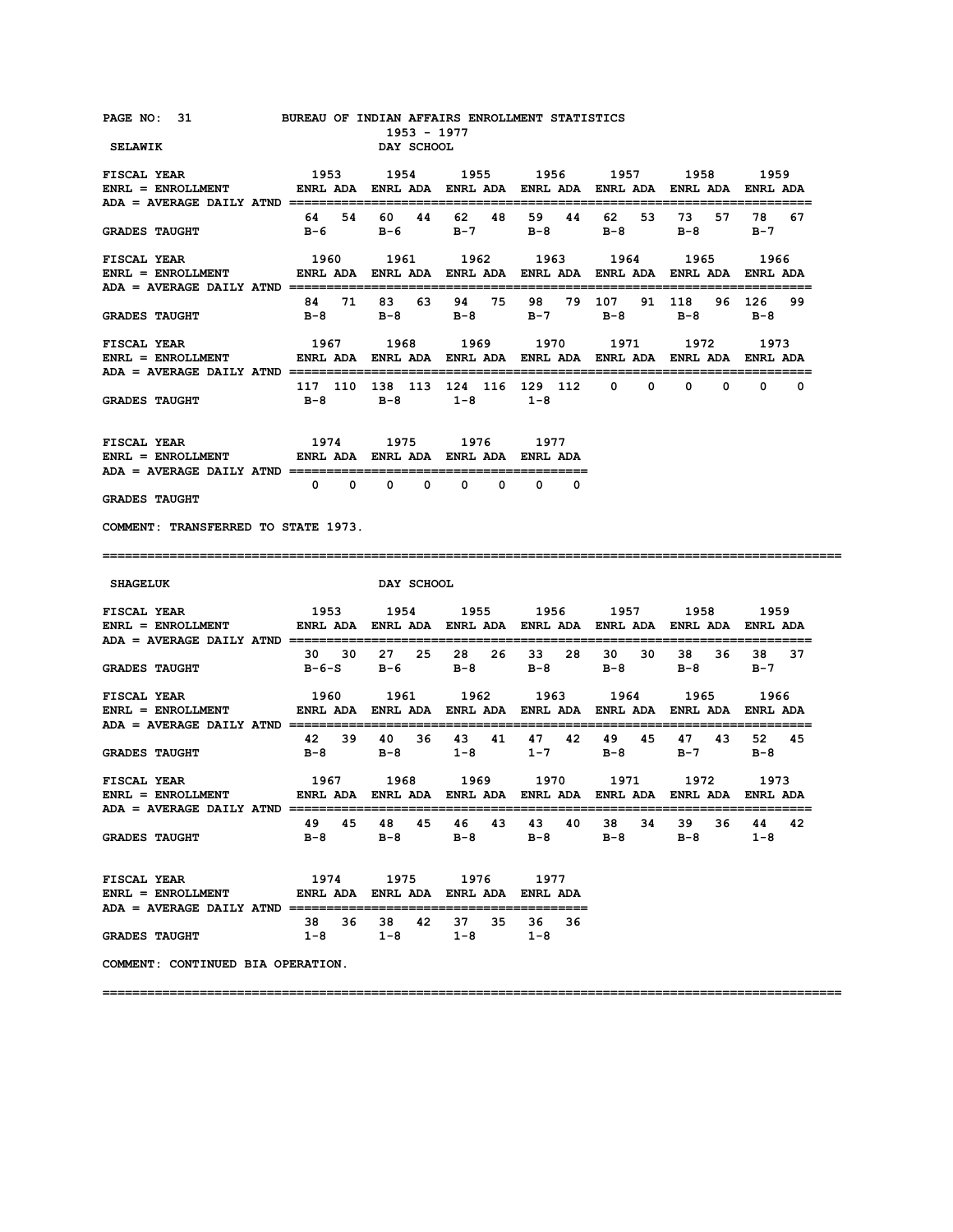| PAGE NO: 32 BUREAU OF INDIAN AFFAIRS ENROLLMENT STATISTICS<br><b>SHAKTOOLIK</b>                                                                                                                                                                                                 |                                                                                                      | 1953 - 1977<br>DAY SCHOOL                                                                       |                |               |                     |                        |                     |
|---------------------------------------------------------------------------------------------------------------------------------------------------------------------------------------------------------------------------------------------------------------------------------|------------------------------------------------------------------------------------------------------|-------------------------------------------------------------------------------------------------|----------------|---------------|---------------------|------------------------|---------------------|
| <b>FISCAL YEAR</b><br>ENRL = ENROLLMENT         ENRL ADA ENRL ADA ENRL ADA ENRL ADA ENRL ADA ENRL ADA ENRL ADA                                                                                                                                                                  | 1953                                                                                                 | 1954 1955 1956 1957 1958 1959                                                                   |                |               |                     |                        |                     |
| <b>GRADES TAUGHT</b>                                                                                                                                                                                                                                                            | 39 36                                                                                                | 53<br>B-6 B-7 B-8 B-7 1-8                                                                       | 49 52 50       | 45<br>44      | 55<br>54            | 63 —<br>58<br>$B-8$    | 70 —<br>63<br>$B-8$ |
| FISCAL YEAR<br>ENRL = ENROLLMENT             ENRL ADA  ENRL ADA  ENRL ADA  ENRL ADA  ENRL ADA  ENRL ADA  ENRL ADA                                                                                                                                                               | 1960 1961 1962 1963 1964 1965 1966                                                                   |                                                                                                 |                |               |                     |                        |                     |
| <b>GRADES TAUGHT</b>                                                                                                                                                                                                                                                            | 70 67                                                                                                | 68 —<br>B-8 B-8 B-8 1-8                                                                         | 66 64 56       | 65 —<br>63    | 62 —<br>60<br>$B-8$ | 60 —<br>57<br>$B-8$    | 60 —<br>54<br>B-8   |
| <b>FISCAL YEAR</b><br>ENRL = ENROLLMENT               ENRL ADA   ENRL ADA   ENRL ADA   ENRL ADA   ENRL ADA   ENRL ADA   ENRL ADA                                                                                                                                                | 1967 1968 1969 1970 1971 1972 1973                                                                   |                                                                                                 |                |               |                     |                        |                     |
| <b>GRADES TAUGHT</b>                                                                                                                                                                                                                                                            | 61                                                                                                   | 60 49<br>B-8 B-8 B-8 B-8 B-8                                                                    | 41  42  41  41 |               | 38 37<br>36         | 37 32<br>$B-8$ 1-8     | 39 35               |
| ${\tt FISCAL \; YEAR} \qquad \qquad 1974 \qquad \qquad 1975 \qquad \qquad 1976 \qquad \qquad 1977 \\ {\tt ENRL} \; = \; {\tt ENROLLMENT} \qquad \qquad {\tt ENRL \; ADA} \; \; {\tt ENRL \; ADA} \; \; {\tt ENRL} \; {\tt ADA} \; \; {\tt ENRL \; ADA} \; \; {\tt ENRL \; ADA}$ |                                                                                                      |                                                                                                 |                |               |                     |                        |                     |
| <b>GRADES TAUGHT</b>                                                                                                                                                                                                                                                            |                                                                                                      | 31 29 28 35 35 28 33 28<br>$1-8$ $1-8$ $1-8$ $1-8$                                              |                |               |                     |                        |                     |
| COMMENT: CONTINUED BIA OPERATION.                                                                                                                                                                                                                                               |                                                                                                      |                                                                                                 |                |               |                     |                        |                     |
|                                                                                                                                                                                                                                                                                 |                                                                                                      |                                                                                                 |                |               |                     |                        |                     |
| <b>SHISHMAREF</b>                                                                                                                                                                                                                                                               |                                                                                                      | DAY SCHOOL                                                                                      |                |               |                     |                        |                     |
| <b>FISCAL YEAR</b><br>$ENRL = ENROLLMENT$                                                                                                                                                                                                                                       | 1953 1954 1955 1956 1957 1958 1959<br>ENRL ADA ENRL ADA ENRL ADA ENRL ADA ENRL ADA ENRL ADA ENRL ADA |                                                                                                 |                |               |                     |                        |                     |
| <b>GRADES TAUGHT</b>                                                                                                                                                                                                                                                            |                                                                                                      | 71 55 53 47 51 47 43 42<br>B-8 B-8 B-8 B-7 B-8                                                  |                |               | 47 45               | $B-8$ $B-8$            | 49 40 49 47         |
| <b>FISCAL YEAR</b><br><b>ENRL = ENROLLMENT</b>                                                                                                                                                                                                                                  | 1960                                                                                                 | 1961 1962 1963 1964 1965 1966<br>ENRL ADA ENRL ADA ENRL ADA ENRL ADA ENRL ADA ENRL ADA ENRL ADA |                |               |                     |                        |                     |
| <b>GRADES TAUGHT</b>                                                                                                                                                                                                                                                            | $B-8$                                                                                                | 54 54 59 51 60 56 57 52 57                                                                      |                | $1-8$ B-8 B-8 | $B-8$               | 54 63 59<br><b>B-8</b> | 67 63<br>в-8        |
| <b>FISCAL YEAR</b><br>$ENRL = ENROLLMENT$                                                                                                                                                                                                                                       | 1967 1968 1969 1970 1971 1972 1973<br>ENRL ADA ENRL ADA ENRL ADA ENRL ADA ENRL ADA ENRL ADA ENRL ADA |                                                                                                 |                |               |                     |                        |                     |
| <b>GRADES TAUGHT</b>                                                                                                                                                                                                                                                            |                                                                                                      | 62 67 74 67 69 67 70 67 0 0 0 0 0<br>B-8 B-8 B-8 B-8                                            |                |               |                     |                        | 0                   |
| <b>FISCAL YEAR</b><br>ENRL = ENROLLMENT         ENRL ADA ENRL ADA ENRL ADA ENRL ADA                                                                                                                                                                                             |                                                                                                      | 1974 1975 1976 1977                                                                             |                |               |                     |                        |                     |
| <b>GRADES TAUGHT</b>                                                                                                                                                                                                                                                            |                                                                                                      | $\begin{array}{ccccccccccccccccc} 0 & 0 & 0 & 0 & 0 & 0 & 0 & 0 \end{array}$                    |                |               |                     |                        |                     |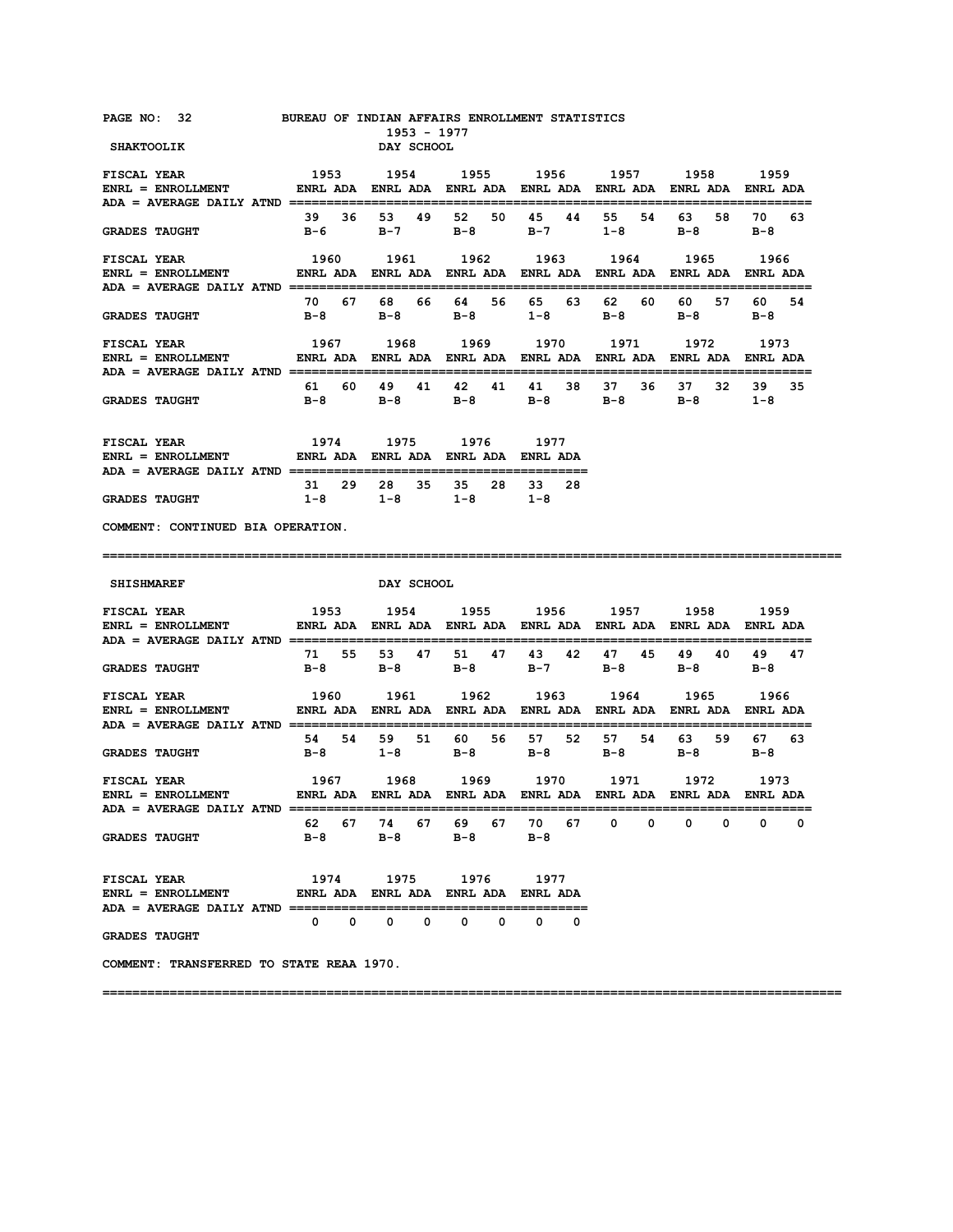| PAGE NO: 33<br><b>SLEETMUTE</b>                                                                                                                                                                                                                                                                                       | BUREAU OF INDIAN AFFAIRS ENROLLMENT STATISTICS                                                       | 1953 - 1977<br>DAY SCHOOL           |                                |                   |                                                                                            |                              |                              |
|-----------------------------------------------------------------------------------------------------------------------------------------------------------------------------------------------------------------------------------------------------------------------------------------------------------------------|------------------------------------------------------------------------------------------------------|-------------------------------------|--------------------------------|-------------------|--------------------------------------------------------------------------------------------|------------------------------|------------------------------|
| <b>FISCAL YEAR</b><br>ENRL = ENROLLMENT         ENRL ADA ENRL ADA ENRL ADA ENRL ADA ENRL ADA ENRL ADA ENRL ADA                                                                                                                                                                                                        | 1953                                                                                                 |                                     |                                |                   | 1954 1955 1956 1957 1958 1959<br>-----------------------------------                       |                              |                              |
| <b>GRADES TAUGHT</b>                                                                                                                                                                                                                                                                                                  | 28 21                                                                                                | 29                                  | 24 30 24                       | 25<br>20          | 21 19<br>B-6 B-7 B-8 B-6 B-7                                                               | 24 20<br>B-8 B-7             | 25 17                        |
| <b>FISCAL YEAR</b><br>ENRL = ENROLLMENT         ENRL ADA ENRL ADA ENRL ADA ENRL ADA ENRL ADA ENRL ADA ENRL ADA                                                                                                                                                                                                        | 1960 1961 1962 1963 1964 1965 1966                                                                   |                                     |                                |                   |                                                                                            |                              |                              |
| <b>GRADES TAUGHT</b>                                                                                                                                                                                                                                                                                                  | 20 17                                                                                                | 21 15                               | 20 15<br>B-7 B-8 B-6 B-8       | 18<br>14          | 12 <sup>7</sup><br>14<br>$B-8$                                                             | 22<br>18<br>$B-8$            | 25 —<br>23<br>B-8            |
| <b>FISCAL YEAR</b><br>ENRL = ENROLLMENT         ENRL ADA ENRL ADA ENRL ADA ENRL ADA ENRL ADA ENRL ADA ENRL ADA                                                                                                                                                                                                        |                                                                                                      |                                     |                                |                   | 1967 1968 1969 1970 1971 1972                                                              |                              | 1973                         |
| <b>GRADES TAUGHT</b>                                                                                                                                                                                                                                                                                                  | 20 15 28                                                                                             |                                     | 23 22 19 27<br>B-8 B-8 B-7 B-6 | 21                | $0\qquad 0$                                                                                | $\mathbf{0}$<br>$\mathbf{0}$ | $\mathbf{0}$<br>0            |
| ${\tt FISCAL \,\, YEAR} \qquad \qquad 1974 \qquad \qquad 1975 \qquad \qquad 1976 \qquad \qquad 1977$ ${\tt ENRL} \, = \, {\tt ENROLLMENT} \qquad \qquad {\tt ENRL \,\, ADA} \, \, \, {\tt ENRL} \, \, ADA \, \, \, {\tt ENRL} \, \, ADA \, \, {\tt ENRL} \, \, ADA$<br>ADA = AVERAGE DAILY ATND ===================== |                                                                                                      |                                     |                                |                   |                                                                                            |                              |                              |
| <b>GRADES TAUGHT</b>                                                                                                                                                                                                                                                                                                  |                                                                                                      | $0\qquad 0\qquad 0\qquad 0$         | $\mathbf{0}$<br>$\mathbf{o}$   | $\mathbf{0}$<br>0 |                                                                                            |                              |                              |
| COMMENT: TRANSFERRED TO STATE 1970.                                                                                                                                                                                                                                                                                   |                                                                                                      |                                     |                                |                   |                                                                                            |                              |                              |
|                                                                                                                                                                                                                                                                                                                       |                                                                                                      |                                     |                                |                   |                                                                                            |                              |                              |
|                                                                                                                                                                                                                                                                                                                       |                                                                                                      |                                     |                                |                   |                                                                                            |                              |                              |
| <b>SOLOMON</b>                                                                                                                                                                                                                                                                                                        |                                                                                                      | DAY SCHOOL                          |                                |                   |                                                                                            |                              |                              |
| <b>FISCAL YEAR</b><br>$ENRL = ENROLLMENT$                                                                                                                                                                                                                                                                             | 1953 1954 1955 1956 1957 1958 1959<br>ENRL ADA ENRL ADA ENRL ADA ENRL ADA ENRL ADA ENRL ADA ENRL ADA |                                     |                                |                   |                                                                                            |                              |                              |
| <b>GRADES TAUGHT</b>                                                                                                                                                                                                                                                                                                  | 13<br>10<br>$1 - 7$                                                                                  | 14                                  | 12 23<br>19<br>$B-8$ $B-7$     | 17<br>15<br>$B-7$ | 13<br>13<br>B-8                                                                            | $0\qquad 0$                  | $\mathbf{0}$<br>$\mathbf{0}$ |
| <b>FISCAL YEAR</b><br>$ENRL = ENROLLMENT$                                                                                                                                                                                                                                                                             | 1960                                                                                                 |                                     |                                |                   | 1961 1962 1963 1964 1965<br>ENRL ADA ENRL ADA ENRL ADA ENRL ADA ENRL ADA ENRL ADA ENRL ADA |                              | 1966                         |
| <b>GRADES TAUGHT</b>                                                                                                                                                                                                                                                                                                  |                                                                                                      | $0\qquad 0\qquad 0\qquad 0$         | $0\qquad 0$                    | $0\qquad 0\qquad$ | $0\qquad 0\qquad$                                                                          | $0\qquad 0\qquad$            | $0\qquad 0$                  |
| <b>FISCAL YEAR</b><br>$ENRL = ENROLLMENT$                                                                                                                                                                                                                                                                             | 1967 1968 1969 1970 1971 1972<br>ENRL ADA ENRL ADA ENRL ADA ENRL ADA ENRL ADA ENRL ADA ENRL ADA      |                                     |                                |                   |                                                                                            |                              | 1973                         |
| ADA = AVERAGE DAILY ATND ==========<br><b>GRADES TAUGHT</b>                                                                                                                                                                                                                                                           | $0\qquad 0$                                                                                          | $\mathbf{0}$<br>$\mathbf 0$         | $\mathbf{o}$<br>$\mathbf{0}$   | $\mathbf{o}$<br>0 | 0<br>0                                                                                     | 0<br>$\mathbf 0$             | 0<br>0                       |
| <b>FISCAL YEAR</b><br>ENRL = ENROLLMENT              ENRL ADA ENRL ADA ENRL ADA ENRL ADA                                                                                                                                                                                                                              |                                                                                                      |                                     | 1974 1975 1976 1977            |                   |                                                                                            |                              |                              |
| <b>GRADES TAUGHT</b>                                                                                                                                                                                                                                                                                                  |                                                                                                      | $0\qquad 0\qquad 0\qquad 0\qquad 0$ |                                | $\mathbf 0$<br>0  |                                                                                            |                              |                              |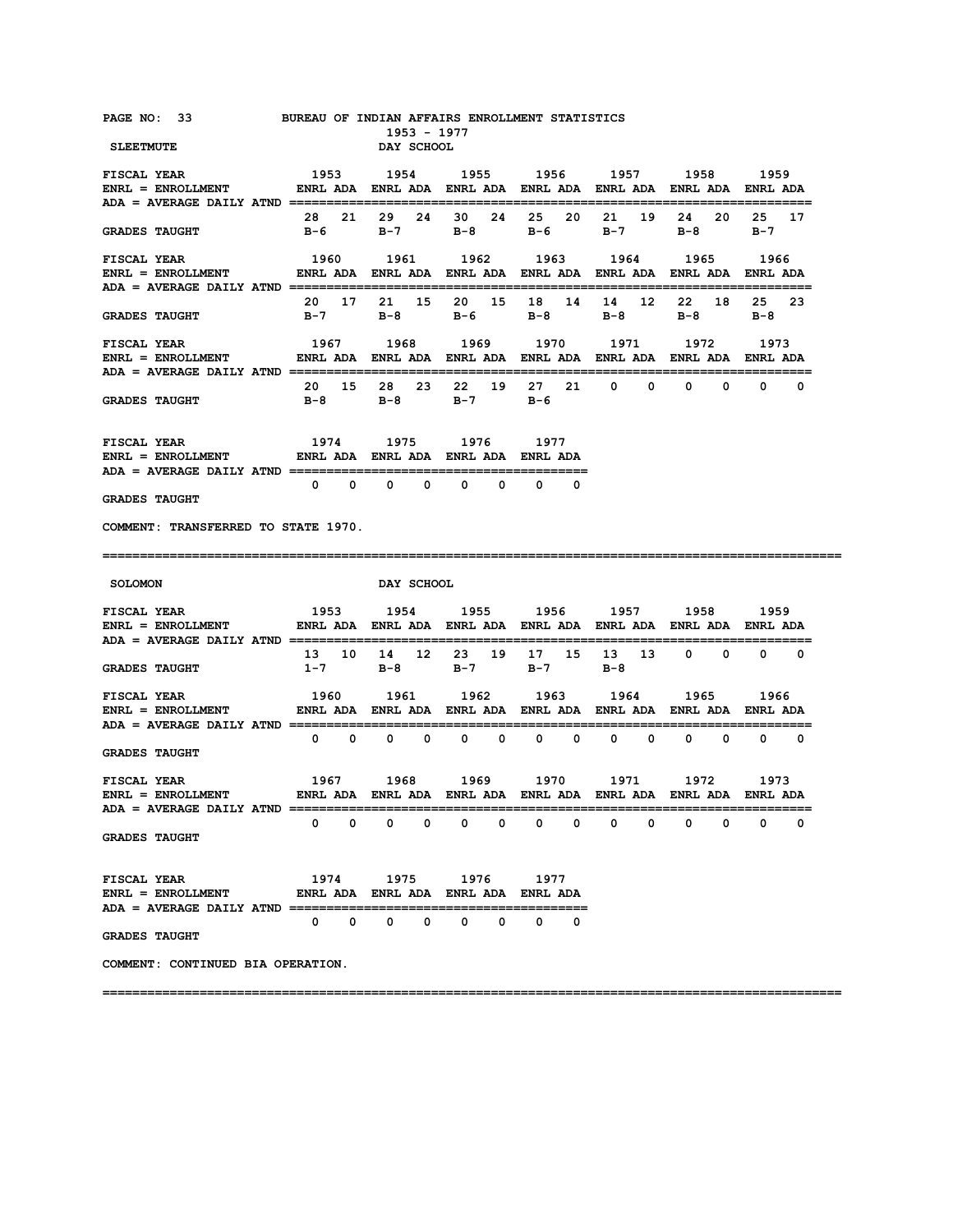| PAGE NO: 34 BUREAU OF INDIAN AFFAIRS ENROLLMENT STATISTICS<br>STEBBINS                                                                                                                                                                                                   |                                                                                                                  | 1953 - 1977<br>DAY SCHOOL                                      |                   |       |            |                  |                |
|--------------------------------------------------------------------------------------------------------------------------------------------------------------------------------------------------------------------------------------------------------------------------|------------------------------------------------------------------------------------------------------------------|----------------------------------------------------------------|-------------------|-------|------------|------------------|----------------|
| <b>FISCAL YEAR</b><br>ENRL = ENROLLMENT         ENRL ADA ENRL ADA ENRL ADA ENRL ADA ENRL ADA ENRL ADA ENRL ADA                                                                                                                                                           | 1953                                                                                                             | 1954 1955 1956 1957 1958 1959                                  |                   |       |            |                  |                |
| <b>GRADES TAUGHT</b>                                                                                                                                                                                                                                                     |                                                                                                                  | B-6 B-7 B-5 1-5 B-6 B-7 B-8                                    |                   |       | 48         | 55 45            | 54 46          |
| ENRL = ENROLLMENT             ENRL ADA  ENRL ADA  ENRL ADA  ENRL ADA  ENRL ADA  ENRL ADA  ENRL ADA                                                                                                                                                                       |                                                                                                                  |                                                                |                   |       |            |                  |                |
| <b>GRADES TAUGHT</b>                                                                                                                                                                                                                                                     |                                                                                                                  | 52 46 53 43 48 38<br>B-8 B-8 1-8 1-8 B-8                       |                   | 52 48 | 59<br>56 — | 65 58<br>B-8 B-8 | 64 –<br>61     |
| <b>FISCAL YEAR</b><br>ENRL = ENROLLMENT                 ENRL ADA    ENRL ADA    ENRL ADA    ENRL ADA    ENRL ADA    ENRL ADA<br>ADA = AVERAGE DAILY ATND =================================                                                                               | 1967 1968 1969 1970 1971 1972 1973                                                                               |                                                                |                   |       |            |                  |                |
| <b>GRADES TAUGHT</b>                                                                                                                                                                                                                                                     | 63 57 55                                                                                                         | B-8 1-8 1-8 B-8 B-8 B-8 1-8                                    | 53 58 49 59 52 64 |       | 58         | 63 59            | 63 56          |
| ${\tt FISCAL \,\, YEAR} \qquad \qquad 1974 \qquad 1975 \qquad 1976 \qquad 1977$ ${\tt ENRL} \, = \, {\tt ENROLLMENT} \qquad \qquad {\tt ENRL \,\, ADA} \, \, \, {\tt ENRL \,\, ADA} \, \, \, {\tt ENRL \,\, ADA} \, \, \, {\tt ENRL \,\, ADA} \, \, {\tt ENRL \,\, ADA}$ |                                                                                                                  |                                                                |                   |       |            |                  |                |
| <b>GRADES TAUGHT</b>                                                                                                                                                                                                                                                     |                                                                                                                  | 63 58 66 56 73 65 84 82<br>1-8 1-8 K-8 K-8                     |                   |       |            |                  |                |
| COMMENT: CONTINUED BIA OPERATION.                                                                                                                                                                                                                                        |                                                                                                                  |                                                                |                   |       |            |                  |                |
|                                                                                                                                                                                                                                                                          |                                                                                                                  |                                                                |                   |       |            |                  |                |
|                                                                                                                                                                                                                                                                          |                                                                                                                  |                                                                |                   |       |            |                  |                |
| STEVENS VILLAGE (STEVENS CAMP) DAY SCHOOL                                                                                                                                                                                                                                |                                                                                                                  |                                                                |                   |       |            |                  |                |
| <b>FISCAL YEAR</b><br>ENRL = ENROLLMENT         ENRL ADA ENRL ADA ENRL ADA ENRL ADA ENRL ADA ENRL ADA ENRL ADA                                                                                                                                                           | 1953 1954 1955 1956 1957 1958 1959                                                                               |                                                                |                   |       |            |                  |                |
| <b>GRADES TAUGHT</b>                                                                                                                                                                                                                                                     |                                                                                                                  | 14 13 16 14 19 16 26 23 27 23<br>B-4 1-8 B-7 1-8 1-8 B-8 B-8   |                   |       |            | 20 20            | 23 23          |
| <b>FISCAL YEAR</b><br>$ENRL = ENROLLMENT$                                                                                                                                                                                                                                | 1960 1961 1962 1963 1964 1965 1966                                                                               | ENRL ADA ENRL ADA ENRL ADA ENRL ADA ENRL ADA ENRL ADA ENRL ADA |                   |       |            |                  |                |
| <b>GRADES TAUGHT</b>                                                                                                                                                                                                                                                     |                                                                                                                  | 21 19 21 18 22 20 28 27 26 25<br>B-7 B-8 B-8 B-8 B-8 B-8       |                   |       |            | 27 25<br>$B-7$   | 33 31<br>$B-8$ |
| FISCAL YEAR<br>$ENRL = ENROLLMENT$                                                                                                                                                                                                                                       | 1967 - 1968 - 1969 - 1970 - 1971 - 1972 - 1973<br>ENRL-ADA ENRL-ADA ENRL-ADA ENRL-ADA ENRL-ADA ENRL-ADA ENRL-ADA |                                                                |                   |       |            |                  |                |
| <b>GRADES TAUGHT</b>                                                                                                                                                                                                                                                     |                                                                                                                  | 29  22  23  21  25  23  0  0  0  0  0  0  0<br>B-8 B-8 B-7     |                   |       |            |                  | 0              |
| <b>FISCAL YEAR</b><br>ENRL = ENROLLMENT         ENRL ADA ENRL ADA ENRL ADA ENRL ADA                                                                                                                                                                                      |                                                                                                                  | 1974 1975 1976 1977                                            |                   |       |            |                  |                |
| <b>GRADES TAUGHT</b>                                                                                                                                                                                                                                                     |                                                                                                                  | $0\qquad 0\qquad 0\qquad 0\qquad 0\qquad 0\qquad 0$            |                   |       |            |                  |                |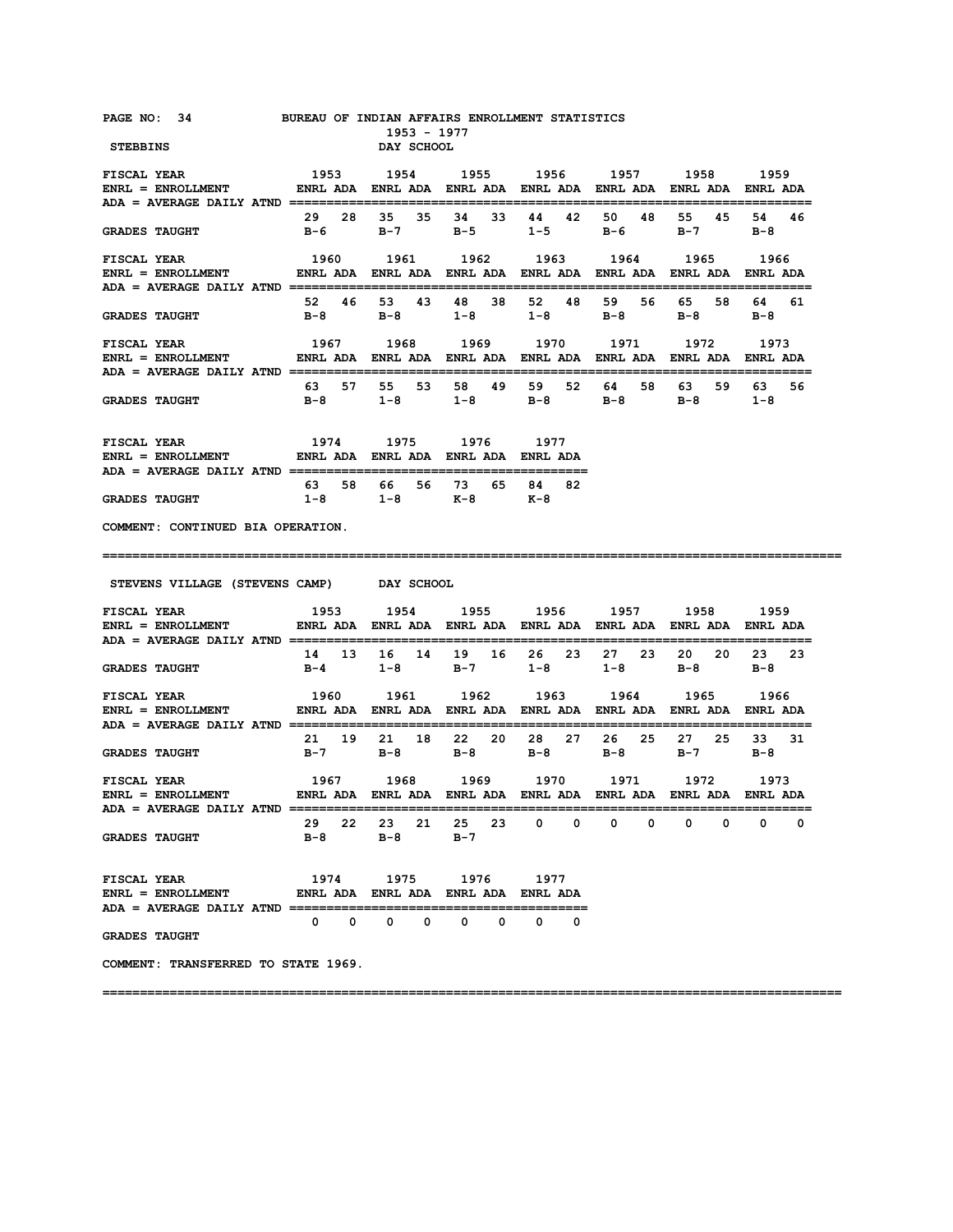| PAGE NO: 35 BUREAU OF INDIAN AFFAIRS ENROLLMENT STATISTICS<br><b>TANACROSS</b>                                                                 |     | 1953 - 1977<br>DAY SCHOOL   |                                                                                                                                              |                          |                                                    |                     |                                   |
|------------------------------------------------------------------------------------------------------------------------------------------------|-----|-----------------------------|----------------------------------------------------------------------------------------------------------------------------------------------|--------------------------|----------------------------------------------------|---------------------|-----------------------------------|
| <b>FISCAL YEAR</b><br>ENRL = ENROLLMENT                  ENRL ADA    ENRL ADA    ENRL ADA    ENRL ADA    ENRL ADA    ENRL ADA                  |     |                             | 1953 1954 1955 1956 1957 1958 1959                                                                                                           |                          |                                                    |                     |                                   |
| <b>GRADES TAUGHT</b>                                                                                                                           |     |                             | 25  23  22  20  25  23  24  19<br>B-8 B-7 B-8 1-8 1-8                                                                                        |                          | 27<br>25                                           | 28 25<br>$B-7$      | 34<br>-29<br>B-8                  |
| FISCAL YEAR<br>ENRL = ENROLLMENT         ENRL ADA ENRL ADA ENRL ADA ENRL ADA ENRL ADA ENRL ADA ENRL ADA                                        |     |                             | 1960 1961 1962 1963 1964 1965 1966                                                                                                           |                          |                                                    |                     |                                   |
| <b>GRADES TAUGHT</b>                                                                                                                           |     |                             | 22 18 21 16 22 21 21<br>B-6 B-6 B-6 B-7 B-5                                                                                                  | 20                       | 23<br>25                                           | 26 25<br>$1-6$      | 23<br>21<br>в-6                   |
| <b>FISCAL YEAR</b><br>ENRL = ENROLLMENT         ENRL ADA ENRL ADA ENRL ADA ENRL ADA ENRL ADA ENRL ADA ENRL ADA                                 |     |                             | 1967 1968 1969 1970 1971 1972 1973                                                                                                           |                          |                                                    |                     |                                   |
| <b>GRADES TAUGHT</b>                                                                                                                           | в-6 |                             | $0\qquad 0\qquad 0\qquad 0\qquad 0$                                                                                                          | $0\qquad 0$              | $\mathbf{0}$                                       | $0\qquad 0$         | $\mathbf{0}$<br>$\mathbf{0}$<br>0 |
| <b>FISCAL YEAR</b>                                                                                                                             |     |                             | 1974 1975 1976 1977                                                                                                                          |                          |                                                    |                     |                                   |
| <b>GRADES TAUGHT</b>                                                                                                                           |     | $0\qquad 0\qquad 0\qquad 0$ | $0\qquad 0$                                                                                                                                  | $0\qquad 0$              |                                                    |                     |                                   |
| COMMENT: TRANSFERRED TO STATE 1967.                                                                                                            |     |                             |                                                                                                                                              |                          |                                                    |                     |                                   |
|                                                                                                                                                |     |                             |                                                                                                                                              |                          |                                                    |                     |                                   |
| <b>TANANA</b>                                                                                                                                  |     | DAY SCHOOL                  |                                                                                                                                              |                          |                                                    |                     |                                   |
|                                                                                                                                                |     |                             |                                                                                                                                              |                          |                                                    |                     |                                   |
| <b>GRADES TAUGHT</b>                                                                                                                           |     |                             | 24 15 22 12 37 26 41 36 37 34<br>B-6 1-7 1-7 1-8 1-9                                                                                         |                          |                                                    | 33 32<br>$1 - 8$    | $0\qquad 0$                       |
| <b>FISCAL YEAR</b>                                                                                                                             |     |                             | 1960 1961 1962 1963 1964 1965                                                                                                                |                          |                                                    |                     | 1966                              |
| ADA = AVERAGE DAILY ATND ===========================<br><b>GRADES TAUGHT</b>                                                                   |     |                             |                                                                                                                                              |                          |                                                    |                     |                                   |
|                                                                                                                                                |     |                             | 1967        1968       1969        1970       1971        1972        1973<br>ENRL ADA ENRL ADA ENRL ADA ENRL ADA ENRL ADA ENRL ADA ENRL ADA |                          |                                                    |                     |                                   |
| $ADA = AVERAGE DAILY ATND == ==$<br><b>GRADES TAUGHT</b>                                                                                       | 0   |                             | $\begin{matrix}0&0&0&0&0&0 \end{matrix}$                                                                                                     | $\overline{\phantom{0}}$ | $\overline{\mathbf{0}}$<br>$\overline{\mathbf{0}}$ | $0\qquad 0\qquad 0$ | 0                                 |
| FISCAL YEAR<br>ENRL = ENROLLMENT              ENRL ADA ENRL ADA ENRL ADA ENRL ADA<br>ADA = AVERAGE DAILY ATND ================================ |     | 1974 1975                   | 1976                                                                                                                                         | 1977                     |                                                    |                     |                                   |
| <b>GRADES TAUGHT</b>                                                                                                                           |     | $0\qquad 0\qquad 0\qquad 0$ | $0\qquad 0$                                                                                                                                  | $\mathbf{0}$<br>0        |                                                    |                     |                                   |
| FISCAL YEAR<br>ENRL = ENROLLMENT<br>COMMENT: TRANSFERRED TO TERRITORY 1958.                                                                    |     |                             |                                                                                                                                              |                          |                                                    |                     |                                   |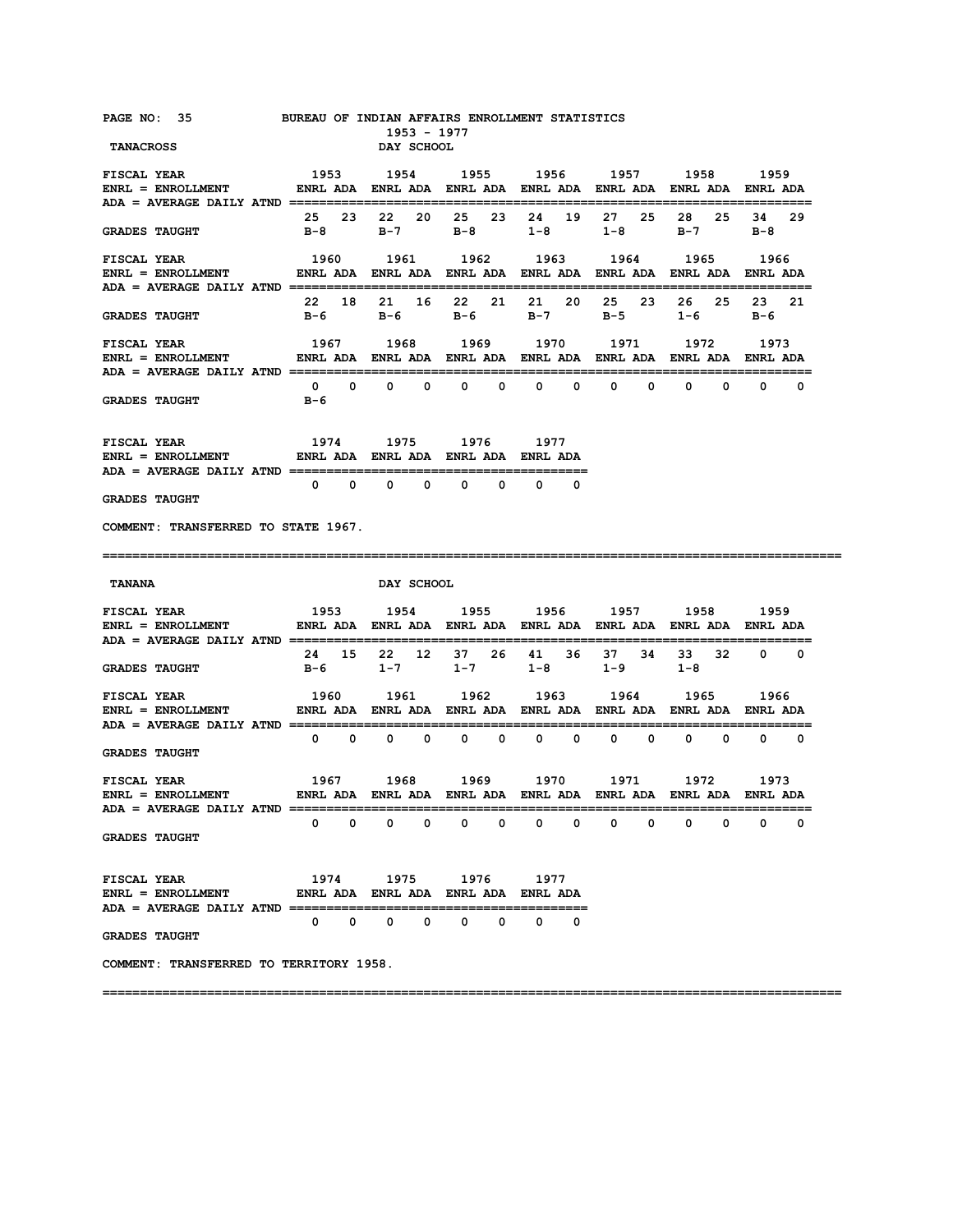| PAGE NO: 36 BUREAU OF INDIAN AFFAIRS ENROLLMENT STATISTICS<br><b>TATITLEK</b>                                                   |                                                            | 1953 - 1977<br>DAY SCHOOL   |                   |                             |                               |                                     |                      |
|---------------------------------------------------------------------------------------------------------------------------------|------------------------------------------------------------|-----------------------------|-------------------|-----------------------------|-------------------------------|-------------------------------------|----------------------|
| <b>FISCAL YEAR</b>                                                                                                              | 1953 1954 1955 1956 1957 1958                              |                             |                   |                             |                               |                                     | 1959                 |
| <b>GRADES TAUGHT</b>                                                                                                            | $1 - 8$                                                    |                             | 22 22 0 0 0 0 0 0 |                             | $0\qquad 0\qquad$             | $0\qquad 0\qquad$                   | $0\qquad 0$          |
| FISCAL YEAR                                                                                                                     |                                                            |                             |                   |                             |                               | 1960 1961 1962 1963 1964 1965       | 1966                 |
| <b>GRADES TAUGHT</b>                                                                                                            |                                                            | $0\qquad 0\qquad 0\qquad 0$ |                   | $0\qquad 0\qquad 0\qquad 0$ |                               | $0\qquad 0\qquad 0\qquad 0\qquad 0$ |                      |
| <b>FISCAL YEAR</b>                                                                                                              |                                                            | 1967 1968                   |                   |                             |                               | 1969 1970 1971 1972                 | 1973                 |
| <b>GRADES TAUGHT</b>                                                                                                            |                                                            |                             |                   |                             |                               |                                     |                      |
| <b>FISCAL YEAR</b><br>ENRL = ENROLLMENT       ENRL ADA ENRL ADA ENRL ADA ENRL ADA                                               | 1974 1975 1976 1977                                        |                             |                   |                             |                               |                                     |                      |
| <b>GRADES TAUGHT</b>                                                                                                            | $\begin{matrix}0&0&0&0&0\end{matrix}$                      |                             |                   | $\mathbf{0}$<br>$0\qquad 0$ |                               |                                     |                      |
| COMMENT: TRANSFERRED TO TERRITORY 1953.                                                                                         |                                                            |                             |                   |                             |                               |                                     |                      |
|                                                                                                                                 |                                                            |                             |                   |                             |                               |                                     |                      |
|                                                                                                                                 |                                                            |                             |                   |                             |                               |                                     |                      |
| <b>TELLER (BREVIG MISSION)</b>                                                                                                  |                                                            | DAY SCHOOL                  |                   |                             |                               |                                     |                      |
| <b>FISCAL YEAR</b><br>ENRL = ENROLLMENT           ENRL ADA ENRL ADA ENRL ADA ENRL ADA ENRL ADA ENRL ADA ENRL ADA                | 1953 1954 1955 1956 1957 1958                              |                             |                   |                             |                               |                                     | 1959                 |
| <b>GRADES TAUGHT</b>                                                                                                            |                                                            | B-6 B-7 B-7                 |                   | $1-8$ B-7                   | 25 19 20 17 21 18 28 24 27 24 | $1 - 8$                             | 20 18 25 23<br>$B-8$ |
| <b>FISCAL YEAR</b><br>ENRL = ENROLLMENT              ENRL ADA   ENRL ADA   ENRL ADA   ENRL ADA   ENRL ADA   ENRL ADA   ENRL ADA | 1960 1961 1962 1963 1964                                   |                             |                   |                             |                               | 1965                                | 1966                 |
| <b>GRADES TAUGHT</b>                                                                                                            | 26 20<br>$B-8$                                             | в-8                         | $B-7$             |                             |                               | 29 27 28 27 0 0 0 0 0 0 0 0         |                      |
| <b>FISCAL YEAR</b>                                                                                                              |                                                            |                             |                   |                             |                               | 1967 1968 1969 1970 1971 1972       | 1973                 |
| $ADA = AVERAGE DAILY ATND =$<br><b>GRADES TAUGHT</b>                                                                            | 0<br>0                                                     | 0<br>0                      | 0<br>0            | 0<br>0                      | 0<br>0                        | 0<br>0                              | 0<br>0               |
| <b>FISCAL YEAR</b><br><b>ENRL = ENROLLMENT</b>                                                                                  | 1974 1975 1976 1977<br>ENRL ADA ENRL ADA ENRL ADA ENRL ADA |                             |                   |                             |                               |                                     |                      |
| ADA = AVERAGE DAILY ATND ==============<br><b>GRADES TAUGHT</b>                                                                 |                                                            | $0\qquad 0\qquad 0$<br>0    | 0<br>0            | 0<br>0                      |                               |                                     |                      |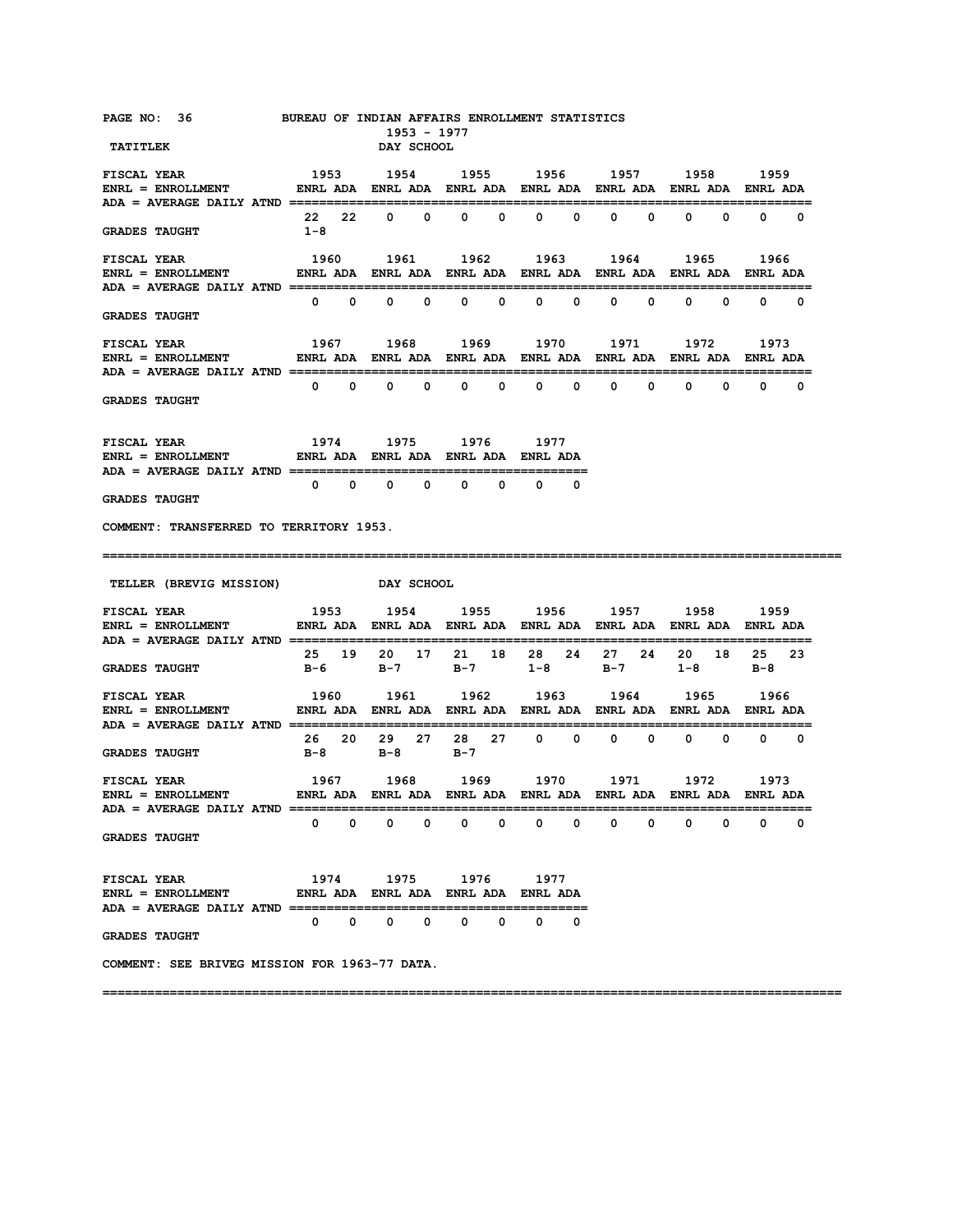| PAGE NO: 37 BUREAU OF INDIAN AFFAIRS ENROLLMENT STATISTICS                                                                                                           |                               | 1953 - 1977                                                                   |                   |                   |                                                                               |                  |                   |
|----------------------------------------------------------------------------------------------------------------------------------------------------------------------|-------------------------------|-------------------------------------------------------------------------------|-------------------|-------------------|-------------------------------------------------------------------------------|------------------|-------------------|
| TETLIN                                                                                                                                                               |                               | DAY SCHOOL                                                                    |                   |                   |                                                                               |                  |                   |
| <b>FISCAL YEAR</b><br>ENRL = ENROLLMENT                  ENRL ADA    ENRL ADA    ENRL ADA    ENRL ADA    ENRL ADA    ENRL ADA                                        | 1953 1954 1955 1956 1957 1958 |                                                                               |                   |                   |                                                                               |                  | 1959              |
| <b>GRADES TAUGHT</b>                                                                                                                                                 | $B-7$                         | 22 9 15 11 16 14 16 10 20                                                     |                   | $1-6$ B-5 B-7 1-8 | 18                                                                            | 20 18<br>$1 - 8$ | 24 22<br>$1 - 6$  |
| <b>FISCAL YEAR</b><br>ENRL = ENROLLMENT             ENRL ADA   ENRL ADA   ENRL ADA   ENRL ADA   ENRL ADA   ENRL ADA   ENRL ADA                                       |                               | 1960 1961 1962 1963 1964                                                      |                   |                   |                                                                               | 1965             | 1966              |
| <b>GRADES TAUGHT</b>                                                                                                                                                 |                               |                                                                               |                   |                   | 28  22  31  25  26  24  30  20  35  31  37  31<br>$1-7$ B-8 $1-8$ B-6 B-7 B-8 |                  | 38 29<br>$B-8$    |
| <b>FISCAL YEAR</b><br>ENRL = ENROLLMENT              ENRL ADA   ENRL ADA   ENRL ADA   ENRL ADA   ENRL ADA   ENRL ADA   ENRL ADA                                      |                               | 1967 1968                                                                     |                   |                   | 1969 1970 1971 1972                                                           |                  | 1973              |
| <b>GRADES TAUGHT</b>                                                                                                                                                 |                               |                                                                               |                   |                   | B-8 B-8 B-8 B-8 B-8 B-8 1-8                                                   | 25 24            | 25<br>24          |
| 1974 - 1975 - 1976 - 1977<br><b>FISCAL YEAR</b><br>ENRL = ENROLLMENT            ENRL ADA ENRL ADA ENRL ADA ENRL ADA                                                  |                               |                                                                               |                   |                   |                                                                               |                  |                   |
| <b>GRADES TAUGHT</b>                                                                                                                                                 |                               | 26 23 28 24 26 25 24 23<br>$1-8$ $1-8$ $1-8$ $1-8$                            |                   |                   |                                                                               |                  |                   |
| COMMENT: CONTINUED BIA OPERATION.                                                                                                                                    |                               |                                                                               |                   |                   |                                                                               |                  |                   |
|                                                                                                                                                                      |                               |                                                                               |                   |                   |                                                                               |                  |                   |
| <b>TUNUNAK</b>                                                                                                                                                       |                               | <b>DAY SCHOOL</b>                                                             |                   |                   |                                                                               |                  |                   |
| 1953 1954 1955 1956 1957 1958 1959<br><b>FISCAL YEAR</b><br>ENRL = ENROLLMENT             ENRL ADA   ENRL ADA   ENRL ADA   ENRL ADA   ENRL ADA   ENRL ADA   ENRL ADA |                               |                                                                               |                   |                   |                                                                               |                  |                   |
| <b>GRADES TAUGHT</b>                                                                                                                                                 |                               | B-5 B-6 B-7 B-7                                                               |                   |                   | 31 31 44 38 45 40 50 43 0 0 0 0 0 0                                           |                  |                   |
| <b>FISCAL YEAR</b><br>ENRL = ENROLLMENT         ENRL ADA ENRL ADA ENRL ADA ENRL ADA ENRL ADA ENRL ADA ENRL ADA                                                       | 1960 1961 1962 1963 1964 1965 |                                                                               |                   |                   |                                                                               |                  | 1966              |
| <b>GRADES TAUGHT</b>                                                                                                                                                 |                               |                                                                               |                   |                   |                                                                               |                  |                   |
| 1967 1968 1969 1970 1971 1972 1973<br><b>FISCAL YEAR</b><br>ENRL = ENROLLMENT       ENRL ADA ENRL ADA ENRL ADA ENRL ADA ENRL ADA ENRL ADA ENRL ADA                   |                               |                                                                               |                   |                   |                                                                               |                  |                   |
| <b>GRADES TAUGHT</b>                                                                                                                                                 | $^{\circ}$<br>0               | 0<br>0                                                                        | 75<br>80 —<br>в-8 | 0<br>0            | 0<br>0                                                                        | 0<br>0           | $\mathbf{0}$<br>0 |
| <b>FISCAL YEAR</b><br><b>ENRL = ENROLLMENT</b>                                                                                                                       | $\mathbf{0}$<br>$\mathbf{0}$  | 1974 1975 1976 1977<br>ENRL ADA ENRL ADA ENRL ADA ENRL ADA<br>$^{\circ}$<br>0 | 0<br>0            | 0<br>0            |                                                                               |                  |                   |
| <b>GRADES TAUGHT</b>                                                                                                                                                 |                               |                                                                               |                   |                   |                                                                               |                  |                   |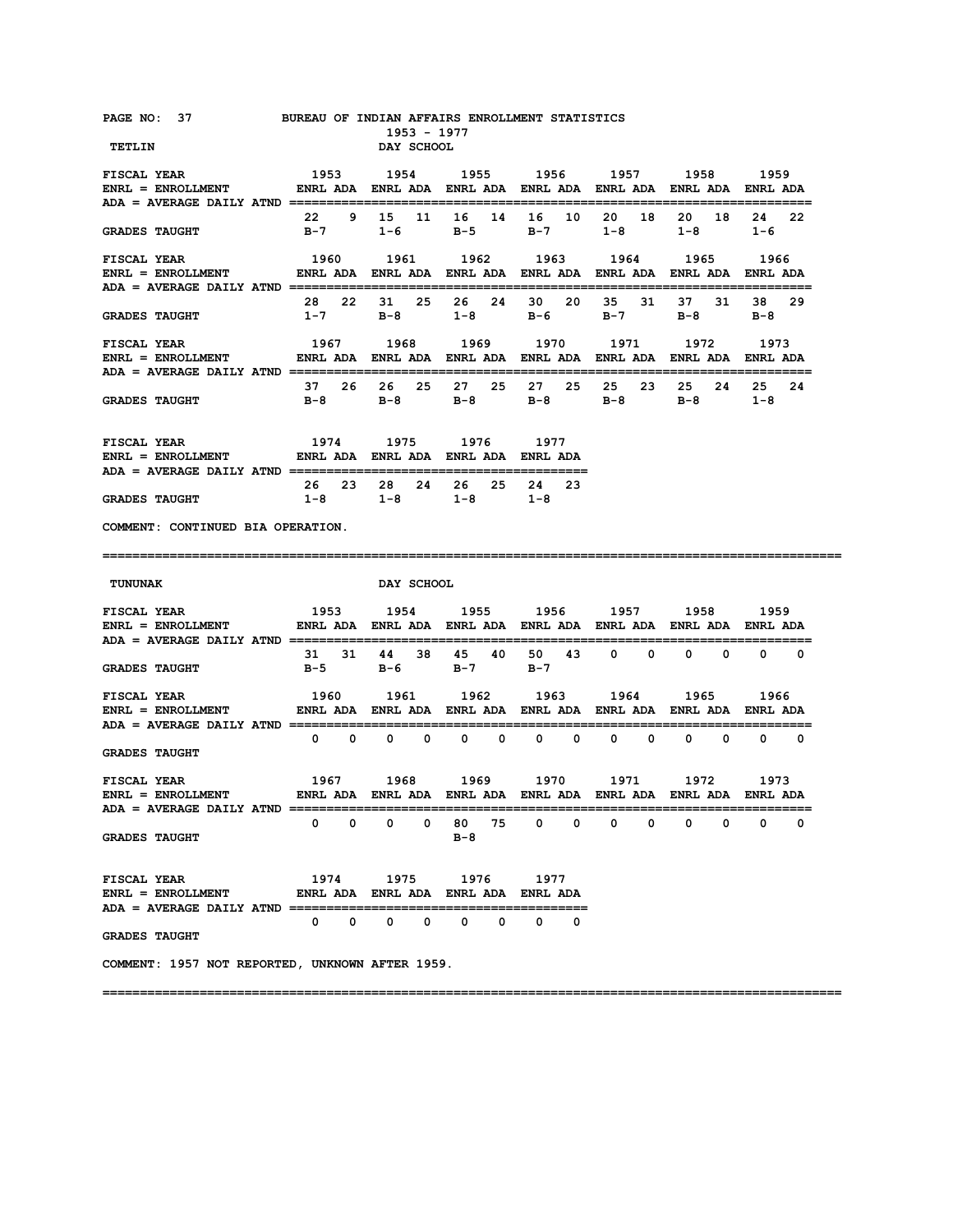| PAGE NO: 38 BUREAU OF INDIAN AFFAIRS ENROLLMENT STATISTICS<br>UNALAKLEET                                                                                                                                                                                                                                                                                                                                                                                                                                                                                                                                                             |                                    | 1953 - 1977<br>DAY SCHOOL                                 |                                                                                             |  |               |
|--------------------------------------------------------------------------------------------------------------------------------------------------------------------------------------------------------------------------------------------------------------------------------------------------------------------------------------------------------------------------------------------------------------------------------------------------------------------------------------------------------------------------------------------------------------------------------------------------------------------------------------|------------------------------------|-----------------------------------------------------------|---------------------------------------------------------------------------------------------|--|---------------|
| <b>FISCAL YEAR</b><br>ENRL = ENROLLMENT         ENRL ADA ENRL ADA ENRL ADA ENRL ADA ENRL ADA ENRL ADA ENRL ADA                                                                                                                                                                                                                                                                                                                                                                                                                                                                                                                       | 1953                               |                                                           | 1954 1955 1956 1957 1958 1959                                                               |  |               |
| <b>GRADES TAUGHT</b>                                                                                                                                                                                                                                                                                                                                                                                                                                                                                                                                                                                                                 |                                    |                                                           | 143 128 143 128 137 125 138 126 147 131 145 131 158 143<br>B-8 1-8 1-8 1-8 1-8 1-8 1-8      |  |               |
| FISCAL YEAR<br>ENRL = ENROLLMENT         ENRL ADA ENRL ADA ENRL ADA ENRL ADA ENRL ADA ENRL ADA ENRL ADA                                                                                                                                                                                                                                                                                                                                                                                                                                                                                                                              | 1960 1961 1962 1963 1964 1965 1966 |                                                           |                                                                                             |  |               |
| <b>GRADES TAUGHT</b>                                                                                                                                                                                                                                                                                                                                                                                                                                                                                                                                                                                                                 |                                    |                                                           | 147 138 171 145 189 168 185 163 188 163 169 152 166 140<br>1-8 1-9 1-10 1-10 1-10 1-10 1-10 |  |               |
| <b>FISCAL YEAR</b><br>ENRL = ENROLLMENT         ENRL ADA ENRL ADA ENRL ADA ENRL ADA ENRL ADA ENRL ADA ENRL ADA                                                                                                                                                                                                                                                                                                                                                                                                                                                                                                                       | 1967 1968 1969 1970 1971 1972 1973 |                                                           |                                                                                             |  |               |
| <b>GRADES TAUGHT</b>                                                                                                                                                                                                                                                                                                                                                                                                                                                                                                                                                                                                                 |                                    |                                                           | 174 144 47 39 190 170 186 153 176 155 146 131 130 113<br>1-10 B-8 K-10 K-10 K-9 K-9 K-8     |  |               |
| ${\tt FISCAL \,\, YEAR} \qquad \qquad 1974 \qquad \qquad 1975 \qquad \qquad 1976 \qquad \qquad 1977$ ${\tt ENRL} \, = \, {\tt ENROLLMENT} \qquad \qquad {\tt ENRL} \, {\tt ADA} \, \, {\tt ENRL} \, {\tt ADA} \, \, {\tt ENRL} \, {\tt ADA} \, \, {\tt ENRL} \, {\tt ADA}$                                                                                                                                                                                                                                                                                                                                                           |                                    |                                                           |                                                                                             |  |               |
| GRADES TAUGHT $K-8$ $K-8$ $K-8$ $K-8$                                                                                                                                                                                                                                                                                                                                                                                                                                                                                                                                                                                                | 139 133 127 113 134 123 119 115    |                                                           |                                                                                             |  |               |
| COMMENT: CONTINUED BIA OPERATION.                                                                                                                                                                                                                                                                                                                                                                                                                                                                                                                                                                                                    |                                    |                                                           |                                                                                             |  |               |
|                                                                                                                                                                                                                                                                                                                                                                                                                                                                                                                                                                                                                                      |                                    |                                                           |                                                                                             |  |               |
| <b>VENETIE</b>                                                                                                                                                                                                                                                                                                                                                                                                                                                                                                                                                                                                                       |                                    | <b>DAY SCHOOL</b>                                         |                                                                                             |  |               |
|                                                                                                                                                                                                                                                                                                                                                                                                                                                                                                                                                                                                                                      |                                    |                                                           |                                                                                             |  |               |
|                                                                                                                                                                                                                                                                                                                                                                                                                                                                                                                                                                                                                                      |                                    |                                                           | 20  13  16  13  15  12  16  16  18  16  28  28  28  27<br>B-6 B-5 B-7 B-8 B-5 B-6 B-7       |  |               |
|                                                                                                                                                                                                                                                                                                                                                                                                                                                                                                                                                                                                                                      |                                    |                                                           |                                                                                             |  |               |
|                                                                                                                                                                                                                                                                                                                                                                                                                                                                                                                                                                                                                                      |                                    |                                                           | 30  26  35  31  36  32  28  26  33  29  33  28  35  31<br>B-8 B-8 B-8 B-8 B-8 B-7 B-8       |  |               |
| 1967 - 1968 1969 1970 1971 1972 1973<br>IENT - ENRL-ADA ENRL-ADA ENRL-ADA ENRL-ADA ENRL-ADA ENRL-ADA ENRL-ADA                                                                                                                                                                                                                                                                                                                                                                                                                                                                                                                        |                                    |                                                           |                                                                                             |  |               |
|                                                                                                                                                                                                                                                                                                                                                                                                                                                                                                                                                                                                                                      |                                    |                                                           | 34  28  38  27  37  25  38  29  25  24  29  21  26<br>B-8 B-8 B-8 B-8 B-8 B-8-S             |  | 16<br>$1 - 8$ |
|                                                                                                                                                                                                                                                                                                                                                                                                                                                                                                                                                                                                                                      |                                    | 1974 1975 1976 1977                                       |                                                                                             |  |               |
| <b>GRADES TAUGHT</b><br>${\tt FISCAL}~~{\tt YEAR}~~{\tt 1960}~~{\tt 1961}~~{\tt 1962}~~{\tt 1963}~~{\tt 1964}~~{\tt 1965}~~{\tt 1966}~~{\tt ENRL}~~{\tt ADA}~~{\tt ENRL}~~{\tt RNA}~~{\tt ENRL}~~{\tt ADA}~~{\tt ENRL}~~{\tt RNA}~~{\tt ENRL}~~{\tt ADA}~~{\tt ENRL}~~{\tt ADA}~~{\tt ENRL}~~{\tt ADA}~~{\tt ENRL}~~{\tt ADA}~~{\tt ENRL}~~{\tt ADA}~~{\tt NRA}~~{\tt NMA}~~{\tt NMA}~~{\tt NMA}~~{\tt NMA}~~{\tt NMA}~~{\$<br><b>GRADES TAUGHT</b><br>FISCAL YEAR<br>$ENRL = ENROLLMENT$<br><b>GRADES TAUGHT</b><br><b>FISCAL YEAR</b><br>ENRL = ENROLLMENT             ENRL ADA ENRL ADA ENRL ADA ENRL ADA<br><b>GRADES TAUGHT</b> |                                    | 20  14  27  16  31  28  31  28<br>$1-8$ $1-7$ $1-8$ $1-8$ |                                                                                             |  |               |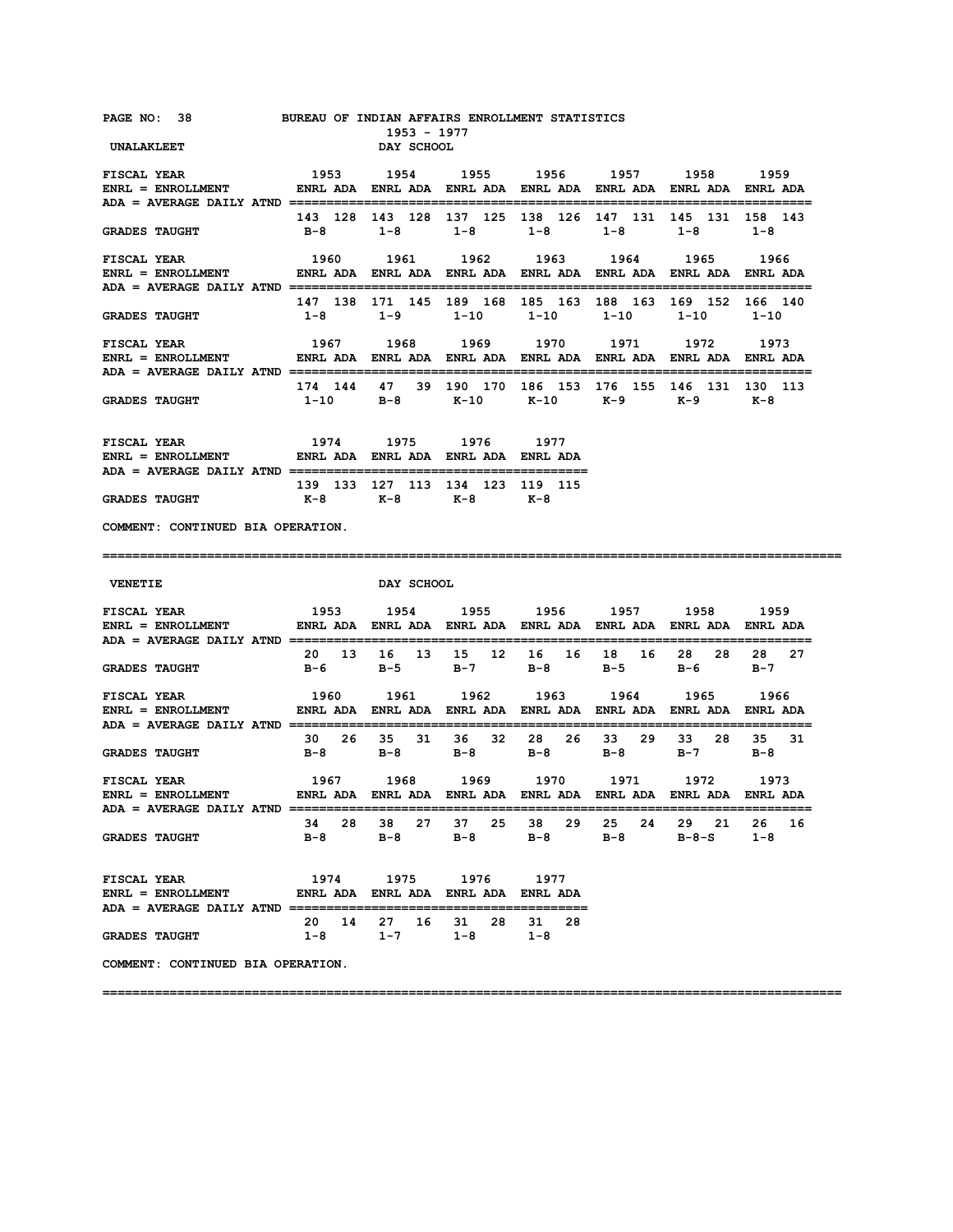| PAGE NO: 39<br><b>WAINWRIGHT</b>                                                                                                                                                                                                                                           | BUREAU OF INDIAN AFFAIRS ENROLLMENT STATISTICS                                                       | 1953 - 1977<br>DAY SCHOOL                                                                            |             |                        |                         |                  |
|----------------------------------------------------------------------------------------------------------------------------------------------------------------------------------------------------------------------------------------------------------------------------|------------------------------------------------------------------------------------------------------|------------------------------------------------------------------------------------------------------|-------------|------------------------|-------------------------|------------------|
| <b>FISCAL YEAR</b><br>ENRL = ENROLLMENT         ENRL ADA ENRL ADA ENRL ADA ENRL ADA ENRL ADA ENRL ADA ENRL ADA                                                                                                                                                             | 1953                                                                                                 | 1954 1955 1956 1957 1958 1959                                                                        |             |                        |                         |                  |
| <b>GRADES TAUGHT</b>                                                                                                                                                                                                                                                       |                                                                                                      | 59 49 69 57 66 58<br>B-8-S B-8 B-8 1-8 B-8                                                           | 55 46 55    | 50                     | 59<br>53<br>$B-8$       | 59<br>54<br>B-8  |
| <b>FISCAL YEAR</b><br>ENRL = ENROLLMENT                ENRL ADA   ENRL ADA   ENRL ADA   ENRL ADA   ENRL ADA   ENRL ADA   ENRL ADA                                                                                                                                          | 1960 1961 1962 1963 1964 1965 1966                                                                   |                                                                                                      |             |                        |                         |                  |
| <b>GRADES TAUGHT</b>                                                                                                                                                                                                                                                       |                                                                                                      | 69 55 59 54 60 55<br>B-8 B-8 B-8 B-8                                                                 | 72          | 64 74<br>68 —<br>$B-8$ | 83<br>81<br>$B-8$ $B-8$ | 94 88            |
| <b>FISCAL YEAR</b><br>ENRL = ENROLLMENT               ENRL ADA   ENRL ADA   ENRL ADA   ENRL ADA   ENRL ADA   ENRL ADA   ENRL ADA                                                                                                                                           |                                                                                                      | 1967 1968 1969 1970 1971 1972 1973                                                                   |             |                        |                         |                  |
| <b>GRADES TAUGHT</b>                                                                                                                                                                                                                                                       |                                                                                                      | 84 79 91 83 99<br>B-8 B-8 B-8 B-8 B-8 B-8 1-8                                                        | 92 104      | 91 105                 | 98 106                  | 91 113 104       |
| ${\tt FISCAL \,\, YEAR} \qquad \qquad 1974 \qquad \qquad 1975 \qquad \qquad 1976 \qquad \qquad 1977$ ${\tt ENRL} \, = \, {\tt ENROLLMENT} \qquad \qquad {\tt ENRL} \, {\tt ADA} \, \, {\tt ENRL} \, {\tt ADA} \, \, {\tt ENRL} \, {\tt ADA} \, \, {\tt ENRL} \, {\tt ADA}$ |                                                                                                      |                                                                                                      |             |                        |                         |                  |
| <b>GRADES TAUGHT</b>                                                                                                                                                                                                                                                       | $1-8$                                                                                                | 111 101 95 104 0 0<br>$1 - 8$                                                                        | $0\qquad 0$ |                        |                         |                  |
| COMMENT: TRANSFERRED TO STATE BOROUGH 1975.                                                                                                                                                                                                                                |                                                                                                      |                                                                                                      |             |                        |                         |                  |
|                                                                                                                                                                                                                                                                            |                                                                                                      |                                                                                                      |             |                        |                         |                  |
|                                                                                                                                                                                                                                                                            |                                                                                                      |                                                                                                      |             |                        |                         |                  |
| <b>WALES</b>                                                                                                                                                                                                                                                               |                                                                                                      | DAY SCHOOL                                                                                           |             |                        |                         |                  |
| FISCAL YEAR<br>ENRL = ENROLLMENT                                                                                                                                                                                                                                           | 1953 1954 1955 1956 1957 1958 1959<br>ENRL ADA ENRL ADA ENRL ADA ENRL ADA ENRL ADA ENRL ADA ENRL ADA |                                                                                                      |             |                        |                         |                  |
| <b>GRADES TAUGHT</b>                                                                                                                                                                                                                                                       |                                                                                                      | 40 35 44 39 39 32 35 32 38 35 42 37 48 45<br>B-8 B-9 B-8 1-8 B-7                                     |             |                        | $B-8$ $B-8$             |                  |
| <b>FISCAL YEAR</b><br>$ENRL = ENROLLMENT$                                                                                                                                                                                                                                  |                                                                                                      | 1960 1961 1962 1963 1964 1965 1966<br>ENRL ADA ENRL ADA ENRL ADA ENRL ADA ENRL ADA ENRL ADA ENRL ADA |             |                        |                         |                  |
| <b>GRADES TAUGHT</b>                                                                                                                                                                                                                                                       |                                                                                                      | 41 39 46 42 45 39 51 47 48 44 46 43 47 41<br>B-8 B-8 B-8 B-8 B-8 B-8 B-8                             |             |                        |                         |                  |
| <b>FISCAL YEAR</b><br>$ENRL = ENROLLMENT$                                                                                                                                                                                                                                  |                                                                                                      |                                                                                                      |             |                        |                         | ================ |
| <b>GRADES TAUGHT</b>                                                                                                                                                                                                                                                       |                                                                                                      | 47 42 45 40 44 36 39 35 0 0 0 0 0 0<br>B-8 B-8 B-8 B-8                                               |             |                        |                         | 0                |
| <b>FISCAL YEAR</b><br>ENRL = ENROLLMENT             ENRL ADA ENRL ADA ENRL ADA ENRL ADA                                                                                                                                                                                    |                                                                                                      | 1974 1975 1976 1977                                                                                  |             |                        |                         |                  |
| <b>GRADES TAUGHT</b>                                                                                                                                                                                                                                                       |                                                                                                      | $\begin{array}{ccccccccccccccccc} 0 & 0 & 0 & 0 & 0 & 0 & 0 & 0 \end{array}$                         |             |                        |                         |                  |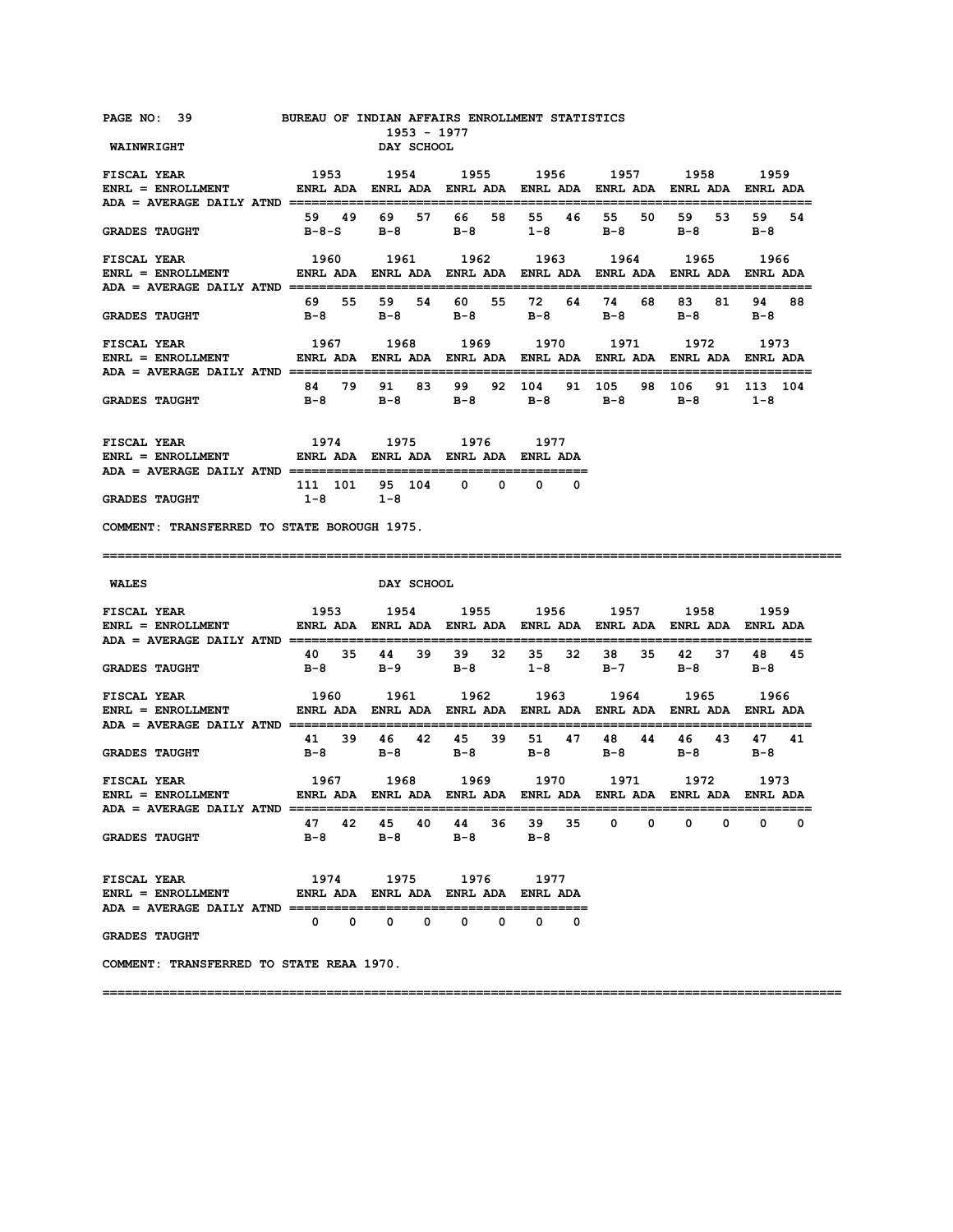**PAGE NO: 40 BUREAU OF INDIAN AFFAIRS ENROLLMENT STATISTICS** 

 **1953 - 1977 ALAKANUK (INST AID SCHOOL 53)** 

| ENRL = ENROLLMENT       ENRL ADA ENRL ADA ENRL ADA ENRL ADA ENRL ADA ENRL ADA ENRL ADA                        |            |                                     |                         |    |                         |      |                                   |       |               |    |                |          |                    |     |
|---------------------------------------------------------------------------------------------------------------|------------|-------------------------------------|-------------------------|----|-------------------------|------|-----------------------------------|-------|---------------|----|----------------|----------|--------------------|-----|
| <b>GRADES TAUGHT</b>                                                                                          | 42         | 41<br>$\mathbf{B}$ and $\mathbf{B}$ | 51 .                    | 49 | 35.<br>$B - 4$ 1 – 4    | -34  | в-6                               | 44 40 | 47<br>$B-5$   | 44 | $\Omega$       | $\Omega$ | $\Omega$           | - 0 |
| ENRL = ENROLLMENT         ENRL ADA ENRL ADA ENRL ADA ENRL ADA ENRL ADA ENRL ADA ENRL ADA                      |            |                                     |                         |    |                         |      |                                   |       |               |    |                |          |                    |     |
| <b>GRADES TAUGHT</b>                                                                                          | $^{\circ}$ | $\mathbf{0}$                        | 92<br>$B - 7$           | 84 | 90<br>$B-7$             | - 77 | $B-8$                             | 93 77 | 97<br>$B - 8$ | 83 | 106<br>$B - 8$ | 92       | 104<br>$B - 8$     | 87  |
| ENRL = ENROLLMENT         ENRL ADA ENRL ADA ENRL ADA ENRL ADA ENRL ADA ENRL ADA<br>$ADA = AVERAGE DAILY ATND$ |            |                                     |                         |    |                         |      |                                   |       |               |    |                |          | <b>ENRI ADA</b>    |     |
| GRADES TAUGHT $B-8$ $B-8$ $B-8$ $B-8$ $B-8$ $B-6$                                                             |            |                                     |                         |    |                         |      | 102 102 107 90 115 102 107 91 116 |       |               | 97 | 120<br>B-8     | 98.      | 130 110<br>$1 - 8$ |     |
| 1974<br>FISCAL YEAR<br>$ENRL = ENROLLMENT$ ENRL ADA                                                           |            |                                     | 1975<br><b>ENRL ADA</b> |    | 1976<br><b>ENRL ADA</b> |      | 1977<br><b>FNRI</b> ADA           |       |               |    |                |          |                    |     |

**COMMENT: CONTINUED BIA OPERATION.** 

**===================================================================================================** 

 **ARCTIC VILLAGE (INST AID SCHOOL 53) DAY SCHOOL** 

 **150 132 162 110 124 123 113 113 GRADES TAUGHT 1-8 1-8 1-8 2-8** 

| FISCAL YEAR 1953<br>ENRL = ENROLLMENT         ENRL ADA ENRL ADA ENRL ADA ENRL ADA ENRL ADA ENRL ADA ENRL ADA                                                 |                               |          |                   |          |                   | 1954 1955 1956 1957 |              |              |            | 1958     |             | 1959          |                   |
|--------------------------------------------------------------------------------------------------------------------------------------------------------------|-------------------------------|----------|-------------------|----------|-------------------|---------------------|--------------|--------------|------------|----------|-------------|---------------|-------------------|
| GRADES TAUGHT 1-3                                                                                                                                            |                               | $9 \t 8$ | $\Omega$ $\Omega$ |          | $\Omega$ $\Omega$ |                     | $0 \qquad 0$ | 19<br>$B-6$  | 17         | 31       | 30<br>$1-8$ | 40.<br>$B-8$  | 39                |
| FISCAL YEAR 66 1960 1961 1962 1963 1964 1965 1966<br>ENRL = ENROLLMENT            ENRL ADA   ENRL ADA   ENRL ADA   ENRL ADA   ENRL ADA   ENRL ADA   ENRL ADA |                               |          |                   |          |                   |                     |              |              |            |          |             |               |                   |
| GRADES TAUGHT $B-7$ $B-5$ $B-6$ $B-7$                                                                                                                        | 35 32 20 18 23 20 27 24 26 24 |          |                   |          |                   |                     |              | $B-7$        |            | 27       | 24<br>$B-8$ | 33<br>$B - 7$ | 25                |
| ENRL = ENROLLMENT         ENRL ADA ENRL ADA ENRL ADA ENRL ADA ENRL ADA ENRL ADA ENRL ADA                                                                     |                               |          |                   |          |                   |                     |              |              |            |          |             |               |                   |
| GRADES TAUGHT $B-7$ $B-8$ $B-7$ $B-6$                                                                                                                        | 29 24 24 20 27 26 28 25       |          |                   |          |                   |                     |              | $\mathbf{0}$ | $^{\circ}$ | $\Omega$ | $^{\circ}$  |               | $\Omega$ $\Omega$ |
| FISCAL YEAR 1974 1975 1976 1977<br>ENRL = ENROLLMENT         ENRL ADA ENRL ADA ENRL ADA ENRL ADA                                                             |                               |          |                   |          |                   |                     |              |              |            |          |             |               |                   |
| <b>GRADES TAUGHT</b>                                                                                                                                         |                               |          |                   | $\Omega$ | $\Omega$          |                     | 0 0          |              |            |          |             |               |                   |
| COMMENT: BIA OPENED 56-57. TRANSFERRED TO TERRITORY 1970.                                                                                                    |                               |          |                   |          |                   |                     |              |              |            |          |             |               |                   |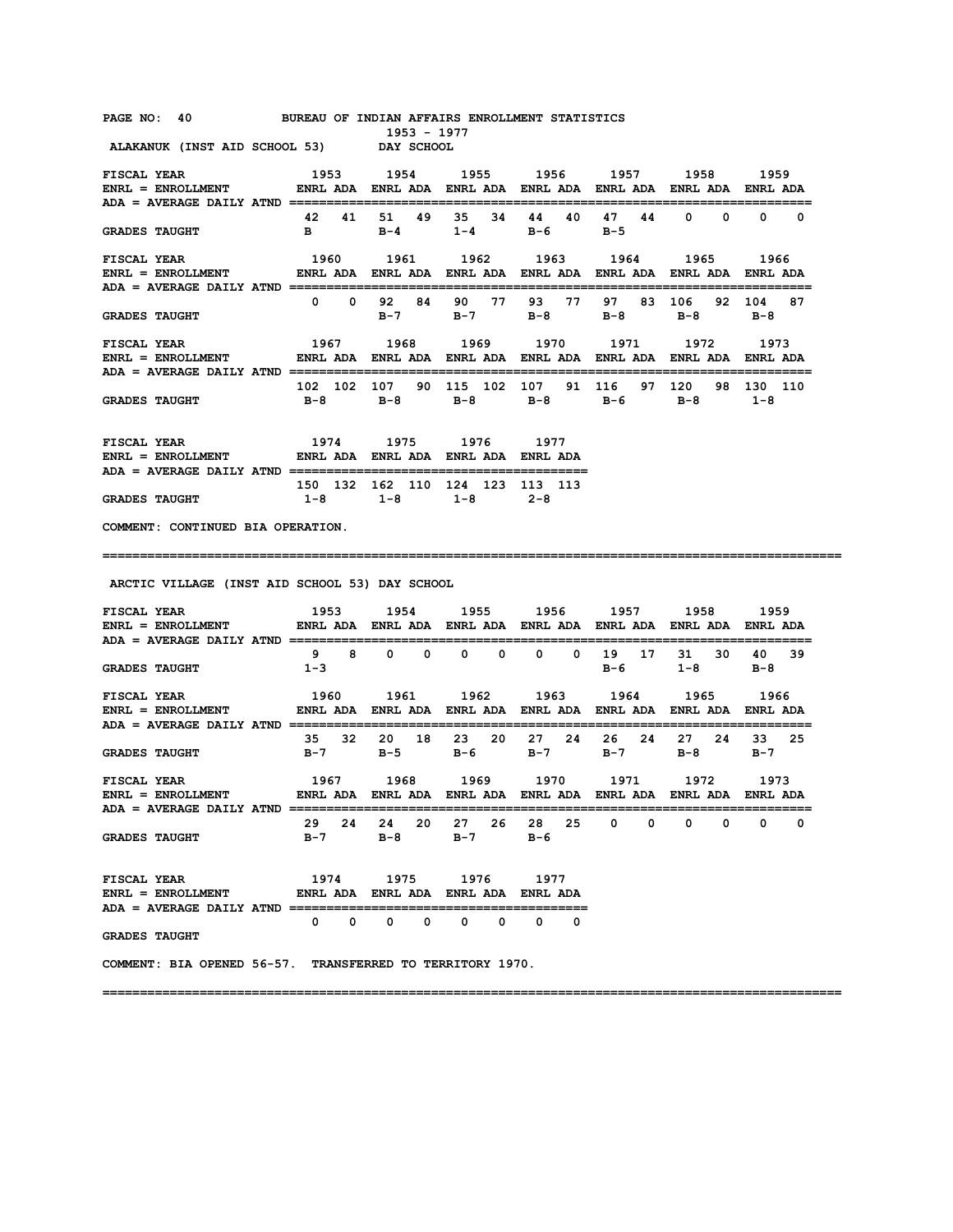#### **PAGE NO: 41 BUREAU OF INDIAN AFFAIRS ENROLLMENT STATISTICS 1953 - 1977**

 **BARTER ISLAND (KAKTOVIK) IA SCHOOL DAY SCHOOL** 

| <b>FISCAL YEAR</b><br>ENRL = ENROLLMENT           ENRL ADA ENRL ADA ENRL ADA ENRL ADA ENRL ADA ENRL ADA ENRL ADA<br>ADA = AVERAGE DAILY ATND ================ |                                                                | 1953 1954 1955 1956 1957 1958                                    |                    |                       |                   |                                  | 1959                       |
|---------------------------------------------------------------------------------------------------------------------------------------------------------------|----------------------------------------------------------------|------------------------------------------------------------------|--------------------|-----------------------|-------------------|----------------------------------|----------------------------|
| <b>GRADES TAUGHT</b>                                                                                                                                          | $B-5$                                                          | 22 20 0 0                                                        | $0\qquad 0$        | 16 13<br>$1 - 5$      | 30<br>25<br>B-8   | 29 23<br>в-6                     | 30<br>29<br>B-7            |
| FISCAL YEAR<br>$ENRL = ENROLLMENT$                                                                                                                            | ENRL ADA ENRL ADA ENRL ADA ENRL ADA ENRL ADA ENRL ADA ENRL ADA | 1960 1961 1962 1963                                              |                    |                       | 1964              | 1965 1966                        |                            |
| <b>GRADES TAUGHT</b>                                                                                                                                          | 36 31<br>в-8                                                   | $B-8$                                                            | 32 31 28 27<br>B-7 | 32 30<br>$B-8$        | 29<br>28<br>$B-7$ | 35 34 40<br>в-8                  | -37<br>$B-8$               |
| <b>FISCAL YEAR</b><br>$ENRL = ENROLLMENT$<br>ADA = AVERAGE DAILY ATND ===============                                                                         | ENRL ADA ENRL ADA ENRL ADA ENRL ADA ENRL ADA ENRL ADA ENRL ADA | 1967 1968 1969 1970 1971                                         |                    |                       |                   | 1972 1973                        |                            |
| <b>GRADES TAUGHT</b>                                                                                                                                          | 35 27<br>в-8                                                   | 37 35<br>$B-7$                                                   | в-8                | 36 34 40 36 41<br>B-8 | 41<br>$B-8$       | 32 31<br>$B-8$                   | 46<br>38<br>$1 - 8$        |
| <b>FISCAL YEAR</b><br>ENRL = ENROLLMENT             ENRL ADA ENRL ADA ENRL ADA ENRL ADA<br>ADA = AVERAGE DAILY ATND =================================         | 1974                                                           | 1975                                                             | 1976               | 1977<br>========      |                   |                                  |                            |
| <b>GRADES TAUGHT</b>                                                                                                                                          | 31<br>46<br>$1 - 8$                                            | 34<br>38<br>$1 - 8$                                              | $\mathbf{0}$<br>0  | $\mathbf{0}$<br>0     |                   |                                  |                            |
| COMMENT: NAME CHANGED 1975. TRANSFERRED TO STATE BOROUGH 1975.                                                                                                |                                                                |                                                                  |                    |                       |                   |                                  |                            |
| CHEVAK (INST AID SCHOOL 53) DAY SCHOOL                                                                                                                        |                                                                |                                                                  |                    |                       |                   |                                  |                            |
| <b>FISCAL YEAR</b>                                                                                                                                            | 1953                                                           | 1954                                                             |                    | 1955 1956             | 1957              | 1958                             | 1959                       |
| ENRL = ENROLLMENT                 ENRL ADA    ENRL ADA    ENRL ADA    ENRL ADA    ENRL ADA    ENRL ADA                                                        | 53                                                             | 50 63 51 67 66                                                   |                    | 67 66                 | 65 —<br>60 -      | 80 69                            | 91<br>82                   |
| <b>GRADES TAUGHT</b>                                                                                                                                          | в-6                                                            | — в-6                                                            | B-5                | $B - 5$               | в-6               | B-7                              | — в – 8                    |
| FISCAL YEAR<br>ENRL = ENROLLMENT         ENRL ADA ENRL ADA ENRL ADA ENRL ADA ENRL ADA ENRL ADA ENRL ADA                                                       | 1960                                                           | 1961                                                             | 1962               | 1963                  | 1964              | 1965                             | 1966<br>================== |
| ADA = AVERAGE DAILY ATND ==========================<br><b>GRADES TAUGHT</b>                                                                                   | 95<br>в-8                                                      | 73 77 71 100 92 123 115 136 130 141 129 138 123<br>B-8           | B-7                | в-8                   | B-8               | в-8                              | — в – 8                    |
| FISCAL YEAR<br>ENRL = ENROLLMENT                 ENRL ADA    ENRL ADA    ENRL ADA    ENRL ADA    ENRL ADA    ENRL ADA                                         | 1967                                                           | 1968                                                             | 1969               | 1970                  | 1971              | 1972<br>======================== | 1973                       |
| ADA = AVERAGE DAILY ATND =========================<br><b>GRADES TAUGHT</b>                                                                                    | B-8                                                            | 138 138 141 130 137 130 158 142 147 140 153 146 142 131<br>$B-8$ | B-8-S              | B-8-S B-8             |                   | $K-8$                            | K-8                        |
| <b>FISCAL YEAR</b>                                                                                                                                            |                                                                | 1974 1975 1976 1977                                              |                    |                       |                   |                                  |                            |

**COMMENT: CONTINUED BIA OPERATION.**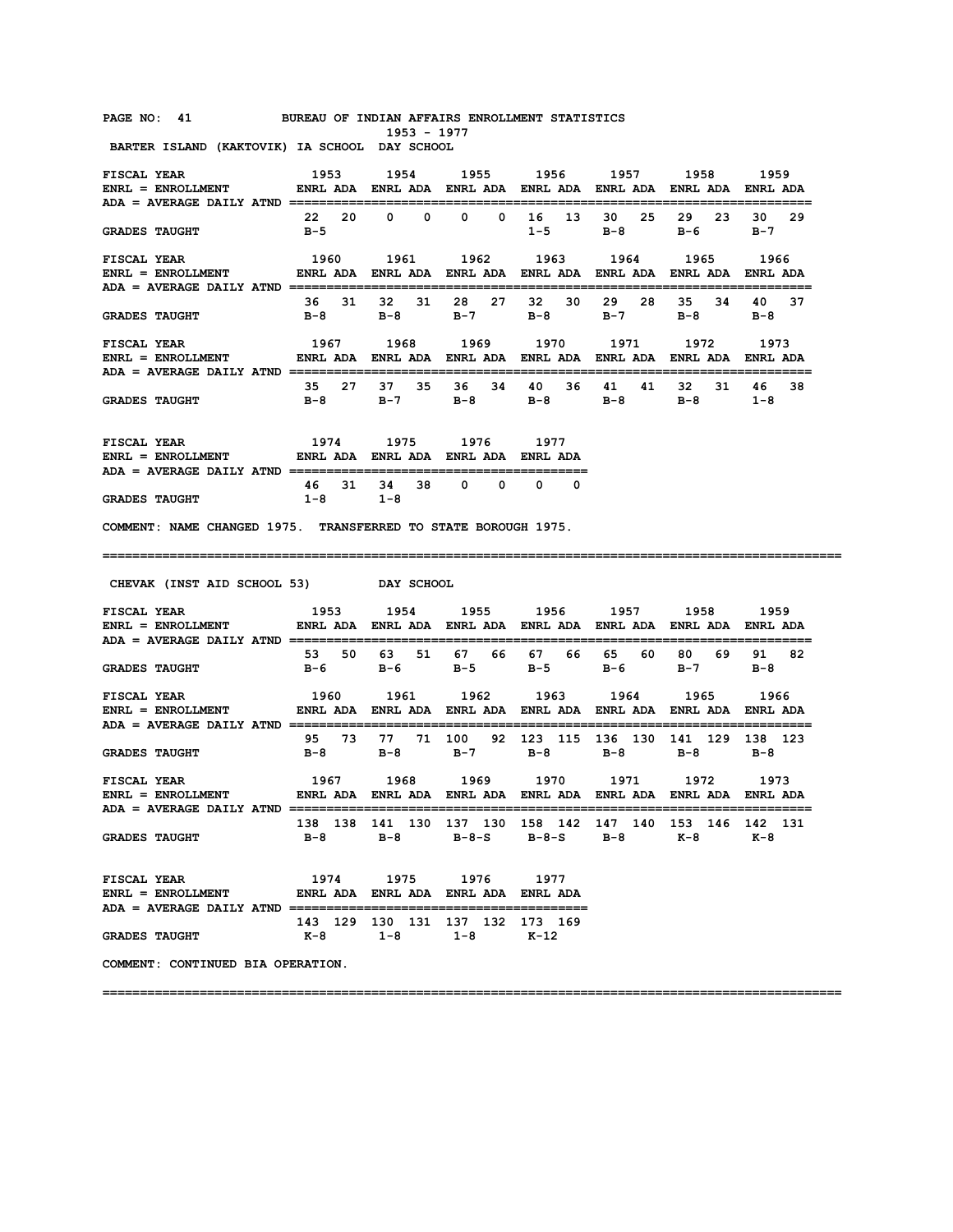#### **PAGE NO: 42 BUREAU OF INDIAN AFFAIRS ENROLLMENT STATISTICS**

 **1953 - 1977 ENGLISH BAY (INST AID SCHOOL 1953) DAY SCHOOL** 

| <b>FISCAL YEAR</b>                                                                                                             | 1953                                |                                            | 1954 1955 1956 1957                  |                  |                                                                        | 1958                            | 1959                            |
|--------------------------------------------------------------------------------------------------------------------------------|-------------------------------------|--------------------------------------------|--------------------------------------|------------------|------------------------------------------------------------------------|---------------------------------|---------------------------------|
| <b>GRADES TAUGHT</b>                                                                                                           | 22 19<br>$\mathbf{1}$               | 20<br>19<br>$B-3$                          | 24<br>24<br>$B-4$                    | 22 21<br>$B-4$   | 24<br>20<br>B-4                                                        | 25<br>20<br>в-4                 | 24<br>18<br>в-4                 |
| <b>FISCAL YEAR</b><br>ENRL = ENROLLMENT                  ENRL ADA    ENRL ADA    ENRL ADA    ENRL ADA    ENRL ADA    ENRL ADA  | 1960                                | 1961                                       |                                      | 1962 1963 1964   |                                                                        | 1965                            | 1966                            |
| <b>GRADES TAUGHT</b>                                                                                                           | 26 24<br>B-5                        | B-5                                        | 20 19 23 22<br>$B-6$                 | 25 24<br>в-8     | 28<br>20<br>в-9                                                        | 28<br>23<br>в-8                 | 22<br>18<br>в-6                 |
| <b>FISCAL YEAR</b>                                                                                                             | 1967                                | 1968                                       |                                      | 1969 1970        | 1971                                                                   | 1972                            | 1973                            |
| <b>GRADES TAUGHT</b>                                                                                                           | 20 19<br>в-6                        | $0\qquad 0$                                | $^{\circ}$<br>0                      | $\mathbf 0$<br>0 | $^{\circ}$<br>$\mathbf{0}$                                             | $\mathbf 0$<br>0                | $\mathbf{0}$<br>0               |
| FISCAL YEAR<br>ENRL = ENROLLMENT            ENRL ADA ENRL ADA ENRL ADA ENRL ADA                                                | 1974 1975 1976 1977                 |                                            |                                      |                  |                                                                        |                                 |                                 |
| <b>GRADES TAUGHT</b>                                                                                                           | $\circ$ $\circ$                     | 0<br>0                                     | $^{\circ}$<br>0                      | 0<br>0           |                                                                        |                                 |                                 |
| COMMENT: TRANSFERRED TO STATE 1967.                                                                                            |                                     |                                            |                                      |                  |                                                                        |                                 |                                 |
| KWIGUK (INST AID SCHOOL 1953) DAY SCHOOL                                                                                       |                                     |                                            |                                      |                  |                                                                        |                                 |                                 |
| FISCAL YEAR<br>ENRL = ENROLLMENT               ENRL ADA   ENRL ADA   ENRL ADA   ENRL ADA   ENRL ADA   ENRL ADA   ENRL ADA      | 1953 1954 1955 1956 1957 1958       |                                            |                                      |                  |                                                                        |                                 | 1959                            |
| <b>GRADES TAUGHT</b>                                                                                                           | в-4                                 | 37 36 37 35                                | 51 46<br>$1 - 4 - S$ $B - 5$ $B - 4$ | 45<br>36         | 50<br>34<br>$B-5$                                                      | 51 —<br>40<br>в-6               | 80 —<br>78<br>в-7               |
| <b>FISCAL YEAR</b><br>$ENRL = ENROLLMENT$                                                                                      | 1960                                | 1961                                       | 1962                                 | 1963             | 1964<br>ENRL ADA ENRL ADA ENRL ADA ENRL ADA ENRL ADA ENRL ADA ENRL ADA | 1965                            | 1966                            |
| <b>GRADES TAUGHT</b>                                                                                                           | 95<br>B-8                           | 88 104<br>96 —<br>$B-8$                    | 96 88<br>— B-8                       | $0\qquad 0$      | $0\qquad 0$                                                            | $\begin{matrix}0&0\end{matrix}$ | $\begin{matrix}0&0\end{matrix}$ |
| <b>FISCAL YEAR</b><br>ENRL = ENROLLMENT             ENRL ADA   ENRL ADA   ENRL ADA   ENRL ADA   ENRL ADA   ENRL ADA   ENRL ADA |                                     | 1967 1968                                  |                                      | 1969 1970        | 1971                                                                   | 1972                            | 1973                            |
| <b>ADA = AVERAGE DAILY ATND =================</b><br><b>GRADES TAUGHT</b>                                                      | $0\qquad 0$                         | 0<br>$^{\circ}$                            | 0<br>$^{\circ}$                      | $^{\circ}$<br>0  | $^{\circ}$<br>$^{\circ}$                                               | 0<br>0                          | $^{\circ}$<br>0                 |
| <b>FISCAL YEAR</b><br>$ENRL = ENROLLMENT$                                                                                      | ENRL ADA ENRL ADA ENRL ADA ENRL ADA |                                            | 1974 1975 1976                       | 1977             |                                                                        |                                 |                                 |
| <b>GRADES TAUGHT</b>                                                                                                           | $\mathbf{0}$                        | $\mathbf{0}$<br>$\mathbf{0}$<br>$^{\circ}$ | $\mathbf 0$<br>0                     | 0<br>0           |                                                                        |                                 |                                 |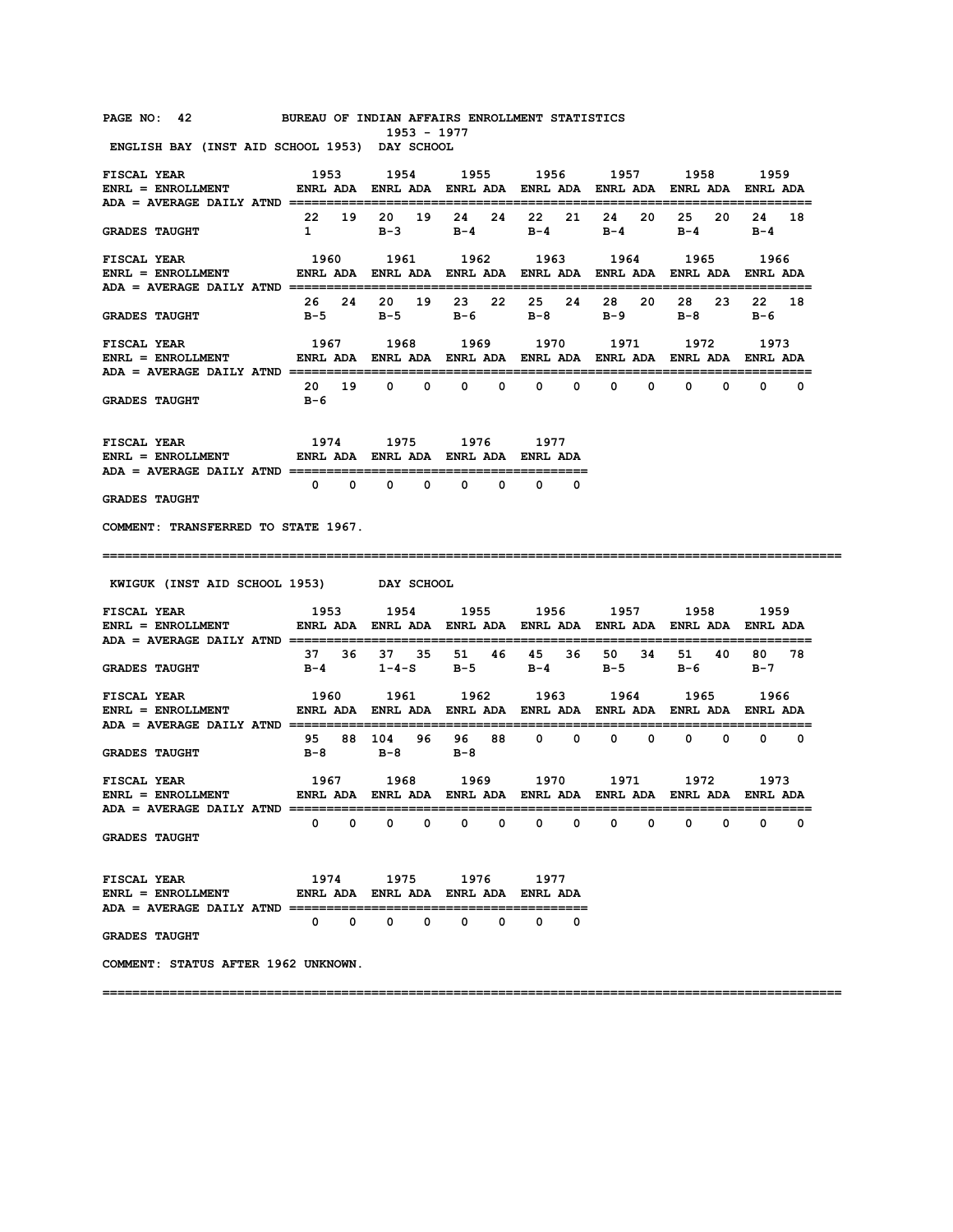| PAGE NO: 43 BUREAU OF INDIAN AFFAIRS ENROLLMENT STATISTICS                                                                                                                                                                                                                                                                                                                                                                                         |                                                                                      | 1953 - 1977                                |                   |        |                     |          |             |
|----------------------------------------------------------------------------------------------------------------------------------------------------------------------------------------------------------------------------------------------------------------------------------------------------------------------------------------------------------------------------------------------------------------------------------------------------|--------------------------------------------------------------------------------------|--------------------------------------------|-------------------|--------|---------------------|----------|-------------|
| MANAKOTAK (INST AID SCHOOL 1953) DAY SCHOOL                                                                                                                                                                                                                                                                                                                                                                                                        |                                                                                      |                                            |                   |        |                     |          |             |
| <b>FISCAL YEAR</b><br>ENRL = ENROLLMENT           ENRL ADA ENRL ADA ENRL ADA ENRL ADA ENRL ADA ENRL ADA ENRL ADA                                                                                                                                                                                                                                                                                                                                   | 1953 1954 1955 1956 1957 1958 1959                                                   |                                            |                   |        |                     |          |             |
|                                                                                                                                                                                                                                                                                                                                                                                                                                                    |                                                                                      |                                            |                   |        |                     |          |             |
| <b>GRADES TAUGHT</b>                                                                                                                                                                                                                                                                                                                                                                                                                               | B-1 B-3 1-4 B-4 B-5 B-5                                                              | 36 34 30 24 30 24 31 30 29 23              |                   |        |                     | 23<br>32 | $0\qquad 0$ |
| <b>FISCAL YEAR</b><br>ENRL = ENROLLMENT             ENRL ADA   ENRL ADA   ENRL ADA   ENRL ADA   ENRL ADA   ENRL ADA   ENRL ADA                                                                                                                                                                                                                                                                                                                     |                                                                                      | 1960 1961 1962 1963 1964 1965              |                   |        |                     |          | 1966        |
|                                                                                                                                                                                                                                                                                                                                                                                                                                                    |                                                                                      |                                            |                   |        |                     |          |             |
| <b>GRADES TAUGHT</b>                                                                                                                                                                                                                                                                                                                                                                                                                               | 33 32 36 34 36 33 42 41 48 45 51 48 49 47                                            | B-4 B-5 B-6 B-7 B-8-S B-8 B-8              |                   |        |                     |          |             |
| <b>FISCAL YEAR</b>                                                                                                                                                                                                                                                                                                                                                                                                                                 |                                                                                      | 1967 1968                                  |                   |        | 1969 1970 1971 1972 |          | 1973        |
|                                                                                                                                                                                                                                                                                                                                                                                                                                                    |                                                                                      |                                            |                   |        |                     |          |             |
|                                                                                                                                                                                                                                                                                                                                                                                                                                                    |                                                                                      |                                            |                   |        |                     |          |             |
| GRADES TAUGHT B-8                                                                                                                                                                                                                                                                                                                                                                                                                                  |                                                                                      | 49 47 0 0 0 0 0 0 0 0 0 0 0 0 0            |                   |        |                     |          |             |
|                                                                                                                                                                                                                                                                                                                                                                                                                                                    |                                                                                      |                                            |                   |        |                     |          |             |
| FISCAL YEAR 1974 1975 1976 1977<br>ENRL = ENROLLMENT             ENRL ADA ENRL ADA ENRL ADA ENRL ADA                                                                                                                                                                                                                                                                                                                                               |                                                                                      |                                            |                   |        |                     |          |             |
|                                                                                                                                                                                                                                                                                                                                                                                                                                                    |                                                                                      |                                            |                   |        |                     |          |             |
| <b>GRADES TAUGHT</b>                                                                                                                                                                                                                                                                                                                                                                                                                               | $\begin{array}{ccccccccccccccccccccc} 0 & 0 & 0 & 0 & 0 & 0 & 0 & 0 & 0 \end{array}$ |                                            |                   |        |                     |          |             |
| COMMENT: 59060 CLOSSE FOR NEW SCHOOL CONSTRUCTION. TRANSFERRED 1967                                                                                                                                                                                                                                                                                                                                                                                |                                                                                      |                                            |                   |        |                     |          |             |
|                                                                                                                                                                                                                                                                                                                                                                                                                                                    |                                                                                      |                                            |                   |        |                     |          |             |
|                                                                                                                                                                                                                                                                                                                                                                                                                                                    |                                                                                      |                                            |                   |        |                     |          |             |
| MEADE RIVER (ATQASUK) (IN AID 1953) DAY SCHOOL                                                                                                                                                                                                                                                                                                                                                                                                     |                                                                                      |                                            |                   |        |                     |          |             |
|                                                                                                                                                                                                                                                                                                                                                                                                                                                    |                                                                                      |                                            |                   |        |                     |          |             |
| ENRL = ENROLLMENT         ENRL ADA ENRL ADA ENRL ADA ENRL ADA ENRL ADA ENRL ADA ENRL ADA                                                                                                                                                                                                                                                                                                                                                           |                                                                                      |                                            |                   |        |                     |          |             |
|                                                                                                                                                                                                                                                                                                                                                                                                                                                    |                                                                                      |                                            |                   |        |                     |          |             |
| <b>GRADES TAUGHT</b>                                                                                                                                                                                                                                                                                                                                                                                                                               | 14 11 15 13 18 16 13 5 0 0 0 0 0 0                                                   | $B-6$ $B-7$ $1-8$ $1-7$                    |                   |        |                     |          |             |
| <b>FISCAL YEAR</b>                                                                                                                                                                                                                                                                                                                                                                                                                                 |                                                                                      |                                            |                   |        |                     |          | 1966        |
| ENRL = ENROLLMENT            ENRL ADA ENRL ADA ENRL ADA ENRL ADA ENRL ADA ENRL ADA ENRL ADA                                                                                                                                                                                                                                                                                                                                                        | 1960 1961 1962 1963 1964 1965                                                        |                                            |                   |        |                     |          |             |
|                                                                                                                                                                                                                                                                                                                                                                                                                                                    |                                                                                      |                                            |                   |        |                     |          |             |
| <b>GRADES TAUGHT</b>                                                                                                                                                                                                                                                                                                                                                                                                                               |                                                                                      |                                            |                   |        |                     |          |             |
|                                                                                                                                                                                                                                                                                                                                                                                                                                                    |                                                                                      |                                            |                   |        |                     |          |             |
| $\verb ENRL  = \verb ENROLLMENT  \qquad \verb ENRL  \verb ADA  \verb ENRL  \verb ADA  \verb ENRL  \verb ADA  \verb ENRL  \verb ADA  \verb ENRL  \verb ADA  \verb ENRL  \verb ADA  \verb ENRL  \verb ADA  \verb BDRL  \verb ADA  \verb BDRL  \verb ADA  \verb BDRL  \verb ADA  \verb BDRL  \verb ADA  \verb BDRL  \verb ADR  \verb ADR  \verb ADR  \verb ADR  \verb ADR  \verb ADR  \verb ADR  \verb ADR  \verb ADR  \verb ADR  \verb ADR  \verb A$ |                                                                                      |                                            |                   |        |                     |          |             |
| $ADA = AVERAGE DALLY AND == == ==$                                                                                                                                                                                                                                                                                                                                                                                                                 |                                                                                      |                                            |                   |        |                     |          |             |
| <b>GRADES TAUGHT</b>                                                                                                                                                                                                                                                                                                                                                                                                                               | 0<br>0                                                                               | 0<br>0                                     | $\mathbf 0$<br>0  | 0<br>0 | 0<br>0              | 0<br>0   | 0<br>0      |
|                                                                                                                                                                                                                                                                                                                                                                                                                                                    |                                                                                      |                                            |                   |        |                     |          |             |
| FISCAL YEAR                                                                                                                                                                                                                                                                                                                                                                                                                                        |                                                                                      | 1974 1975 1976                             |                   | 1977   |                     |          |             |
| $ENRL = ENROLLMENT$<br>ADA = AVERAGE DAILY ATND =======================                                                                                                                                                                                                                                                                                                                                                                            |                                                                                      | ENRL ADA ENRL ADA ENRL ADA ENRL ADA        |                   |        |                     |          |             |
| <b>GRADES TAUGHT</b>                                                                                                                                                                                                                                                                                                                                                                                                                               | $\mathbf{0}$                                                                         | $\mathbf{0}$<br>$^{\circ}$<br>$\mathbf{0}$ | $\mathbf{0}$<br>0 | 0<br>0 |                     |          |             |
| COMMENT: NAME CHANGE WHEN TRANSFERRED TO STATE, 1976.                                                                                                                                                                                                                                                                                                                                                                                              |                                                                                      |                                            |                   |        |                     |          |             |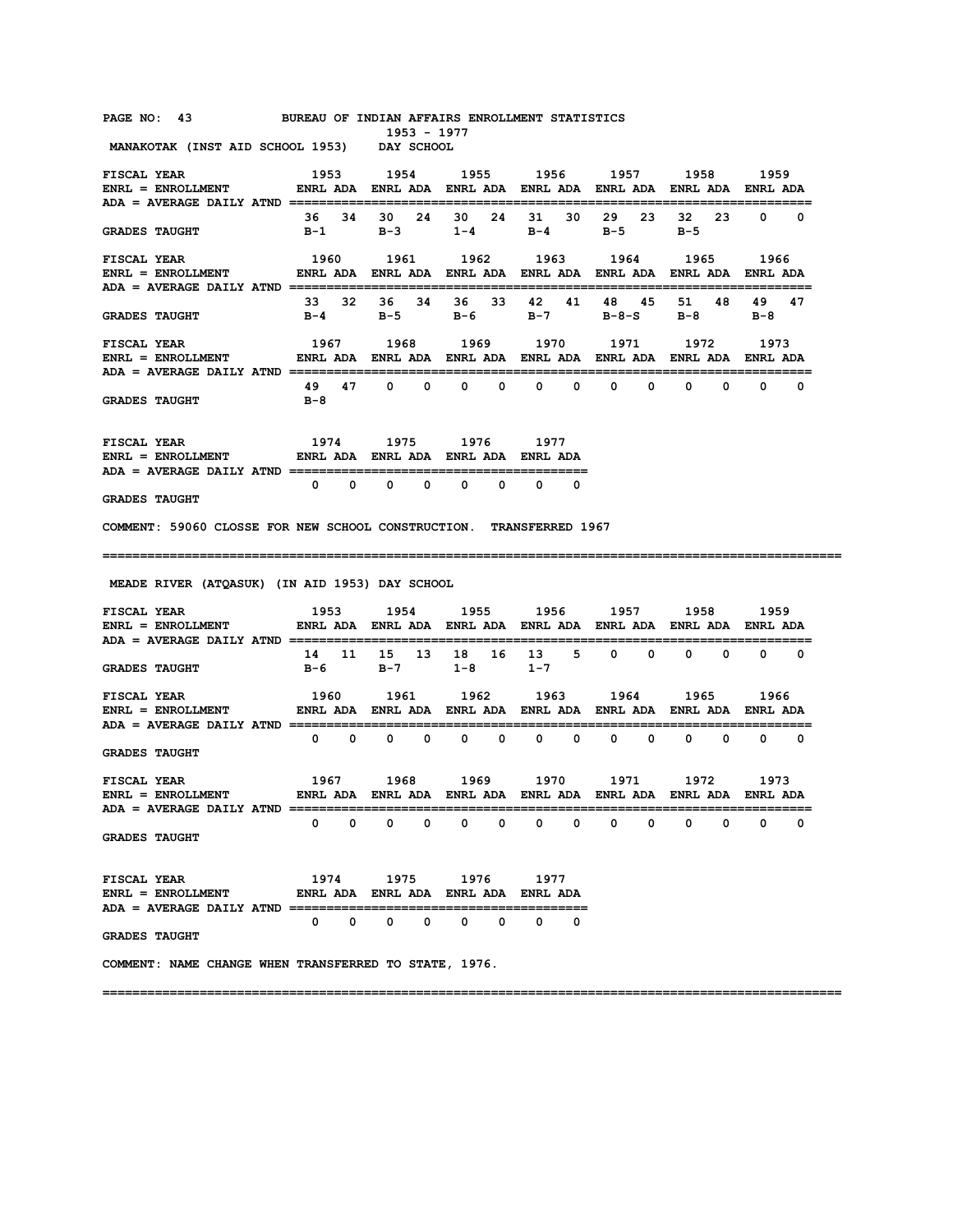| PAGE NO: 44 BUREAU OF INDIAN AFFAIRS ENROLLMENT STATISTICS                                                                                                                                                                                                                                                                                                                                                                          |                                                                                                                                                | 1953 - 1977                                                                 |       |      |                         |                |                 |
|-------------------------------------------------------------------------------------------------------------------------------------------------------------------------------------------------------------------------------------------------------------------------------------------------------------------------------------------------------------------------------------------------------------------------------------|------------------------------------------------------------------------------------------------------------------------------------------------|-----------------------------------------------------------------------------|-------|------|-------------------------|----------------|-----------------|
| NEWTOK (INST AID SCHOOL 1953) DAY SCHOOL                                                                                                                                                                                                                                                                                                                                                                                            |                                                                                                                                                |                                                                             |       |      |                         |                |                 |
| <b>FISCAL YEAR</b><br>ENRL = ENROLLMENT ENRL ADA ENRL ADA ENRL ADA ENRL ADA ENRL ADA ENRL ADA ENRL ADA ENRL ADA                                                                                                                                                                                                                                                                                                                     |                                                                                                                                                | 1953 1954 1955 1956 1957 1958 1959                                          |       |      |                         |                |                 |
| <b>GRADES TAUGHT</b>                                                                                                                                                                                                                                                                                                                                                                                                                |                                                                                                                                                | 29 29 25 24 27 27 30 27 23<br>B B-2 B-3 B-4 B-5 B-5 B-7                     |       |      | 23                      |                | 36 31 40 32     |
| $\begin{array}{ccccccccc} \texttt{FISCAL} & \texttt{YEAR} & & & & 1960 & & 1961 & & 1962 & & 1963 & & 1964 & & 1965 & & 1966 \\ \texttt{ENRL} & = & \texttt{ENROLIMENT} & & & \texttt{ENRL} & \texttt{ADA} & \texttt{ENRL} & \texttt{ADA} & \texttt{ENRL} & \texttt{ADA} & \texttt{BNRL} & \texttt{ADA} & \texttt{ENRL} & \texttt{ADA} & \texttt{ENRL} & \texttt{ADA} & \texttt{ENRL} & \texttt{ADA} & \texttt{BRA} & \texttt{BRA}$ |                                                                                                                                                |                                                                             |       |      |                         |                |                 |
| <b>GRADES TAUGHT</b>                                                                                                                                                                                                                                                                                                                                                                                                                | 40 35 46                                                                                                                                       | B-6 B-7 B-7 B-8                                                             | 39 45 |      | 38 52 48 52 49<br>$B-5$ | 62 58<br>$B-8$ | 54<br>50<br>в-8 |
| <b>FISCAL YEAR</b><br>ENRL = ENROLLMENT                  ENRL ADA    ENRL ADA    ENRL ADA    ENRL ADA    ENRL ADA    ENRL ADA    ENRL ADA                                                                                                                                                                                                                                                                                           | 1967 1968 1969 1970 1971 1972 1973                                                                                                             |                                                                             |       |      |                         |                |                 |
| <b>GRADES TAUGHT</b>                                                                                                                                                                                                                                                                                                                                                                                                                |                                                                                                                                                | 56 48 48 43 56 54 52<br>B-8 B-8 B-8 B-8 B-8                                 |       |      | 48 47<br>43             | 45<br>B-8 K-8  | 43 52 46        |
| <b>FISCAL YEAR</b><br>ENRL = ENROLLMENT ENRL ADA ENRL ADA ENRL ADA ENRL ADA                                                                                                                                                                                                                                                                                                                                                         |                                                                                                                                                | 1974 1975 1976 1977                                                         |       |      |                         |                |                 |
| <b>GRADES TAUGHT</b>                                                                                                                                                                                                                                                                                                                                                                                                                |                                                                                                                                                | 49 45 43 46 47 47 44 44<br>$1-8$ $1-8$ $1-8$ $1-9$                          |       |      |                         |                |                 |
| COMMENT: CONTINUED BIA OPERATION.                                                                                                                                                                                                                                                                                                                                                                                                   |                                                                                                                                                |                                                                             |       |      |                         |                |                 |
|                                                                                                                                                                                                                                                                                                                                                                                                                                     |                                                                                                                                                |                                                                             |       |      |                         |                |                 |
|                                                                                                                                                                                                                                                                                                                                                                                                                                     |                                                                                                                                                |                                                                             |       |      |                         |                |                 |
| NIGTMUTE (INST AID SCHOOL 1953) DAY SCHOOL                                                                                                                                                                                                                                                                                                                                                                                          |                                                                                                                                                |                                                                             |       |      |                         |                |                 |
| FISCAL YEAR<br>ENRL = ENROLLMENT                  ENRL ADA    ENRL ADA    ENRL ADA    ENRL ADA    ENRL ADA    ENRL ADA                                                                                                                                                                                                                                                                                                              |                                                                                                                                                | 1953 1954 1955 1956 1957 1958 1959                                          |       |      |                         |                |                 |
| <b>GRADES TAUGHT</b>                                                                                                                                                                                                                                                                                                                                                                                                                |                                                                                                                                                | 48 47 42 39 44 40 48 42 45 46 0 0 75 55<br>$B-3$ $B-3$ $B-4$ $B-4$ $B-5$    |       |      |                         |                | B-3             |
| <b>FISCAL YEAR</b><br>ENRL = ENROLLMENT ENRL ADA ENRL ADA ENRL ADA ENRL ADA ENRL ADA ENRL ADA ENRL ADA ENRL ADA ENRL ADA                                                                                                                                                                                                                                                                                                            |                                                                                                                                                | 1960 1961 1962 1963 1964 1965 1966                                          |       |      |                         |                |                 |
| <b>GRADES TAUGHT</b>                                                                                                                                                                                                                                                                                                                                                                                                                |                                                                                                                                                | 55  49  66  62  65  57  58  54  68  57  0  0  58  46<br>B-4 B-6 B-6 B-7 B-8 |       |      |                         |                | в-6             |
| FISCAL YEAR<br>ENRL = ENROLLMENT                                                                                                                                                                                                                                                                                                                                                                                                    | 1967        1968        1969        1970        1971        1972        1973<br>ENRL ADA ENRL ADA ENRL ADA ENRL ADA ENRL ADA ENRL ADA ENRL ADA |                                                                             |       |      |                         |                |                 |
| <b>GRADES TAUGHT</b>                                                                                                                                                                                                                                                                                                                                                                                                                |                                                                                                                                                | 42 31 39 38 37 32 41 35 38 35 39 35 41<br>B-6 B-8 B-8 B-8 B-8 B-8           |       |      |                         |                | 29<br>$1 - 8$   |
| <b>FISCAL YEAR</b><br>ENRL = ENROLLMENT              ENRL ADA ENRL ADA ENRL ADA ENRL ADA                                                                                                                                                                                                                                                                                                                                            |                                                                                                                                                | 1974 1975                                                                   | 1976  | 1977 |                         |                |                 |
| <b>GRADES TAUGHT</b>                                                                                                                                                                                                                                                                                                                                                                                                                |                                                                                                                                                | 40 32 40 29 41 41 38 31<br>$1-8$ $1-8$ $1-8$ $2-8$                          |       |      |                         |                |                 |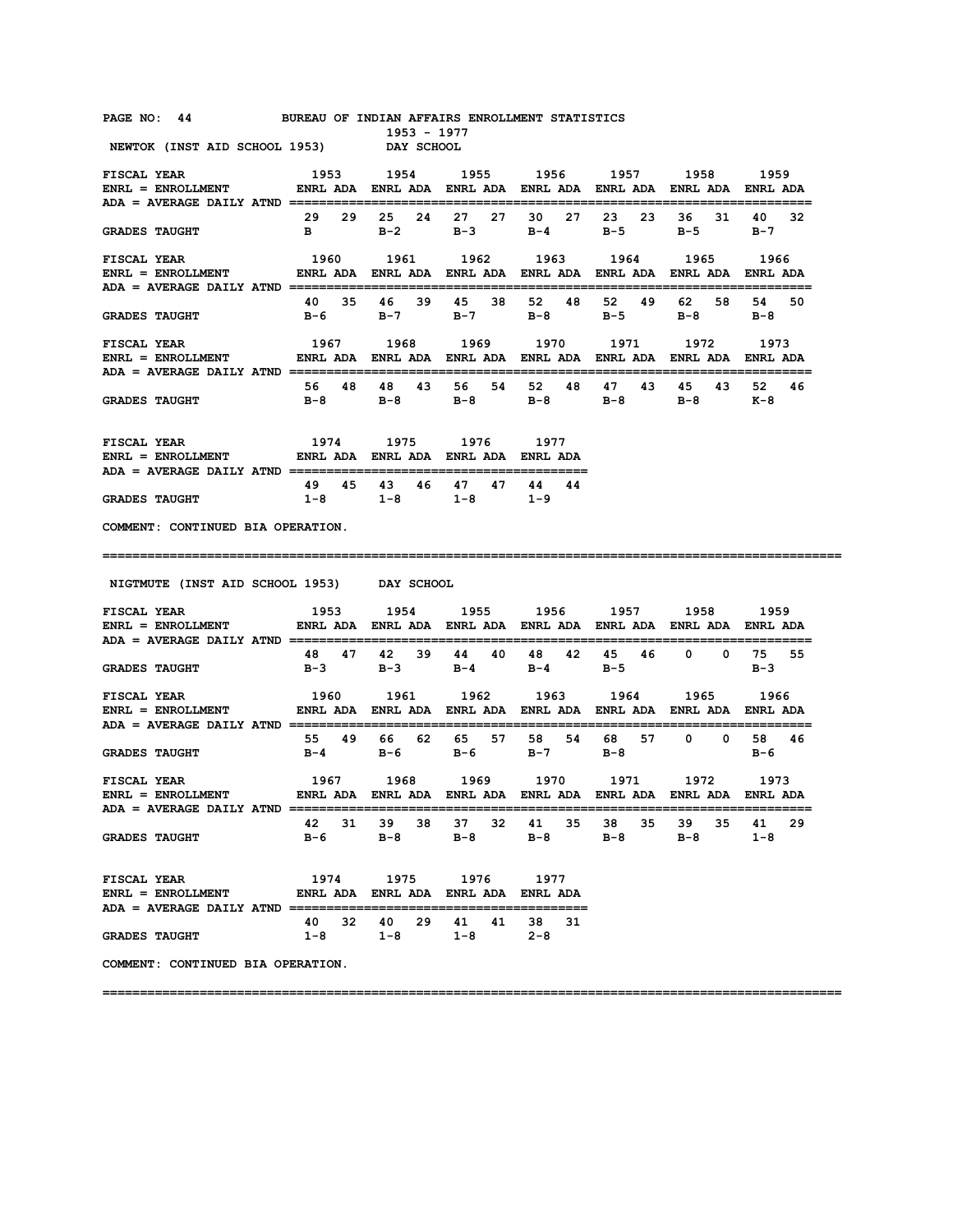#### **PAGE NO: 45 BUREAU OF INDIAN AFFAIRS ENROLLMENT STATISTICS 1953 - 1977**

 **SCAMMON BAY (INST AID SCHOOL 1953) DAY SCHOOL** 

| FISCAL YEAR<br>$ENRL = ENROLLMENT$<br>ADA = AVERAGE DAILY ATND | 1953<br>ENRL ADA |     | 1954<br>ENRL ADA        |    | 1955<br>ENRL ADA        |    | 1956<br><b>ENRL ADA</b> |    | 1957<br>ENRL ADA        |    | 1958<br>ENRL ADA        |     | 1959<br><b>FNRI. ADA</b> |          |
|----------------------------------------------------------------|------------------|-----|-------------------------|----|-------------------------|----|-------------------------|----|-------------------------|----|-------------------------|-----|--------------------------|----------|
| <b>GRADES TAUGHT</b>                                           | 25<br>$1 - 5$    | 24  | 32<br>$B-5$             | 31 | 35.<br>$B-6$            | 30 | 33<br>в-6               | 30 | 34<br>$B-5$             | 33 | 34<br>$B-7$             | 33. | 38<br>$B-8$              | 36       |
| FISCAL YEAR<br>$ENRL = ENROLLMENT$<br>ADA = AVERAGE DAILY ATND | 1960<br>ENRL ADA |     | 1961<br>ENRL ADA        |    | 1962<br><b>ENRL ADA</b> |    | 1963<br><b>ENRL ADA</b> |    | 1964<br><b>ENRL ADA</b> |    | 1965<br><b>ENRL ADA</b> |     | 1966<br>ENRL ADA         |          |
| <b>GRADES TAUGHT</b>                                           | 34<br>$B-8$      | 33. | 37<br>$B-8$             | 35 | 40<br>$B-8$             | 36 | 42<br>$B-8$             | 39 | 45<br>$B-8$             | 34 | 50<br>$B-8$             | 44  | $\Omega$                 | $\Omega$ |
| FISCAL YEAR<br>$ENRL = ENROLLMENT$<br>ADA = AVERAGE DAILY ATND | 1967<br>ENRL ADA |     | 1968<br><b>ENRL ADA</b> |    | 1969<br><b>ENRL ADA</b> |    | 1970<br><b>ENRL ADA</b> |    | 1971<br><b>ENRL ADA</b> |    | 1972<br><b>ENRL ADA</b> |     | 1973<br>ENRL ADA         |          |
| <b>GRADES TAUGHT</b>                                           | 32               | 32  | 53<br>$B-8$             | 52 | 54<br>$B-7$             | 49 | 56<br>$B-8$             | 51 | 53<br>$B-8$             | 51 | 59<br>$B-8$             | 57. | 56.<br>$1 - 8$           | 55.      |

| FISCAL YEAR                                      | 1974                 | 1975                 | 1976                 | 1977               |
|--------------------------------------------------|----------------------|----------------------|----------------------|--------------------|
| $ENRL = ENROLLMENT$                              | <b>FNRI ADA</b>      | ENRI ADA             | <b>FNRI ADA</b>      | <b>FNRI</b> ADA    |
| ADA = AVERAGE DAILY ATND<br><b>GRADES TAUGHT</b> | 46.<br>45<br>$1 - 7$ | 55.<br>54<br>$1 - R$ | 57.<br>57<br>$1 - R$ | 50<br>56.<br>1 – 8 |

**COMMENT: 1966 NOT REPORTED, CONTINUE BIA OPERATION.** 

#### **===================================================================================================**

 **TOGIAK (INST AID SCHOOL 1953) DAY SCHOOL** 

| FISCAL YEAR TISCAL THE THE THE TEAM OF THE TEAM OF THE TEAM OF THE TEAM OF THE TEAM OF THE TEAM OF THE TEAM OF<br>ENRL = ENROLLMENT         ENRL ADA ENRL ADA ENRL ADA ENRL ADA ENRL ADA ENRL ADA ENRL ADA | 1953 |       |       | 1954 — 1954 — 1965 — 1965 — 1975 — 1986 — 1986 — 1986 — 1986 — 1986 — 1986 — 1986 — 1986 — 1986 — 1986 — 1986 — 1986 — 1986 — 1986 — 1986 — 1986 — 1986 — 1986 — 1986 — 1986 — 1986 — 1986 — 1986 — 1986 — 1986 — 1986 — 1986 — |    |       | 1955 1956 1957      |       |                |             | 1958          |          | 1959               |          |
|------------------------------------------------------------------------------------------------------------------------------------------------------------------------------------------------------------|------|-------|-------|---------------------------------------------------------------------------------------------------------------------------------------------------------------------------------------------------------------------------------|----|-------|---------------------|-------|----------------|-------------|---------------|----------|--------------------|----------|
| GRADES TAUGHT $B-2$ $B-3$ $B-4$ $B-3$                                                                                                                                                                      |      | 29 27 | 26 24 |                                                                                                                                                                                                                                 | 33 | 30    |                     | 32 31 | 37             | 32<br>$B-4$ | 50<br>$B - 5$ | 41       |                    | 0 0      |
| ENRL = ENROLLMENT            ENRL ADA   ENRL ADA   ENRL ADA   ENRL ADA   ENRL ADA   ENRL ADA   ENRL ADA                                                                                                    |      |       |       |                                                                                                                                                                                                                                 |    |       |                     |       |                |             |               |          |                    |          |
| GRADES TAUGHT $B-4$ $B-5$ $B-6$ $B-8$                                                                                                                                                                      |      | 64 56 |       | 65 54                                                                                                                                                                                                                           |    | 86 71 |                     |       | 101 89 121 107 | $B-8$       | 133 109       | $B - 8$  | 137 117<br>$B - R$ |          |
| ENRL = ENROLLMENT           ENRL ADA ENRL ADA ENRL ADA ENRL ADA ENRL ADA ENRL ADA ENRL ADA                                                                                                                 |      |       |       |                                                                                                                                                                                                                                 |    |       |                     |       |                |             |               |          |                    |          |
|                                                                                                                                                                                                            |      |       |       |                                                                                                                                                                                                                                 |    |       |                     |       |                |             |               |          |                    |          |
| GRADES TAUGHT B-8                                                                                                                                                                                          |      |       |       |                                                                                                                                                                                                                                 |    |       | 118 117 0 0 0 0 0 0 |       | $\Omega$       | $\Omega$    | $\Omega$      | $\Omega$ | $\Omega$           | $\Omega$ |
| FISCAL YEAR $1974$ 1975 1976 1977<br>ENRL = ENROLLMENT            ENRL ADA ENRL ADA ENRL ADA ENRL ADA                                                                                                      |      |       |       |                                                                                                                                                                                                                                 |    |       |                     |       |                |             |               |          |                    |          |

**GRADES TAUGHT** 

**COMMENT: 1959 NOT REPORTED, TRANSFERRED TO STATE 1967.**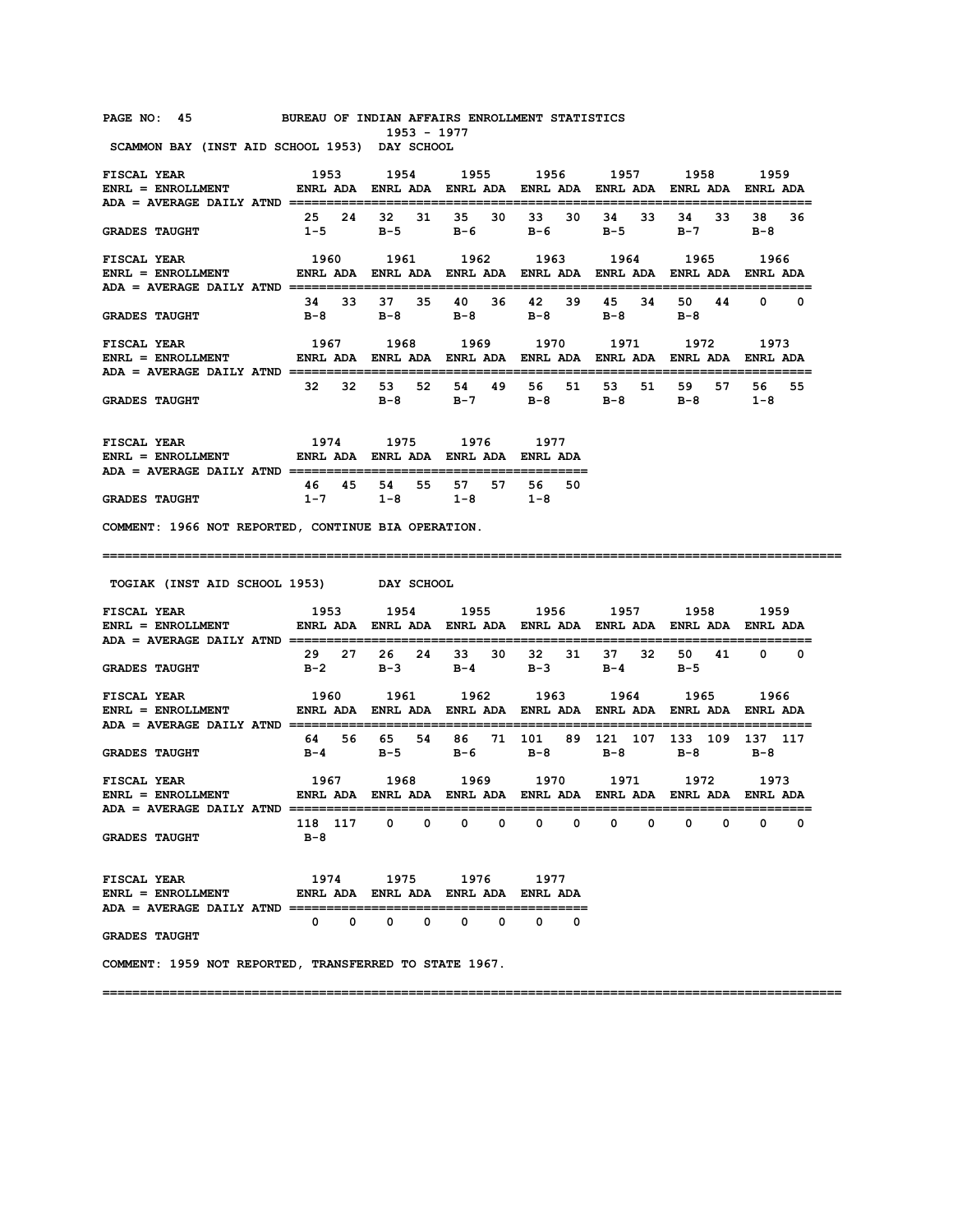#### **PAGE NO: 46 BUREAU OF INDIAN AFFAIRS ENROLLMENT STATISTICS**

 **1953 - 1977 TUNTUTULIAK (INST AID SCHOOL 1953) DAY SCHOOL** 

| <b>FISCAL YEAR</b><br>ENRL = ENROLLMENT                  ENRL ADA    ENRL ADA    ENRL ADA    ENRL ADA    ENRL ADA    ENRL ADA<br>ADA = AVERAGE DAILY ATND =========== | 1953                                                                   | 1954              |                                             | 1955 1956        | 1957                                                                   | 1958                     | 1959                        |
|-----------------------------------------------------------------------------------------------------------------------------------------------------------------------|------------------------------------------------------------------------|-------------------|---------------------------------------------|------------------|------------------------------------------------------------------------|--------------------------|-----------------------------|
| <b>GRADES TAUGHT</b>                                                                                                                                                  | 32<br>35<br>$B-5$                                                      | 37<br>35<br>B-4   | 36 —<br>32<br>B-5                           | 38<br>33<br>B-5  | 42<br>39<br>в-6                                                        | 42<br>47<br>$B-7$        | $\mathbf{0}$<br>0           |
| FISCAL YEAR<br>ENRL = ENROLLMENT                 ENRL ADA   ENRL ADA   ENRL ADA   ENRL ADA   ENRL ADA   ENRL ADA   ENRL ADA                                           | 1960                                                                   | 1961              | 1962                                        | 1963             | 1964                                                                   | 1965                     | 1966<br>=================== |
| <b>GRADES TAUGHT</b>                                                                                                                                                  | 45 42<br>в-6                                                           | 42<br>48<br>в-8   | 40<br>38<br>$B-7$                           | 43<br>40<br>в-8  | 43<br>36<br>$B-7$                                                      | 39<br>41<br>в-8          | 42 40<br>$B-8$              |
| <b>FISCAL YEAR</b><br>$ENRL = ENROLLMENT$                                                                                                                             | 1967                                                                   | 1968              | 1969                                        | 1970             | 1971<br>ENRL ADA ENRL ADA ENRL ADA ENRL ADA ENRL ADA ENRL ADA ENRL ADA | 1972                     | 1973<br>=========           |
| <b>GRADES TAUGHT</b>                                                                                                                                                  | 47<br>47<br>в-8                                                        | 47<br>39<br>в-8   | 43<br>41<br>в-8                             | 41<br>37<br>B-8  | 45<br>44<br>B-8                                                        | 45<br>в-8                | 43 130 113<br>— к−8         |
| <b>FISCAL YEAR</b>                                                                                                                                                    | 1974 1975 1976 1977                                                    |                   |                                             |                  |                                                                        |                          |                             |
| <b>GRADES TAUGHT</b>                                                                                                                                                  | 62<br>65<br>$1 - 8$                                                    | 72 113<br>$1 - 9$ | 73 —<br>72<br>$1 - 9$                       | 74 70<br>к-8     |                                                                        |                          |                             |
| COMMENT: 1959 NOT REPORTED, CONTINUED BIA OPERATION.                                                                                                                  |                                                                        |                   |                                             |                  |                                                                        |                          |                             |
|                                                                                                                                                                       |                                                                        |                   |                                             |                  |                                                                        |                          |                             |
| ANCHORAGE HOSPITAL                                                                                                                                                    |                                                                        | DAY SCHOOL        |                                             |                  |                                                                        |                          |                             |
| FISCAL YEAR<br>ENRL = ENROLLMENT               ENRL ADA   ENRL ADA   ENRL ADA   ENRL ADA   ENRL ADA   ENRL ADA   ENRL ADA                                             | 1953                                                                   |                   |                                             |                  | 1954 1955 1956 1957 1958                                               |                          | 1959                        |
| <b>GRADES TAUGHT</b>                                                                                                                                                  | 0<br>$^{\circ}$                                                        | 0<br>0            | 0<br>0                                      | 0<br>0           | 0<br>0                                                                 | 0<br>0                   | $^{\circ}$<br>0             |
| <b>FISCAL YEAR</b><br>$ENRL = ENROLLMENT$                                                                                                                             | 1960<br>ENRL ADA ENRL ADA ENRL ADA ENRL ADA ENRL ADA ENRL ADA ENRL ADA | 1961              | 1962                                        | 1963             | 1964                                                                   | 1965                     | 1966                        |
| <b>GRADES TAUGHT</b>                                                                                                                                                  | $^{\circ}$<br>$\overline{\phantom{0}}$                                 | $^{\circ}$<br>0   | 0<br>0                                      | 23 9<br>$9 - 11$ | $0\qquad 0$                                                            | $\mathbf{0}$<br>$\Omega$ | $0\qquad 0$                 |
| <b>FISCAL YEAR</b><br>ENRL = ENROLLMENT                  ENRL ADA    ENRL ADA    ENRL ADA    ENRL ADA    ENRL ADA    ENRL ADA                                         | 1967                                                                   | 1968              |                                             | 1969 1970        | 1971                                                                   | 1972                     | 1973                        |
| ADA = AVERAGE DAILY ATND ===========================<br><b>GRADES TAUGHT</b>                                                                                          | 0<br>0                                                                 | 0<br>0            | 0<br>0                                      | 0<br>0           | 0<br>0                                                                 | 0<br>0                   | 0<br>0                      |
| <b>FISCAL YEAR</b><br><b>ENRL = ENROLLMENT</b>                                                                                                                        |                                                                        | 1975 — 197        | 1976<br>ENRL ADA ENRL ADA ENRL ADA ENRL ADA | 1977             |                                                                        |                          |                             |
| <b>ADA = AVERAGE DAILY ATND ==============</b><br><b>GRADES TAUGHT</b>                                                                                                | 0<br>0                                                                 | 0<br>0            | 0<br>0                                      | 0<br>0           |                                                                        |                          |                             |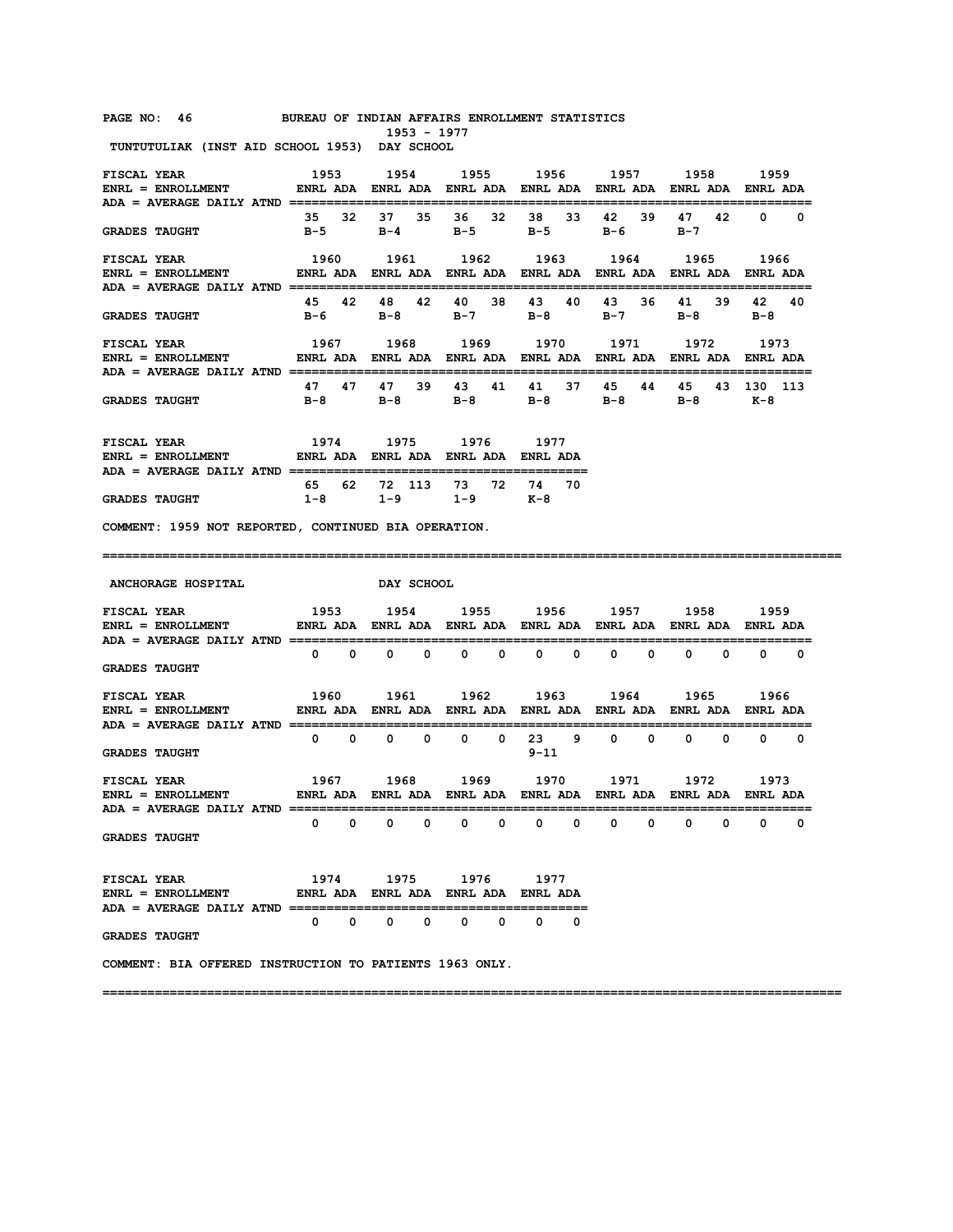| PAGE NO: 47 BUREAU OF INDIAN AFFAIRS ENROLLMENT STATISTICS<br><b>CHIFORNAK</b>                                                                                                                                                                                    |                       |                   |                   | 1953 - 1977<br>DAY SCHOOL |                                                                                                                  |              |              |              |              |              |              |                              |            |
|-------------------------------------------------------------------------------------------------------------------------------------------------------------------------------------------------------------------------------------------------------------------|-----------------------|-------------------|-------------------|---------------------------|------------------------------------------------------------------------------------------------------------------|--------------|--------------|--------------|--------------|--------------|--------------|------------------------------|------------|
| <b>FISCAL YEAR</b><br>ENRL = ENROLLMENT         ENRL ADA ENRL ADA ENRL ADA ENRL ADA ENRL ADA ENRL ADA ENRL ADA                                                                                                                                                    |                       |                   |                   |                           | 1953 1954 1955 1956 1957 1958 1959                                                                               |              |              |              |              |              |              |                              |            |
| <b>GRADES TAUGHT</b>                                                                                                                                                                                                                                              |                       | $0\qquad 0\qquad$ |                   | $0\qquad 0$               | $0\qquad 0$                                                                                                      | $\mathbf{0}$ | $\mathbf{0}$ | $\mathbf{0}$ | $\mathbf{0}$ | $\Omega$     |              | $\mathbf{0}$<br>$\mathbf{0}$ | $\Omega$   |
| ENRL = ENROLLMENT                ENRL ADA   ENRL ADA   ENRL ADA   ENRL ADA   ENRL ADA   ENRL ADA   ENRL ADA                                                                                                                                                       |                       |                   |                   |                           |                                                                                                                  |              |              |              |              |              |              |                              |            |
| <b>GRADES TAUGHT</b>                                                                                                                                                                                                                                              |                       |                   |                   |                           | 45 36 42 38 41 36 41 39<br>B-5 B-5 B-6 B-6 B-6                                                                   |              |              |              | 45 42        |              | 57 48        | $B-7$ $B-8$                  | 49 45      |
| <b>FISCAL YEAR</b><br>ENRL = ENROLLMENT         ENRL ADA ENRL ADA ENRL ADA ENRL ADA ENRL ADA ENRL ADA ENRL ADA<br>ADA = AVERAGE DAILY ATND =================================                                                                                      |                       |                   |                   |                           | 1967 1968 1969 1970 1971 1972 1973                                                                               |              |              |              |              |              |              |                              |            |
| <b>GRADES TAUGHT</b>                                                                                                                                                                                                                                              |                       |                   |                   |                           | 50 50 50 46 46 44 43 41 44 40<br>B-8 B-8 B-8 B-8-S B-8-S B-8 1-8                                                 |              |              |              |              |              | 41 38        | 49                           | 45         |
| ${\tt FISCAL \,\, YEAR} \qquad \qquad 1974 \qquad 1975 \qquad 1976 \qquad 1977 \\ {\tt ENRL} \, = \, {\tt ENROLLMENT} \qquad \qquad {\tt ENRL \,\,ADA} \, \, \, {\tt ENRL \,\,ADA} \, \, \, {\tt ENRL \,\,ADA} \, \, {\tt ENRL \,\,ADA} \, \, {\tt ENRL \,\,ADA}$ |                       |                   |                   |                           |                                                                                                                  |              |              |              |              |              |              |                              |            |
| <b>GRADES TAUGHT</b>                                                                                                                                                                                                                                              |                       |                   |                   |                           | 53 49 51 45 58 58 59 53<br>1-8 1-8 1-9 1-8                                                                       |              |              |              |              |              |              |                              |            |
| COMMENT: BIA OPENED 1960. CONTINUED BIA OPERATION.                                                                                                                                                                                                                |                       |                   |                   |                           |                                                                                                                  |              |              |              |              |              |              |                              |            |
|                                                                                                                                                                                                                                                                   |                       |                   |                   |                           |                                                                                                                  |              |              |              |              |              |              |                              |            |
| <b>EAGLE</b>                                                                                                                                                                                                                                                      |                       |                   | <b>DAY SCHOOL</b> |                           |                                                                                                                  |              |              |              |              |              |              |                              |            |
| <b>FISCAL YEAR</b><br>$ENRL = ENROLLMENT$                                                                                                                                                                                                                         |                       |                   |                   |                           | 1953 1954 1955 1956 1957 1958 1959<br>ENRL ADA ENRL ADA ENRL ADA ENRL ADA ENRL ADA ENRL ADA ENRL ADA             |              |              |              |              |              |              |                              |            |
| <b>GRADES TAUGHT</b>                                                                                                                                                                                                                                              |                       |                   |                   |                           | 0 0 17 15 18 17 16 15 16 15<br>$1-7$ $1-8$ $2-9$ $1-8$ $1-7$ $B-8$                                               |              |              |              |              |              |              | 17 15 19 18                  |            |
| <b>FISCAL YEAR</b><br><b>ENRL = ENROLLMENT</b>                                                                                                                                                                                                                    | 1960                  |                   |                   |                           | 1961 1962 1963 1964 1965 1966<br>ENRL ADA ENRL ADA ENRL ADA ENRL ADA ENRL ADA ENRL ADA ENRL ADA                  |              |              |              |              |              |              |                              |            |
| <b>GRADES TAUGHT</b>                                                                                                                                                                                                                                              |                       |                   |                   |                           | 19 17 21 20 17 17 19 17 22 19<br>B-8 B-8 1-8 B-7 B-8                                                             |              |              |              |              |              | $1 - 8$      | 21 20 19 18<br>в-8           |            |
| FISCAL YEAR<br>$ENRL = ENROLLMENT$<br>$ADA = AVERAGE DALLY AND $                                                                                                                                                                                                  |                       |                   |                   |                           | 1967 - 1968 - 1969 - 1970 - 1971 - 1972 - 1973<br>ENRL-ADA ENRL-ADA ENRL-ADA ENRL-ADA ENRL-ADA ENRL-ADA ENRL-ADA |              |              |              |              |              |              |                              | :========= |
| <b>GRADES TAUGHT</b>                                                                                                                                                                                                                                              | $\mathbf{0}$<br>$B-8$ | $\mathbf{0}$      |                   | $0\qquad 0$               | $0\qquad 0$                                                                                                      | $\mathbf{0}$ | $\mathbf 0$  | $\mathbf{0}$ | $^{\circ}$   | $\mathbf{0}$ | $\mathbf{0}$ | $\mathbf{0}$                 | 0          |
| <b>FISCAL YEAR</b><br>$ENRL = ENROLLMENT$ ENRL ADA ENRL ADA ENRL ADA ENRL ADA ENRL ADA                                                                                                                                                                            |                       |                   |                   |                           | 1974 1975 1976 1977<br>$0\qquad 0\qquad 0\qquad 0\qquad 0\qquad 0\qquad 0$                                       |              |              |              |              |              |              |                              |            |
| <b>GRADES TAUGHT</b><br>COMMENT: INSTRUCTIONAL AID SCHOOL. TRANSFERRED TO STATE 1967.                                                                                                                                                                             |                       |                   |                   |                           |                                                                                                                  |              |              |              |              |              |              |                              |            |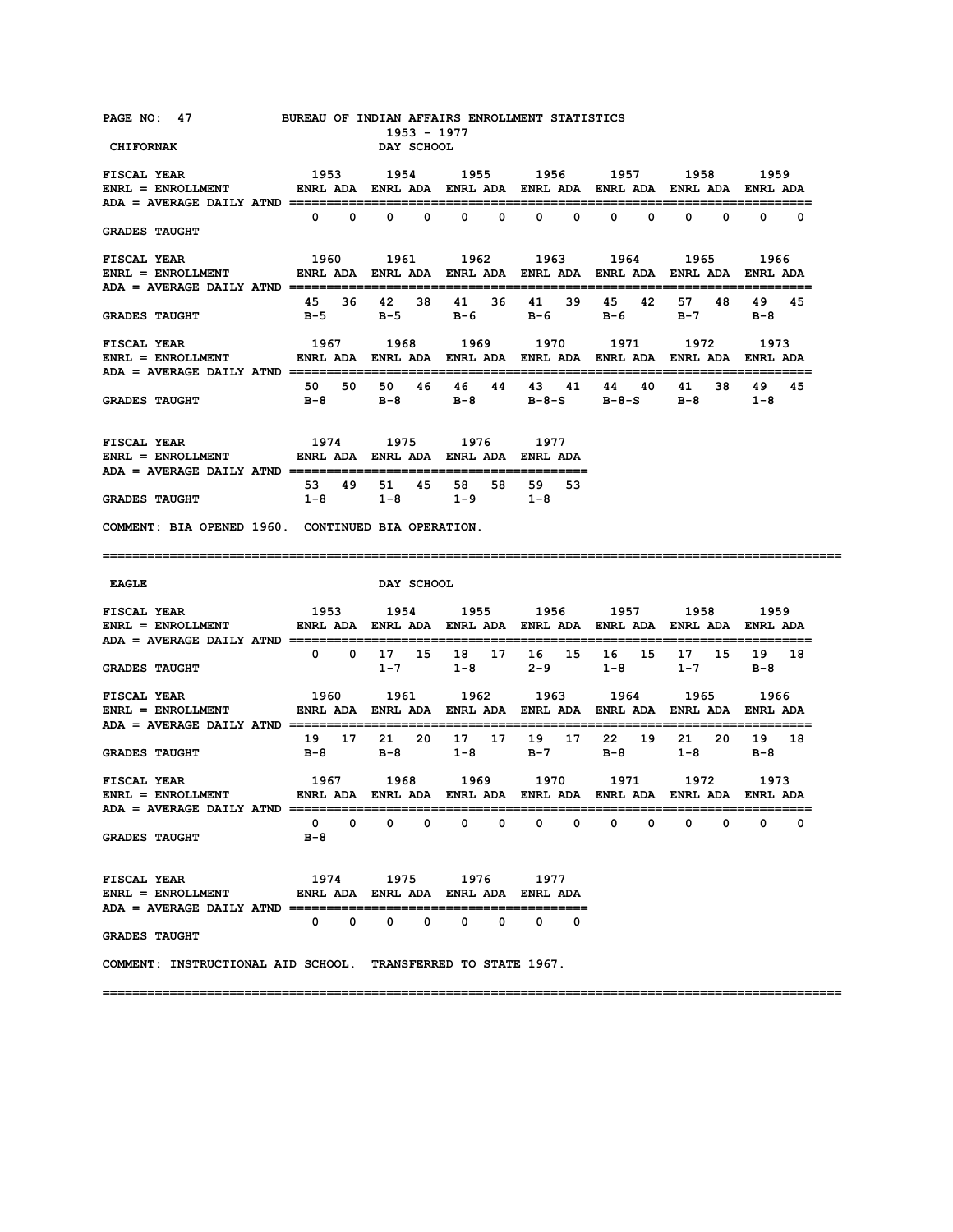| PAGE NO: 48 BUREAU OF INDIAN AFFAIRS ENROLLMENT STATISTICS<br>KWETHLUK                                                                                                                                                                                                                                                                                                                          |                                                | 1953 - 1977<br><b>DAY SCHOOL</b> |                                                     |         |                                                                                        |                                     |              |
|-------------------------------------------------------------------------------------------------------------------------------------------------------------------------------------------------------------------------------------------------------------------------------------------------------------------------------------------------------------------------------------------------|------------------------------------------------|----------------------------------|-----------------------------------------------------|---------|----------------------------------------------------------------------------------------|-------------------------------------|--------------|
|                                                                                                                                                                                                                                                                                                                                                                                                 |                                                |                                  |                                                     |         |                                                                                        |                                     |              |
| <b>GRADES TAUGHT</b>                                                                                                                                                                                                                                                                                                                                                                            |                                                |                                  |                                                     |         | 51 45 54 49 56 49 64 59 54 59<br>B-7 B-8 B-7 B-8 B-8 B-8 B-8                           |                                     | 70 62 74 70  |
|                                                                                                                                                                                                                                                                                                                                                                                                 |                                                |                                  |                                                     |         |                                                                                        |                                     |              |
| <b>GRADES TAUGHT</b>                                                                                                                                                                                                                                                                                                                                                                            |                                                |                                  |                                                     |         | 84 77 93 85 93 89 104 100 100 93 110 104 117 101<br>B-8 B-8 B-8 B-8 B-8 B-8 B-8        |                                     |              |
| ${\tt FISCAL}~~{\tt YEAR}~~{\tt 1967}~~{\tt 1968}~~{\tt 1969}~~{\tt 1970}~~{\tt 1971}~~{\tt 1972}~~{\tt 1973}~~{\tt ENRL}~~{\tt ENRL}~~{\tt ENRLA}~~{\tt ENRL}~~{\tt NDA}~~{\tt ENRL}~~{\tt RNRL}~~{\tt ADA}~~{\tt ENRL}~~{\tt NDA}~~{\tt ENRL}~~{\tt NDA}~~{\tt ENRL}~~{\tt NDA}~~{\tt ENRL}~~{\tt NDA}~~{\tt ENRL}~~{\tt NDA}~~{\tt NNA}~~{\tt NMA}~~{\tt NMA}~~{\tt NMA}~~{\tt NMA}~~{\tt N$ |                                                |                                  |                                                     |         |                                                                                        |                                     |              |
| <b>GRADES TAUGHT</b>                                                                                                                                                                                                                                                                                                                                                                            |                                                |                                  |                                                     |         | 117 114 117 106 128 120 123 117 120 110 108 100 115 109<br>B-8 B-8 B-8 B-8 B-8 B-8 K-8 |                                     |              |
| <b>FISCAL YEAR</b><br>ENRL = ENROLLMENT ENRL ADA ENRL ADA ENRL ADA ENRL ADA                                                                                                                                                                                                                                                                                                                     |                                                |                                  | 1974 1975 1976 1977                                 |         |                                                                                        |                                     |              |
| <b>GRADES TAUGHT</b>                                                                                                                                                                                                                                                                                                                                                                            | 125 125 127 109 127 127 115 115<br>K-8 K-8 K-8 |                                  |                                                     | $1 - 8$ |                                                                                        |                                     |              |
| COMMENT: CONTINUED BIA OPERATION.                                                                                                                                                                                                                                                                                                                                                               |                                                |                                  |                                                     |         |                                                                                        |                                     |              |
|                                                                                                                                                                                                                                                                                                                                                                                                 |                                                |                                  |                                                     |         |                                                                                        |                                     |              |
| <b>LOWER KALSKAG</b>                                                                                                                                                                                                                                                                                                                                                                            |                                                | <b>DAY SCHOOL</b>                |                                                     |         |                                                                                        |                                     |              |
| FISCAL YEAR                                                                                                                                                                                                                                                                                                                                                                                     |                                                |                                  |                                                     |         | 1953 1954 1955 1956 1957 1958 1959                                                     |                                     |              |
| <b>GRADES TAUGHT</b>                                                                                                                                                                                                                                                                                                                                                                            |                                                |                                  | $0\qquad 0\qquad 0\qquad 0\qquad 0\qquad 0\qquad 0$ |         |                                                                                        | $0\qquad 0\qquad 0\qquad 0\qquad 0$ |              |
| <b>FISCAL YEAR</b><br>ENRL = ENROLLMENT ENRL ADA ENRL ADA ENRL ADA ENRL ADA ENRL ADA ENRL ADA ENRL ADA ENRL ADA                                                                                                                                                                                                                                                                                 |                                                |                                  |                                                     |         | 1960 1961 1962 1963 1964 1965                                                          |                                     | 1966         |
| <b>GRADES TAUGHT</b>                                                                                                                                                                                                                                                                                                                                                                            |                                                |                                  |                                                     |         | 30  26  29  24  31  26  28  26  33  30<br>B-7 B-7 B-8-S B-8 B-8                        | $B-8$ $B-8$                         | 30 27 41 37  |
|                                                                                                                                                                                                                                                                                                                                                                                                 |                                                |                                  |                                                     |         |                                                                                        |                                     | ========     |
| $ADA = AVERAGE DALLY AND $<br><b>GRADES TAUGHT</b>                                                                                                                                                                                                                                                                                                                                              |                                                |                                  |                                                     |         | 35 34 51 47 48 44 54 48 47 44<br>B-8 B-8 B-8 B-8 B-6                                   | 54 47<br>$B-8$                      | 60 47<br>1-8 |
| <b>FISCAL YEAR</b><br>$ENRL = ENROLLMENT$ ENRL ADA ENRL ADA ENRL ADA ENRL ADA ENRL ADA                                                                                                                                                                                                                                                                                                          |                                                |                                  | 1974 1975 1976 1977                                 |         |                                                                                        |                                     |              |
| <b>GRADES TAUGHT</b>                                                                                                                                                                                                                                                                                                                                                                            |                                                | $1-7$ $1-7$ $1-8$                | 55 49 48 47 58 54 0 0                               |         |                                                                                        |                                     |              |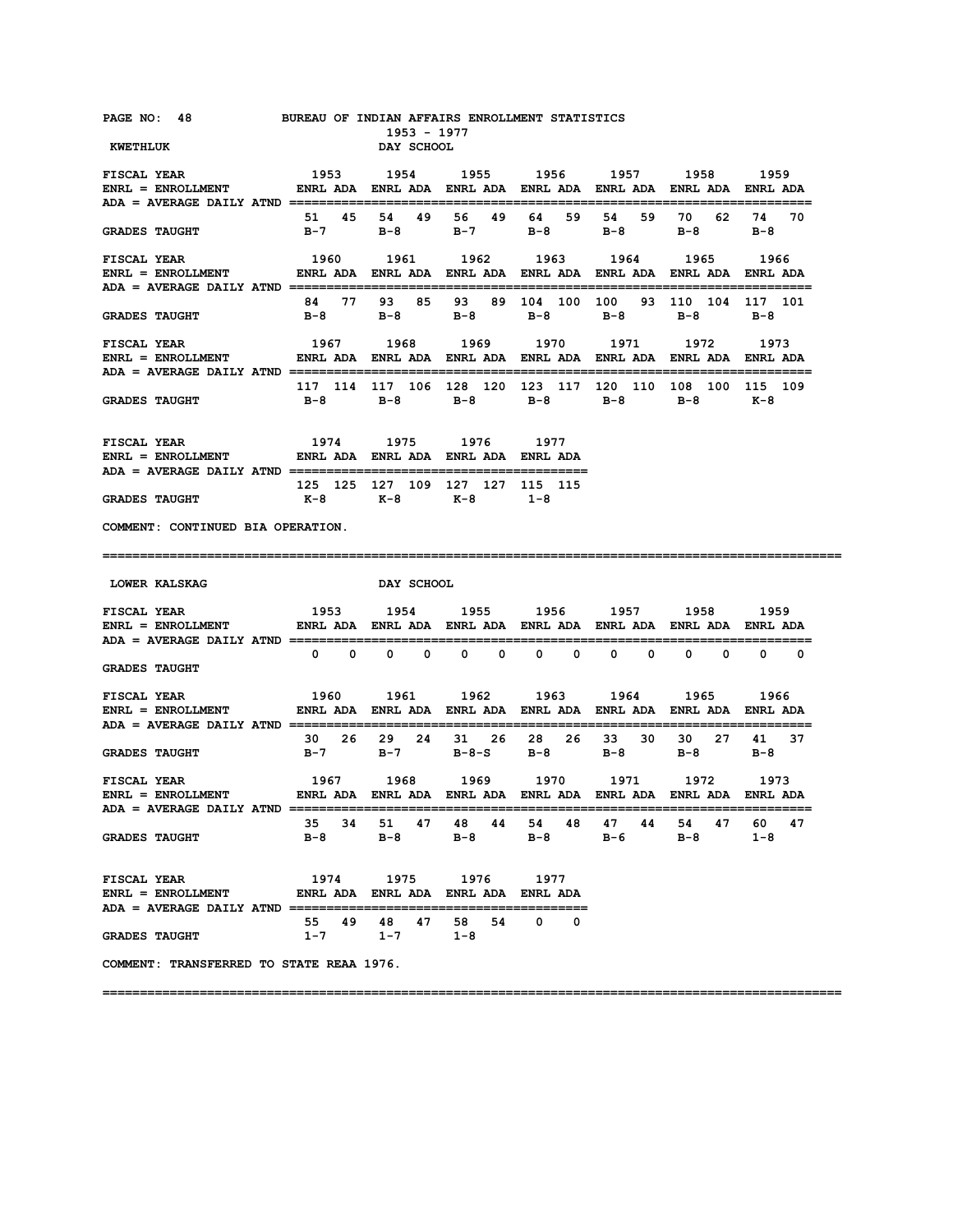| PAGE NO: 49<br><b>NAPAKIAK</b>                                                                                           | BUREAU OF INDIAN AFFAIRS ENROLLMENT STATISTICS | 1953 - 1977<br>DAY SCHOOL                                                |           |             |        |                      |                    |
|--------------------------------------------------------------------------------------------------------------------------|------------------------------------------------|--------------------------------------------------------------------------|-----------|-------------|--------|----------------------|--------------------|
| <b>FISCAL YEAR</b>                                                                                                       |                                                | 1953 1954 1955 1956 1957 1958 1959                                       |           |             |        |                      |                    |
| <b>GRADES TAUGHT</b>                                                                                                     |                                                | 36 33 36 35 36 29 39 34 42 36<br>B-6 B-6 B-7 B-6 B-7                     |           |             |        | 49 41<br>$B-8$       | 45<br>42<br>$B-5$  |
| <b>FISCAL YEAR</b><br>ENRL = ENROLLMENT ENRL ADA ENRL ADA ENRL ADA ENRL ADA ENRL ADA ENRL ADA ENRL ADA ENRL ADA ENRL ADA |                                                | 1960 1961 1962 1963 1964                                                 |           |             |        | 1965                 | 1966               |
| <b>GRADES TAUGHT</b>                                                                                                     |                                                | 57 51 58 53 75 62 73 65 74 66<br>B-8 B-6 B-7 B-8 B-8                     |           |             |        | 66 61<br>$B-7$ $B-7$ | 75 68              |
| <b>FISCAL YEAR</b><br>ENRL = ENROLLMENT ENRL ADA ENRL ADA ENRL ADA ENRL ADA ENRL ADA ENRL ADA ENRL ADA ENRL ADA          |                                                | 1967 1968 1969 1970 1971 1972 1973                                       |           |             |        |                      |                    |
| <b>GRADES TAUGHT</b>                                                                                                     |                                                | 72 71 68 67 64 60 70 67 69 66 67 64 73 69<br>B-7 B-8 B-8 B-8 B-8 B-8 1-8 |           |             |        |                      |                    |
| <b>FISCAL YEAR</b><br>ENRL = ENROLLMENT             ENRL ADA ENRL ADA ENRL ADA ENRL ADA                                  |                                                | 1974 1975                                                                | 1976 1977 |             |        |                      |                    |
| <b>GRADES TAUGHT</b>                                                                                                     | $1-8$ $1-8$                                    | 72 68 76 69 82 77 75 70                                                  | K-8 K-8   |             |        |                      |                    |
| COMMENT: CONTINUED BIA OPERATION.                                                                                        |                                                |                                                                          |           |             |        |                      |                    |
|                                                                                                                          |                                                |                                                                          |           |             |        |                      |                    |
| <b>NEW STUYAHOK</b>                                                                                                      |                                                | <b>DAY SCHOOL</b>                                                        |           |             |        |                      |                    |
| FISCAL YEAR                                                                                                              | 1953 1954 1955 1956 1957 1958                  |                                                                          |           |             |        |                      | 1959               |
| <b>GRADES TAUGHT</b>                                                                                                     |                                                | 0 0 33 26 34 30 28 27<br>$B-5$                                           | $B-6$     | $B-3$ $B-3$ | 30 31  | $B-4$                | 29 29 39 38<br>B-5 |
| <b>FISCAL YEAR</b>                                                                                                       |                                                | 1960 1961                                                                |           | 1962 1963   | 1964   | 1965                 | 1966               |
| <b>GRADES TAUGHT</b>                                                                                                     | в-6                                            | 44 41 53 45 48 45 56 54 52 51<br>$B-7$                                   | $B-8$     | $B-8$       | B-8    | в-8                  | 53 52 50 49<br>B-8 |
| <b>FISCAL YEAR</b>                                                                                                       |                                                | 1967 1968 1969 1970 1971 1972                                            |           |             |        |                      | 1973               |
| <b>ADA = AVERAGE DAILY ATND</b><br><b>GRADES TAUGHT</b>                                                                  | 48<br>50.<br>$B-8$                             | 0<br>0                                                                   | 0<br>0    | 0<br>0      | 0<br>0 | 0<br>0               | 0<br>0             |
| <b>FISCAL YEAR</b><br><b>ENRL = ENROLLMENT</b>                                                                           |                                                | 1974 1975 1976 1977<br>ENRL ADA ENRL ADA ENRL ADA ENRL ADA               |           |             |        |                      |                    |
| <b>ADA = AVERAGE DAILY ATND ========</b><br><b>GRADES TAUGHT</b>                                                         | 0<br>0                                         | 0<br>0                                                                   | 0<br>0    | 0<br>0      |        |                      |                    |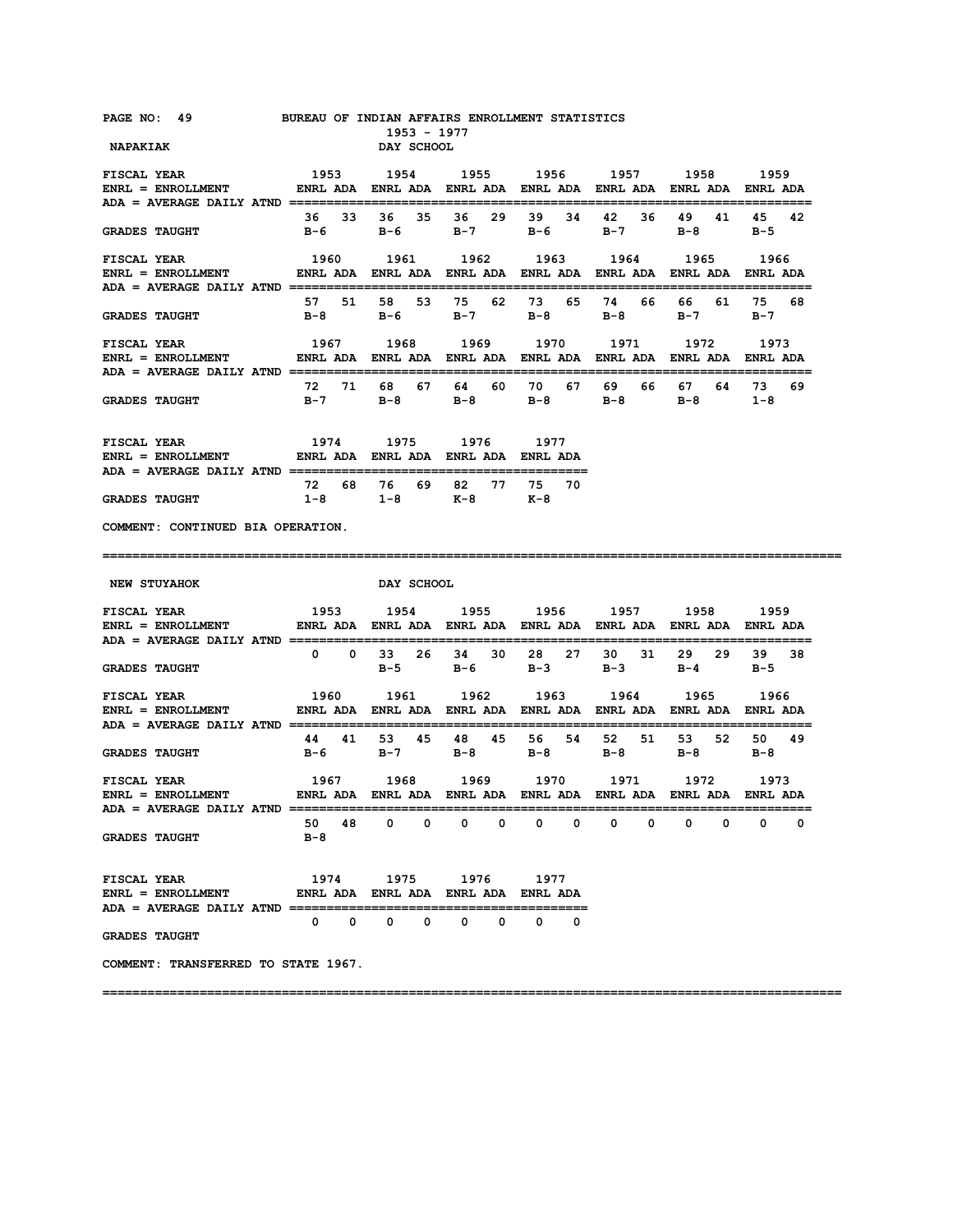| PAGE NO: 50<br>SHUNGNAK                                                                                                                                                                                                                                                                                    | BUREAU OF INDIAN AFFAIRS ENROLLMENT STATISTICS                 | 1953 - 1977<br>DAY SCHOOL   |                                         |                                       |                                                                                                 |                                   |                    |
|------------------------------------------------------------------------------------------------------------------------------------------------------------------------------------------------------------------------------------------------------------------------------------------------------------|----------------------------------------------------------------|-----------------------------|-----------------------------------------|---------------------------------------|-------------------------------------------------------------------------------------------------|-----------------------------------|--------------------|
| <b>FISCAL YEAR</b><br>ENRL = ENROLLMENT             ENRL ADA  ENRL ADA  ENRL ADA  ENRL ADA  ENRL ADA  ENRL ADA  ENRL ADA                                                                                                                                                                                   | 1953                                                           |                             |                                         |                                       | 1954 1955 1956 1957 1958 1959                                                                   |                                   |                    |
| <b>GRADES TAUGHT</b>                                                                                                                                                                                                                                                                                       | 31 26                                                          | 29                          | 23 28 23                                | 35<br>30                              | 35<br>32<br>B-8 B-8 B-4 B-5 B-4                                                                 | 49<br>39<br>B-6 and B-6           | 37<br>29<br>в-8    |
| <b>FISCAL YEAR</b><br>ENRL = ENROLLMENT           ENRL ADA  ENRL ADA  ENRL ADA  ENRL ADA  ENRL ADA  ENRL ADA  ENRL ADA                                                                                                                                                                                     | 1960 1961 1962 1963 1964 1965 1966                             |                             |                                         |                                       |                                                                                                 |                                   |                    |
| <b>GRADES TAUGHT</b>                                                                                                                                                                                                                                                                                       |                                                                |                             | 41 34 44 35 40 36 41<br>B-8 B-8 B-8 B-8 | 36                                    | 41<br>38<br>$B-8$                                                                               | 36 —<br>35<br>$B-8$               | 44<br>42<br>в-8    |
| <b>FISCAL YEAR</b><br>ENRL = ENROLLMENT               ENRL ADA   ENRL ADA   ENRL ADA   ENRL ADA   ENRL ADA   ENRL ADA   ENRL ADA                                                                                                                                                                           |                                                                |                             |                                         |                                       | 1967 1968 1969 1970 1971 1972 1973                                                              |                                   |                    |
| <b>GRADES TAUGHT</b>                                                                                                                                                                                                                                                                                       | 40 36 54                                                       |                             | 52 57 54 50<br>B-8 B-8 B-8 B-8          | 49                                    |                                                                                                 | $0\qquad 0\qquad 0\qquad 0\qquad$ | 0                  |
| ${\tt FISCAL \,\, YEAR} \qquad \qquad 1974 \qquad \qquad 1975 \qquad \qquad 1976 \qquad \qquad 1977$ ${\tt ENRL} \; = \; {\tt ENROLLMENT} \qquad \qquad {\tt ENRL \,\, ADA} \; \; \; {\tt ENRL} \; \; {\tt ADA} \; \; {\tt ENRL} \; {\tt ADA} \; \; {\tt ENRL} \; {\tt ADA} \; \; {\tt ENRL} \; {\tt ADA}$ |                                                                |                             | 1974 1975 1976 1977                     |                                       |                                                                                                 |                                   |                    |
| <b>GRADES TAUGHT</b>                                                                                                                                                                                                                                                                                       |                                                                | $0\qquad 0\qquad 0\qquad 0$ | $0\qquad 0$                             | $\mathbf{0}$<br>$\Omega$              |                                                                                                 |                                   |                    |
| COMMENT: TRANSFERRED TO STATE 1970.                                                                                                                                                                                                                                                                        |                                                                |                             |                                         |                                       |                                                                                                 |                                   |                    |
|                                                                                                                                                                                                                                                                                                            |                                                                |                             |                                         |                                       |                                                                                                 |                                   |                    |
| <b>TANUNAK</b>                                                                                                                                                                                                                                                                                             |                                                                | DAY SCHOOL                  |                                         |                                       |                                                                                                 |                                   |                    |
| <b>FISCAL YEAR</b><br>$ENRL = ENROLLMENT$                                                                                                                                                                                                                                                                  | ENRL ADA ENRL ADA ENRL ADA ENRL ADA ENRL ADA ENRL ADA ENRL ADA |                             |                                         |                                       | 1953 1954 1955 1956 1957 1958 1959                                                              |                                   |                    |
| <b>GRADES TAUGHT</b>                                                                                                                                                                                                                                                                                       |                                                                | $0\qquad 0\qquad 0\qquad 0$ | $0\qquad 0$                             | $^{\circ}$<br>$\overline{\mathbf{0}}$ | в-8                                                                                             | 47 38 42 35<br>$B-8$ $B-8$        | 36 34              |
| <b>FISCAL YEAR</b><br>$ENRL = ENROLLMENT$                                                                                                                                                                                                                                                                  | 1960                                                           |                             |                                         |                                       | 1961 1962 1963 1964 1965 1966<br>ENRL ADA ENRL ADA ENRL ADA ENRL ADA ENRL ADA ENRL ADA ENRL ADA |                                   |                    |
| <b>GRADES TAUGHT</b>                                                                                                                                                                                                                                                                                       |                                                                |                             | 51 44 48 43 44 43 52 48 58              |                                       | 55<br>B-8 B-8 B-7 B-8 B-8                                                                       | $B - 8$                           | 63 56 61 57<br>в-6 |
| FISCAL YEAR<br>$ENRL = ENROLLMENT$                                                                                                                                                                                                                                                                         |                                                                |                             |                                         |                                       |                                                                                                 |                                   |                    |
| <b>GRADES TAUGHT</b>                                                                                                                                                                                                                                                                                       |                                                                |                             |                                         |                                       | 61 58 76 72 80 75 80 75 80 76 80 79 82<br>B-6 B-8 B-8 B-8 1-8                                   | $1-8$                             | 79<br>к-8          |
| <b>FISCAL YEAR</b><br>ENRL = ENROLLMENT              ENRL ADA   ENRL ADA   ENRL ADA   ENRL ADA                                                                                                                                                                                                             | 1974                                                           | 1975                        | 1976                                    | 1977                                  |                                                                                                 |                                   |                    |
| <b>GRADES TAUGHT</b>                                                                                                                                                                                                                                                                                       |                                                                |                             | 90 86 91 79 85 75<br>K-8 K-8-S K-8 K-8  | 76 54                                 |                                                                                                 |                                   |                    |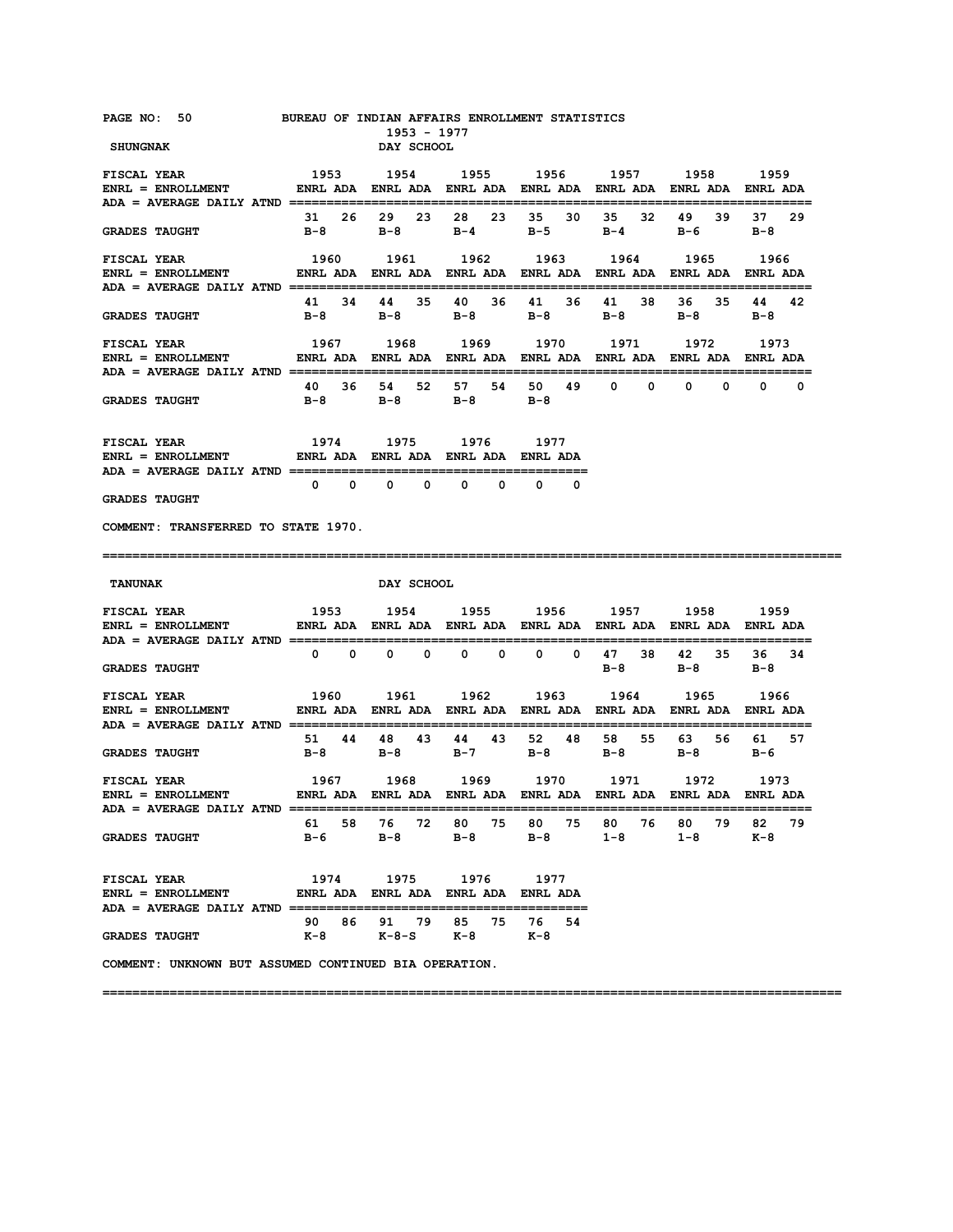| PAGE NO: 51 BUREAU OF INDIAN AFFAIRS ENROLLMENT STATISTICS<br>TULUKSAK                                                                                                                                                                                                                                                                                                                                                                |                                                                                                                                                | 1953 - 1977<br><b>DAY SCHOOL</b>                    |      |                                                                          |                                     |              |
|---------------------------------------------------------------------------------------------------------------------------------------------------------------------------------------------------------------------------------------------------------------------------------------------------------------------------------------------------------------------------------------------------------------------------------------|------------------------------------------------------------------------------------------------------------------------------------------------|-----------------------------------------------------|------|--------------------------------------------------------------------------|-------------------------------------|--------------|
|                                                                                                                                                                                                                                                                                                                                                                                                                                       |                                                                                                                                                |                                                     |      |                                                                          |                                     |              |
| <b>GRADES TAUGHT</b>                                                                                                                                                                                                                                                                                                                                                                                                                  |                                                                                                                                                | 22  20  21  18  20  20  27  25  27                  |      | 26<br>B-4 B-5 B-4 B-5 B-6 B-6 B-7                                        | 28 23                               | 33<br>30     |
| FISCAL YEAR<br>ENRL = ENROLLMENT         ENRL ADA ENRL ADA ENRL ADA ENRL ADA ENRL ADA ENRL ADA ENRL ADA                                                                                                                                                                                                                                                                                                                               | 1960 1961 1962 1963 1964 1965 1966                                                                                                             |                                                     |      |                                                                          |                                     |              |
| <b>GRADES TAUGHT</b>                                                                                                                                                                                                                                                                                                                                                                                                                  |                                                                                                                                                | 35 32 43 34 34 30 32                                |      | 29 35 32<br>B-8 B-8 B-7 B-4 B-5                                          | 46 41<br>$B-7$                      | 46 42<br>в-8 |
| <b>FISCAL YEAR</b><br>ENRL = ENROLLMENT         ENRL ADA ENRL ADA ENRL ADA ENRL ADA ENRL ADA ENRL ADA ENRL ADA                                                                                                                                                                                                                                                                                                                        | 1967 1968 1969 1970 1971 1972 1973                                                                                                             |                                                     |      |                                                                          |                                     |              |
| <b>GRADES TAUGHT</b>                                                                                                                                                                                                                                                                                                                                                                                                                  |                                                                                                                                                |                                                     |      | 42 40 57 46 50 44 51 42 51 47 41<br>B-8 B-8 B-8 B-8 B-8 B-7 1-8          |                                     | 39 46<br>41  |
| ${\tt FISCAL \; YEAR} \qquad \qquad 1974 \qquad \qquad 1975 \qquad \qquad 1976 \qquad \qquad 1977$ ${\tt ENRL} \; = \; {\tt ENROLLMENT} \qquad \qquad {\tt ENRL} \; {\tt ADA} \; \; {\tt ENRL} \; {\tt ADA} \; \; {\tt ENRL} \; {\tt ADA} \; \; {\tt ENRL} \; {\tt ADA}$                                                                                                                                                              |                                                                                                                                                |                                                     |      |                                                                          |                                     |              |
| <b>GRADES TAUGHT</b>                                                                                                                                                                                                                                                                                                                                                                                                                  |                                                                                                                                                | 58 50 56 41 59 59 56 53<br>$1-8$ $1-8$ $1-8$ $1-8$  |      |                                                                          |                                     |              |
| COMMENT: CONTINUED BIA OPERATION.                                                                                                                                                                                                                                                                                                                                                                                                     |                                                                                                                                                |                                                     |      |                                                                          |                                     |              |
|                                                                                                                                                                                                                                                                                                                                                                                                                                       |                                                                                                                                                |                                                     |      |                                                                          |                                     |              |
| KOTLIK                                                                                                                                                                                                                                                                                                                                                                                                                                |                                                                                                                                                | <b>DAY SCHOOL</b>                                   |      |                                                                          |                                     |              |
|                                                                                                                                                                                                                                                                                                                                                                                                                                       |                                                                                                                                                |                                                     |      |                                                                          |                                     |              |
| <b>GRADES TAUGHT</b>                                                                                                                                                                                                                                                                                                                                                                                                                  |                                                                                                                                                | $0\qquad 0\qquad 0\qquad 0\qquad 0\qquad 0\qquad 0$ |      | $0\qquad 0$                                                              | $\begin{matrix}0&0&0&0\end{matrix}$ |              |
| $\begin{array}{ccccccccc} \texttt{FISCAL} & \texttt{YEAR} & & & & 1960 & & 1961 & & 1962 & & 1963 & & 1964 & & 1965 & & 1966 \\ \texttt{ENRL} & = & \texttt{ENROLLMENT} & & & \texttt{ENRL} & \texttt{ADA} & \texttt{ENRL} & \texttt{ADA} & \texttt{ENRL} & \texttt{ADA} & \texttt{BNRL} & \texttt{ADA} & \texttt{ENRL} & \texttt{ADA} & \texttt{ENRL} & \texttt{ADA} & \texttt{ENRL} & \texttt{ADA} & \texttt{BRA} & \texttt{BRA} &$ |                                                                                                                                                |                                                     |      |                                                                          |                                     |              |
| <b>GRADES TAUGHT</b>                                                                                                                                                                                                                                                                                                                                                                                                                  | 0 0 0 0 39 34 48 40 49 45 52 49 54 51                                                                                                          |                                                     |      | B-7 B-8 B-8 B-8 B-8                                                      |                                     |              |
| FISCAL YEAR<br>ENRL = ENROLLMENT                                                                                                                                                                                                                                                                                                                                                                                                      | 1967        1968        1969        1970        1971        1972        1973<br>ENRL ADA ENRL ADA ENRL ADA ENRL ADA ENRL ADA ENRL ADA ENRL ADA |                                                     |      |                                                                          |                                     |              |
| <b>GRADES TAUGHT</b>                                                                                                                                                                                                                                                                                                                                                                                                                  |                                                                                                                                                |                                                     |      | 52 48 65 62 65 62 70 63 64 61 74 70 87 84<br>B-8 B-8 B-7 B-8 B-7 B-8 K-8 |                                     |              |
| <b>FISCAL YEAR</b><br>ENRL = ENROLLMENT             ENRL ADA ENRL ADA ENRL ADA ENRL ADA                                                                                                                                                                                                                                                                                                                                               |                                                                                                                                                | 1974 1975 1976                                      | 1977 |                                                                          |                                     |              |
| <b>GRADES TAUGHT</b>                                                                                                                                                                                                                                                                                                                                                                                                                  |                                                                                                                                                | 92  90  101  84  89  87  92  81<br>K-8 K-8 K-8 K-9  |      |                                                                          |                                     |              |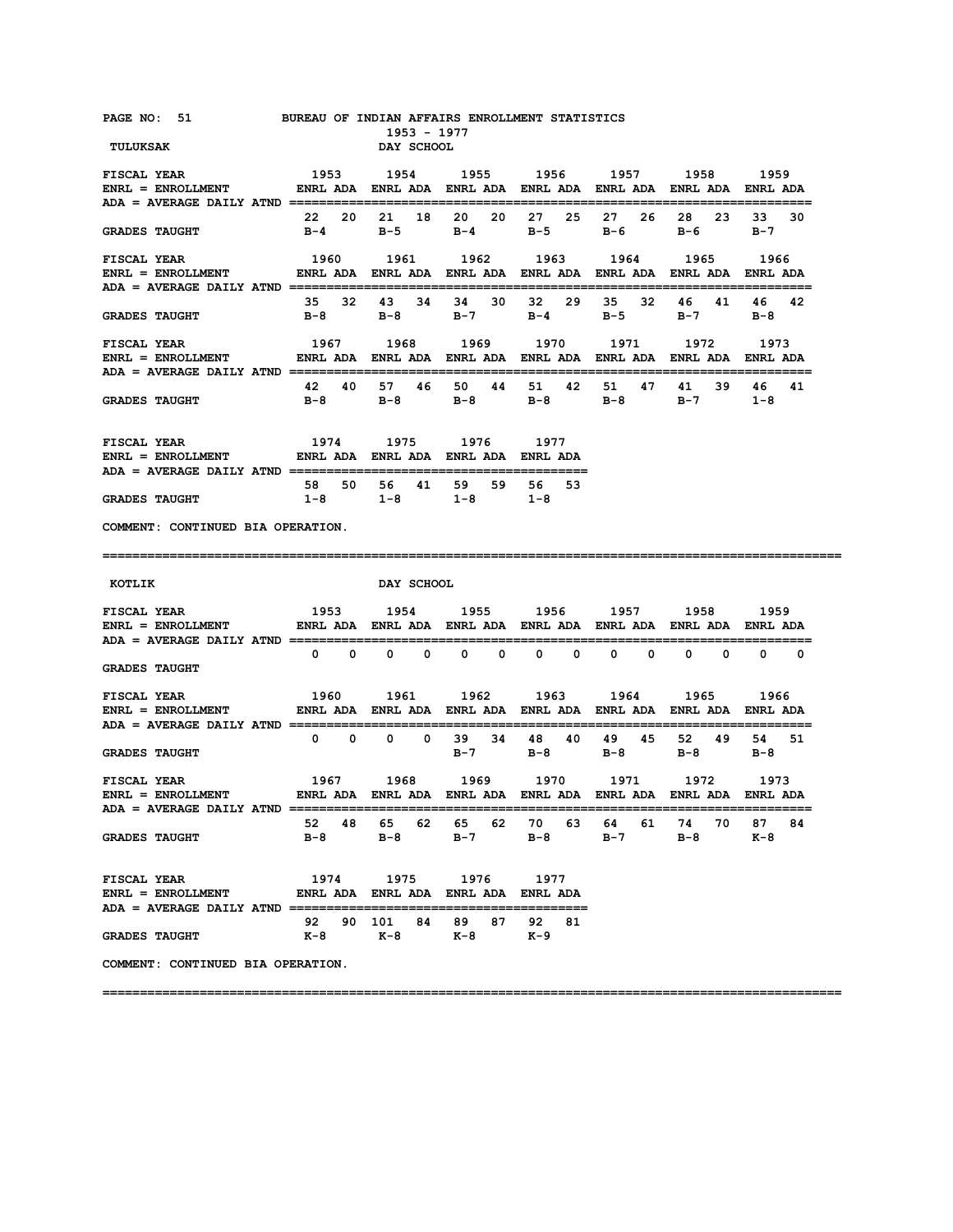| PAGE NO: 52 BUREAU OF INDIAN AFFAIRS ENROLLMENT STATISTICS<br>CHALKYITSIK (FISHOOK TOWN) DAY SCHOOL                                                                   |                                                                                                      | 1953 - 1977                                                                                          |                                              |                            |                                         |                              |                   |
|-----------------------------------------------------------------------------------------------------------------------------------------------------------------------|------------------------------------------------------------------------------------------------------|------------------------------------------------------------------------------------------------------|----------------------------------------------|----------------------------|-----------------------------------------|------------------------------|-------------------|
| <b>FISCAL YEAR</b><br>ENRL = ENROLLMENT           ENRL ADA ENRL ADA ENRL ADA ENRL ADA ENRL ADA ENRL ADA ENRL ADA<br>ADA = AVERAGE DAILY ATND ======================== |                                                                                                      | 1953 1954 1955 1956 1957 1958 1959                                                                   |                                              |                            |                                         |                              |                   |
| <b>GRADES TAUGHT</b>                                                                                                                                                  |                                                                                                      | $0\qquad 0\qquad 0\qquad 0$                                                                          | $0\qquad 0$                                  | $0\qquad 0$                | $\overline{\mathbf{0}}$<br>$\mathbf{0}$ | $0\qquad 0$                  | $0\qquad 0$       |
| 1960 1961 1962 1963 1964 1965<br><b>FISCAL YEAR</b><br>ENRL = ENROLLMENT         ENRL ADA ENRL ADA ENRL ADA ENRL ADA ENRL ADA ENRL ADA ENRL ADA                       |                                                                                                      |                                                                                                      |                                              |                            |                                         |                              | 1966              |
| <b>GRADES TAUGHT</b>                                                                                                                                                  |                                                                                                      | 0 0 0 0 18 9 21 15                                                                                   | $B-8$                                        | B-8 B-7 B-7 B-8            | 26 22                                   | 35<br>28                     | 36 —<br>31        |
| <b>FISCAL YEAR</b><br>ENRL = ENROLLMENT            ENRL ADA ENRL ADA ENRL ADA ENRL ADA ENRL ADA ENRL ADA ENRL ADA                                                     |                                                                                                      | 1967 1968 1969 1970 1971                                                                             |                                              |                            |                                         | 1972 1973                    |                   |
| <b>GRADES TAUGHT</b>                                                                                                                                                  |                                                                                                      | 32 31 25 25 32 32 0 0<br>B-8 B-7 B-8                                                                 |                                              |                            | $\mathbf{0}$<br>$^{\circ}$              | $\mathbf{0}$<br>$\mathbf{0}$ | $\mathbf{0}$<br>0 |
| FISCAL YEAR<br>ENRL = ENROLLMENT         ENRL ADA ENRL ADA ENRL ADA ENRL ADA                                                                                          | 1974 1975 1976 1977                                                                                  |                                                                                                      |                                              |                            |                                         |                              |                   |
| <b>GRADES TAUGHT</b>                                                                                                                                                  |                                                                                                      | $0\qquad 0\qquad 0\qquad$                                                                            | $\mathbf{0}$<br>$\mathbf{0}$<br>$\mathbf{0}$ | $\mathbf{0}$<br>0          |                                         |                              |                   |
| COMMENT: TRANSFERRED TO STATE 1969.                                                                                                                                   |                                                                                                      |                                                                                                      |                                              |                            |                                         |                              |                   |
|                                                                                                                                                                       |                                                                                                      |                                                                                                      |                                              |                            |                                         |                              |                   |
|                                                                                                                                                                       |                                                                                                      |                                                                                                      |                                              |                            |                                         |                              |                   |
| <b>KOLIGANEK</b>                                                                                                                                                      |                                                                                                      | DAY SCHOOL                                                                                           |                                              |                            |                                         |                              |                   |
| 1953 1954 1955 1956 1957 1958 1959<br><b>FISCAL YEAR</b><br>ENRL = ENROLLMENT         ENRL ADA ENRL ADA ENRL ADA ENRL ADA ENRL ADA ENRL ADA ENRL ADA                  |                                                                                                      |                                                                                                      |                                              |                            |                                         |                              |                   |
| <b>GRADES TAUGHT</b>                                                                                                                                                  |                                                                                                      | 0 0 15 15 17 15 17 16 19 20                                                                          |                                              | B-3 B-4 B-7 B-8 B-5 B-6    |                                         |                              | 22 18 19 19       |
| <b>FISCAL YEAR</b><br>$ENRL = ENROLLMENT$                                                                                                                             | 1960 1961 1962 1963 1964 1965 1966<br>ENRL ADA ENRL ADA ENRL ADA ENRL ADA ENRL ADA ENRL ADA ENRL ADA |                                                                                                      |                                              |                            |                                         |                              |                   |
| <b>GRADES TAUGHT</b>                                                                                                                                                  |                                                                                                      | 29  28  27  26  26  25  31  29  33  32<br>B-7 B-8 B-8 1-8 1-7                                        |                                              |                            |                                         | 34 32<br>$1 - 8$ $1 - 8$     | 36 32             |
| FISCAL YEAR<br>$ENRL = ENROLLMENT$                                                                                                                                    |                                                                                                      | 1967 1968 1969 1970 1971 1972 1973<br>ENRL ADA ENRL ADA ENRL ADA ENRL ADA ENRL ADA ENRL ADA ENRL ADA |                                              |                            |                                         |                              |                   |
| <b>GRADES TAUGHT</b>                                                                                                                                                  | $1 - 8$                                                                                              | 36 32 0 0 0 0                                                                                        |                                              | $\mathbf{0}$<br>$^{\circ}$ | $\mathbf 0$<br>$\mathbf 0$              | 0<br>0                       | 0<br>0            |
| <b>FISCAL YEAR</b><br>$ENRL = ENROLLMENT$ ENRL ADA ENRL ADA ENRL ADA ENRL ADA ENRL ADA ENRL ADA                                                                       |                                                                                                      | 1974 1975 1976 1977                                                                                  |                                              |                            |                                         |                              |                   |
| <b>GRADES TAUGHT</b>                                                                                                                                                  |                                                                                                      | $\begin{array}{ccccccccccccccccc} 0 & 0 & 0 & 0 & 0 & 0 & 0 & 0 \end{array}$                         |                                              |                            |                                         |                              |                   |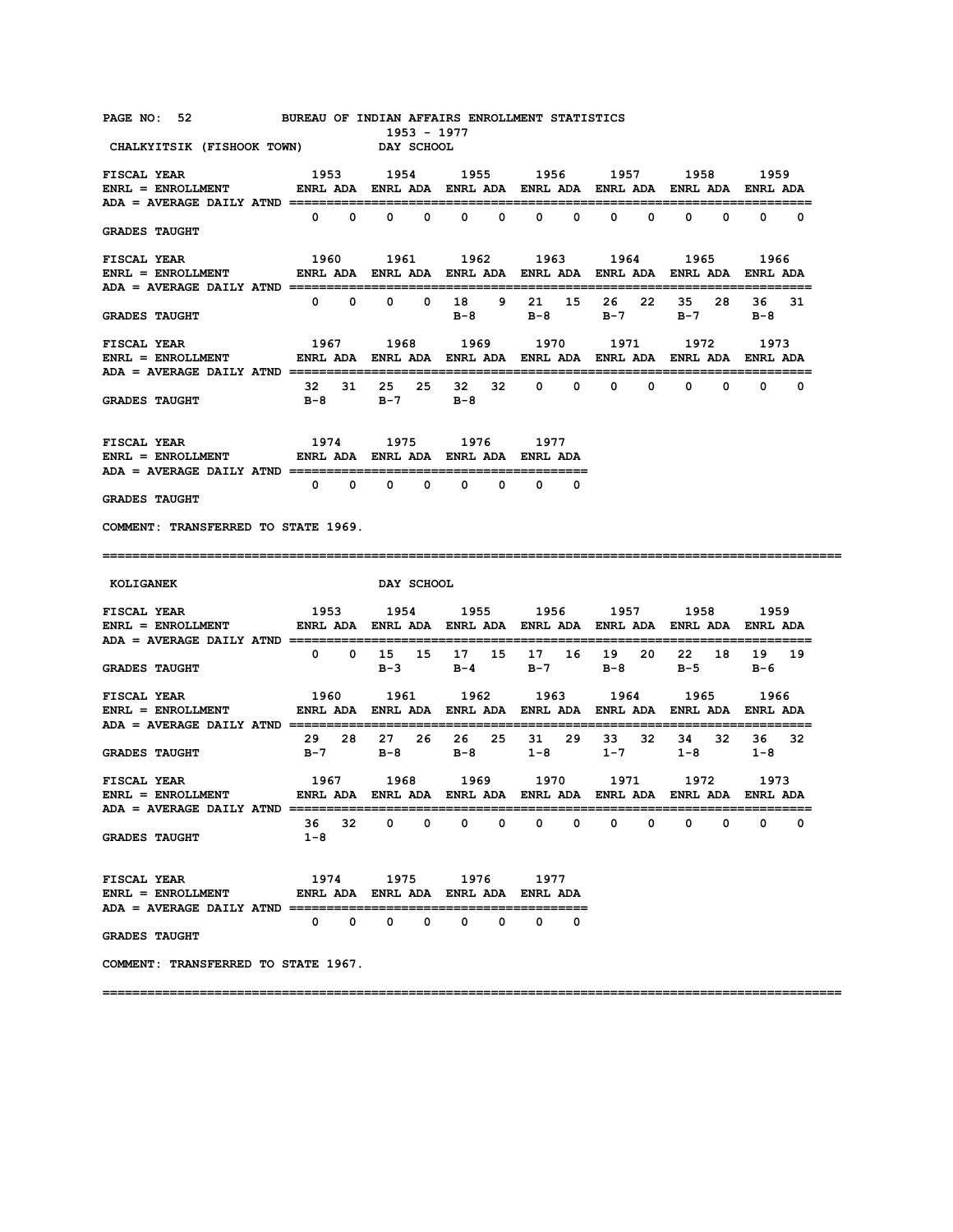| PAGE NO: 53 BUREAU OF INDIAN AFFAIRS ENROLLMENT STATISTICS<br><b>EMMONAK</b>                                                                                                                                                                                                                                                                                            |                                                                                                             |                   |              | DAY SCHOOL | 1953 - 1977                                                                   |      |                   |                                              |              |              |       |                              |            |
|-------------------------------------------------------------------------------------------------------------------------------------------------------------------------------------------------------------------------------------------------------------------------------------------------------------------------------------------------------------------------|-------------------------------------------------------------------------------------------------------------|-------------------|--------------|------------|-------------------------------------------------------------------------------|------|-------------------|----------------------------------------------|--------------|--------------|-------|------------------------------|------------|
| <b>FISCAL YEAR</b><br>ENRL = ENROLLMENT               ENRL ADA   ENRL ADA   ENRL ADA   ENRL ADA   ENRL ADA   ENRL ADA   ENRL ADA                                                                                                                                                                                                                                        | 1953 1954 1955 1956 1957 1958 1959                                                                          |                   |              |            |                                                                               |      |                   |                                              |              |              |       |                              |            |
| <b>GRADES TAUGHT</b>                                                                                                                                                                                                                                                                                                                                                    |                                                                                                             | $0\qquad 0\qquad$ |              |            | $0\qquad 0\qquad 0\qquad 0$                                                   |      | $0\qquad 0\qquad$ | $\mathbf{0}$                                 | $\mathbf{0}$ | $\mathbf{0}$ |       | $\mathbf{0}$<br>$\mathbf{0}$ | $^{\circ}$ |
| FISCAL YEAR<br>ENRL = ENROLLMENT                 ENRL ADA   ENRL ADA   ENRL ADA   ENRL ADA   ENRL ADA   ENRL ADA   ENRL ADA                                                                                                                                                                                                                                             | 1960 1961 1962 1963 1964 1965 1966                                                                          |                   |              |            |                                                                               |      |                   |                                              |              |              |       |                              |            |
| <b>GRADES TAUGHT</b>                                                                                                                                                                                                                                                                                                                                                    |                                                                                                             | $0\qquad 0$       | $\mathbf{0}$ | $^{\circ}$ |                                                                               |      |                   | 0 0 100 92 105 95 111 103 119 110<br>B-8 B-8 |              |              |       | $B-8$ $B-8$                  |            |
| <b>FISCAL YEAR</b><br>ENRL = ENROLLMENT                 ENRL ADA   ENRL ADA   ENRL ADA   ENRL ADA   ENRL ADA   ENRL ADA   ENRL ADA                                                                                                                                                                                                                                      | 1967 1968 1969 1970 1971 1972 1973                                                                          |                   |              |            |                                                                               |      |                   |                                              |              |              |       |                              |            |
| <b>GRADES TAUGHT</b>                                                                                                                                                                                                                                                                                                                                                    | 112 105 118 113 137 130 131 123 134 126 160 147 168 156<br>B-8 B-8 B-8 B-8 B-8 K-8 K-8                      |                   |              |            |                                                                               |      |                   |                                              |              |              |       |                              |            |
| ${\tt FISCAL} \begin{tabular}{lcccc} {\tt FISCAL} \end{tabular} \begin{tabular}{lcccc} \bf FISCAL & \tt YEAR & \tt 1974 & \tt 1975 & \tt 1976 & \tt 1977 \\ \hline ENRL & = ENROLLMENT & & ENRL ADA & ENRL ADA & ENRL ADA & ENRL ADA \\ \end{tabular}$                                                                                                                  |                                                                                                             |                   |              |            |                                                                               |      |                   |                                              |              |              |       |                              |            |
| <b>GRADES TAUGHT</b>                                                                                                                                                                                                                                                                                                                                                    | 175 161 184 156 175 172 0 0<br>1-8 K-8 K-8                                                                  |                   |              |            |                                                                               |      |                   |                                              |              |              |       |                              |            |
| COMMENT: TRANSFERRED TO STATE 1976.                                                                                                                                                                                                                                                                                                                                     |                                                                                                             |                   |              |            |                                                                               |      |                   |                                              |              |              |       |                              |            |
| BREVIG MISSION (TELLER) DAY SCHOOL                                                                                                                                                                                                                                                                                                                                      |                                                                                                             |                   |              |            |                                                                               |      |                   |                                              |              |              |       |                              |            |
| <b>FISCAL YEAR</b><br>ENRL = ENROLLMENT ENRL ADA ENRL ADA ENRL ADA ENRL ADA ENRL ADA ENRL ADA ENRL ADA ENRL ADA                                                                                                                                                                                                                                                         | 1953 1954 1955 1956 1957 1958 1959                                                                          |                   |              |            |                                                                               |      |                   |                                              |              |              |       |                              |            |
| <b>GRADES TAUGHT</b>                                                                                                                                                                                                                                                                                                                                                    |                                                                                                             |                   |              |            | $0\qquad 0\qquad 0\qquad 0\qquad 0$                                           |      |                   | 0 0 0 0 0 0 0 0                              |              |              |       |                              |            |
|                                                                                                                                                                                                                                                                                                                                                                         |                                                                                                             |                   |              |            |                                                                               |      |                   |                                              |              |              |       |                              |            |
| <b>GRADES TAUGHT</b>                                                                                                                                                                                                                                                                                                                                                    |                                                                                                             |                   |              |            | 0 0 0 0 0 0 0 32 31 30 27                                                     |      |                   | $B-8$ $B-8$                                  |              |              |       | 34 31 35 31<br>$B-8$ $B-8$   |            |
| FISCAL YEAR                                                                                                                                                                                                                                                                                                                                                             | 1967 - 1968 - 1969 - 1970 - 1971 - 1972 - 1973<br>ENRL-ADA ENRL-ADA ENRL-ADA ENRL-ADA ENRL-ADA ADA ENRL-ADA |                   |              |            |                                                                               |      |                   |                                              |              |              |       |                              |            |
| <b>GRADES TAUGHT</b>                                                                                                                                                                                                                                                                                                                                                    |                                                                                                             |                   |              |            | 33  29  39  36  46  44  52  48  49  45  50  47  49  45<br>B-8 B-8 B-8 B-8 B-8 |      |                   |                                              |              |              | $B-8$ | $1 - 8$                      |            |
| <b>FISCAL YEAR</b>                                                                                                                                                                                                                                                                                                                                                      | 1974                                                                                                        |                   | 1975         |            | 1976                                                                          | 1977 |                   |                                              |              |              |       |                              |            |
| ${\tt FISCAL}~~{\tt YEAR}~~{\tt 1960}~~{\tt 1961}~~{\tt 1962}~~{\tt 1963}~~{\tt 1965}~~{\tt 1966}~~{\tt ENRL}~~{\tt 1967}~~{\tt ENRL}~~{\tt 1969}~~{\tt 1969}~~{\tt 1969}~~{\tt 1969}~~{\tt 1969}~~{\tt 1969}~~{\tt 1969}~~{\tt 1969}~~{\tt 1961}~~{\tt 1962}~~{\tt 1963}~~{\tt 1964}~~{\tt 1965}~~{\tt 1966}~~{\tt 196$<br>$ENRL = ENROLLMENT$<br><b>GRADES TAUGHT</b> |                                                                                                             |                   |              |            | 47 42 41 45 38 37 31 23<br>$1-8$ $1-8$ $1-8$ $2-9$                            |      |                   |                                              |              |              |       |                              |            |
| COMMENT: SEE TELLER FOR 1953-62 ENROLLMENT. CONTINUED BIA OPERATION.                                                                                                                                                                                                                                                                                                    |                                                                                                             |                   |              |            |                                                                               |      |                   |                                              |              |              |       |                              |            |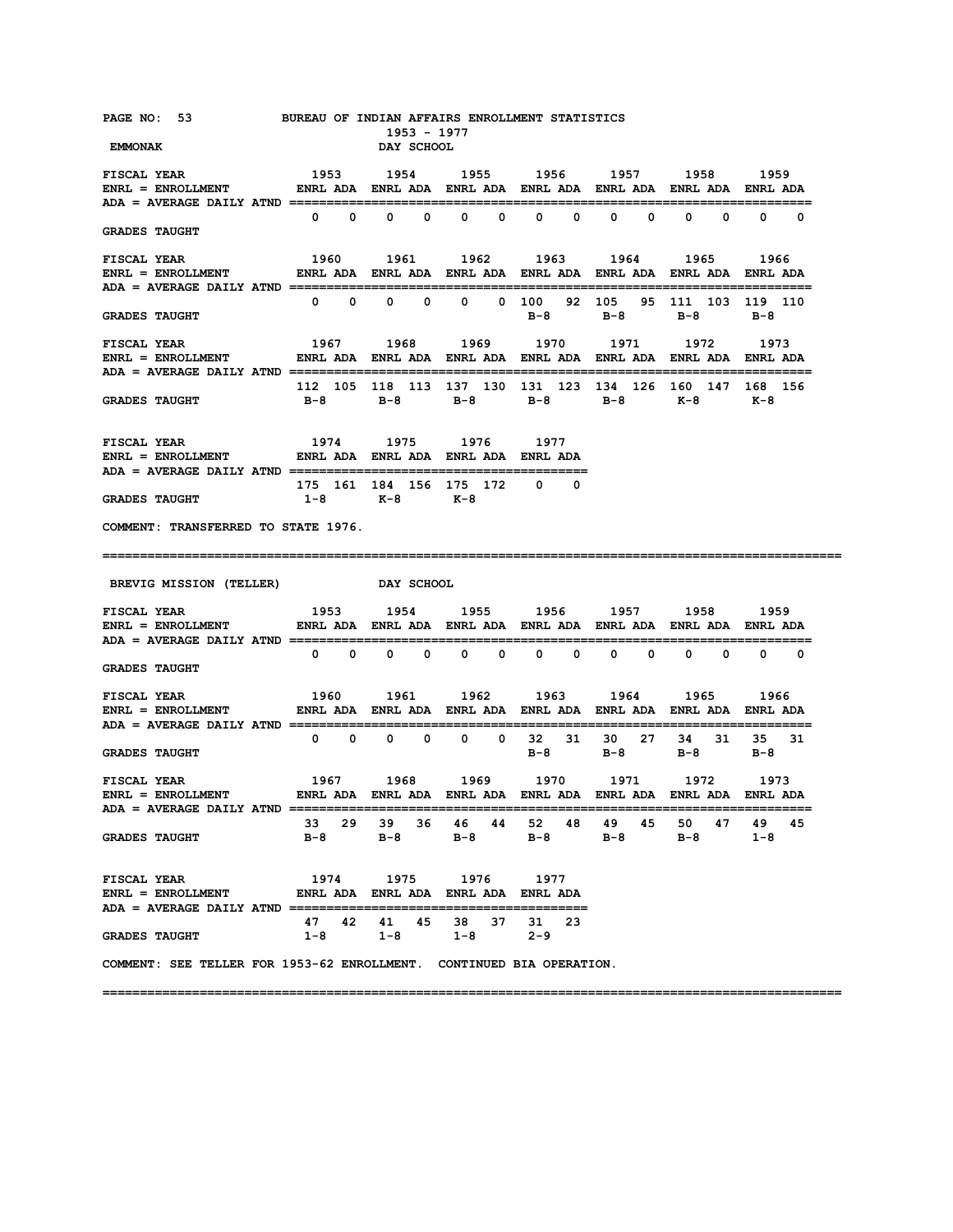| PAGE NO: 54<br><b>CANYON VILLAGE</b>                                                                                                                                                                           | BUREAU OF INDIAN AFFAIRS ENROLLMENT STATISTICS |             | <b>DAY SCHOOL</b>           | 1953 - 1977 |                                                                                  |             |                               |             |                               |                |     |                   |                             |             |
|----------------------------------------------------------------------------------------------------------------------------------------------------------------------------------------------------------------|------------------------------------------------|-------------|-----------------------------|-------------|----------------------------------------------------------------------------------|-------------|-------------------------------|-------------|-------------------------------|----------------|-----|-------------------|-----------------------------|-------------|
| <b>FISCAL YEAR</b>                                                                                                                                                                                             |                                                |             |                             |             | 1953 1954 1955 1956 1957 1958 1959                                               |             |                               |             |                               |                |     |                   |                             |             |
| <b>GRADES TAUGHT</b>                                                                                                                                                                                           |                                                |             |                             |             | $0\qquad 0\qquad 0\qquad 0\qquad 0\qquad 0\qquad 0$                              |             |                               |             |                               | $0 \qquad 0$   |     | $0\qquad 0\qquad$ |                             | $0\qquad 0$ |
| <b>FISCAL YEAR</b>                                                                                                                                                                                             |                                                |             |                             |             | 1960 1961 1962 1963 1964 1965                                                    |             |                               |             |                               |                |     |                   | 1966                        |             |
| <b>GRADES TAUGHT</b>                                                                                                                                                                                           |                                                |             | $0\qquad 0\qquad 0\qquad 0$ |             |                                                                                  | $0\qquad 0$ |                               | $0\qquad 0$ |                               | 16 11<br>$1-7$ |     | 10 9              | 22 15<br>$1 - 7$ $1 - 8$    |             |
| <b>FISCAL YEAR</b><br>ديد عابدا 1967 – 1968 – 1972 – 1974 – 1974 – 1974 – 1974 – 1988 – 1988 – 1988 – 1988 – 1988 – 1988 –<br>ENRL ENROLLMENT – ENRL ADA ENRL ADA ENRL ADA ENRL ADA ENRL ADA ENRL ADA ENRL ADA |                                                |             |                             |             | 1967 1968 1969 1970 1971 1972 1973                                               |             |                               |             |                               |                |     |                   |                             |             |
| <b>GRADES TAUGHT</b>                                                                                                                                                                                           |                                                |             | $1-8$ $B-8-S$               |             | 16 15 20 13 0 0 0 0 0 0 0 0 0 0                                                  |             |                               |             |                               |                |     |                   |                             |             |
| <b>FISCAL YEAR</b><br>ENRL = ENROLLMENT             ENRL ADA ENRL ADA ENRL ADA ENRL ADA                                                                                                                        |                                                |             |                             |             | 1974 1975 1976 1977                                                              |             |                               |             |                               |                |     |                   |                             |             |
| <b>GRADES TAUGHT</b>                                                                                                                                                                                           |                                                |             |                             |             | $\begin{array}{ccccccccccccccccccccc} 0 & 0 & 0 & 0 & 0 & 0 & 0 & 0 \end{array}$ |             |                               |             |                               |                |     |                   |                             |             |
| COMMENT: APPARENTLY BIA OPERATED SCHOOL 1964-1968, ONLY.                                                                                                                                                       |                                                |             |                             |             |                                                                                  |             |                               |             |                               |                |     |                   |                             |             |
|                                                                                                                                                                                                                |                                                |             |                             |             |                                                                                  |             |                               |             |                               |                |     |                   |                             |             |
| <b>RHODA THOMAS</b>                                                                                                                                                                                            |                                                |             | <b>DAY SCHOOL</b>           |             |                                                                                  |             |                               |             |                               |                |     |                   |                             |             |
| FISCAL YEAR<br>ENRL = ENROLLMENT            ENRL ADA ENRL ADA ENRL ADA ENRL ADA ENRL ADA ENRL ADA ENRL ADA                                                                                                     | 1953 1954 1955 1956 1957 1958 1959             |             |                             |             |                                                                                  |             |                               |             |                               |                |     |                   |                             |             |
| <b>GRADES TAUGHT</b>                                                                                                                                                                                           |                                                |             |                             |             | $0\qquad 0\qquad 0\qquad 0\qquad 0$                                              |             | $\overline{0}$ $\overline{0}$ |             |                               | $0\qquad 0$    |     |                   | $0\qquad 0\qquad 0\qquad 0$ |             |
| <b>FISCAL YEAR</b><br>ENRL = ENROLLMENT              ENRL ADA   ENRL ADA   ENRL ADA   ENRL ADA   ENRL ADA   ENRL ADA   ENRL ADA                                                                                |                                                |             | 1960 1961                   |             |                                                                                  |             |                               |             | 1962 1963 1964 1965           |                |     |                   | 1966                        |             |
| <b>GRADES TAUGHT</b>                                                                                                                                                                                           |                                                | $0\qquad 0$ |                             | $0\qquad 0$ |                                                                                  | $0\qquad 0$ |                               |             | $0 \t 0 \t 14 \t 12$<br>$B-5$ |                | в-6 |                   | 16 14 19 17<br>B-7          |             |
|                                                                                                                                                                                                                |                                                |             |                             |             |                                                                                  |             |                               |             |                               |                |     |                   |                             |             |
| ADA = AVERAGE DAILY ATND<br><b>GRADES TAUGHT</b>                                                                                                                                                               | 16<br>в-7                                      | 15          | 20<br>в-7                   | 16          | 23<br>$B-8$                                                                      | 16          | 0                             | 0           | 0                             | 0              | 0   | 0                 | 0                           | 0           |
| <b>FISCAL YEAR</b><br>$ENRL = ENROLLMENT$<br><b>ADA = AVERAGE DAILY ATND ======</b>                                                                                                                            | 1974                                           |             | 1975                        |             | 1976<br>ENRL ADA ENRL ADA ENRL ADA ENRL ADA                                      |             | 1977                          |             |                               |                |     |                   |                             |             |
| <b>GRADES TAUGHT</b>                                                                                                                                                                                           | 0                                              | 0           | 0                           | 0           | 0                                                                                | 0           | 0                             | 0           |                               |                |     |                   |                             |             |
| COMMENT: BIA OPENED 1964. UNKNOWN STATUS AFTER 1969.                                                                                                                                                           |                                                |             |                             |             |                                                                                  |             |                               |             |                               |                |     |                   |                             |             |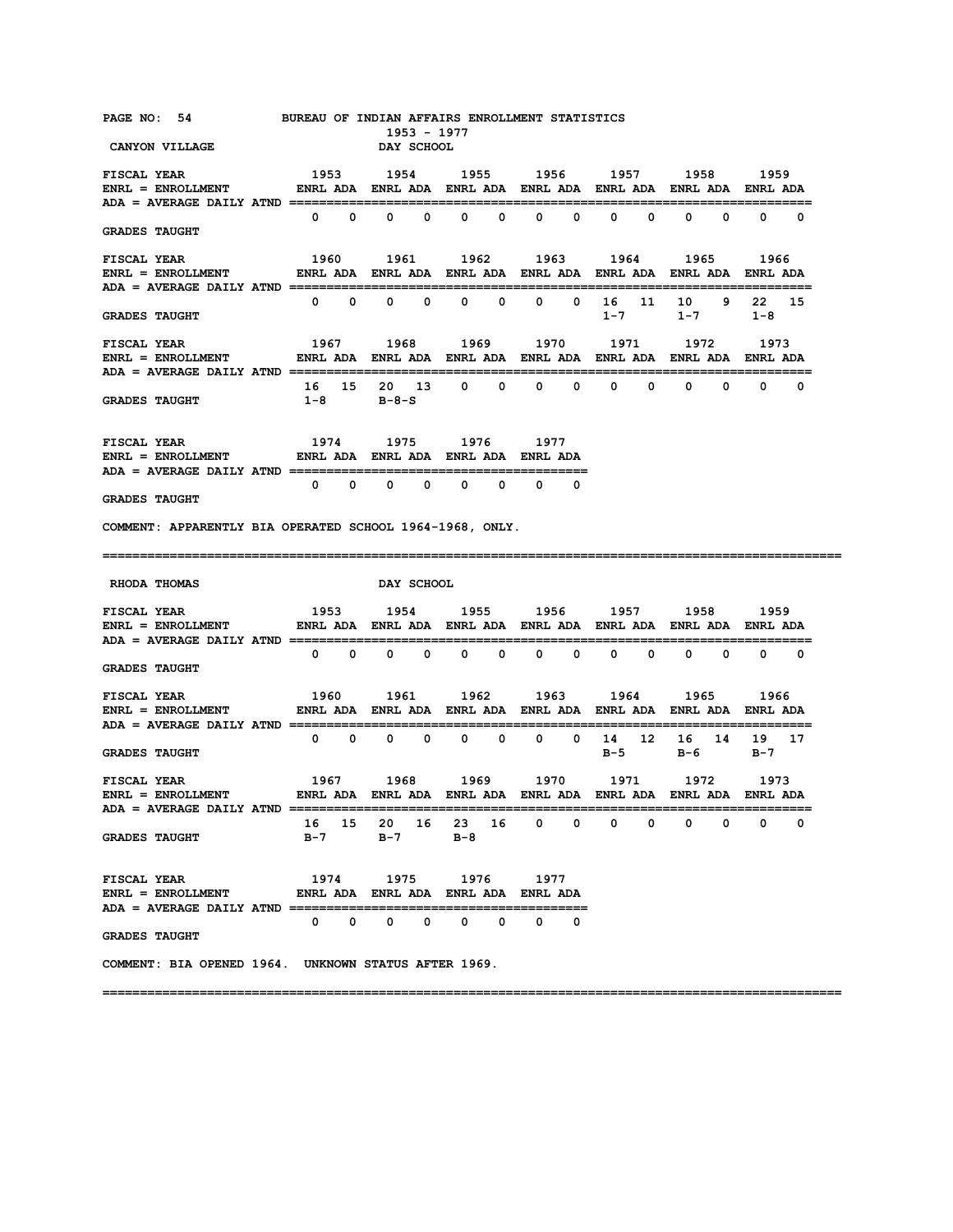| PAGE NO: 55 BUREAU OF INDIAN AFFAIRS ENROLLMENT STATISTICS<br><b>GRAYLING</b>                                                                                                                                                                                                                                                                                                                                                         |       |             |                             | 1953 - 1977<br>DAY SCHOOL |                                                                                                  |                   |                             |              |              |             |                              |                  |                |             |
|---------------------------------------------------------------------------------------------------------------------------------------------------------------------------------------------------------------------------------------------------------------------------------------------------------------------------------------------------------------------------------------------------------------------------------------|-------|-------------|-----------------------------|---------------------------|--------------------------------------------------------------------------------------------------|-------------------|-----------------------------|--------------|--------------|-------------|------------------------------|------------------|----------------|-------------|
|                                                                                                                                                                                                                                                                                                                                                                                                                                       |       |             |                             |                           |                                                                                                  |                   |                             |              |              |             |                              |                  |                |             |
| <b>GRADES TAUGHT</b>                                                                                                                                                                                                                                                                                                                                                                                                                  |       |             |                             |                           | $0\qquad 0\qquad 0\qquad 0\qquad 0\qquad$                                                        |                   |                             | $0\qquad 0$  | $\mathbf{0}$ |             | $\mathbf{0}$<br>$\mathbf{0}$ |                  | $\mathbf{0}$   | $0\qquad 0$ |
| ENRL = ENROLLMENT             ENRL ADA  ENRL ADA  ENRL ADA  ENRL ADA  ENRL ADA  ENRL ADA  ENRL ADA                                                                                                                                                                                                                                                                                                                                    |       |             |                             |                           |                                                                                                  |                   |                             |              |              |             |                              |                  |                |             |
| <b>GRADES TAUGHT</b>                                                                                                                                                                                                                                                                                                                                                                                                                  |       | $0\qquad 0$ |                             | $0\qquad 0\qquad$         |                                                                                                  | $0\qquad 0\qquad$ | $\mathbf{0}$                | $\mathbf{0}$ | 33           | 33          |                              | 33 32<br>$1 - 8$ | 38 36<br>в-8   |             |
| 1967 1968 1969 1970 1971 1972 1973<br><b>FISCAL YEAR</b><br>ENRL = ENROLLMENT               ENRL ADA   ENRL ADA   ENRL ADA   ENRL ADA   ENRL ADA   ENRL ADA   ENRL ADA                                                                                                                                                                                                                                                                |       |             |                             |                           |                                                                                                  |                   |                             |              |              |             |                              |                  |                |             |
| <b>GRADES TAUGHT</b>                                                                                                                                                                                                                                                                                                                                                                                                                  |       |             | 24 23 43                    |                           | 43 48 47 48<br>B-8 B-7 B-8 B-8 B-8 B-8 1-8                                                       |                   |                             |              | 47 51        | 49          | 49                           | 47               | 47             | 45          |
| $\begin{array}{ccccccccc} \texttt{FISCAL} & \texttt{YEAR} & & & & 1974 & & 1975 & & 1976 & & 1977 \\ \texttt{ENRL} & = & \texttt{ENROLLMENT} & & & \texttt{ENRL} & \texttt{ADA} & \texttt{ENRL} & \texttt{ADA} & \texttt{ENRL} & \texttt{ADA} & \texttt{ENRL} & \texttt{ADA} \end{array}$                                                                                                                                             |       |             |                             |                           | 1974 1975 1976 1977                                                                              |                   |                             |              |              |             |                              |                  |                |             |
| <b>GRADES TAUGHT</b>                                                                                                                                                                                                                                                                                                                                                                                                                  | $1-8$ |             |                             |                           | 47 44 44 45 45 45 51 39<br>$1-8$ $1-8$ $1-8$                                                     |                   |                             |              |              |             |                              |                  |                |             |
| COMMENT: HOLIKACHUK PEOPLE MOVED TO GRAYLING 1963. BIA OPERATION.                                                                                                                                                                                                                                                                                                                                                                     |       |             |                             |                           |                                                                                                  |                   |                             |              |              |             |                              |                  |                |             |
|                                                                                                                                                                                                                                                                                                                                                                                                                                       |       |             |                             |                           |                                                                                                  |                   |                             |              |              |             |                              |                  |                |             |
|                                                                                                                                                                                                                                                                                                                                                                                                                                       |       |             |                             |                           |                                                                                                  |                   |                             |              |              |             |                              |                  |                |             |
| <b>OSCARVILLE</b>                                                                                                                                                                                                                                                                                                                                                                                                                     |       |             | <b>DAY SCHOOL</b>           |                           |                                                                                                  |                   |                             |              |              |             |                              |                  |                |             |
|                                                                                                                                                                                                                                                                                                                                                                                                                                       |       |             |                             |                           |                                                                                                  |                   |                             |              |              |             |                              |                  |                |             |
| <b>GRADES TAUGHT</b>                                                                                                                                                                                                                                                                                                                                                                                                                  |       |             | $0\qquad 0\qquad 0\qquad 0$ |                           |                                                                                                  |                   | $0\qquad 0\qquad 0\qquad 0$ |              |              | $0\qquad 0$ |                              | $0\qquad 0$      |                | $0\qquad 0$ |
| $\begin{array}{ccccccccc} \texttt{FISCAL} & \texttt{YEAR} & & & & 1960 & & 1961 & & 1962 & & 1963 & & 1964 & & 1965 & & 1966 \\ \texttt{ENRL} & = & \texttt{ENROLLMENT} & & & \texttt{ENRL} & \texttt{ADA} & \texttt{ENRL} & \texttt{ADA} & \texttt{ENRL} & \texttt{ADA} & \texttt{BNRL} & \texttt{ADA} & \texttt{ENRL} & \texttt{ADA} & \texttt{ENRL} & \texttt{ADA} & \texttt{ENRL} & \texttt{ADA} & \texttt{BRA} & \texttt{BRA} &$ |       |             |                             |                           |                                                                                                  |                   |                             |              |              |             |                              |                  |                |             |
| ADA = AVERAGE DAILY ATND =================================<br><b>GRADES TAUGHT</b>                                                                                                                                                                                                                                                                                                                                                    |       |             |                             |                           | $\begin{array}{ccccccccccccccccccccccccc} 0 & 0 & 0 & 0 & 0 & 0 & 0 & 0 & 0 & 0 & 0 \end{array}$ |                   |                             |              |              |             | ============================ |                  | 22 18<br>$B-8$ |             |
| $\begin{array}{ccccccccc} \texttt{FISCAL} & \texttt{EAR} & & & & 1967 & & 1968 & & 1969 & & 1970 & & 1971 & & 1972 & & 1973 \\ \texttt{ENRL} & = & \texttt{ENROLIMENT} & & & \texttt{ENRL} & \texttt{ADA} & \texttt{ENRL} & \texttt{ADA} & \texttt{ENRL} & \texttt{ADA} & \texttt{BNRL} & \texttt{ADA} & \texttt{ENRL} & \texttt{ADA} & \texttt{ENRL} & \texttt{ADA} & \texttt{ENRL} & \texttt{ADA} & \texttt{BRA} & \texttt{BRA} &$  |       |             |                             |                           |                                                                                                  |                   |                             |              |              |             |                              |                  |                |             |
| $ADA = AVERAGE DAILY ATND == == ==$<br><b>GRADES TAUGHT</b>                                                                                                                                                                                                                                                                                                                                                                           |       |             |                             |                           | 7 6 19 16 19 18 17 13 14 9 13 11 16 12<br>B-8 B-8 B-8 1-6 2-8 B-6                                |                   |                             |              |              |             |                              |                  | 1-8            |             |
| <b>FISCAL YEAR</b><br>ENRL = ENROLLMENT                  ENRL ADA    ENRL ADA    ENRL ADA    ENRL ADA                                                                                                                                                                                                                                                                                                                                 |       |             |                             |                           | 1974 1975 1976 1977                                                                              |                   |                             |              |              |             |                              |                  |                |             |
| <b>GRADES TAUGHT</b>                                                                                                                                                                                                                                                                                                                                                                                                                  |       |             |                             |                           | 12 11 8 12 10 10 19 17<br>$1-8$ $1-7$ $1-8$ $1-8$                                                |                   |                             |              |              |             |                              |                  |                |             |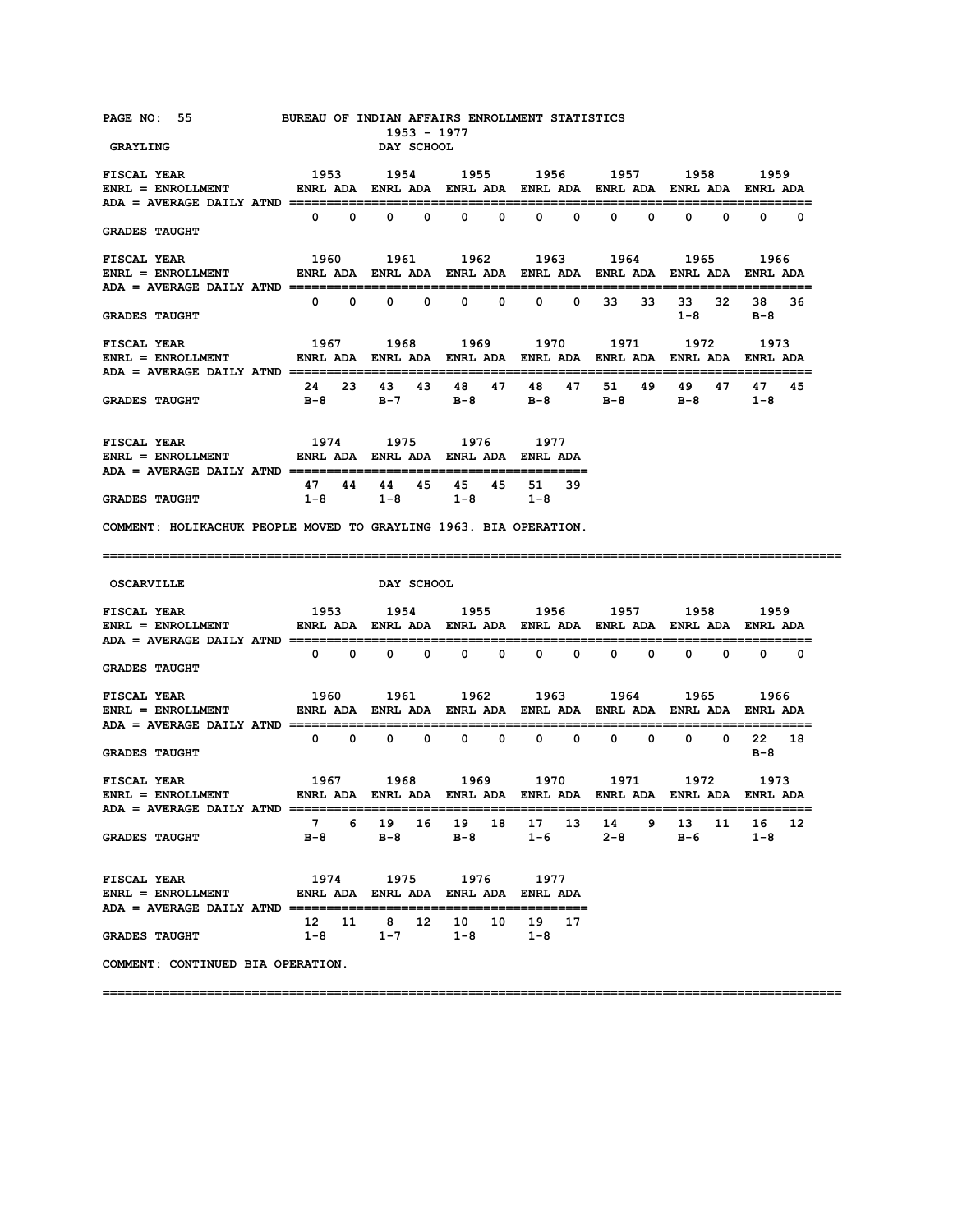| PAGE NO: 56<br>SHELDON POINT                                                                                                                                                                                                                                                                                                                                                                                                                                                                                              |              |                   | <b>DAY SCHOOL</b> | 1953 - 1977 | BUREAU OF INDIAN AFFAIRS ENROLLMENT STATISTICS             |    |                               |   |   |              |                                     |   |                                 |             |
|---------------------------------------------------------------------------------------------------------------------------------------------------------------------------------------------------------------------------------------------------------------------------------------------------------------------------------------------------------------------------------------------------------------------------------------------------------------------------------------------------------------------------|--------------|-------------------|-------------------|-------------|------------------------------------------------------------|----|-------------------------------|---|---|--------------|-------------------------------------|---|---------------------------------|-------------|
| <b>FISCAL YEAR</b><br>ENRL = ENROLLMENT         ENRL ADA ENRL ADA ENRL ADA ENRL ADA ENRL ADA ENRL ADA ENRL ADA                                                                                                                                                                                                                                                                                                                                                                                                            |              |                   |                   |             | 1953 1954 1955 1956 1957 1958 1959                         |    |                               |   |   |              |                                     |   |                                 |             |
| <b>GRADES TAUGHT</b>                                                                                                                                                                                                                                                                                                                                                                                                                                                                                                      |              |                   |                   |             | $0\qquad 0\qquad 0\qquad 0\qquad 0\qquad 0\qquad 0$        |    |                               |   |   | $0 \qquad 0$ |                                     |   | $0\qquad 0\qquad 0\qquad 0$     |             |
| <b>FISCAL YEAR</b>                                                                                                                                                                                                                                                                                                                                                                                                                                                                                                        |              |                   |                   |             | 1960 1961 1962 1963 1964 1965                              |    |                               |   |   |              |                                     |   | 1966                            |             |
| <b>GRADES TAUGHT</b>                                                                                                                                                                                                                                                                                                                                                                                                                                                                                                      |              |                   |                   |             | $0\qquad 0\qquad 0\qquad 0\qquad 0\qquad 0\qquad 0$        |    |                               |   |   |              | $0\qquad 0\qquad 0\qquad 0\qquad 0$ |   |                                 |             |
| <b>FISCAL YEAR</b><br>ENRL = ENROLLMENT ENRL ADA ENRL ADA ENRL ADA ENRL ADA ENRL ADA ENRL ADA ENRL ADA ENRL ADA                                                                                                                                                                                                                                                                                                                                                                                                           |              |                   |                   |             | 1967 1968 1969 1970 1971 1972                              |    |                               |   |   |              |                                     |   | 1973                            |             |
| <b>GRADES TAUGHT</b>                                                                                                                                                                                                                                                                                                                                                                                                                                                                                                      |              |                   |                   |             | 0 0 39 38 45 36 53 41 55<br>B-8 B-8 B-7 B-8 B-8 1-8        |    |                               |   |   | 49           |                                     |   | 49 45 43 39                     |             |
| <b>FISCAL YEAR</b><br>ENRL = ENROLLMENT             ENRL ADA ENRL ADA ENRL ADA ENRL ADA                                                                                                                                                                                                                                                                                                                                                                                                                                   |              |                   |                   |             | 1974 1975 1976 1977                                        |    |                               |   |   |              |                                     |   |                                 |             |
| <b>GRADES TAUGHT</b>                                                                                                                                                                                                                                                                                                                                                                                                                                                                                                      |              |                   |                   |             | 52 47 37 39 32 30 34 34<br>$1-8$ $1-8$ $1-8$ $1-8$         |    |                               |   |   |              |                                     |   |                                 |             |
| COMMENT: BIA OPENED 1964, TRANSFERRED TO STATE REAS 1979.                                                                                                                                                                                                                                                                                                                                                                                                                                                                 |              |                   |                   |             |                                                            |    |                               |   |   |              |                                     |   |                                 |             |
|                                                                                                                                                                                                                                                                                                                                                                                                                                                                                                                           |              |                   |                   |             |                                                            |    |                               |   |   |              |                                     |   |                                 |             |
| <b>MARTIN ROBERTS</b>                                                                                                                                                                                                                                                                                                                                                                                                                                                                                                     |              |                   | <b>DAY SCHOOL</b> |             |                                                            |    |                               |   |   |              |                                     |   |                                 |             |
| <b>FISCAL YEAR</b><br>$\verb ENRL  = \verb ENROLLMENT  \qquad \qquad \verb ENRL  \text{ADA} \quad \verb ENRL  \text{ADA} \quad \verb ENRL  \text{ADA} \quad \verb ENRL  \text{ADA} \quad \verb ENRL  \text{ADA} \quad \verb ENRL  \text{ADA} \quad \verb ENRL  \text{ADA} \quad \verb ENRL  \text{ADA} \quad \verb NRL  \text{ADA} \quad \verb NRL  \text{ADA} \quad \verb NRL  \text{ADA} \quad \verb NRL  \text{ADA} \quad \verb NRL  \text{ADA} \quad \verb NRL  \text{ADA} \quad \verb NRL  \text{ADA} \quad \verb N$ |              |                   |                   |             | 1953 1954 1955 1956 1957 1958                              |    |                               |   |   |              |                                     |   | 1959                            |             |
| <b>GRADES TAUGHT</b>                                                                                                                                                                                                                                                                                                                                                                                                                                                                                                      |              |                   |                   |             | $0\qquad 0\qquad 0\qquad 0\qquad 0$                        |    | $\overline{0}$ $\overline{0}$ |   |   |              | $0\qquad 0\qquad 0\qquad 0$         |   | $\begin{matrix}0&0\end{matrix}$ |             |
| <b>FISCAL YEAR</b>                                                                                                                                                                                                                                                                                                                                                                                                                                                                                                        |              |                   | 1960 1961         |             | 1962 1963 1964                                             |    |                               |   |   |              | 1965                                |   | 1966                            |             |
| <b>GRADES TAUGHT</b>                                                                                                                                                                                                                                                                                                                                                                                                                                                                                                      |              | $0\qquad 0\qquad$ |                   | $0\qquad 0$ | $0\qquad 0$                                                |    | $\overline{0}$ $\overline{0}$ |   |   | $0\qquad 0$  | $\Omega$                            |   | $\mathbf{0}$                    | $0\qquad 0$ |
| <b>FISCAL YEAR</b><br>$ADA = AVERAGE DAILY ATND ==$                                                                                                                                                                                                                                                                                                                                                                                                                                                                       |              |                   |                   |             | 1967 1968 1969 1970 1971 1972                              |    |                               |   |   |              |                                     |   | 1973                            |             |
| <b>GRADES TAUGHT</b>                                                                                                                                                                                                                                                                                                                                                                                                                                                                                                      | 0            | 0                 | 0                 | 0           | 18<br>$B-8$                                                | 15 | 0                             | 0 | 0 | 0            | 0                                   | 0 | 0                               | 0           |
| FISCAL YEAR<br>$ENRL = ENROLLMENT$<br>ADA = AVERAGE DAILY ATND ==========                                                                                                                                                                                                                                                                                                                                                                                                                                                 |              |                   |                   |             | 1974 1975 1976 1977<br>ENRL ADA ENRL ADA ENRL ADA ENRL ADA |    |                               |   |   |              |                                     |   |                                 |             |
| <b>GRADES TAUGHT</b>                                                                                                                                                                                                                                                                                                                                                                                                                                                                                                      | $\mathbf{0}$ | 0                 | 0                 | 0           | 0                                                          | 0  | 0                             | 0 |   |              |                                     |   |                                 |             |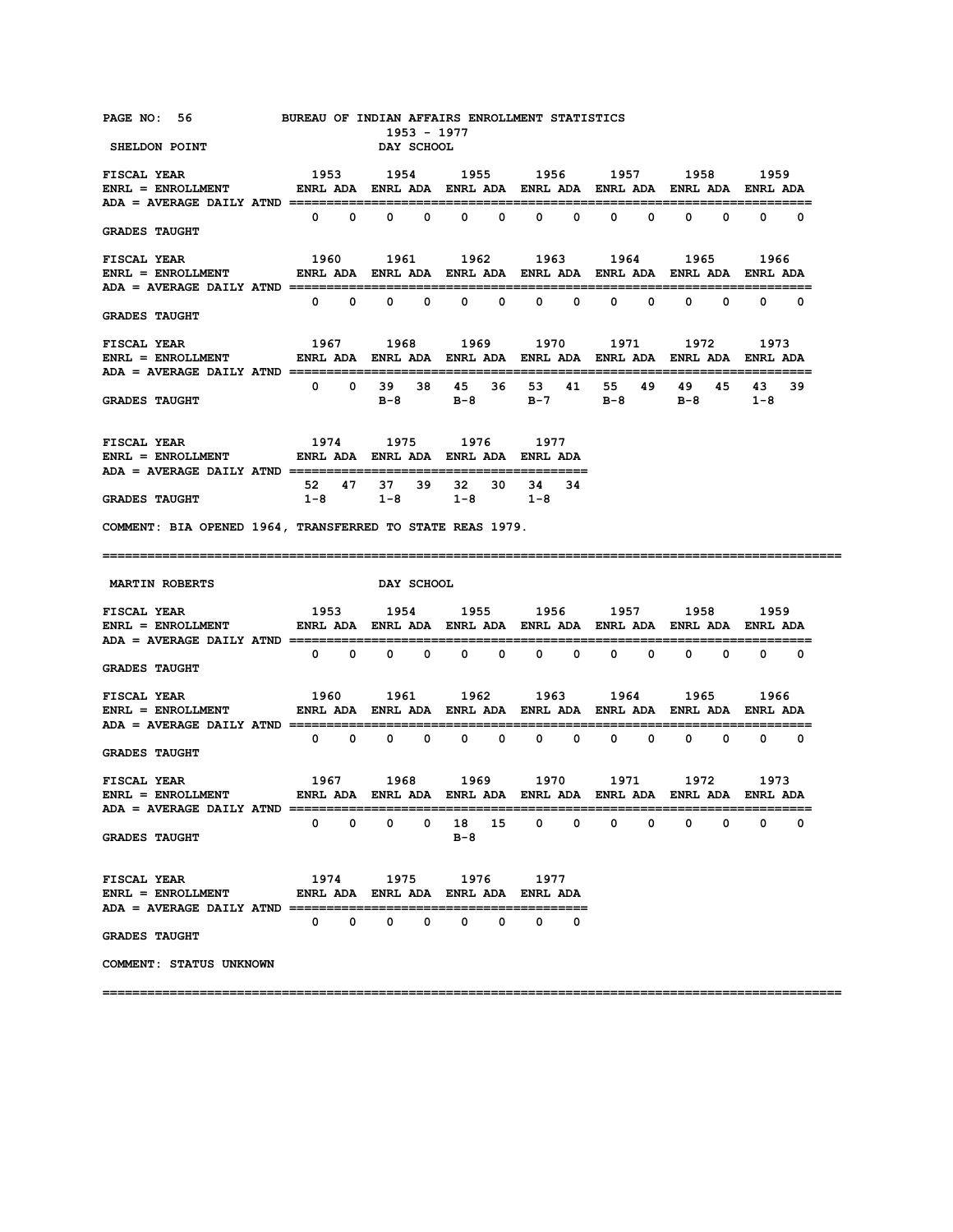| PAGE NO: 57<br>TOKSOOK BAY                                                                                                                   | BUREAU OF INDIAN AFFAIRS ENROLLMENT STATISTICS                 |                   | <b>DAY SCHOOL</b>           | 1953 - 1977 |                                             |             |                             |                                     |              |                   |            |                   |                                |             |
|----------------------------------------------------------------------------------------------------------------------------------------------|----------------------------------------------------------------|-------------------|-----------------------------|-------------|---------------------------------------------|-------------|-----------------------------|-------------------------------------|--------------|-------------------|------------|-------------------|--------------------------------|-------------|
|                                                                                                                                              |                                                                |                   |                             |             |                                             |             |                             |                                     |              |                   |            |                   |                                |             |
| <b>GRADES TAUGHT</b>                                                                                                                         |                                                                | $0\qquad 0\qquad$ |                             |             | $0\qquad 0\qquad 0\qquad 0$                 |             |                             | $\begin{matrix} 0 & 0 \end{matrix}$ | $\mathbf{0}$ | $\mathbf{0}$      | $^{\circ}$ |                   | $\mathbf{0}$                   | $0\qquad 0$ |
| <b>FISCAL YEAR</b><br>$ENRL = ENROLLMENT$                                                                                                    | ENRL ADA ENRL ADA ENRL ADA ENRL ADA ENRL ADA ENRL ADA ENRL ADA |                   |                             |             | 1960 1961 1962 1963 1964 1965               |             |                             |                                     |              |                   |            |                   | 1966                           |             |
| <b>GRADES TAUGHT</b>                                                                                                                         |                                                                |                   |                             |             | $0\qquad 0\qquad 0\qquad 0\qquad 0$         |             |                             | $0\qquad 0$                         |              | $0\qquad 0\qquad$ |            | $0\qquad 0\qquad$ |                                | $0\qquad 0$ |
| <b>FISCAL YEAR</b><br>$ENRL = ENROLLMENT$ ENRL ADA ENRL ADA ENRL ADA ENRL ADA ENRL ADA ENRL ADA ENRL ADA ENRL ADA ENRL ADA ENRL ADA ENRL ADA | 1967 1968 1969 1970 1971 1972                                  |                   |                             |             |                                             |             |                             |                                     |              |                   |            |                   | 1973                           |             |
| <b>GRADES TAUGHT</b>                                                                                                                         |                                                                | $0\qquad 0\qquad$ | $\mathbf{0}$                |             | 0 70 67 67                                  |             |                             |                                     | 60 71        | 64                |            | 73 70             | 94 77<br>B-8 B-8 B-8 B-8 K-8-S |             |
| <b>FISCAL YEAR</b><br>ENRL = ENROLLMENT               ENRL ADA   ENRL ADA   ENRL ADA   ENRL ADA                                              |                                                                |                   | 1974 1975                   |             |                                             |             | 1976 1977                   |                                     |              |                   |            |                   |                                |             |
| <b>GRADES TAUGHT</b>                                                                                                                         | 89<br>$1-8$                                                    |                   |                             |             | 76 93 77 92<br>$1 - 8 - S$ $K - 8$          |             | 90 84<br>$1 - 6$            | 82                                  |              |                   |            |                   |                                |             |
| COMMENT: BIA OPENED 1964, CONTINUED BIA OPERATION.                                                                                           |                                                                |                   |                             |             |                                             |             |                             |                                     |              |                   |            |                   |                                |             |
|                                                                                                                                              |                                                                |                   |                             |             |                                             |             |                             |                                     |              |                   |            |                   |                                |             |
| <b>QUINHAGAK</b>                                                                                                                             |                                                                |                   |                             |             |                                             |             |                             |                                     |              |                   |            |                   |                                |             |
| <b>FISCAL YEAR</b><br>ENRL = ENROLLMENT            ENRL ADA ENRL ADA ENRL ADA ENRL ADA ENRL ADA ENRL ADA ENRL ADA                            |                                                                |                   |                             |             | 1953 1954 1955 1956 1957 1958               |             |                             |                                     |              |                   |            |                   | 1959                           |             |
| <b>GRADES TAUGHT</b>                                                                                                                         |                                                                |                   | $0\qquad 0\qquad 0\qquad 0$ |             |                                             | $0\qquad 0$ |                             | $0\qquad 0$                         |              | $0\qquad 0$       |            | $0\qquad 0$       |                                | $0\qquad 0$ |
| <b>FISCAL YEAR</b>                                                                                                                           |                                                                |                   | 1960 1961                   |             |                                             |             | 1962 1963 1964 1965         |                                     |              |                   |            |                   | 1966                           |             |
| <b>GRADES TAUGHT</b>                                                                                                                         |                                                                | $0\qquad 0\qquad$ |                             | $0\qquad 0$ |                                             |             | $0\qquad 0\qquad 0\qquad 0$ |                                     |              | $0\qquad 0\qquad$ |            |                   | $0\qquad 0\qquad 0\qquad 0$    |             |
|                                                                                                                                              |                                                                |                   |                             |             |                                             |             |                             |                                     |              |                   |            |                   |                                |             |
| ADA = AVERAGE DAILY ATND =<br><b>GRADES TAUGHT</b>                                                                                           | 0                                                              | $\mathbf 0$       | $\mathbf 0$                 | 0           | 0                                           | 0           | 0                           | 0                                   | 0            | 0                 | 0          | 0                 | 0                              | 0           |
| <b>FISCAL YEAR</b><br>$ENRL = ENROLLMENT$<br>$ADA = AVERAGE DAILY AND = = = = = = = = = = = = = = = =$                                       | 1974                                                           |                   |                             | 1975        | 1976<br>ENRL ADA ENRL ADA ENRL ADA ENRL ADA |             | 1977                        |                                     |              |                   |            |                   |                                |             |
| <b>GRADES TAUGHT</b>                                                                                                                         | 0                                                              | 0                 | 94.<br>1-8                  | 0           | 90<br>1-8                                   | 89          | 98<br>$1 - 8$               | 93                                  |              |                   |            |                   |                                |             |
| COMMENT: CONTINUED BIA OPERATION.                                                                                                            |                                                                |                   |                             |             |                                             |             |                             |                                     |              |                   |            |                   |                                |             |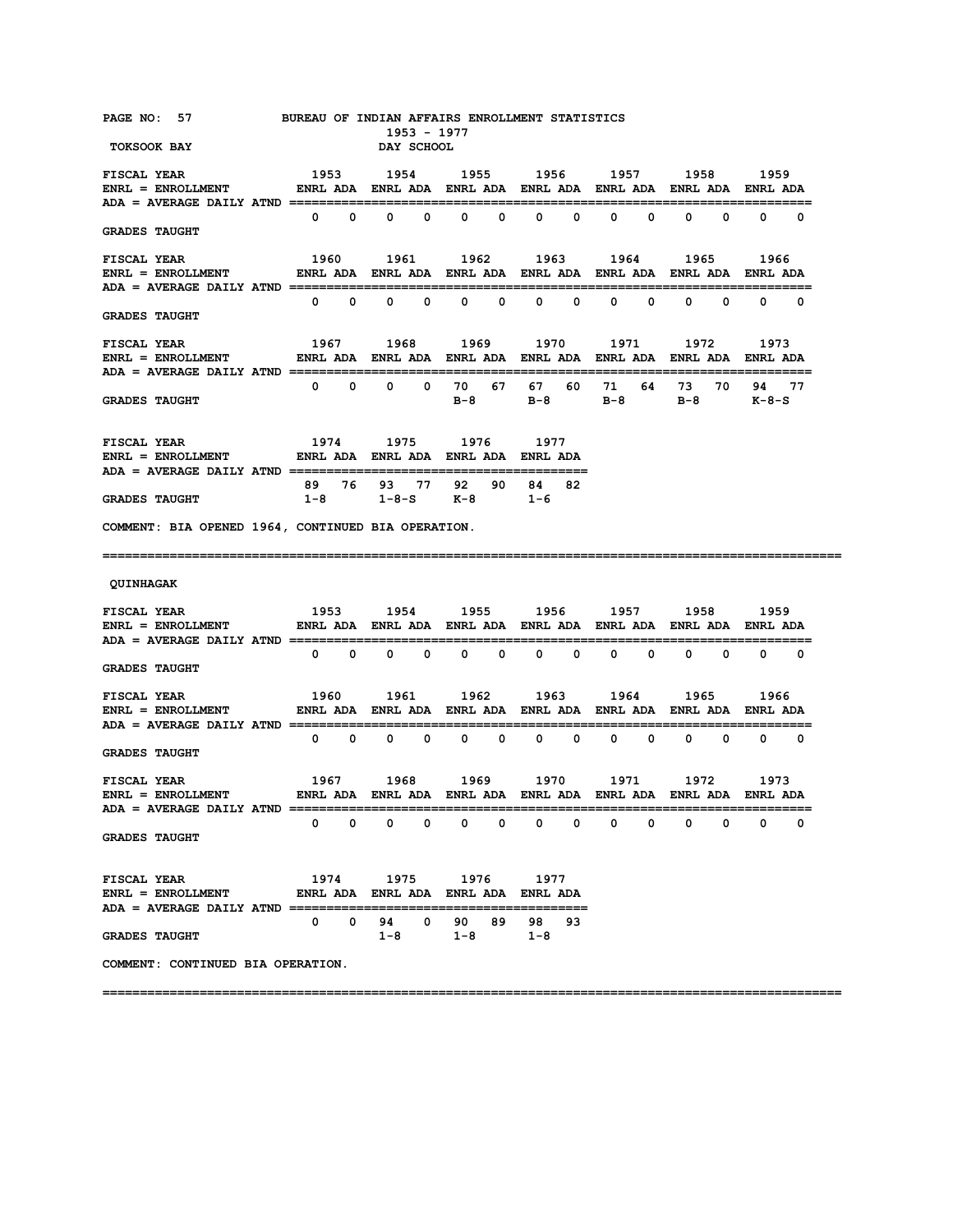| PAGE NO: 58                                                                                                                      | BUREAU OF INDIAN AFFAIRS ENROLLMENT STATISTICS                 |                   |                             |             | 1953 - 1977  |              |                          |              |              |             |              |             |                              |             |
|----------------------------------------------------------------------------------------------------------------------------------|----------------------------------------------------------------|-------------------|-----------------------------|-------------|--------------|--------------|--------------------------|--------------|--------------|-------------|--------------|-------------|------------------------------|-------------|
| <b>CRUIKSHANK</b>                                                                                                                |                                                                |                   |                             |             |              |              |                          |              |              |             |              |             |                              |             |
| <b>FISCAL YEAR</b><br>ENRL = ENROLLMENT         ENRL ADA ENRL ADA ENRL ADA ENRL ADA ENRL ADA ENRL ADA ENRL ADA                   | 1953 1954 1955 1956 1957 1958 1959                             |                   |                             |             |              |              |                          |              |              |             |              |             |                              |             |
|                                                                                                                                  |                                                                | $0\qquad 0$       |                             | $0\qquad 0$ | $\mathbf{0}$ | $\mathbf 0$  | $\mathbf{0}$             | $^{\circ}$   | $\mathbf{0}$ | 0           | $\mathbf{0}$ | 0           |                              | $0\qquad 0$ |
| <b>GRADES TAUGHT</b>                                                                                                             |                                                                |                   |                             |             |              |              |                          |              |              |             |              |             |                              |             |
| <b>FISCAL YEAR</b>                                                                                                               |                                                                |                   | 1960 1961                   |             |              |              | 1962 1963                |              |              | 1964        | 1965         |             | 1966                         |             |
| ENRL = ENROLLMENT         ENRL ADA ENRL ADA ENRL ADA ENRL ADA ENRL ADA ENRL ADA ENRL ADA                                         |                                                                |                   |                             |             |              |              |                          |              |              |             |              |             |                              |             |
|                                                                                                                                  |                                                                | $0\qquad 0$       |                             | $0\qquad 0$ | $\mathbf{0}$ | $\mathbf 0$  | $\mathbf{0}$             | 0            | 0            | 0           | 0            | 0           |                              | $0\qquad 0$ |
| <b>GRADES TAUGHT</b>                                                                                                             |                                                                |                   |                             |             |              |              |                          |              |              |             |              |             |                              |             |
| <b>FISCAL YEAR</b>                                                                                                               |                                                                |                   | 1967 1968                   |             |              |              | 1969 1970                |              | 1971         |             | 1972         |             | 1973                         |             |
| ENRL = ENROLLMENT         ENRL ADA ENRL ADA ENRL ADA ENRL ADA ENRL ADA ENRL ADA ENRL ADA                                         |                                                                |                   |                             |             |              |              |                          |              |              |             |              |             |                              |             |
|                                                                                                                                  |                                                                | $0\qquad 0\qquad$ |                             | $0\qquad 0$ | $\mathbf{0}$ | $^{\circ}$   | $\mathbf{0}$             | $^{\circ}$   | $\mathbf{0}$ | $\mathbf 0$ | $\mathbf{0}$ |             | $\mathbf{0}$<br>$\mathbf{0}$ | $\Omega$    |
| <b>GRADES TAUGHT</b>                                                                                                             |                                                                |                   |                             |             |              |              |                          |              |              |             |              |             |                              |             |
| <b>FISCAL YEAR</b>                                                                                                               | 1974 1975 1976 1977                                            |                   |                             |             |              |              |                          |              |              |             |              |             |                              |             |
| $ENRL = ENROLLMENT$                                                                                                              | ENRL ADA ENRL ADA ENRL ADA ENRL ADA                            |                   |                             |             |              |              |                          |              |              |             |              |             |                              |             |
|                                                                                                                                  |                                                                | $0\qquad 0$       | $\mathbf{0}$                |             | $0\quad 20$  |              | 16 22                    | 16           |              |             |              |             |                              |             |
| <b>GRADES TAUGHT</b>                                                                                                             |                                                                |                   |                             |             | $4 - 8$      |              | $1 - 8$                  |              |              |             |              |             |                              |             |
| COMMENT: BIA OPENED 1976. STATUS AFTER 1977 UNKNOWN.                                                                             |                                                                |                   |                             |             |              |              |                          |              |              |             |              |             |                              |             |
|                                                                                                                                  |                                                                |                   |                             |             |              |              |                          |              |              |             |              |             |                              |             |
|                                                                                                                                  |                                                                |                   |                             |             |              |              |                          |              |              |             |              |             |                              |             |
| <b>CHOWHOCTOLIK</b>                                                                                                              |                                                                |                   |                             | DAY SCHOOL  |              |              |                          |              |              |             |              |             |                              |             |
| <b>FISCAL YEAR</b>                                                                                                               | 1953 1954 1955 1956 1957 1958 1959                             |                   |                             |             |              |              |                          |              |              |             |              |             |                              |             |
| <b>ENRL = ENROLLMENT</b>                                                                                                         | ENRL ADA ENRL ADA ENRL ADA ENRL ADA ENRL ADA ENRL ADA ENRL ADA |                   |                             |             |              |              |                          |              |              |             |              |             |                              |             |
|                                                                                                                                  |                                                                |                   |                             |             |              |              |                          |              |              |             |              |             |                              |             |
| <b>GRADES TAUGHT</b>                                                                                                             | $\mathbf{0}$                                                   | $\mathbf{0}$      | 26<br>B-1                   | 19          | $\mathbf{0}$ |              | 0 17 14 17 14 20 19      | $B-4$        |              |             | $B-4$ $B-5$  |             | 13 13<br>$B-4$               |             |
|                                                                                                                                  |                                                                |                   |                             |             |              |              |                          |              |              |             |              |             |                              |             |
| <b>FISCAL YEAR</b><br>ENRL = ENROLLMENT              ENRL ADA  ENRL ADA  ENRL ADA  ENRL ADA  ENRL ADA  ENRL ADA  ENRL ADA        | 1960                                                           |                   | 1961                        |             |              |              | 1962 1963 1964 1965 1966 |              |              |             |              |             |                              |             |
|                                                                                                                                  |                                                                |                   |                             |             |              |              |                          |              |              |             |              |             |                              |             |
| <b>GRADES TAUGHT</b>                                                                                                             |                                                                | $0\qquad 0\qquad$ |                             | $0\qquad 0$ | $\mathbf{0}$ | $\mathbf{o}$ | $\mathbf{0}$             | $\mathbf{0}$ | $\mathbf{0}$ | $\mathbf 0$ | $\mathbf{0}$ | $^{\circ}$  |                              | $0\qquad 0$ |
|                                                                                                                                  | 1967 1968 1968                                                 |                   |                             |             |              |              | 1969 1970                |              |              | 1971 —      |              | 1972        | 1973                         |             |
| <b>FISCAL YEAR</b><br>ENRL = ENROLLMENT               ENRL ADA   ENRL ADA   ENRL ADA   ENRL ADA   ENRL ADA   ENRL ADA   ENRL ADA |                                                                |                   |                             |             |              |              |                          |              |              |             |              |             |                              |             |
|                                                                                                                                  |                                                                |                   |                             |             |              |              |                          |              |              |             |              |             |                              |             |
| <b>GRADES TAUGHT</b>                                                                                                             | $\mathbf 0$                                                    | $\mathbf 0$       | $\mathbf{0}$                | $\mathbf 0$ | $\mathbf{0}$ | $\mathbf 0$  | $\mathbf{0}$             | 0            | $\mathbf{0}$ | 0           | $\mathbf 0$  | $\mathbf 0$ | $\mathbf 0$                  | 0           |
|                                                                                                                                  |                                                                |                   |                             |             |              |              |                          |              |              |             |              |             |                              |             |
|                                                                                                                                  |                                                                |                   |                             |             |              |              |                          |              |              |             |              |             |                              |             |
| <b>FISCAL YEAR</b><br>$ENRL = ENROLLMENT$                                                                                        | ENRL ADA ENRL ADA ENRL ADA ENRL ADA                            |                   | 1974 1975 1976 1977         |             |              |              |                          |              |              |             |              |             |                              |             |
|                                                                                                                                  |                                                                |                   |                             |             |              |              |                          |              |              |             |              |             |                              |             |
| <b>GRADES TAUGHT</b>                                                                                                             |                                                                |                   | $0\qquad 0\qquad 0\qquad 0$ |             | $\mathbf{0}$ |              | $\mathbf{0}$<br>$\Omega$ | 0            |              |             |              |             |                              |             |
| COMMENT: 1955 ENROLLMENT UNREPORTED. UNKNOWN STATUS AFTER 1959.                                                                  |                                                                |                   |                             |             |              |              |                          |              |              |             |              |             |                              |             |